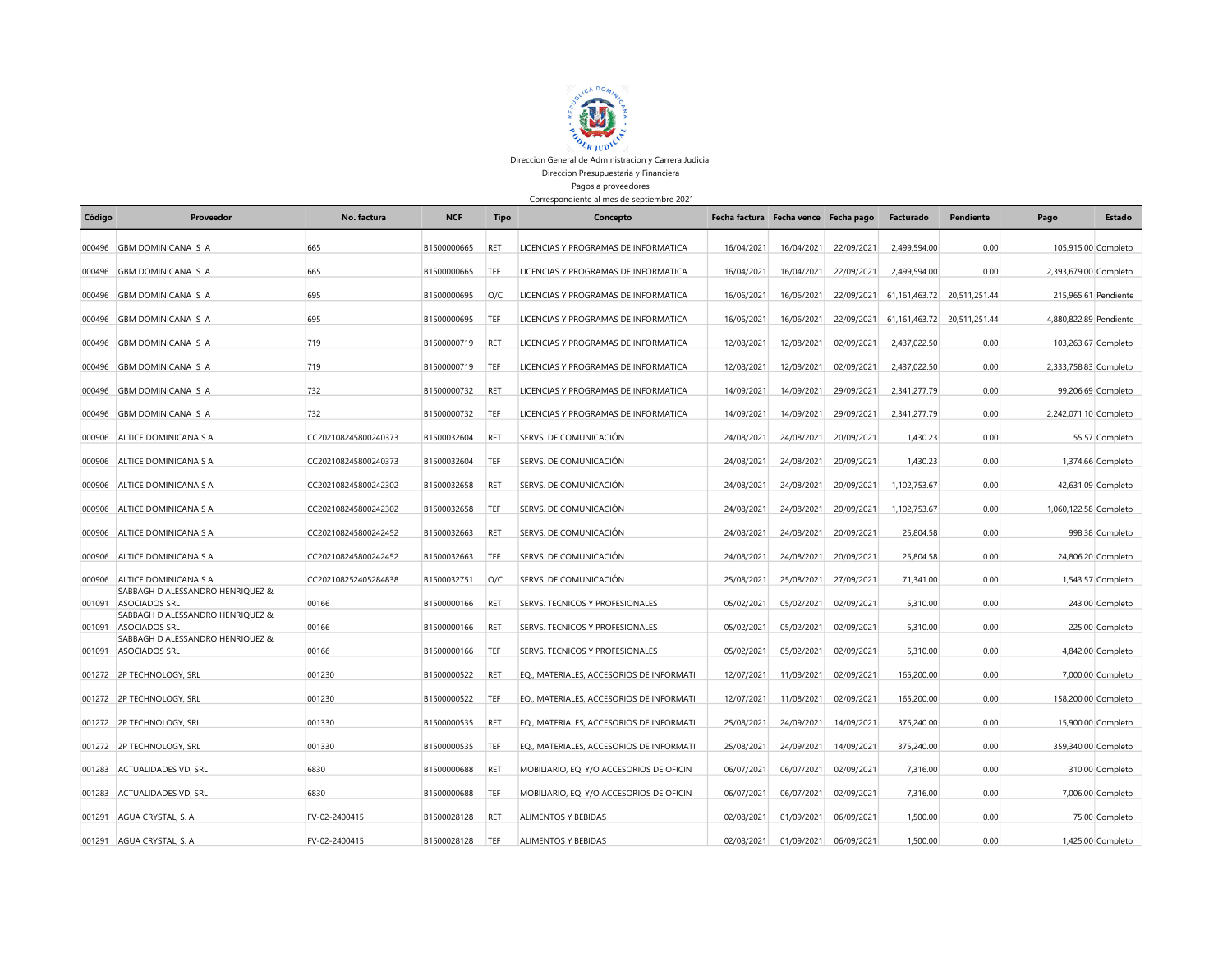| Código | Proveedor                  | No. factura   | <b>NCF</b>  | <b>Tipo</b> | Concepto                   |            | Fecha factura Fecha vence Fecha pago |            | Facturado | Pendiente | Pago | Estado             |
|--------|----------------------------|---------------|-------------|-------------|----------------------------|------------|--------------------------------------|------------|-----------|-----------|------|--------------------|
|        | 001291 AGUA CRYSTAL, S. A. | FV-02-2400507 | B1500028133 | <b>RET</b>  | ALIMENTOS Y BEBIDAS        | 02/08/2021 | 01/09/2021                           | 06/09/2021 | 10,680.00 | 0.00      |      | 534.00 Completo    |
| 001291 | AGUA CRYSTAL, S. A.        | FV-02-2400507 | B1500028133 | TEF         | ALIMENTOS Y BEBIDAS        | 02/08/2021 | 01/09/2021                           | 06/09/2021 | 10,680.00 | 0.00      |      | 10,146.00 Completo |
| 001291 | AGUA CRYSTAL, S. A.        | FV-02-2400509 | B1500028135 | RET         | ALIMENTOS Y BEBIDAS        | 02/08/2021 | 01/09/2021                           | 06/09/2021 | 3,000.00  | 0.00      |      | 150.00 Completo    |
| 001291 | AGUA CRYSTAL, S. A.        | FV-02-2400509 | B1500028135 | TEF         | ALIMENTOS Y BEBIDAS        | 02/08/2021 | 01/09/2021                           | 06/09/2021 | 3.000.00  | 0.00      |      | 2,850.00 Completo  |
|        | 001291 AGUA CRYSTAL, S. A. | FV-02-2400665 | B1500028153 | <b>RET</b>  | ALIMENTOS Y BEBIDAS        | 03/08/2021 | 02/09/2021                           | 06/09/2021 | 960.00    | 0.00      |      | 48.00 Completo     |
| 001291 | AGUA CRYSTAL, S. A.        | FV-02-2400665 | B1500028153 | TEF         | ALIMENTOS Y BEBIDAS        | 03/08/2021 | 02/09/2021                           | 06/09/2021 | 960.00    | 0.00      |      | 912.00 Completo    |
| 001291 | AGUA CRYSTAL, S. A.        | FV-02-2400723 | B1500028158 | RET         | ALIMENTOS Y BEBIDAS        | 03/08/2021 | 02/09/2021                           | 06/09/2021 | 1,200.00  | 0.00      |      | 60.00 Completo     |
| 001291 | AGUA CRYSTAL, S. A.        | FV-02-2400723 | B1500028158 | TEF         | ALIMENTOS Y BEBIDAS        | 03/08/2021 | 02/09/2021                           | 06/09/2021 | 1,200.00  | 0.00      |      | 1,140.00 Completo  |
| 001291 | AGUA CRYSTAL, S. A.        | FV-02-2400732 | B1500028159 | RET         | ALIMENTOS Y BEBIDAS        | 03/08/2021 | 02/09/2021                           | 06/09/2021 | 9,060.00  | 0.00      |      | 453.00 Completo    |
| 001291 | AGUA CRYSTAL, S. A.        | FV-02-2400732 | B1500028159 | TEF         | ALIMENTOS Y BEBIDAS        | 03/08/2021 | 02/09/2021                           | 06/09/2021 | 9,060.00  | 0.00      |      | 8,607.00 Completo  |
| 001291 | AGUA CRYSTAL, S. A.        | FV-02-2400898 | B1500028173 | RET         | ALIMENTOS Y BEBIDAS        | 03/08/2021 | 02/09/2021                           | 06/09/2021 | 1,800.00  | 0.00      |      | 90.00 Completo     |
| 001291 | AGUA CRYSTAL, S. A.        | FV-02-2400898 | B1500028173 | TEF         | ALIMENTOS Y BEBIDAS        | 03/08/2021 | 02/09/2021                           | 06/09/2021 | 1,800.00  | 0.00      |      | 1,710.00 Completo  |
| 001291 | AGUA CRYSTAL, S. A.        | FV-02-2401127 | B1500028192 | RET         | ALIMENTOS Y BEBIDAS        | 04/08/2021 | 03/09/2021                           | 06/09/2021 | 1,260.00  | 0.00      |      | 63.00 Completo     |
| 001291 | AGUA CRYSTAL, S. A.        | FV-02-2401127 | B1500028192 | TEF         | ALIMENTOS Y BEBIDAS        | 04/08/2021 | 03/09/2021                           | 06/09/2021 | 1,260.00  | 0.00      |      | 1,197.00 Completo  |
| 001291 | AGUA CRYSTAL, S. A.        | FV-02-2401168 | B1500028197 | RET         | ALIMENTOS Y BEBIDAS        | 04/08/2021 | 03/09/2021                           | 06/09/2021 | 960.00    | 0.00      |      | 48.00 Completo     |
| 001291 | AGUA CRYSTAL, S. A.        | FV-02-2401168 | B1500028197 | TEF         | ALIMENTOS Y BEBIDAS        | 04/08/2021 | 03/09/2021                           | 06/09/2021 | 960.00    | 0.00      |      | 912.00 Completo    |
| 001291 | AGUA CRYSTAL, S. A.        | FV-02-2401316 | B1500028202 | RET         | <b>ALIMENTOS Y BEBIDAS</b> | 05/08/2021 | 04/09/2021                           | 06/09/2021 | 840.00    | 0.00      |      | 42.00 Completo     |
| 001291 | AGUA CRYSTAL, S. A.        | FV-02-2401316 | B1500028202 | TEF         | ALIMENTOS Y BEBIDAS        | 05/08/2021 | 04/09/2021                           | 06/09/2021 | 840.00    | 0.00      |      | 798.00 Completo    |
| 001291 | AGUA CRYSTAL, S. A.        | FV-02-2401507 | B1500028212 | RET         | ALIMENTOS Y BEBIDAS        | 05/08/2021 | 04/09/2021                           | 06/09/2021 | 1,380.00  | 0.00      |      | 69.00 Completo     |
|        | 001291 AGUA CRYSTAL, S. A. | FV-02-2401507 | B1500028212 | TEF         | ALIMENTOS Y BEBIDAS        | 05/08/2021 | 04/09/2021                           | 06/09/2021 | 1,380.00  | 0.00      |      | 1,311.00 Completo  |
| 001291 | AGUA CRYSTAL, S. A.        | FV-02-2401561 | B1500028223 | RET         | ALIMENTOS Y BEBIDAS        | 05/08/2021 | 04/09/2021                           | 06/09/2021 | 1,500.00  | 0.00      |      | 75.00 Completo     |
| 001291 | AGUA CRYSTAL, S. A.        | FV-02-2401561 | B1500028223 | TEF         | ALIMENTOS Y BEBIDAS        | 05/08/2021 | 04/09/2021                           | 06/09/2021 | 1,500.00  | 0.00      |      | 1,425.00 Completo  |
| 001291 | AGUA CRYSTAL, S. A.        | FV-02-2401830 | B1500028239 | RET         | ALIMENTOS Y BEBIDAS        | 06/08/2021 | 05/09/2021                           | 06/09/2021 | 11,820.00 | 0.00      |      | 591.00 Completo    |
| 001291 | AGUA CRYSTAL, S. A.        | FV-02-2401830 | B1500028239 | TEF         | ALIMENTOS Y BEBIDAS        | 06/08/2021 | 05/09/2021                           | 06/09/2021 | 11,820.00 | 0.00      |      | 11,229.00 Completo |
| 001291 | AGUA CRYSTAL, S. A.        | FV-02-2401910 | B1500028245 | RET         | ALIMENTOS Y BEBIDAS        | 06/08/2021 | 05/09/2021                           | 06/09/2021 | 1,380.00  | 0.00      |      | 69.00 Completo     |
| 001291 | AGUA CRYSTAL, S. A.        | FV-02-2401910 | B1500028245 | TEF         | ALIMENTOS Y BEBIDAS        | 06/08/2021 | 05/09/2021                           | 06/09/2021 | 1,380.00  | 0.00      |      | 1,311.00 Completo  |
| 001291 | AGUA CRYSTAL, S. A.        | FV-02-2402178 | B1500028247 | RET         | ALIMENTOS Y BEBIDAS        | 04/08/2021 | 03/09/2021                           | 06/09/2021 | 3,600.00  | 0.00      |      | 180.00 Completo    |
| 001291 | AGUA CRYSTAL, S. A.        | FV-02-2402178 | B1500028247 | TEF         | ALIMENTOS Y BEBIDAS        | 04/08/2021 | 03/09/2021                           | 06/09/2021 | 3,600.00  | 0.00      |      | 3,420.00 Completo  |
| 001291 | AGUA CRYSTAL, S. A.        | FV-02-2402294 | B1500028261 | RET         | ALIMENTOS Y BEBIDAS        | 09/08/2021 | 08/09/2021                           | 06/09/2021 | 900.00    | 0.00      |      | 45.00 Completo     |
| 001291 | AGUA CRYSTAL, S. A.        | FV-02-2402294 | B1500028261 | TEF         | ALIMENTOS Y BEBIDAS        | 09/08/2021 | 08/09/2021                           | 06/09/2021 | 900.00    | 0.00      |      | 855.00 Completo    |
|        | 001291 AGUA CRYSTAL, S. A. | FV-02-2402401 | B1500028276 | RET         | ALIMENTOS Y BEBIDAS        | 09/08/2021 | 08/09/2021                           | 06/09/2021 | 4,800.00  | 0.00      |      | 240.00 Completo    |
|        | 001291 AGUA CRYSTAL, S. A. | FV-02-2402401 | B1500028276 | TEF         | ALIMENTOS Y BEBIDAS        | 09/08/2021 | 08/09/2021                           | 06/09/2021 | 4,800.00  | 0.00      |      | 4,560.00 Completo  |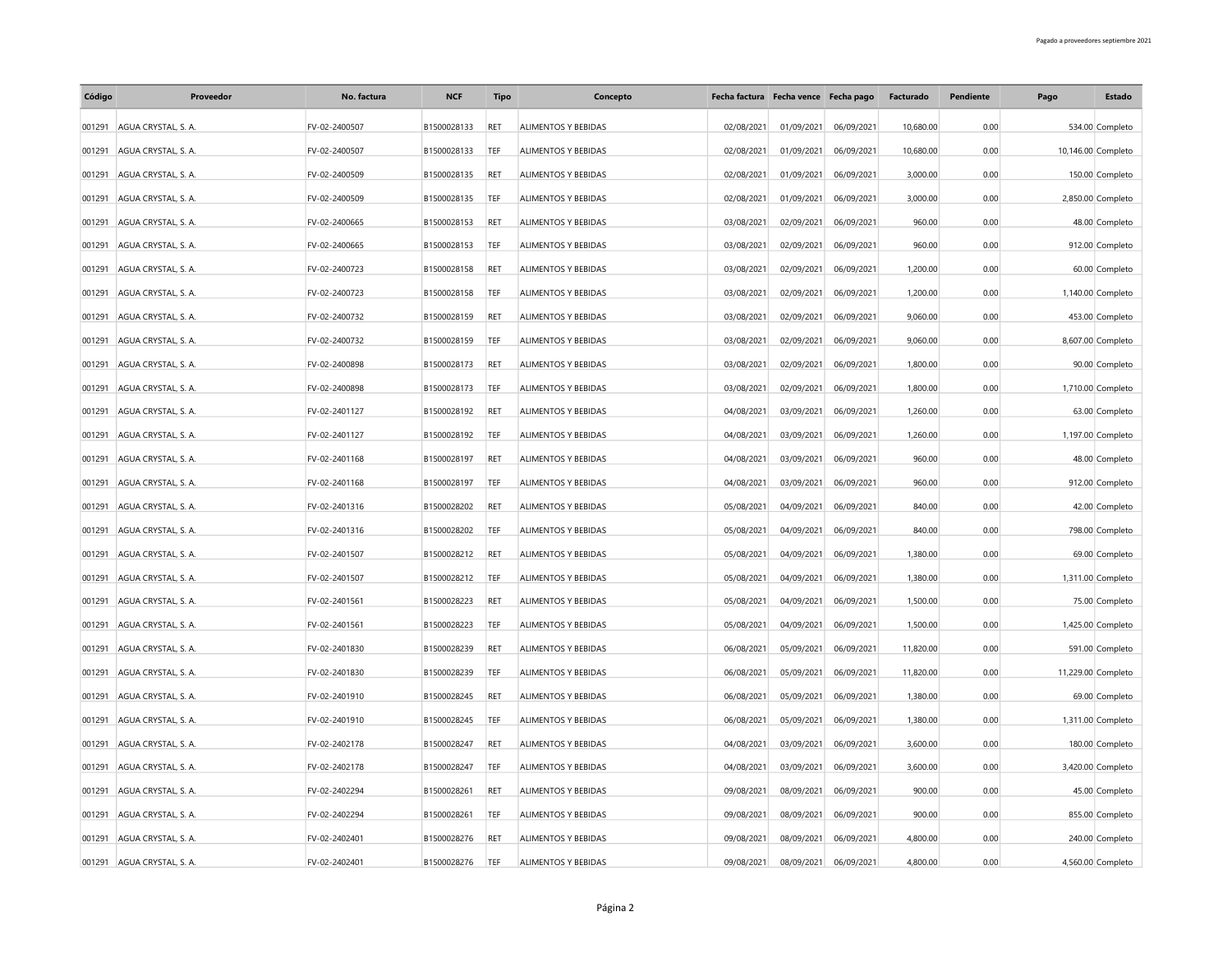| Código | Proveedor                  | No. factura   | <b>NCF</b>  | <b>Tipo</b> | Concepto                   |            | Fecha factura Fecha vence Fecha pago |            | Facturado | <b>Pendiente</b> | Pago | Estado             |
|--------|----------------------------|---------------|-------------|-------------|----------------------------|------------|--------------------------------------|------------|-----------|------------------|------|--------------------|
| 001291 | AGUA CRYSTAL, S. A.        | FV-02-2402403 | B1500028278 | RET         | ALIMENTOS Y BEBIDAS        | 09/08/2021 | 08/09/2021                           | 06/09/2021 | 3,420.00  | 0.00             |      | 171.00 Completo    |
| 001291 | AGUA CRYSTAL S. A.         | FV-02-2402403 | B1500028278 | TEF         | ALIMENTOS Y BEBIDAS        | 09/08/2021 | 08/09/2021                           | 06/09/2021 | 3,420.00  | 0.00             |      | 3,249.00 Completo  |
| 001291 | AGUA CRYSTAL, S. A.        | FV-02-2402404 | B1500028279 | RET         | ALIMENTOS Y BEBIDAS        | 09/08/2021 | 08/09/2021                           | 06/09/2021 | 11,040.00 | 0.00             |      | 552.00 Completo    |
| 001291 | AGUA CRYSTAL, S. A.        | FV-02-2402404 | B1500028279 | TEF         | <b>ALIMENTOS Y BEBIDAS</b> | 09/08/2021 | 08/09/2021                           | 06/09/2021 | 11,040.00 | 0.00             |      | 10,488.00 Completo |
| 001291 | AGUA CRYSTAL, S. A.        | FV-02-2402634 | B1500028297 | RET         | ALIMENTOS Y BEBIDAS        | 10/08/2021 | 09/09/2021                           | 06/09/2021 | 8,340.00  | 0.00             |      | 417.00 Completo    |
| 001291 | AGUA CRYSTAL, S. A.        | FV-02-2402634 | B1500028297 | TEF         | ALIMENTOS Y BEBIDAS        | 10/08/2021 | 09/09/2021                           | 06/09/2021 | 8,340.00  | 0.00             |      | 7,923.00 Completo  |
| 001291 | AGUA CRYSTAL, S. A.        | FV-02-2402766 | B1500028306 | RET         | ALIMENTOS Y BEBIDAS        | 10/08/2021 | 09/09/2021                           | 06/09/2021 | 420.00    | 0.00             |      | 21.00 Completo     |
| 001291 | AGUA CRYSTAL, S. A.        | FV-02-2402766 | B1500028306 | TEF         | ALIMENTOS Y BEBIDAS        | 10/08/2021 | 09/09/2021                           | 06/09/2021 | 420.00    | 0.00             |      | 399.00 Completo    |
| 001291 | AGUA CRYSTAL, S. A.        | FV-02-2402811 | B1500028310 | RET         | ALIMENTOS Y BEBIDAS        | 10/08/2021 | 09/09/2021                           | 06/09/2021 | 1,800.00  | 0.00             |      | 90.00 Completo     |
| 001291 | AGUA CRYSTAL, S. A.        | FV-02-2402811 | B1500028310 | TEF         | ALIMENTOS Y BEBIDAS        | 10/08/2021 | 09/09/2021                           | 06/09/2021 | 1,800.00  | 0.00             |      | 1,710.00 Completo  |
| 001291 | AGUA CRYSTAL, S. A.        | FV-02-2402899 | B1500028316 | RET         | ALIMENTOS Y BEBIDAS        | 11/08/2021 | 10/09/2021                           | 06/09/2021 | 11,880.00 | 0.00             |      | 594.00 Completo    |
| 001291 | AGUA CRYSTAL, S. A.        | FV-02-2402899 | B1500028316 | TEF         | ALIMENTOS Y BEBIDAS        | 11/08/2021 | 10/09/2021                           | 06/09/2021 | 11,880.00 | 0.00             |      | 11,286.00 Completo |
| 001291 | AGUA CRYSTAL, S. A.        | FV-02-2403014 | B1500028321 | RET         | ALIMENTOS Y BEBIDAS        | 11/08/2021 | 10/09/2021                           | 06/09/2021 | 960.00    | 0.00             |      | 48.00 Completo     |
| 001291 | AGUA CRYSTAL, S. A.        | FV-02-2403014 | B1500028321 | TEF         | ALIMENTOS Y BEBIDAS        | 11/08/2021 | 10/09/2021                           | 06/09/2021 | 960.00    | 0.00             |      | 912.00 Completo    |
| 001291 | AGUA CRYSTAL, S. A.        | FV-02-2403039 | B1500028323 | RET         | ALIMENTOS Y BEBIDAS        | 11/08/2021 | 10/09/2021                           | 06/09/2021 | 5,460.00  | 0.00             |      | 273.00 Completo    |
| 001291 | AGUA CRYSTAL, S. A.        | FV-02-2403039 | B1500028323 | TEF         | ALIMENTOS Y BEBIDAS        | 11/08/2021 | 10/09/2021                           | 06/09/2021 | 5,460.00  | 0.00             |      | 5,187.00 Completo  |
| 001291 | AGUA CRYSTAL, S. A.        | FV-02-2403091 | B1500028324 | RET         | ALIMENTOS Y BEBIDAS        | 11/08/2021 | 10/09/2021                           | 06/09/2021 | 2,400.00  | 0.00             |      | 120.00 Completo    |
| 001291 | AGUA CRYSTAL S. A.         | FV-02-2403091 | B1500028324 | TEF         | <b>ALIMENTOS Y BEBIDAS</b> | 11/08/2021 | 10/09/2021                           | 06/09/2021 | 2,400.00  | 0.00             |      | 2,280.00 Completo  |
| 001291 | AGUA CRYSTAL, S. A.        | FV-02-2403318 | B1500028340 | RET         | ALIMENTOS Y BEBIDAS        | 12/08/2021 | 11/09/2021                           | 06/09/2021 | 1,020.00  | 0.00             |      | 51.00 Completo     |
| 001291 | AGUA CRYSTAL, S. A.        | FV-02-2403318 | B1500028340 | TEF         | ALIMENTOS Y BEBIDAS        | 12/08/2021 | 11/09/2021                           | 06/09/2021 | 1,020.00  | 0.00             |      | 969.00 Completo    |
| 001291 | AGUA CRYSTAL, S. A.        | FV-02-2403485 | B1500028346 | RET         | ALIMENTOS Y BEBIDAS        | 13/08/2021 | 12/09/2021                           | 06/09/2021 | 1,380.00  | 0.00             |      | 69.00 Completo     |
| 001291 | AGUA CRYSTAL, S. A.        | FV-02-2403485 | B1500028346 | TEF         | ALIMENTOS Y BEBIDAS        | 13/08/2021 | 12/09/2021                           | 06/09/2021 | 1,380.00  | 0.00             |      | 1,311.00 Completo  |
| 001291 | AGUA CRYSTAL, S. A.        | FV-02-2403499 | B1500028350 | RET         | ALIMENTOS Y BEBIDAS        | 13/08/2021 | 12/09/2021                           | 06/09/2021 | 1,200.00  | 0.00             |      | 60.00 Completo     |
| 001291 | AGUA CRYSTAL, S. A.        | FV-02-2403499 | B1500028350 | TEF         | ALIMENTOS Y BEBIDAS        | 13/08/2021 | 12/09/2021                           | 06/09/2021 | 1,200.00  | 0.00             |      | 1,140.00 Completo  |
| 001291 | AGUA CRYSTAL, S. A.        | FV-02-2403551 | B1500028354 | RET         | ALIMENTOS Y BEBIDAS        | 13/08/2021 | 12/09/2021                           | 06/09/2021 | 11,400.00 | 0.00             |      | 570.00 Completo    |
| 001291 | AGUA CRYSTAL, S. A.        | FV-02-2403551 | B1500028354 | TEF         | ALIMENTOS Y BEBIDAS        | 13/08/2021 | 12/09/2021                           | 06/09/2021 | 11,400.00 | 0.00             |      | 10,830.00 Completo |
| 001291 | AGUA CRYSTAL, S. A.        | FV-02-2403681 | B1500028368 | RET         | ALIMENTOS Y BEBIDAS        | 13/08/2021 | 12/09/2021                           | 06/09/2021 | 25,000.00 | 0.00             |      | 1,250.00 Completo  |
| 001291 | AGUA CRYSTAL, S. A.        | FV-02-2403681 | B1500028368 | TEF         | ALIMENTOS Y BEBIDAS        | 13/08/2021 | 12/09/2021                           | 06/09/2021 | 25,000.00 | 0.00             |      | 23,750.00 Completo |
| 001291 | AGUA CRYSTAL, S. A.        | FV-02-2404143 | B1500028384 | RET         | ALIMENTOS Y BEBIDAS        | 17/08/2021 | 16/09/2021                           | 22/09/2021 | 8,820.00  | 0.00             |      | 441.00 Completo    |
| 001291 | AGUA CRYSTAL, S. A.        | FV-02-2404143 | B1500028384 | TEF         | ALIMENTOS Y BEBIDAS        | 17/08/2021 | 16/09/2021                           | 22/09/2021 | 8,820.00  | 0.00             |      | 8,379.00 Completo  |
| 001291 | AGUA CRYSTAL S. A.         | FV-02-2404145 | B1500028385 | RET         | <b>ALIMENTOS Y BEBIDAS</b> | 17/08/2021 | 16/09/2021                           | 22/09/2021 | 8.940.00  | 0.00             |      | 447.00 Completo    |
|        | 001291 AGUA CRYSTAL, S. A. | FV-02-2404145 | B1500028385 | TEF         | ALIMENTOS Y BEBIDAS        | 17/08/2021 | 16/09/2021                           | 22/09/2021 | 8,940.00  | 0.00             |      | 8,493.00 Completo  |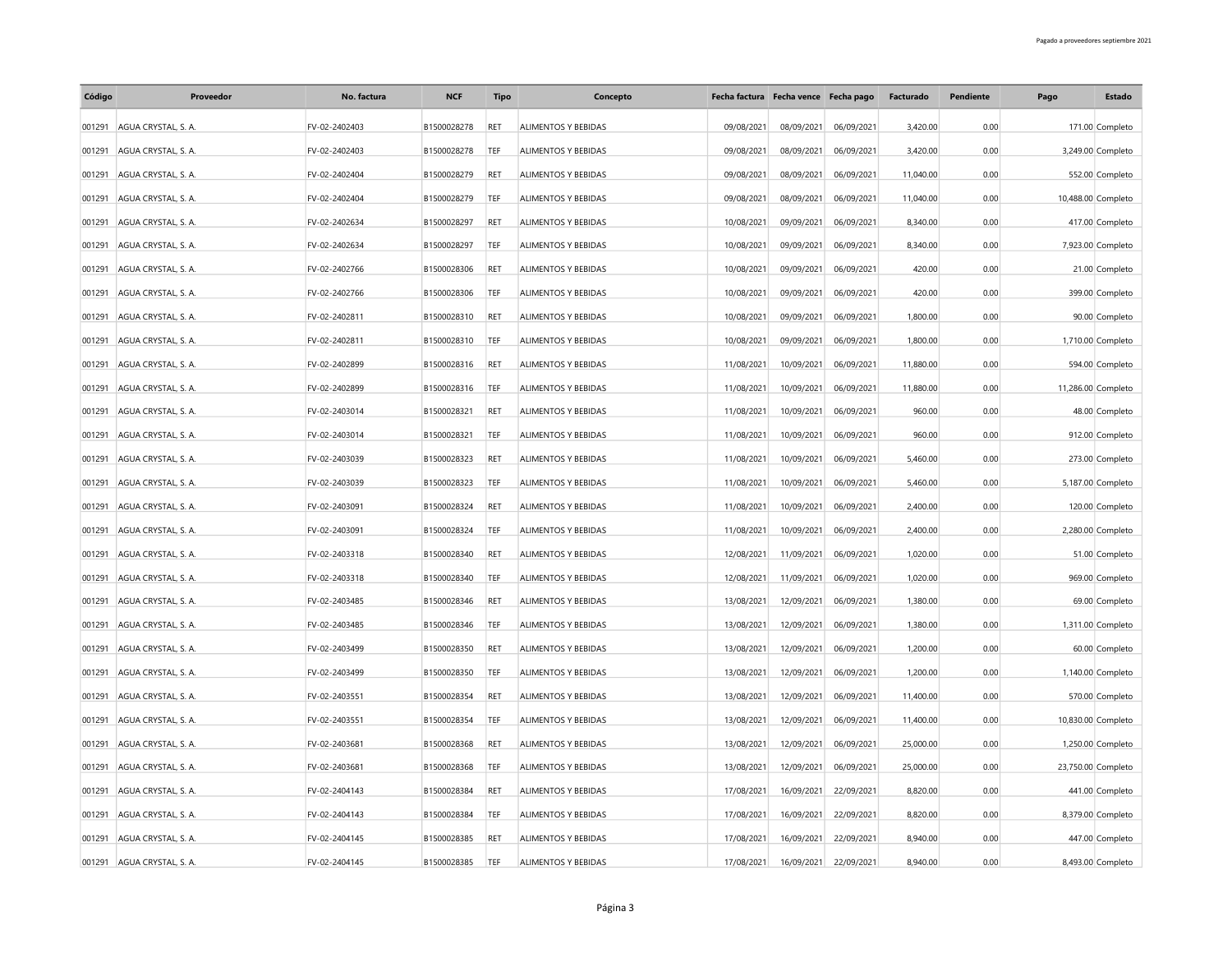| Código | Proveedor                  | No. factura   | <b>NCF</b>  | <b>Tipo</b> | Concepto                   |            | Fecha factura Fecha vence Fecha pago |            | Facturado | Pendiente | Pago | Estado            |
|--------|----------------------------|---------------|-------------|-------------|----------------------------|------------|--------------------------------------|------------|-----------|-----------|------|-------------------|
| 001291 | AGUA CRYSTAL S. A.         | FV-02-2404146 | B1500028386 | RET         | <b>ALIMENTOS Y BEBIDAS</b> | 17/08/2021 | 16/09/2021                           | 22/09/2021 | 3.240.00  | 0.00      |      | 162.00 Completo   |
| 001291 | AGUA CRYSTAL, S. A.        | FV-02-2404146 | B1500028386 | TEF         | ALIMENTOS Y BEBIDAS        | 17/08/2021 | 16/09/2021                           | 22/09/2021 | 3,240.00  | 0.00      |      | 3,078.00 Completo |
| 001291 | AGUA CRYSTAL, S. A.        | FV-02-2404203 | B1500028397 | <b>RET</b>  | ALIMENTOS Y BEBIDAS        | 17/08/2021 | 16/09/2021                           | 22/09/2021 | 1,380.00  | 0.00      |      | 69.00 Completo    |
| 001291 | AGUA CRYSTAL, S. A.        | FV-02-2404203 | B1500028397 | TEF         | ALIMENTOS Y BEBIDAS        | 17/08/2021 | 16/09/2021                           | 22/09/2021 | 1,380.00  | 0.00      |      | 1,311.00 Completo |
| 001291 | AGUA CRYSTAL, S. A.        | FV-02-2404441 | B1500028409 | <b>RET</b>  | ALIMENTOS Y BEBIDAS        | 18/08/2021 | 17/09/2021                           | 22/09/2021 | 780.00    | 0.00      |      | 39.00 Completo    |
| 001291 | AGUA CRYSTAL, S. A.        | FV-02-2404441 | B1500028409 | TEF         | ALIMENTOS Y BEBIDAS        | 18/08/2021 | 17/09/2021                           | 22/09/2021 | 780.00    | 0.00      |      | 741.00 Completo   |
| 001291 | AGUA CRYSTAL, S. A.        | FV-02-2404499 | B1500028415 | RET         | ALIMENTOS Y BEBIDAS        | 18/08/2021 | 17/09/2021                           | 22/09/2021 | 1,320.00  | 0.00      |      | 66.00 Completo    |
| 001291 | AGUA CRYSTAL, S. A.        | FV-02-2404499 | B1500028415 | TEF         | ALIMENTOS Y BEBIDAS        | 18/08/2021 | 17/09/2021                           | 22/09/2021 | 1,320.00  | 0.00      |      | 1,254.00 Completo |
| 001291 | AGUA CRYSTAL, S. A.        | FV-02-2404587 | B1500028421 | RET         | ALIMENTOS Y BEBIDAS        | 18/08/2021 | 17/09/2021                           | 22/09/2021 | 1,440.00  | 0.00      |      | 72.00 Completo    |
| 001291 | AGUA CRYSTAL, S. A.        | FV-02-2404587 | B1500028421 | TEF         | ALIMENTOS Y BEBIDAS        | 18/08/2021 | 17/09/2021                           | 22/09/2021 | 1,440.00  | 0.00      |      | 1,368.00 Completo |
| 001291 | AGUA CRYSTAL, S. A.        | FV-02-2404590 | B1500028422 | RET         | ALIMENTOS Y BEBIDAS        | 18/08/2021 | 17/09/2021                           | 22/09/2021 | 2,460.00  | 0.00      |      | 123.00 Completo   |
| 001291 | AGUA CRYSTAL, S. A.        | FV-02-2404590 | B1500028422 | TEF         | ALIMENTOS Y BEBIDAS        | 18/08/2021 | 17/09/2021                           | 22/09/2021 | 2,460.00  | 0.00      |      | 2,337.00 Completo |
| 001291 | AGUA CRYSTAL, S. A.        | FV-02-2404737 | B1500028435 | RET         | ALIMENTOS Y BEBIDAS        | 19/08/2021 | 18/09/2021                           | 22/09/2021 | 2,040.00  | 0.00      |      | 102.00 Completo   |
| 001291 | AGUA CRYSTAL, S. A.        | FV-02-2404737 | B1500028435 | TEF         | ALIMENTOS Y BEBIDAS        | 19/08/2021 | 18/09/2021                           | 22/09/2021 | 2,040.00  | 0.00      |      | 1,938.00 Completo |
| 001291 | AGUA CRYSTAL, S. A.        | FV-02-2404828 | B1500028439 | RET         | ALIMENTOS Y BEBIDAS        | 19/08/2021 | 18/09/2021                           | 22/09/2021 | 660.00    | 0.00      |      | 33.00 Completo    |
| 001291 | AGUA CRYSTAL, S. A.        | FV-02-2404828 | B1500028439 | TEF         | ALIMENTOS Y BEBIDAS        | 19/08/2021 | 18/09/2021                           | 22/09/2021 | 660.00    | 0.00      |      | 627.00 Completo   |
| 001291 | AGUA CRYSTAL, S. A.        | FV-02-2404878 | B1500028443 | RET         | ALIMENTOS Y BEBIDAS        | 19/08/2021 | 18/09/2021                           | 22/09/2021 | 1,320.00  | 0.00      |      | 66.00 Completo    |
| 001291 | AGUA CRYSTAL, S. A.        | FV-02-2404878 | B1500028443 | TEF         | ALIMENTOS Y BEBIDAS        | 19/08/2021 | 18/09/2021                           | 22/09/2021 | 1,320.00  | 0.00      |      | 1,254.00 Completo |
| 001291 | AGUA CRYSTAL, S. A.        | FV-02-2404925 | B1500028453 | RET         | ALIMENTOS Y BEBIDAS        | 19/08/2021 | 18/09/2021                           | 22/09/2021 | 9,960.00  | 0.00      |      | 498.00 Completo   |
| 001291 | AGUA CRYSTAL, S. A.        | FV-02-2404925 | B1500028453 | TEF         | ALIMENTOS Y BEBIDAS        | 19/08/2021 | 18/09/2021                           | 22/09/2021 | 9,960.00  | 0.00      |      | 9,462.00 Completo |
| 001291 | AGUA CRYSTAL, S. A.        | FV-02-2405125 | B1500028480 | RET         | ALIMENTOS Y BEBIDAS        | 20/08/2021 | 19/09/2021                           | 22/09/2021 | 1,080.00  | 0.00      |      | 54.00 Completo    |
| 001291 | AGUA CRYSTAL, S. A.        | FV-02-2405125 | B1500028480 | TEF         | ALIMENTOS Y BEBIDAS        | 20/08/2021 | 19/09/2021                           | 22/09/2021 | 1,080.00  | 0.00      |      | 1,026.00 Completo |
| 001291 | AGUA CRYSTAL, S. A.        | FV-02-2405542 | B1500028536 | RET         | ALIMENTOS Y BEBIDAS        | 20/08/2021 | 19/09/2021                           | 22/09/2021 | 3,240.00  | 0.00      |      | 162.00 Completo   |
| 001291 | AGUA CRYSTAL, S. A.        | FV-02-2405542 | B1500028536 | TEF         | ALIMENTOS Y BEBIDAS        | 20/08/2021 | 19/09/2021                           | 22/09/2021 | 3,240.00  | 0.00      |      | 3,078.00 Completo |
| 001291 | AGUA CRYSTAL, S. A.        | FV-02-2405601 | B1500028544 | RET         | ALIMENTOS Y BEBIDAS        | 23/08/2021 | 22/09/2021                           | 22/09/2021 | 1,080.00  | 0.00      |      | 54.00 Completo    |
| 001291 | AGUA CRYSTAL, S. A.        | FV-02-2405601 | B1500028544 | TEF         | ALIMENTOS Y BEBIDAS        | 23/08/2021 | 22/09/2021                           | 22/09/2021 | 1,080.00  | 0.00      |      | 1,026.00 Completo |
| 001291 | AGUA CRYSTAL, S. A.        | FV-02-2405691 | B1500028559 | RET         | ALIMENTOS Y BEBIDAS        | 23/08/2021 | 22/09/2021                           | 22/09/2021 | 1,080.00  | 0.00      |      | 54.00 Completo    |
| 001291 | AGUA CRYSTAL, S. A.        | FV-02-2405691 | B1500028559 | TEF         | ALIMENTOS Y BEBIDAS        | 23/08/2021 | 22/09/2021                           | 22/09/2021 | 1,080.00  | 0.00      |      | 1,026.00 Completo |
| 001291 | AGUA CRYSTAL, S. A.        | FV-02-2405903 | B1500028586 | RET         | ALIMENTOS Y BEBIDAS        | 24/08/2021 | 23/09/2021                           | 22/09/2021 | 1,380.00  | 0.00      |      | 69.00 Completo    |
| 001291 | AGUA CRYSTAL, S. A.        | FV-02-2405903 | B1500028586 | TEF         | ALIMENTOS Y BEBIDAS        | 24/08/2021 | 23/09/2021                           | 22/09/2021 | 1,380.00  | 0.00      |      | 1,311.00 Completo |
| 001291 | AGUA CRYSTAL, S. A.        | FV-02-2406037 | B1500028599 | RET         | ALIMENTOS Y BEBIDAS        | 24/08/2021 | 23/09/2021                           | 22/09/2021 | 840.00    | 0.00      |      | 42.00 Completo    |
|        | 001291 AGUA CRYSTAL, S. A. | FV-02-2406037 | B1500028599 | TEF         | ALIMENTOS Y BEBIDAS        | 24/08/2021 | 23/09/2021                           | 22/09/2021 | 840.00    | 0.00      |      | 798.00 Completo   |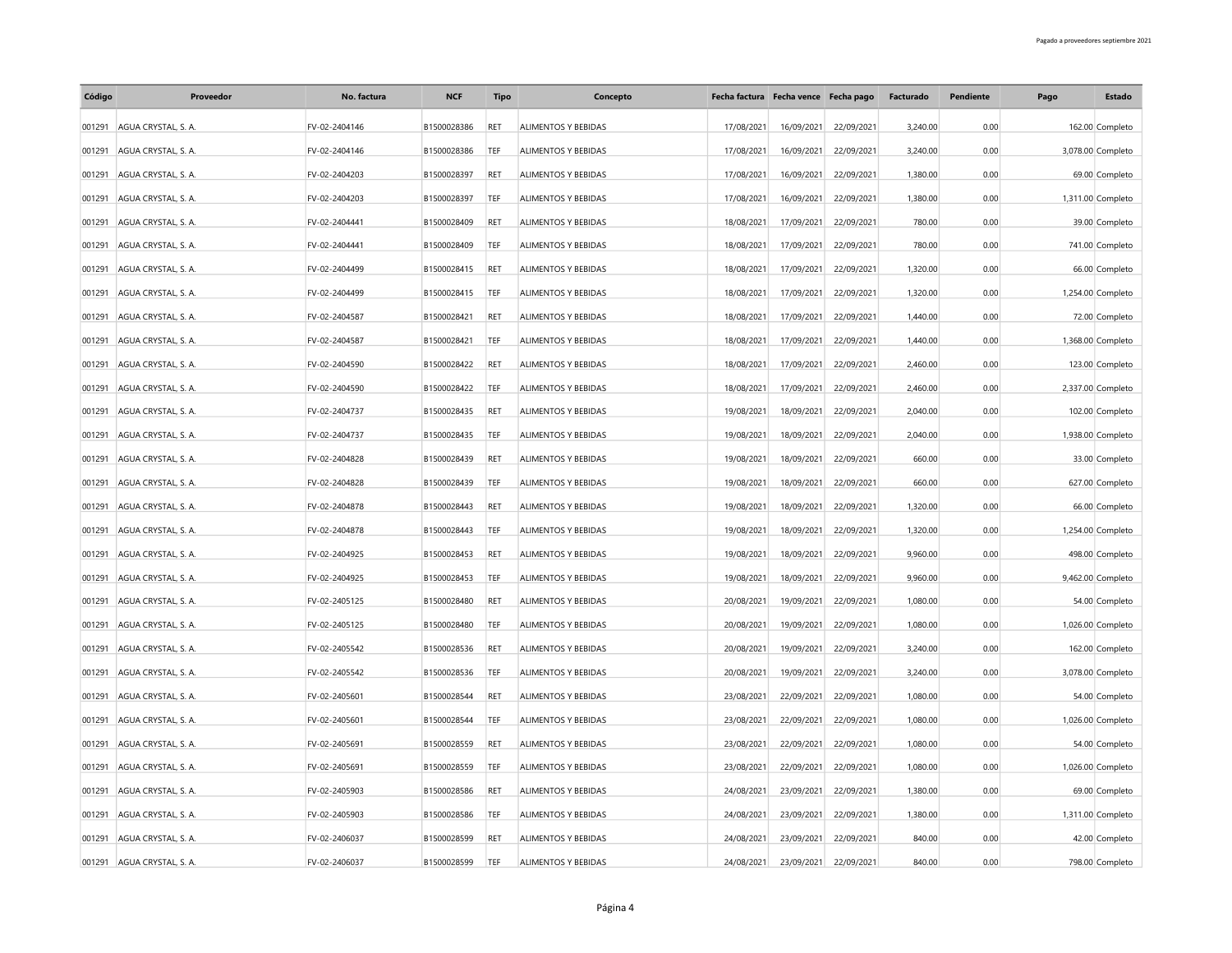| Código | Proveedor                  | No. factura   | <b>NCF</b>  | <b>Tipo</b> | Concepto            |            | Fecha factura Fecha vence Fecha pago |            | Facturado | Pendiente | Pago | Estado             |
|--------|----------------------------|---------------|-------------|-------------|---------------------|------------|--------------------------------------|------------|-----------|-----------|------|--------------------|
| 001291 | AGUA CRYSTAL S. A.         | FV-02-2406057 | B1500028601 | RET         | ALIMENTOS Y BEBIDAS | 24/08/2021 | 23/09/2021                           | 22/09/2021 | 7.740.00  | 0.00      |      | 387.00 Completo    |
| 001291 | AGUA CRYSTAL, S. A.        | FV-02-2406057 | B1500028601 | TEF         | ALIMENTOS Y BEBIDAS | 24/08/2021 | 23/09/2021                           | 22/09/2021 | 7,740.00  | 0.00      |      | 7,353.00 Completo  |
| 001291 | AGUA CRYSTAL, S. A.        | FV-02-2406067 | B1500028602 | <b>RET</b>  | ALIMENTOS Y BEBIDAS | 24/08/2021 | 23/09/2021                           | 22/09/2021 | 2,040.00  | 0.00      |      | 102.00 Completo    |
| 001291 | AGUA CRYSTAL, S. A.        | FV-02-2406067 | B1500028602 | TEF         | ALIMENTOS Y BEBIDAS | 24/08/2021 | 23/09/2021                           | 22/09/2021 | 2.040.00  | 0.00      |      | 1,938.00 Completo  |
| 001291 | AGUA CRYSTAL, S. A.        | FV-02-2406256 | B1500028612 | <b>RET</b>  | ALIMENTOS Y BEBIDAS | 25/08/2021 | 24/09/2021                           | 22/09/2021 | 18,750.00 | 0.00      |      | 937.50 Completo    |
| 001291 | AGUA CRYSTAL, S. A.        | FV-02-2406256 | B1500028612 | TEF         | ALIMENTOS Y BEBIDAS | 25/08/2021 | 24/09/2021                           | 22/09/2021 | 18,750.00 | 0.00      |      | 17,812.50 Completo |
| 001291 | AGUA CRYSTAL, S. A.        | FV-02-2406304 | B1500028618 | RET         | ALIMENTOS Y BEBIDAS | 25/08/2021 | 24/09/2021                           | 22/09/2021 | 1,200.00  | 0.00      |      | 60.00 Completo     |
| 001291 | AGUA CRYSTAL, S. A.        | FV-02-2406304 | B1500028618 | TEF         | ALIMENTOS Y BEBIDAS | 25/08/2021 | 24/09/2021                           | 22/09/2021 | 1,200.00  | 0.00      |      | 1,140.00 Completo  |
| 001291 | AGUA CRYSTAL, S. A.        | FV-02-2406428 | B1500028626 | RET         | ALIMENTOS Y BEBIDAS | 25/08/2021 | 24/09/2021                           | 22/09/2021 | 11,880.00 | 0.00      |      | 594.00 Completo    |
| 001291 | AGUA CRYSTAL, S. A.        | FV-02-2406428 | B1500028626 | TEF         | ALIMENTOS Y BEBIDAS | 25/08/2021 | 24/09/2021                           | 22/09/2021 | 11,880.00 | 0.00      |      | 11,286.00 Completo |
| 001291 | AGUA CRYSTAL, S. A.        | FV-02-2406485 | B1500028629 | RET         | ALIMENTOS Y BEBIDAS | 25/08/2021 | 24/09/2021                           | 22/09/2021 | 1,200.00  | 0.00      |      | 60.00 Completo     |
| 001291 | AGUA CRYSTAL, S. A.        | FV-02-2406485 | B1500028629 | TEF         | ALIMENTOS Y BEBIDAS | 25/08/2021 | 24/09/2021                           | 22/09/2021 | 1,200.00  | 0.00      |      | 1,140.00 Completo  |
| 001291 | AGUA CRYSTAL, S. A.        | FV-02-2406557 | B1500028642 | RET         | ALIMENTOS Y BEBIDAS | 26/08/2021 | 25/09/2021                           | 22/09/2021 | 1,080.00  | 0.00      |      | 54.00 Completo     |
| 001291 | AGUA CRYSTAL, S. A.        | FV-02-2406557 | B1500028642 | TEF         | ALIMENTOS Y BEBIDAS | 26/08/2021 | 25/09/2021                           | 22/09/2021 | 1,080.00  | 0.00      |      | 1,026.00 Completo  |
| 001291 | AGUA CRYSTAL, S. A.        | FV-02-2406726 | B1500028651 | RET         | ALIMENTOS Y BEBIDAS | 26/08/2021 | 25/09/2021                           | 22/09/2021 | 600.00    | 0.00      |      | 30.00 Completo     |
| 001291 | AGUA CRYSTAL, S. A.        | FV-02-2406726 | B1500028651 | TEF         | ALIMENTOS Y BEBIDAS | 26/08/2021 | 25/09/2021                           | 22/09/2021 | 600.00    | 0.00      |      | 570.00 Completo    |
| 001291 | AGUA CRYSTAL, S. A.        | FV-02-2406783 | B1500028660 | RET         | ALIMENTOS Y BEBIDAS | 24/08/2021 | 23/09/2021                           | 22/09/2021 | 3,180.00  | 0.00      |      | 159.00 Completo    |
| 001291 | AGUA CRYSTAL, S. A.        | FV-02-2406783 | B1500028660 | TEF         | ALIMENTOS Y BEBIDAS | 24/08/2021 | 23/09/2021                           | 22/09/2021 | 3,180.00  | 0.00      |      | 3,021.00 Completo  |
| 001291 | AGUA CRYSTAL, S. A.        | FV-02-2406809 | B1500028665 | RET         | ALIMENTOS Y BEBIDAS | 27/08/2021 | 26/09/2021                           | 22/09/2021 | 2,280.00  | 0.00      |      | 114.00 Completo    |
| 001291 | AGUA CRYSTAL, S. A.        | FV-02-2406809 | B1500028665 | TEF         | ALIMENTOS Y BEBIDAS | 27/08/2021 | 26/09/2021                           | 22/09/2021 | 2,280.00  | 0.00      |      | 2,166.00 Completo  |
| 001291 | AGUA CRYSTAL, S. A.        | FV-02-2406937 | B1500028682 | RET         | ALIMENTOS Y BEBIDAS | 27/08/2021 | 26/09/2021                           | 22/09/2021 | 11,520.00 | 0.00      |      | 576.00 Completo    |
| 001291 | AGUA CRYSTAL, S. A.        | FV-02-2406937 | B1500028682 | TEF         | ALIMENTOS Y BEBIDAS | 27/08/2021 | 26/09/2021                           | 22/09/2021 | 11,520.00 | 0.00      |      | 10,944.00 Completo |
| 001291 | AGUA CRYSTAL, S. A.        | FV-02-2407219 | B1500028693 | RET         | ALIMENTOS Y BEBIDAS | 30/08/2021 | 29/09/2021                           | 22/09/2021 | 1,200.00  | 0.00      |      | 60.00 Completo     |
| 001291 | AGUA CRYSTAL, S. A.        | FV-02-2407219 | B1500028693 | TEF         | ALIMENTOS Y BEBIDAS | 30/08/2021 | 29/09/2021                           | 22/09/2021 | 1,200.00  | 0.00      |      | 1,140.00 Completo  |
| 001291 | AGUA CRYSTAL, S. A.        | FV-02-2407304 | B1500028701 | RET         | ALIMENTOS Y BEBIDAS | 30/08/2021 | 29/09/2021                           | 22/09/2021 | 840.00    | 0.00      |      | 42.00 Completo     |
| 001291 | AGUA CRYSTAL, S. A.        | FV-02-2407304 | B1500028701 | TEF         | ALIMENTOS Y BEBIDAS | 30/08/2021 | 29/09/2021                           | 22/09/2021 | 840.00    | 0.00      |      | 798.00 Completo    |
| 001291 | AGUA CRYSTAL, S. A.        | FV-02-2407458 | B1500028711 | RET         | ALIMENTOS Y BEBIDAS | 30/08/2021 | 29/09/2021                           | 22/09/2021 | 10,800.00 | 0.00      |      | 540.00 Completo    |
| 001291 | AGUA CRYSTAL, S. A.        | FV-02-2407458 | B1500028711 | TEF         | ALIMENTOS Y BEBIDAS | 30/08/2021 | 29/09/2021                           | 22/09/2021 | 10,800.00 | 0.00      |      | 10,260.00 Completo |
| 001291 | AGUA CRYSTAL, S. A.        | FV-02-2407459 | B1500028712 | RET         | ALIMENTOS Y BEBIDAS | 30/08/2021 | 29/09/2021                           | 22/09/2021 | 4,140.00  | 0.00      |      | 207.00 Completo    |
| 001291 | AGUA CRYSTAL, S. A.        | FV-02-2407459 | B1500028712 | TEF         | ALIMENTOS Y BEBIDAS | 30/08/2021 | 29/09/2021                           | 22/09/2021 | 4,140.00  | 0.00      |      | 3,933.00 Completo  |
| 001291 | AGUA CRYSTAL, S. A.        | FV-02-2407480 | B1500028717 | RET         | ALIMENTOS Y BEBIDAS | 31/08/2021 | 30/09/2021                           | 22/09/2021 | 1,320.00  | 0.00      |      | 66.00 Completo     |
|        | 001291 AGUA CRYSTAL, S. A. | FV-02-2407480 | B1500028717 | TEF         | ALIMENTOS Y BEBIDAS | 31/08/2021 | 30/09/2021                           | 22/09/2021 | 1,320.00  | 0.00      |      | 1,254.00 Completo  |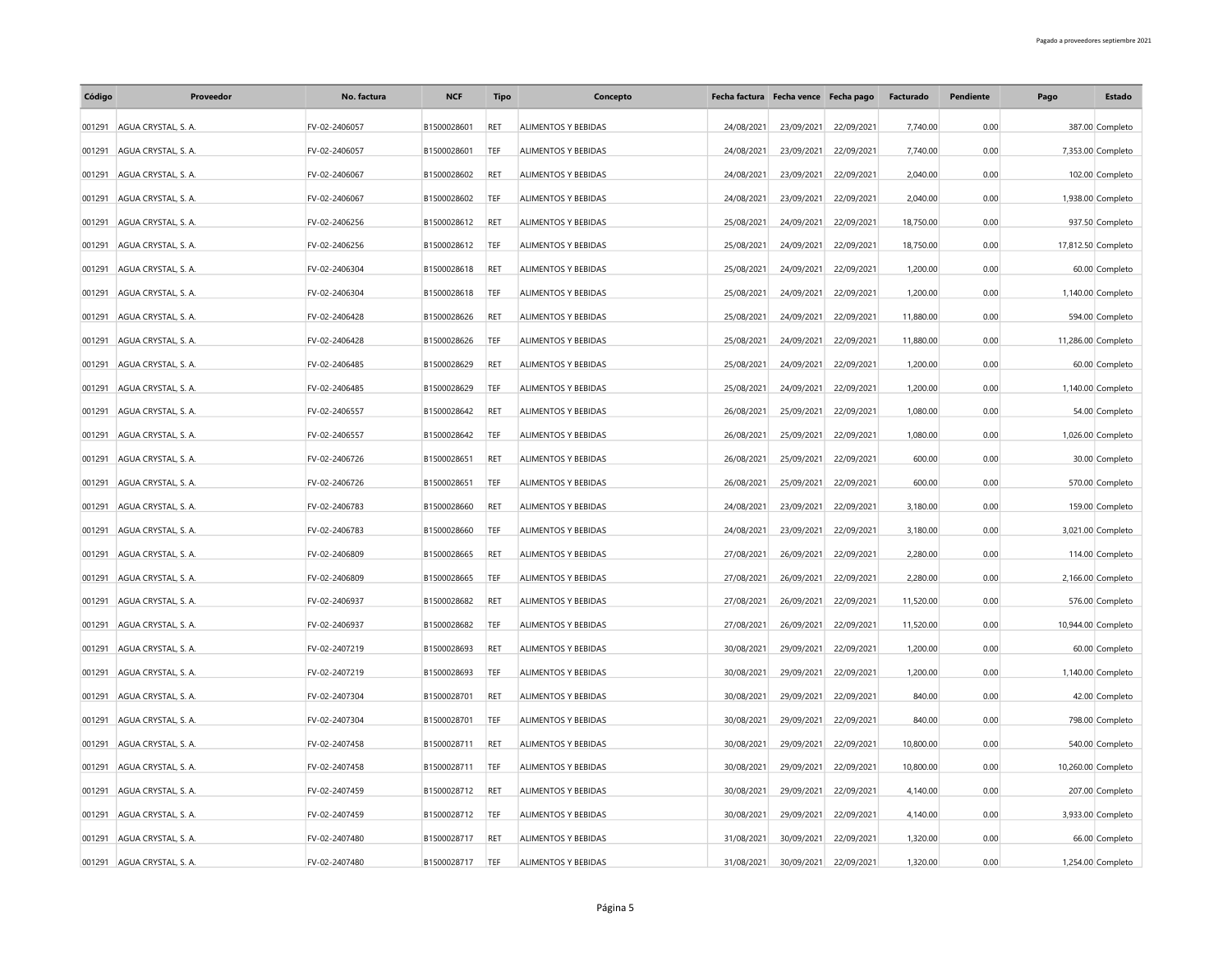| Código | Proveedor                                                                                    | No. factura    | <b>NCF</b>  | <b>Tipo</b> | Concepto                        |            | Fecha factura Fecha vence Fecha pago |            | Facturado | Pendiente | Pago | Estado             |
|--------|----------------------------------------------------------------------------------------------|----------------|-------------|-------------|---------------------------------|------------|--------------------------------------|------------|-----------|-----------|------|--------------------|
| 001291 | AGUA CRYSTAL S. A.                                                                           | FV-02-2407542  | B1500028723 | <b>RET</b>  | <b>ALIMENTOS Y BEBIDAS</b>      | 31/08/2021 | 30/09/2021                           | 22/09/2021 | 4.140.00  | 0.00      |      | 207.00 Completo    |
| 001291 | AGUA CRYSTAL, S. A.                                                                          | FV-02-2407542  | B1500028723 | TEF         | ALIMENTOS Y BEBIDAS             | 31/08/2021 | 30/09/2021                           | 22/09/2021 | 4,140.00  | 0.00      |      | 3,933.00 Completo  |
| 001291 | AGUA CRYSTAL, S. A.                                                                          | FV-02-2407693  | B1500028739 | RET         | ALIMENTOS Y BEBIDAS             | 31/08/2021 | 30/09/2021                           | 22/09/2021 | 8,700.00  | 0.00      |      | 435.00 Completo    |
| 001291 | AGUA CRYSTAL, S. A.                                                                          | FV-02-2407693  | B1500028739 | TEF         | ALIMENTOS Y BEBIDAS             | 31/08/2021 | 30/09/2021                           | 22/09/2021 | 8.700.00  | 0.00      |      | 8,265.00 Completo  |
| 001291 | AGUA CRYSTAL, S. A.                                                                          | FV-02-2407706  | B1500028740 | RET         | ALIMENTOS Y BEBIDAS             | 31/08/2021 | 30/09/2021                           | 22/09/2021 | 2,280.00  | 0.00      |      | 114.00 Completo    |
| 001291 | AGUA CRYSTAL, S. A.                                                                          | FV-02-2407706  | B1500028740 | TEF         | ALIMENTOS Y BEBIDAS             | 31/08/2021 | 30/09/2021                           | 22/09/2021 | 2,280.00  | 0.00      |      | 2,166.00 Completo  |
| 001291 | AGUA CRYSTAL, S. A.                                                                          | FV-TD2-2361135 | B1500028252 | RET         | ALIMENTOS Y BEBIDAS             | 09/08/2021 | 08/09/2021                           | 06/09/2021 | 2,100.00  | 0.00      |      | 105.00 Completo    |
| 001291 | AGUA CRYSTAL, S. A.                                                                          | FV-TD2-2361135 | B1500028252 | TEF         | ALIMENTOS Y BEBIDAS             | 09/08/2021 | 08/09/2021                           | 06/09/2021 | 2,100.00  | 0.00      |      | 1,995.00 Completo  |
| 001291 | AGUA CRYSTAL, S. A.                                                                          | FV-TD2-2361221 | B1500028381 | RET         | ALIMENTOS Y BEBIDAS             | 17/08/2021 | 16/09/2021                           | 22/09/2021 | 720.00    | 0.00      |      | 36.00 Completo     |
| 001291 | AGUA CRYSTAL, S. A.                                                                          | FV-TD2-2361221 | B1500028381 | TEF         | ALIMENTOS Y BEBIDAS             | 17/08/2021 | 16/09/2021                           | 22/09/2021 | 720.00    | 0.00      |      | 684.00 Completo    |
| 001291 | AGUA CRYSTAL, S. A.                                                                          | FV-TD2-2361248 | B1500028567 | RET         | ALIMENTOS Y BEBIDAS             | 23/08/2021 | 22/09/2021                           | 22/09/2021 | 840.00    | 0.00      |      | 42.00 Completo     |
| 001291 | AGUA CRYSTAL, S. A.                                                                          | FV-TD2-2361248 | B1500028567 | TEF         | ALIMENTOS Y BEBIDAS             | 23/08/2021 | 22/09/2021                           | 22/09/2021 | 840.00    | 0.00      |      | 798.00 Completo    |
| 001291 | AGUA CRYSTAL, S. A.                                                                          | FV-TD2-2361289 | B1500028573 | RET         | ALIMENTOS Y BEBIDAS             | 23/08/2021 | 22/09/2021                           | 22/09/2021 | 3,000.00  | 0.00      |      | 150.00 Completo    |
| 001291 | AGUA CRYSTAL, S. A.                                                                          | FV-TD2-2361289 | B1500028573 | TEF         | ALIMENTOS Y BEBIDAS             | 23/08/2021 | 22/09/2021                           | 22/09/2021 | 3,000.00  | 0.00      |      | 2,850.00 Completo  |
| 001291 | AGUA CRYSTAL, S. A.                                                                          | FV-TD2-2361292 | B1500028575 | RET         | ALIMENTOS Y BEBIDAS             | 23/08/2021 | 22/09/2021                           | 22/09/2021 | 12,830.00 | 0.00      |      | 641.50 Completo    |
| 001291 | AGUA CRYSTAL, S. A.                                                                          | FV-TD2-2361292 | B1500028575 | TEF         | ALIMENTOS Y BEBIDAS             | 23/08/2021 | 22/09/2021                           | 22/09/2021 | 12,830.00 | 0.00      |      | 12,188.50 Completo |
|        | AGUA CRYSTAL S. A.                                                                           |                |             | RET         | <b>ALIMENTOS Y BEBIDAS</b>      |            |                                      |            |           | 0.00      |      |                    |
| 001291 |                                                                                              | FV-TD2-2361295 | B1500028577 |             |                                 | 23/08/2021 | 22/09/2021                           | 22/09/2021 | 3,780.00  |           |      | 189.00 Completo    |
| 001291 | AGUA CRYSTAL, S. A.                                                                          | FV-TD2-2361295 | B1500028577 | TEF         | ALIMENTOS Y BEBIDAS             | 23/08/2021 | 22/09/2021                           | 22/09/2021 | 3,780.00  | 0.00      |      | 3,591.00 Completo  |
| 001313 | AMERIDENT GRUPO ODONTOLOGICO SRL                                                             | 800030         | B1500000134 | RET         | <b>SEGUROS DE PERSONAS</b>      | 01/09/2021 | 01/09/2021                           | 23/09/2021 | 38,500.00 | 0.00      |      | 1,925.00 Completo  |
| 001313 | AMERIDENT GRUPO ODONTOLOGICO SRL                                                             | 800030         | B1500000134 | TEF         | SEGUROS DE PERSONAS             | 01/09/2021 | 01/09/2021                           | 23/09/2021 | 38,500.00 | 0.00      |      | 36,575.00 Completo |
| 001351 | AYUNTAMIENTO DEL MUNICIPIO DE SANTIAGO 01-01650107<br>AYUNTAMIENTO MUNICIPAL DE SAN PEDRO DE |                | B1500002950 | TEF         | RECOLECCION DE RESIDUOS SOLIDOS | 04/09/2021 | 04/09/2021                           | 15/09/2021 | 39,040.00 | 0.00      |      | 39,040.00 Completo |
| 001352 | <b>MACORIS</b><br>AYUNTAMIENTO MUNICIPAL DE SAN PEDRO DE                                     | 01-00867800    | B1500000482 | TEF         | RECOLECCION DE RESIDUOS SOLIDOS | 01/09/2021 | 01/09/2021                           | 22/09/2021 | 4,500.00  | 0.00      |      | 4,500.00 Completo  |
| 001352 | <b>MACORIS</b>                                                                               | 01-00869322    | B1500000487 | TEF         | RECOLECCION DE RESIDUOS SOLIDOS | 01/09/2021 | 01/09/2021                           | 22/09/2021 | 1,300.00  | 0.00      |      | 1,300.00 Completo  |
| 001354 | AYUNTAMIENTO MUNICIPAL PUERTO PLATA                                                          | 01-02484154    | B1500001714 | TEF         | RECOLECCION DE RESIDUOS SOLIDOS | 01/09/2021 | 01/09/2021                           | 22/09/2021 | 7,500.00  | 0.00      |      | 7,500.00 Completo  |
| 001355 | AYUNTAMIENTO SANTO DOMINGO ESTE                                                              | 101010085256   | B1500003306 | TEF         | RECOLECCION DE RESIDUOS SOLIDOS | 12/08/2021 | 12/08/2021                           | 22/09/2021 | 19,494.00 | 0.00      |      | 19,494.00 Completo |
| 001359 | BATISSA, SRL.                                                                                | 1002560        | B1500000855 | RET         | PRENDAS DE VESTIR               | 04/08/2021 | 03/09/2021                           | 20/09/2021 | 31,860.00 | 0.00      |      | 1,350.00 Completo  |
| 001359 | BATISSA, SRL.                                                                                | 1002560        | B1500000855 | TEF         | PRENDAS DE VESTIR               | 04/08/2021 | 03/09/2021                           | 20/09/2021 | 31,860.00 | 0.00      |      | 30,510.00 Completo |
| 001407 | CENTRO AUTOMOTRIZ DURAN SRL                                                                  | 2-2903         | B1500000361 | RET         | SERVS. DE MANT. DE VEHICULOS    | 13/07/2021 | 12/08/2021                           | 06/09/2021 | 26,609.00 | 0.00      |      | 1,217.70 Completo  |
| 001407 | CENTRO AUTOMOTRIZ DURAN SRL                                                                  | 2-2903         | B1500000361 | RET         | SERVS. DE MANT. DE VEHICULOS    | 13/07/2021 | 12/08/2021                           | 06/09/2021 | 26,609.00 | 0.00      |      | 1,127.50 Completo  |
| 001407 | CENTRO AUTOMOTRIZ DURAN SRL                                                                  | 2-2903         | B1500000361 | TEF         | SERVS. DE MANT. DE VEHICULOS    | 13/07/2021 | 12/08/2021                           | 06/09/2021 | 26,609.00 | 0.00      |      | 24,263.80 Completo |
| 001407 | CENTRO AUTOMOTRIZ DURAN SRL                                                                  | 2-2908         | B1500000362 | RET         | SERVS. DE MANT. DE VEHICULOS    | 13/07/2021 | 12/08/2021                           | 06/09/2021 | 14,396.00 | 0.00      |      | 658.80 Completo    |
|        | 001407 CENTRO AUTOMOTRIZ DURAN SRL                                                           | 2-2908         | B1500000362 | RET         | SERVS. DE MANT. DE VEHICULOS    | 13/07/2021 | 12/08/2021                           | 06/09/2021 | 14,396.00 | 0.00      |      | 610.00 Completo    |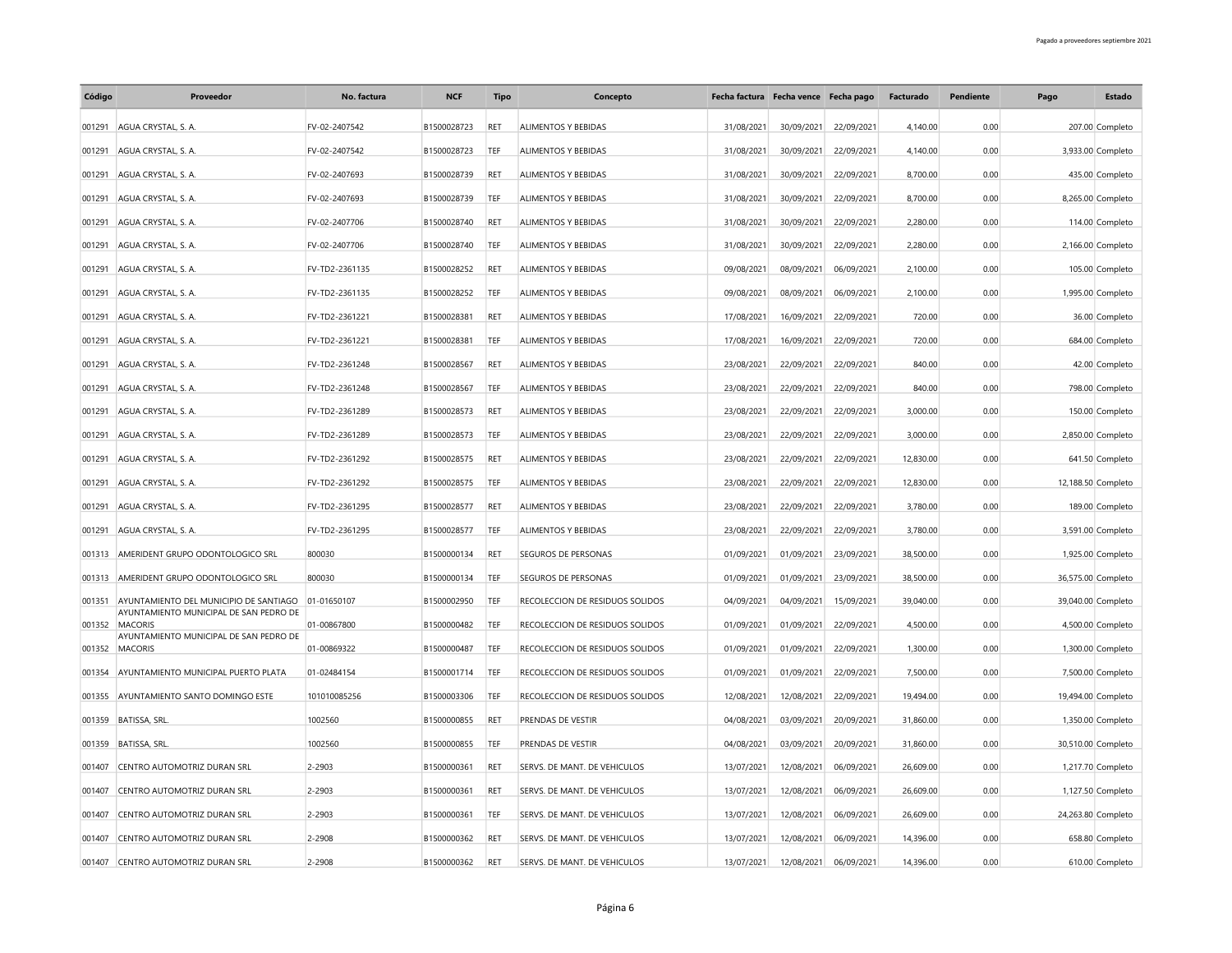| Código | Proveedor                          | No. factura | <b>NCF</b>  | Tipo       | Concepto                     |            | Fecha factura Fecha vence Fecha pago |            | Facturado | Pendiente | Pago               | Estado            |
|--------|------------------------------------|-------------|-------------|------------|------------------------------|------------|--------------------------------------|------------|-----------|-----------|--------------------|-------------------|
| 001407 | CENTRO AUTOMOTRIZ DURAN SRL        | 2-2908      | B1500000362 | TEF        | SERVS. DE MANT. DE VEHICULOS | 13/07/2021 | 12/08/2021                           | 06/09/2021 | 14,396.00 | 0.00      | 13,127.20 Completo |                   |
| 001407 | CENTRO AUTOMOTRIZ DURAN SRL        | 2-2909      | B1500000363 | RET        | SERVS. DE MANT. DE VEHICULOS | 13/07/2021 | 12/08/2021                           | 06/09/2021 | 14,396.00 | 0.00      |                    | 658.80 Completo   |
| 001407 | CENTRO AUTOMOTRIZ DURAN SRL        | 2-2909      | B1500000363 | <b>RFT</b> | SERVS. DE MANT. DE VEHICULOS | 13/07/2021 | 12/08/2021                           | 06/09/2021 | 14,396.00 | 0.00      |                    | 610.00 Completo   |
| 001407 | CENTRO AUTOMOTRIZ DURAN SRL        | 2-2909      | B1500000363 | <b>TEF</b> | SERVS. DE MANT. DE VEHICULOS | 13/07/2021 | 12/08/2021                           | 06/09/2021 | 14,396.00 | 0.00      | 13,127.20 Completo |                   |
| 001407 | CENTRO AUTOMOTRIZ DURAN SRL        | 2-2910      | B1500000364 | RFT        | SERVS. DE MANT. DE VEHICULOS | 14/07/2021 | 13/08/2021                           | 06/09/2021 | 9,440.00  | 0.00      |                    | 432.00 Completo   |
| 001407 | CENTRO AUTOMOTRIZ DURAN SRL        | 2-2910      | B1500000364 | <b>RET</b> | SERVS. DE MANT. DE VEHICULOS | 14/07/2021 | 13/08/2021                           | 06/09/2021 | 9,440.00  | 0.00      |                    | 400.00 Completo   |
| 001407 | CENTRO AUTOMOTRIZ DURAN SRL        | 2-2910      | B1500000364 | <b>TEF</b> | SERVS. DE MANT. DE VEHICULOS | 14/07/2021 | 13/08/2021                           | 06/09/2021 | 9,440.00  | 0.00      |                    | 8,608.00 Completo |
| 001407 | CENTRO AUTOMOTRIZ DURAN SRL        | 2-2911      | B1500000365 | RET        | SERVS. DE MANT. DE VEHICULOS | 14/07/2021 | 13/08/2021                           | 06/09/2021 | 4,602.00  | 0.00      |                    | 210.60 Completo   |
| 001407 | CENTRO AUTOMOTRIZ DURAN SRL        | 2-2911      | B1500000365 | <b>RFT</b> | SERVS. DE MANT. DE VEHICULOS | 14/07/2021 | 13/08/2021                           | 06/09/2021 | 4,602.00  | 0.00      |                    | 195.00 Completo   |
| 001407 | CENTRO AUTOMOTRIZ DURAN SRL        | 2-2911      | B1500000365 | TEF        | SERVS. DE MANT. DE VEHICULOS | 14/07/2021 | 13/08/2021                           | 06/09/2021 | 4,602.00  | 0.00      |                    | 4,196.40 Completo |
| 001407 | CENTRO AUTOMOTRIZ DURAN SRL        | 2-2912      | B1500000366 | <b>RET</b> | SERVS. DE MANT. DE VEHICULOS | 14/07/2021 | 13/08/2021                           | 06/09/2021 | 8,850.00  | 0.00      |                    | 405.00 Completo   |
| 001407 | CENTRO AUTOMOTRIZ DURAN SRL        | 2-2912      | B1500000366 | <b>RET</b> | SERVS. DE MANT. DE VEHICULOS | 14/07/2021 | 13/08/2021                           | 06/09/2021 | 8,850.00  | 0.00      |                    | 375.00 Completo   |
| 001407 | CENTRO AUTOMOTRIZ DURAN SRL        | 2-2912      | B1500000366 | TEF        | SERVS. DE MANT. DE VEHICULOS | 14/07/2021 | 13/08/2021                           | 06/09/2021 | 8,850.00  | 0.00      |                    | 8,070.00 Completo |
| 001407 | CENTRO AUTOMOTRIZ DURAN SRL        | 2-2913      | B1500000367 | <b>RET</b> | SERVS. DE MANT. DE VEHICULOS | 14/07/2021 | 13/08/2021                           | 06/09/2021 | 11,446.00 | 0.00      |                    | 523.80 Completo   |
| 001407 | CENTRO AUTOMOTRIZ DURAN SRL        | 2-2913      | B1500000367 | <b>RET</b> | SERVS. DE MANT. DE VEHICULOS | 14/07/2021 | 13/08/2021                           | 06/09/2021 | 11,446.00 | 0.00      |                    | 485.00 Completo   |
| 001407 | CENTRO AUTOMOTRIZ DURAN SRL        | 2-2913      | B1500000367 | TEF        | SERVS. DE MANT. DE VEHICULOS | 14/07/2021 | 13/08/2021                           | 06/09/2021 | 11,446.00 | 0.00      | 10,437.20 Completo |                   |
| 001407 | CENTRO AUTOMOTRIZ DURAN SRL        | 2-2914      | B1500000368 | <b>RET</b> | SERVS. DE MANT. DE VEHICULOS | 14/07/2021 | 13/08/2021                           | 06/09/2021 | 9,794.00  | 0.00      |                    | 448.20 Completo   |
| 001407 | CENTRO AUTOMOTRIZ DURAN SRL        | 2-2914      | B1500000368 | RET        | SERVS. DE MANT. DE VEHICULOS | 14/07/2021 | 13/08/2021                           | 06/09/2021 | 9,794.00  | 0.00      |                    | 415.00 Completo   |
| 001407 | CENTRO AUTOMOTRIZ DURAN SRL        | 2-2914      | B1500000368 | TEF        | SERVS. DE MANT. DE VEHICULOS | 14/07/2021 | 13/08/2021                           | 06/09/2021 | 9,794.00  | 0.00      |                    | 8,930.80 Completo |
| 001407 | CENTRO AUTOMOTRIZ DURAN SRL        | 2-2915      | B1500000369 | <b>RET</b> | SERVS. DE MANT. DE VEHICULOS | 14/07/2021 | 13/08/2021                           | 06/09/2021 | 23,364.00 | 0.00      |                    | 1,069.20 Completo |
| 001407 | CENTRO AUTOMOTRIZ DURAN SRL        | 2-2915      | B1500000369 | RET        | SERVS. DE MANT. DE VEHICULOS | 14/07/2021 | 13/08/2021                           | 06/09/2021 | 23,364.00 | 0.00      |                    | 990.00 Completo   |
| 001407 | CENTRO AUTOMOTRIZ DURAN SRL        | 2-2915      | B1500000369 | TEF        | SERVS. DE MANT. DE VEHICULOS | 14/07/2021 | 13/08/2021                           | 06/09/2021 | 23,364.00 | 0.00      | 21,304.80 Completo |                   |
| 001407 | CENTRO AUTOMOTRIZ DURAN SRL        | 2-2916      | B1500000370 | RET        | SERVS. DE MANT. DE VEHICULOS | 14/07/2021 | 13/08/2021                           | 06/09/2021 | 14,632.00 | 0.00      |                    | 669.60 Completo   |
| 001407 | CENTRO AUTOMOTRIZ DURAN SRL        | 2-2916      | B1500000370 | <b>RET</b> | SERVS. DE MANT. DE VEHICULOS | 14/07/2021 | 13/08/2021                           | 06/09/2021 | 14,632.00 | 0.00      |                    | 620.00 Completo   |
| 001407 | CENTRO AUTOMOTRIZ DURAN SRL        | 2-2916      | B1500000370 | TEF        | SERVS. DE MANT. DE VEHICULOS | 14/07/2021 | 13/08/2021                           | 06/09/2021 | 14,632.00 | 0.00      | 13,342.40 Completo |                   |
| 001407 | CENTRO AUTOMOTRIZ DURAN SRL        | 2-2917      | B1500000371 | RET        | SERVS. DE MANT. DE VEHICULOS | 14/07/2021 | 13/08/2021                           | 06/09/2021 | 5,369.00  | 0.00      |                    | 245.70 Completo   |
| 001407 | CENTRO AUTOMOTRIZ DURAN SRL        | 2-2917      | B1500000371 | RET        | SERVS. DE MANT. DE VEHICULOS | 14/07/2021 | 13/08/2021                           | 06/09/2021 | 5,369.00  | 0.00      |                    | 227.50 Completo   |
| 001407 | CENTRO AUTOMOTRIZ DURAN SRL        | 2-2917      | B1500000371 | <b>TEF</b> | SERVS. DE MANT. DE VEHICULOS | 14/07/2021 | 13/08/2021                           | 06/09/2021 | 5,369.00  | 0.00      |                    | 4,895.80 Completo |
| 001407 | CENTRO AUTOMOTRIZ DURAN SRL        | 2-2918      | B1500000372 | RET        | SERVS. DE MANT. DE VEHICULOS | 14/07/2021 | 13/08/2021                           | 06/09/2021 | 15,163.00 | 0.00      |                    | 693.90 Completo   |
| 001407 | CENTRO AUTOMOTRIZ DURAN SRL        | 2-2918      | B1500000372 | RET        | SERVS. DE MANT. DE VEHICULOS | 14/07/2021 | 13/08/2021                           | 06/09/2021 | 15,163.00 | 0.00      |                    | 642.50 Completo   |
| 001407 | CENTRO AUTOMOTRIZ DURAN SRL        | 2-2918      | B1500000372 | TEF        | SERVS. DE MANT. DE VEHICULOS | 14/07/2021 | 13/08/2021                           | 06/09/2021 | 15,163.00 | 0.00      | 13,826.60 Completo |                   |
|        | 001407 CENTRO AUTOMOTRIZ DURAN SRL | 2-2919      | B1500000373 | <b>RET</b> | SERVS. DE MANT. DE VEHICULOS | 14/07/2021 | 13/08/2021                           | 06/09/2021 | 9.440.00  | 0.00      |                    | 432.00 Completo   |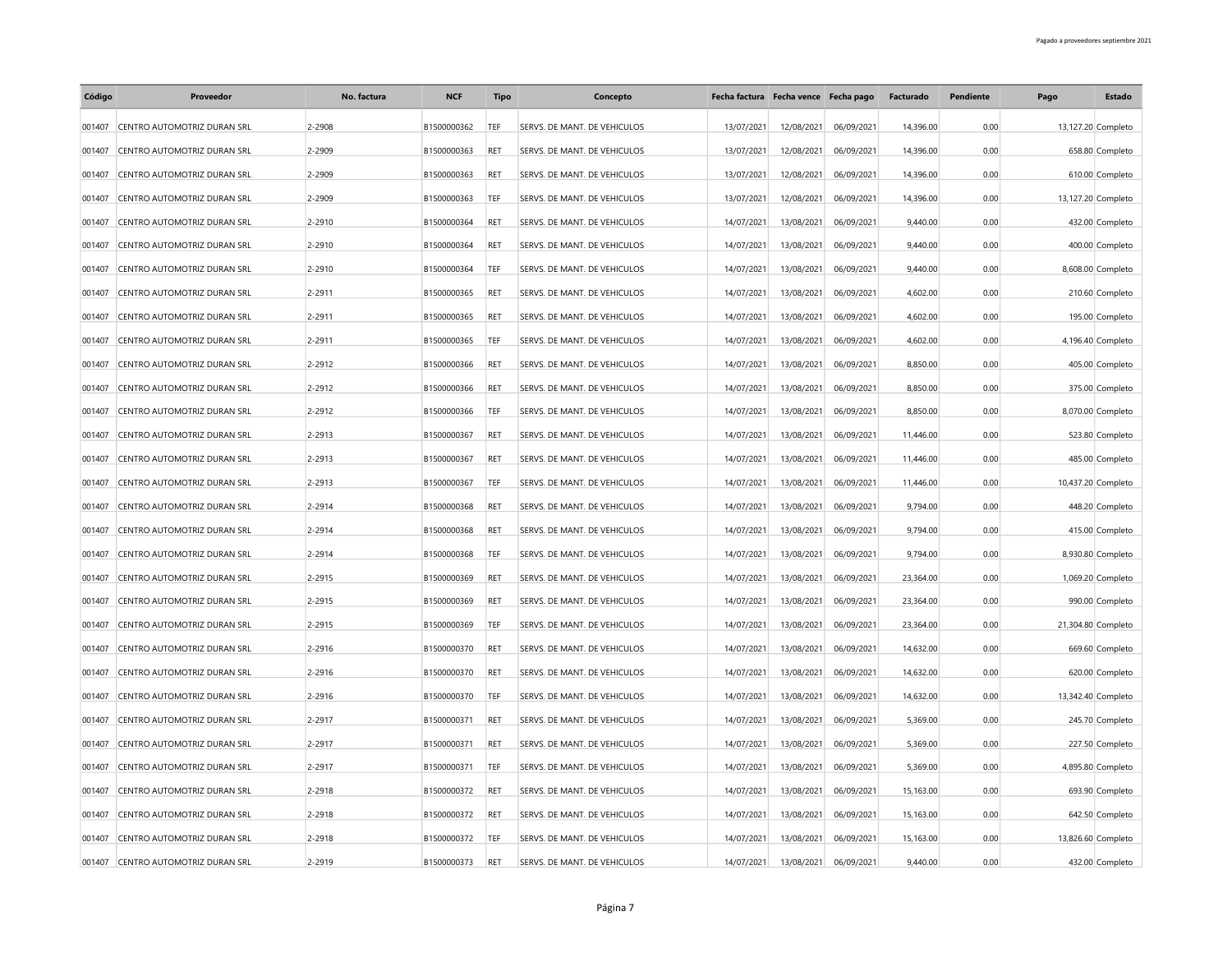| Código | Proveedor                                     | No. factura | <b>NCF</b>  | Tipo       | Concepto                                 | Fecha factura Fecha vence Fecha pago |            |            | Facturado    | Pendiente | Pago                  | Estado             |
|--------|-----------------------------------------------|-------------|-------------|------------|------------------------------------------|--------------------------------------|------------|------------|--------------|-----------|-----------------------|--------------------|
| 001407 | CENTRO AUTOMOTRIZ DURAN SRL                   | 2-2919      | B1500000373 | RET        | SERVS. DE MANT. DE VEHICULOS             | 14/07/2021                           | 13/08/2021 | 06/09/2021 | 9,440.00     | 0.00      |                       | 400.00 Completo    |
| 001407 | CENTRO AUTOMOTRIZ DURAN SRL                   | 2-2919      | B1500000373 | TEF        | SERVS. DE MANT. DE VEHICULOS             | 14/07/2021                           | 13/08/2021 | 06/09/2021 | 9,440.00     | 0.00      |                       | 8,608.00 Completo  |
| 001407 | CENTRO AUTOMOTRIZ DURAN SRL                   | 2-2920      | B1500000374 | <b>RET</b> | SERVS. DE MANT. DE VEHICULOS             | 14/07/2021                           | 13/08/2021 | 06/09/2021 | 9,440.00     | 0.00      |                       | 432.00 Completo    |
| 001407 | CENTRO AUTOMOTRIZ DURAN SRL                   | 2-2920      | B1500000374 | <b>RET</b> | SERVS. DE MANT. DE VEHICULOS             | 14/07/2021                           | 13/08/2021 | 06/09/2021 | 9,440.00     | 0.00      |                       | 400.00 Completo    |
| 001407 | CENTRO AUTOMOTRIZ DURAN SRL                   | 2-2920      | B1500000374 | TEF        | SERVS. DE MANT. DE VEHICULOS             | 14/07/2021                           | 13/08/2021 | 06/09/2021 | 9,440.00     | 0.00      |                       | 8,608.00 Completo  |
| 001407 | CENTRO AUTOMOTRIZ DURAN SRL                   | 2-2921      | B1500000375 | RET        | SERVS. DE MANT. DE VEHICULOS             | 14/07/2021                           | 13/08/2021 | 06/09/2021 | 15,222.00    | 0.00      |                       | 696.60 Completo    |
| 001407 | CENTRO AUTOMOTRIZ DURAN SRL                   | 2-2921      | B1500000375 | <b>RET</b> | SERVS. DE MANT. DE VEHICULOS             | 14/07/2021                           | 13/08/2021 | 06/09/2021 | 15,222.00    | 0.00      |                       | 645.00 Completo    |
| 001407 | CENTRO AUTOMOTRIZ DURAN SRL                   | 2-2921      | B1500000375 | TEF        | SERVS. DE MANT. DE VEHICULOS             | 14/07/2021                           | 13/08/2021 | 06/09/2021 | 15,222.00    | 0.00      |                       | 13,880.40 Completo |
| 001407 | CENTRO AUTOMOTRIZ DURAN SRL                   | 2-2922      | B1500000376 | RET        | SERVS. DE MANT. DE VEHICULOS             | 14/07/2021                           | 13/08/2021 | 06/09/2021 | 11,977.00    | 0.00      |                       | 548.10 Completo    |
| 001407 | CENTRO AUTOMOTRIZ DURAN SRL                   | 2-2922      | B1500000376 | <b>RET</b> | SERVS. DE MANT. DE VEHICULOS             | 14/07/2021                           | 13/08/2021 | 06/09/2021 | 11,977.00    | 0.00      |                       | 507.50 Completo    |
| 001407 | CENTRO AUTOMOTRIZ DURAN SRL                   | 2-2922      | B1500000376 | <b>TEF</b> | SERVS. DE MANT. DE VEHICULOS             | 14/07/2021                           | 13/08/2021 | 06/09/2021 | 11,977.00    | 0.00      |                       | 10,921.40 Completo |
| 001407 | CENTRO AUTOMOTRIZ DURAN SRL                   | 2-2923      | B1500000377 | RET        | SERVS. DE MANT. DE VEHICULOS             | 14/07/2021                           | 13/08/2021 | 06/09/2021 | 15,576.00    | 0.00      |                       | 712.80 Completo    |
| 001407 | CENTRO AUTOMOTRIZ DURAN SRL                   | 2-2923      | B1500000377 | <b>RET</b> | SERVS. DE MANT. DE VEHICULOS             | 14/07/2021                           | 13/08/2021 | 06/09/2021 | 15,576.00    | 0.00      |                       | 660.00 Completo    |
| 001407 | CENTRO AUTOMOTRIZ DURAN SRL                   | 2-2923      | B1500000377 | TEF        | SERVS. DE MANT. DE VEHICULOS             | 14/07/2021                           | 13/08/2021 | 06/09/2021 | 15,576.00    | 0.00      |                       | 14,203.20 Completo |
| 001407 | CENTRO AUTOMOTRIZ DURAN SRL                   | 2-2924      | B1500000378 | <b>RET</b> | SERVS. DE MANT. DE VEHICULOS             | 14/07/2021                           | 13/08/2021 | 06/09/2021 | 10,266.00    | 0.00      |                       | 469.80 Completo    |
| 001407 | CENTRO AUTOMOTRIZ DURAN SRL                   | 2-2924      | B1500000378 | <b>RET</b> | SERVS. DE MANT. DE VEHICULOS             | 14/07/2021                           | 13/08/2021 | 06/09/2021 | 10,266.00    | 0.00      |                       | 435.00 Completo    |
| 001407 | CENTRO AUTOMOTRIZ DURAN SRL                   | 2-2924      | B1500000378 | TEF        | SERVS. DE MANT. DE VEHICULOS             | 14/07/2021                           | 13/08/2021 | 06/09/2021 | 10,266.00    | 0.00      |                       | 9,361.20 Completo  |
| 001431 | COMERCIAL SANTANA, SRL.                       | 418         | B1500000418 | <b>RET</b> | VEHICULOS, PIEZAS, ACCESORIOS Y REPUESTO | 17/08/2021                           | 16/09/2021 | 13/09/2021 | 74,199.98    | 0.00      |                       | 3,144.07 Completo  |
| 001431 | COMERCIAL SANTANA, SRL.                       | 418         | B1500000418 | TEF        | VEHICULOS, PIEZAS, ACCESORIOS Y REPUESTO | 17/08/2021                           | 16/09/2021 | 13/09/2021 | 74,199.98    | 0.00      |                       | 71,055.91 Completo |
| 001431 | COMERCIAL SANTANA, SRL.                       | 421         | B1500000421 | RET        | VEHICULOS, PIEZAS, ACCESORIOS Y REPUESTO | 20/08/2021                           | 19/09/2021 | 13/09/2021 | 131,999.80   | 0.00      |                       | 5,593.21 Completo  |
| 001431 | COMERCIAL SANTANA, SRL.                       | 421         | B1500000421 | TEF        | VEHICULOS, PIEZAS, ACCESORIOS Y REPUESTO | 20/08/2021                           | 19/09/2021 | 13/09/2021 | 131,999.80   | 0.00      | 126,406.59 Completo   |                    |
| 001431 | COMERCIAL SANTANA, SRL.                       | 422         | B1500000422 | N/C        | VEHICULOS, PIEZAS, ACCESORIOS Y REPUESTO | 26/08/2021                           | 25/09/2021 | 29/09/2021 | 21,999.97    | 0.00      |                       | 21,999.97 Completo |
| 001435 | COMPANIA DOMINICANA DE TELEFONOS, S.A.        | 105481      | B1500105481 | RET        | SERVS. DE COMUNICACIÓN                   | 28/08/2021                           | 28/08/2021 | 09/09/2021 | 5,593,357.87 | 0.00      | 216,002.58 Completo   |                    |
| 001435 | COMPANIA DOMINICANA DE TELEFONOS, S.A.        | 105481      | B1500105481 | TEF        | SERVS. DE COMUNICACIÓN                   | 28/08/2021                           | 28/08/2021 | 09/09/2021 | 5,593,357.87 | 0.00      | 5,377,355.29 Completo |                    |
| 001435 | COMPANIA DOMINICANA DE TELEFONOS, S.A.        | 105509      | B1500105509 | <b>RET</b> | SERVS. DE COMUNICACIÓN                   | 28/08/2021                           | 28/08/2021 | 09/09/2021 | 20,079.93    | 0.00      |                       | 773.32 Completo    |
| 001435 | COMPANIA DOMINICANA DE TELEFONOS, S.A.        | 105509      | B1500105509 | TEF        | SERVS. DE COMUNICACIÓN                   | 28/08/2021                           | 28/08/2021 | 09/09/2021 | 20,079.93    | 0.00      |                       | 19,306.61 Completo |
| 001435 | COMPANIA DOMINICANA DE TELEFONOS, S.A.        | 105521      | B1500105521 | RET        | SERVS. DE COMUNICACIÓN                   | 28/08/2021                           | 28/08/2021 | 09/09/2021 | 150,879.88   | 0.00      |                       | 5,805.50 Completo  |
| 001435 | COMPANIA DOMINICANA DE TELEFONOS, S.A.        | 105521      | B1500105521 | TEF        | SERVS. DE COMUNICACIÓN                   | 28/08/2021                           | 28/08/2021 | 09/09/2021 | 150,879.88   | 0.00      | 145,074.38 Completo   |                    |
| 001435 | COMPANIA DOMINICANA DE TELEFONOS, S.A.        | 105522      | B1500105522 | RET        | SERVS. DE COMUNICACIÓN                   | 28/08/2021                           | 28/08/2021 | 09/09/2021 | 278,772.92   | 0.00      |                       | 10,726.79 Completo |
| 001435 | COMPANIA DOMINICANA DE TELEFONOS, S.A.        | 105522      | B1500105522 | TEF        | SERVS. DE COMUNICACIÓN                   | 28/08/2021                           | 28/08/2021 | 09/09/2021 | 278,772.92   | 0.00      | 268,046.13 Completo   |                    |
| 001435 | COMPANIA DOMINICANA DE TELEFONOS, S.A.        | 105681      | B1500105681 | RFT        | SERVS. DE COMUNICACIÓN                   | 28/08/2021                           | 28/08/2021 | 09/09/2021 | 1,193,619.00 | 0.00      |                       | 45,913.50 Completo |
|        | 001435 COMPANIA DOMINICANA DE TELEFONOS, S.A. | 105681      | B1500105681 | TEF        | SERVS. DE COMUNICACIÓN                   | 28/08/2021                           | 28/08/2021 | 09/09/2021 | 1.193.619.00 | 0.00      | 1,147,705.50 Completo |                    |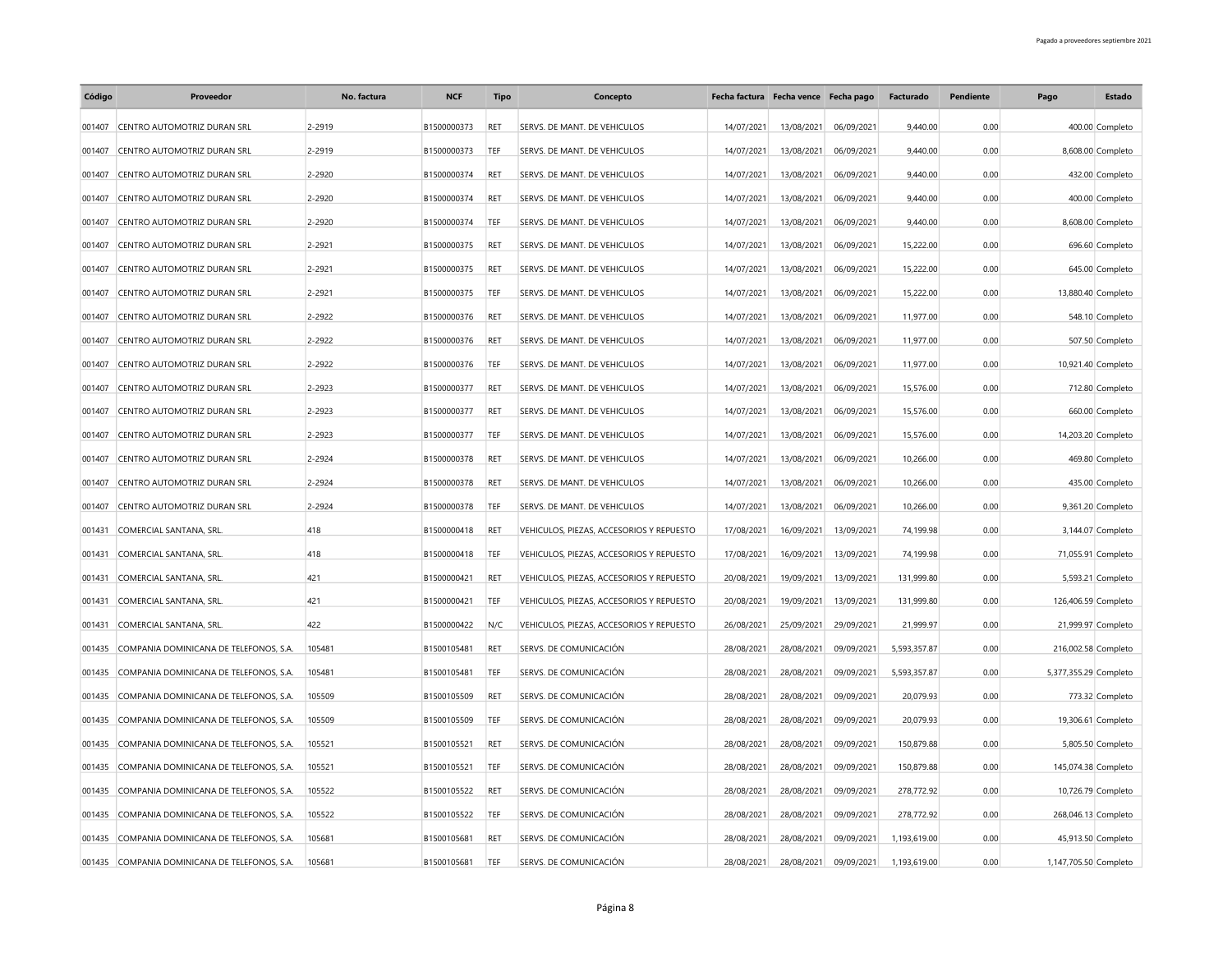| Código | Proveedor                                                            | No. factura | <b>NCF</b>  | Tipo       | Concepto                     | Fecha factura Fecha vence Fecha pago |            |            | Facturado    | Pendiente | Pago                  | Estado             |
|--------|----------------------------------------------------------------------|-------------|-------------|------------|------------------------------|--------------------------------------|------------|------------|--------------|-----------|-----------------------|--------------------|
| 001435 | COMPANIA DOMINICANA DE TELEFONOS, S.A.                               | 105730      | B1500105730 | RET        | SERVS. DE COMUNICACIÓN       | 28/08/2021                           | 28/08/2021 | 09/09/2021 | 61,149.22    | 0.00      |                       | 2,352.80 Completo  |
| 001435 | COMPANIA DOMINICANA DE TELEFONOS, S.A.                               | 105730      | B1500105730 | TEF        | SERVS. DE COMUNICACIÓN       | 28/08/2021                           | 28/08/2021 | 09/09/2021 | 61.149.22    | 0.00      |                       | 58,796.42 Completo |
| 001435 | COMPANIA DOMINICANA DE TELEFONOS, S.A.                               | 105732      | B1500105732 | RET        | SERVS. DE COMUNICACIÓN       | 28/08/2021                           | 28/08/2021 | 09/09/2021 | 2,200,780.77 | 0.00      |                       | 84,674.18 Completo |
| 001435 | COMPANIA DOMINICANA DE TELEFONOS, S.A.                               | 105732      | B1500105732 | TEF        | SERVS. DE COMUNICACIÓN       | 28/08/2021                           | 28/08/2021 | 09/09/2021 | 2.200.780.77 | 0.00      | 2,116,106.59 Completo |                    |
|        |                                                                      | 112583      | B1500012558 | RET        | SERVS. DE COMUNICACIÓN       |                                      |            |            |              | 0.00      |                       |                    |
|        | 001435 COMPANIA DOMINICANA DE TELEFONOS, S.A.                        |             |             |            |                              | 21/07/2021                           | 21/07/2021 | 10/09/2021 | 10,140.00    |           |                       | 390.00 Completo    |
| 001435 | COMPANIA DOMINICANA DE TELEFONOS, S.A.                               | 112583      | B1500012558 | TEF        | SERVS. DE COMUNICACIÓN       | 21/07/2021                           | 21/07/2021 | 10/09/2021 | 10,140.00    | 0.00      |                       | 9,750.00 Completo  |
| 001435 | COMPANIA DOMINICANA DE TELEFONOS, S.A.                               | 112584      | B1500112584 | <b>RET</b> | SERVS. DE COMUNICACIÓN       | 21/07/2021                           | 21/07/2021 | 10/09/2021 | 27,885.00    | 0.00      |                       | 1,072.50 Completo  |
| 001435 | COMPANIA DOMINICANA DE TELEFONOS, S.A.                               | 112584      | B1500112584 | TEF        | SERVS. DE COMUNICACIÓN       | 21/07/2021                           | 21/07/2021 | 10/09/2021 | 27,885.00    | 0.00      |                       | 26,812.50 Completo |
| 001435 | COMPANIA DOMINICANA DE TELEFONOS, S.A.                               | 112597      | B1500112597 | <b>RET</b> | SERVS. DE COMUNICACIÓN       | 20/08/2021                           | 20/08/2021 | 10/09/2021 | 10,140.00    | 0.00      |                       | 390.00 Completo    |
| 001435 | COMPANIA DOMINICANA DE TELEFONOS, S.A.                               | 112597      | B1500112597 | TEF        | SERVS. DE COMUNICACIÓN       | 20/08/2021                           | 20/08/2021 | 10/09/2021 | 10,140.00    | 0.00      |                       | 9,750.00 Completo  |
| 001435 | COMPANIA DOMINICANA DE TELEFONOS, S.A.                               | 112598      | B1500112598 | RET        | SERVS. DE COMUNICACIÓN       | 20/08/2021                           | 20/08/2021 | 10/09/2021 | 27,885.00    | 0.00      |                       | 1,072.50 Completo  |
| 001435 | COMPANIA DOMINICANA DE TELEFONOS, S.A.                               | 112598      | B1500112598 | TEF        | SERVS. DE COMUNICACIÓN       | 20/08/2021                           | 20/08/2021 | 10/09/2021 | 27,885.00    | 0.00      |                       | 26,812.50 Completo |
| 001451 | CORPORACION DE ACUEDUCTO Y<br>ALCANTARILLADO DE SANTIAGO (CORAASAN)  | 02582402    | B1500017514 | TEF        | SERVS. DE SUMINISTRO DE AGUA | 06/09/2021                           | 06/10/2021 | 27/09/2021 | 1,761.00     | 0.00      |                       | 1,761.00 Completo  |
| 001451 | CORPORACION DE ACUEDUCTO Y<br>ALCANTARILLADO DE SANTIAGO (CORAASAN)  | 02776390    | B1500017457 | TEF        | SERVS. DE SUMINISTRO DE AGUA | 06/09/2021                           | 06/10/2021 | 27/09/2021 | 2,926.00     | 0.00      |                       | 2,926.00 Completo  |
| 001451 | CORPORACION DE ACUEDUCTO Y<br>ALCANTARILLADO DE SANTIAGO (CORAASAN)  | 04878467    | B1500017353 | TEF        | SERVS. DE SUMINISTRO DE AGUA | 06/09/2021                           | 06/10/2021 | 27/09/2021 | 250,161.00   | 0.00      | 250,161.00 Completo   |                    |
| 001451 | CORPORACION DE ACUEDUCTO Y<br>ALCANTARILLADO DE SANTIAGO (CORAASAN)  | 04878475    | B1500017213 | TEF        | SERVS. DE SUMINISTRO DE AGUA | 06/09/2021                           | 06/10/2021 | 27/09/2021 | 51,144.00    | 0.00      |                       | 51,144.00 Completo |
|        | CORPORACION DE ACUEDUCTO Y                                           |             |             |            |                              |                                      |            |            |              |           |                       |                    |
| 001451 | ALCANTARILLADO DE SANTIAGO (CORAASAN)<br>CORPORACION DE ACUEDUCTO Y  | 04878489    | B1500017412 | TEF        | SERVS. DE SUMINISTRO DE AGUA | 06/09/2021                           | 06/10/2021 | 27/09/2021 | 4,759.00     | 0.00      |                       | 4,759.00 Completo  |
| 001451 | ALCANTARILLADO DE SANTIAGO (CORAASAN)<br>CORPORACION DE ACUEDUCTO Y  | 04878493    | B1500017402 | TEF        | SERVS. DE SUMINISTRO DE AGUA | 06/09/2021                           | 06/10/2021 | 27/09/2021 | 1.897.00     | 0.00      |                       | 1,897.00 Completo  |
| 001451 | ALCANTARILLADO DE SANTIAGO (CORAASAN)<br>CORPORACION DE ACUEDUCTO Y  | 04878510    | B1500017223 | TEF        | SERVS. DE SUMINISTRO DE AGUA | 06/09/2021                           | 06/10/2021 | 27/09/2021 | 2,362.00     | 0.00      |                       | 2,362.00 Completo  |
| 001451 | ALCANTARILLADO DE SANTIAGO (CORAASAN)<br>CORPORACION DE ACUEDUCTO Y  | 04887166    | B1500017359 | <b>TEF</b> | SERVS. DE SUMINISTRO DE AGUA | 06/09/2021                           | 06/10/2021 | 27/09/2021 | 8,971.00     | 0.00      |                       | 8,971.00 Completo  |
| 001452 | ALCANTARILLADO DE PUERTO PLATA<br>CORPORACION DE ACUEDUCTO Y         | 03986561    | B1500014119 | TEF        | SERVS. DE SALUD              | 07/09/2021                           | 07/10/2021 | 30/09/2021 | 13,153.00    | 0.00      |                       | 13,153.00 Completo |
|        | 001452 ALCANTARILLADO DE PUERTO PLATA<br>CORPORACION DE ACUEDUCTO Y  | 03986639    | B1500014196 | <b>TEF</b> | SERVS. DE SALUD              | 07/09/2021                           | 07/10/2021 | 30/09/2021 | 900.00       | 0.00      |                       | 900.00 Completo    |
| 001452 | ALCANTARILLADO DE PUERTO PLATA                                       | 03986671    | B1500014227 | TEF        | <b>SERVS. DE SALUD</b>       | 07/09/2021                           | 07/10/2021 | 30/09/2021 | 1,350.00     | 0.00      |                       | 1,350.00 Completo  |
| 001452 | CORPORACION DE ACUEDUCTO Y<br>ALCANTARILLADO DE PUERTO PLATA         | 03997431    | B1500014247 | TFF        | SERVS. DE SALUD              | 10/09/2021                           | 10/10/2021 | 30/09/2021 | 900.00       | 0.00      |                       | 900.00 Completo    |
| 001453 | CORPORACION DEL ACUEDUCTO Y<br>ALCANTARILLADO DE LA VEGA (CORAAVEGA) | FS-1517988  | B1500004298 | TEF        | SERVS. DE SUMINISTRO DE AGUA | 02/08/2021                           | 02/08/2021 | 20/09/2021 | 817.00       | 0.00      |                       | 817.00 Completo    |
| 001453 | CORPORACION DEL ACUEDUCTO Y<br>ALCANTARILLADO DE LA VEGA (CORAAVEGA) | FS-1517998  | B1500004303 | TEF        | SERVS. DE SUMINISTRO DE AGUA | 02/08/2021                           | 02/08/2021 | 20/09/2021 | 755.00       | 0.00      |                       | 755.00 Completo    |
| 001453 | CORPORACION DEL ACUEDUCTO Y<br>ALCANTARILLADO DE LA VEGA (CORAAVEGA) | FS-1518026  | B1500004300 | TEF        | SERVS. DE SUMINISTRO DE AGUA | 02/08/2021                           | 02/08/2021 | 20/09/2021 | 9,163.00     | 0.00      |                       | 9,163.00 Completo  |
| 001453 | CORPORACION DEL ACUEDUCTO Y                                          |             |             | TEF        |                              |                                      |            |            |              | 0.00      |                       |                    |
|        | ALCANTARILLADO DE LA VEGA (CORAAVEGA)<br>CORPORACION DEL ACUEDUCTO Y | FS-1518027  | B1500004321 |            | SERVS. DE SUMINISTRO DE AGUA | 02/08/2021                           | 02/08/2021 | 20/09/2021 | 2,674.00     |           |                       | 2,674.00 Completo  |
| 001453 | ALCANTARILLADO DE LA VEGA (CORAAVEGA)<br>CORPORACION DEL ACUEDUCTO Y | FS-1518046  | B1500004299 | TEF        | SERVS. DE SUMINISTRO DE AGUA | 02/08/2021                           | 02/08/2021 | 20/09/2021 | 578.00       | 0.00      |                       | 578.00 Completo    |
| 001453 | ALCANTARILLADO DE LA VEGA (CORAAVEGA)<br>CORPORACION DEL ACUEDUCTO Y | FS-1518047  | B1500004313 | TEF        | SERVS. DE SUMINISTRO DE AGUA | 02/08/2021                           | 02/08/2021 | 20/09/2021 | 738.00       | 0.00      |                       | 738.00 Completo    |
| 001453 | ALCANTARILLADO DE LA VEGA (CORAAVEGA)<br>CORPORACION DEL ACUEDUCTO Y | FS-1518074  | B1500004316 | TEF        | SERVS. DE SUMINISTRO DE AGUA | 02/08/2021                           | 02/08/2021 | 20/09/2021 | 522.00       | 0.00      |                       | 522.00 Completo    |
|        | 001453 ALCANTARILLADO DE LA VEGA (CORAAVEGA)                         | FS-1518075  | B1500004322 | TEF        | SERVS. DE SUMINISTRO DE AGUA | 02/08/2021                           | 02/08/2021 | 20/09/2021 | 368.00       | 0.00      |                       | 368.00 Completo    |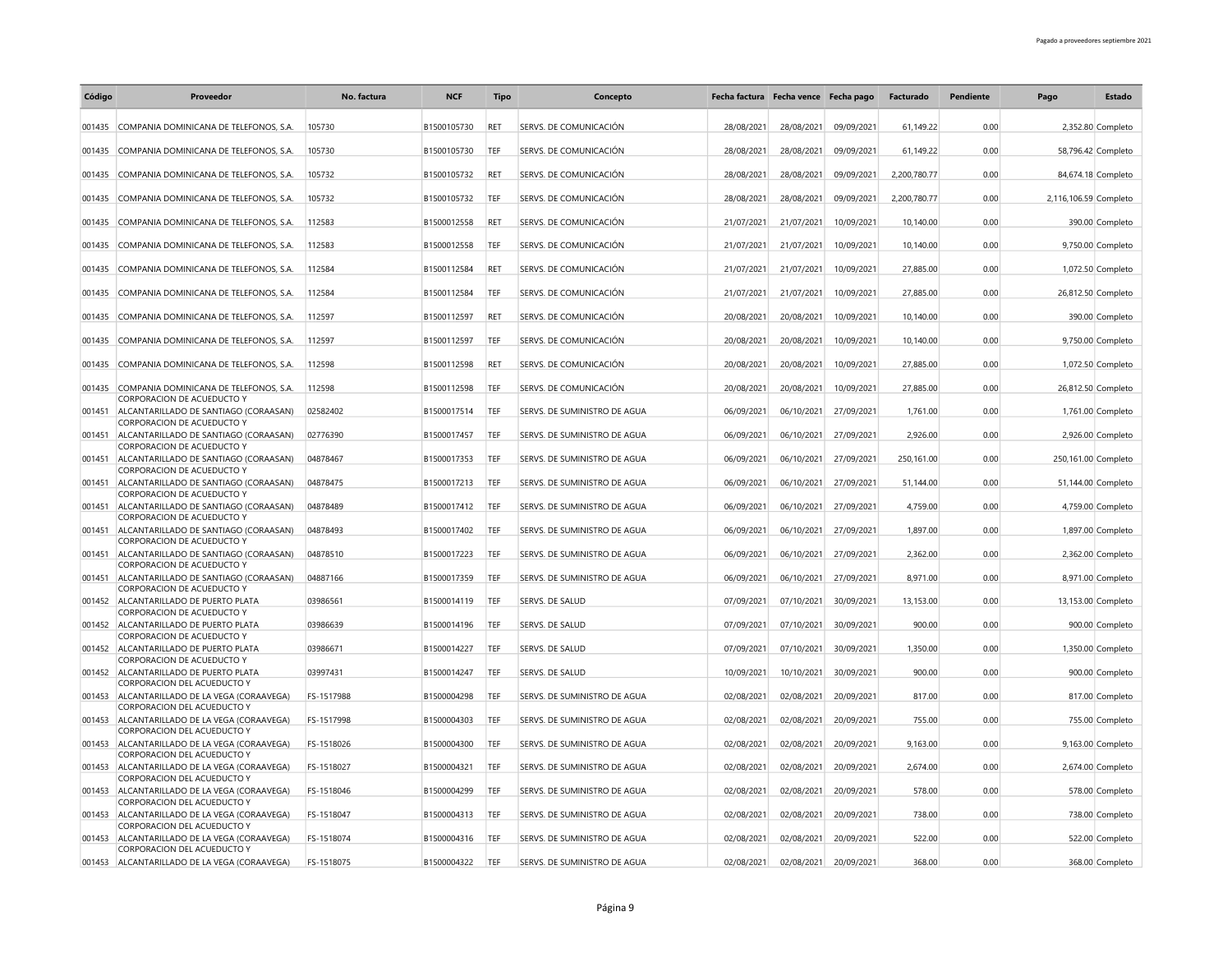| Código | Proveedor                                                                                           | No. factura | <b>NCF</b>  | <b>Tipo</b> | Concepto                     | Fecha factura Fecha vence Fecha pago |            |            | Facturado | Pendiente | Pago | <b>Estado</b>      |
|--------|-----------------------------------------------------------------------------------------------------|-------------|-------------|-------------|------------------------------|--------------------------------------|------------|------------|-----------|-----------|------|--------------------|
| 001453 | CORPORACION DEL ACUEDUCTO Y<br>ALCANTARILLADO DE LA VEGA (CORAAVEGA)                                | FS-1518100  | B1500004319 | TEF         | SERVS. DE SUMINISTRO DE AGUA | 02/08/2021                           | 02/08/2021 | 20/09/2021 | 1.619.00  | 0.00      |      | 1,619.00 Completo  |
|        | CORPORACION DEL ACUEDUCTO Y                                                                         |             |             |             |                              |                                      |            |            |           |           |      |                    |
| 001453 | ALCANTARILLADO DE LA VEGA (CORAAVEGA)<br>CORPORACION DEL ACUEDUCTO Y                                | FS-1518179  | B1500004308 | TEF         | SERVS. DE SUMINISTRO DE AGUA | 02/08/2021                           | 02/08/2021 | 20/09/2021 | 511.00    | 0.00      |      | 511.00 Completo    |
| 001453 | ALCANTARILLADO DE LA VEGA (CORAAVEGA)                                                               | FS-1518199  | B1500004301 | TEF         | SERVS. DE SUMINISTRO DE AGUA | 02/08/2021                           | 02/08/2021 | 20/09/2021 | 522.00    | 0.00      |      | 522.00 Completo    |
| 001453 | CORPORACION DEL ACUEDUCTO Y<br>ALCANTARILLADO DE LA VEGA (CORAAVEGA)<br>CORPORACION DEL ACUEDUCTO Y | FS-1565948  | B1500004503 | TEF         | SERVS. DE SUMINISTRO DE AGUA | 01/09/2021                           | 01/10/2021 | 22/09/2021 | 817.00    | 0.00      |      | 817.00 Completo    |
| 001453 | ALCANTARILLADO DE LA VEGA (CORAAVEGA)<br>CORPORACION DEL ACUEDUCTO Y                                | FS-1565957  | B1500004508 | TEF         | SERVS. DE SUMINISTRO DE AGUA | 01/09/2021                           | 01/10/2021 | 22/09/2021 | 755.00    | 0.00      |      | 755.00 Completo    |
| 001453 | ALCANTARILLADO DE LA VEGA (CORAAVEGA)<br>CORPORACION DEL ACUEDUCTO Y                                | FS-1565983  | B1500004505 | TEF         | SERVS. DE SUMINISTRO DE AGUA | 01/09/2021                           | 01/10/2021 | 22/09/2021 | 9,163.00  | 0.00      |      | 9,163.00 Completo  |
|        | 001453 ALCANTARILLADO DE LA VEGA (CORAAVEGA)<br>CORPORACION DEL ACUEDUCTO Y                         | FS-1565984  | B1500004526 | TEF         | SERVS. DE SUMINISTRO DE AGUA | 01/09/2021                           | 01/10/2021 | 22/09/2021 | 2,674.00  | 0.00      |      | 2,674.00 Completo  |
| 001453 | ALCANTARILLADO DE LA VEGA (CORAAVEGA)<br>CORPORACION DEL ACUEDUCTO Y                                | FS-1565997  | B1500004504 | TEF         | SERVS. DE SUMINISTRO DE AGUA | 01/09/2021                           | 01/10/2021 | 22/09/2021 | 578.00    | 0.00      |      | 578.00 Completo    |
| 001453 | ALCANTARILLADO DE LA VEGA (CORAAVEGA)<br>CORPORACION DEL ACUEDUCTO Y                                | FS-1565998  | B1500004518 | TEF         | SERVS. DE SUMINISTRO DE AGUA | 01/09/2021                           | 01/10/2021 | 22/09/2021 | 738.00    | 0.00      |      | 738.00 Completo    |
| 001453 | ALCANTARILLADO DE LA VEGA (CORAAVEGA)<br>CORPORACION DEL ACUEDUCTO Y                                | FS-1566020  | B1500004521 | TEF         | SERVS. DE SUMINISTRO DE AGUA | 01/09/2021                           | 01/10/2021 | 22/09/2021 | 522.00    | 0.00      |      | 522.00 Completo    |
|        | 001453 ALCANTARILLADO DE LA VEGA (CORAAVEGA)<br>CORPORACION DEL ACUEDUCTO Y                         | FS-1566021  | B1500004527 | TEF         | SERVS. DE SUMINISTRO DE AGUA | 01/09/2021                           | 01/10/2021 | 22/09/2021 | 368.00    | 0.00      |      | 368.00 Completo    |
| 001453 | ALCANTARILLADO DE LA VEGA (CORAAVEGA)<br>CORPORACION DEL ACUEDUCTO Y                                | FS-1566043  | B1500004524 | TEF         | SERVS. DE SUMINISTRO DE AGUA | 01/09/2021                           | 01/10/2021 | 22/09/2021 | 1,619.00  | 0.00      |      | 1,619.00 Completo  |
| 001453 | ALCANTARILLADO DE LA VEGA (CORAAVEGA)                                                               | FS-1566110  | B1500004513 | TEF         | SERVS. DE SUMINISTRO DE AGUA | 01/09/2021                           | 01/10/2021 | 22/09/2021 | 511.00    | 0.00      |      | 511.00 Completo    |
| 001453 | CORPORACION DEL ACUEDUCTO Y<br>ALCANTARILLADO DE LA VEGA (CORAAVEGA)                                | FS-1566129  | B1500004506 | TEF         | SERVS. DE SUMINISTRO DE AGUA | 01/09/2021                           | 01/10/2021 | 22/09/2021 | 522.00    | 0.00      |      | 522.00 Completo    |
|        | CORPORACION DEL ACUEDUCTO Y<br>001454 ALCANTARILLADO DE STO. DGO. (CAASD) (STO. 91258314            |             | B1500066854 | TFF         | SERVS. DE SUMINISTRO DE AGUA | 04/05/2021                           | 03/06/2021 | 27/09/2021 | 804.00    | 0.00      |      | 804.00 Completo    |
| 001454 | CORPORACION DEL ACUEDUCTO Y<br>ALCANTARILLADO DE STO. DGO. (CAASD) (STO. 91258318                   |             | B1500066857 | TEF         | SERVS. DE SUMINISTRO DE AGUA | 04/05/2021                           | 03/06/2021 | 27/09/2021 | 859.00    | 0.00      |      | 859.00 Completo    |
| 001454 | CORPORACION DEL ACUEDUCTO Y<br>ALCANTARILLADO DE STO. DGO. (CAASD) (STO. 91258339                   |             | B1500066877 | TEF         | SERVS. DE SUMINISTRO DE AGUA | 04/05/2021                           | 03/06/2021 | 27/09/2021 | 1,248.00  | 0.00      |      | 1,248.00 Completo  |
| 001454 | CORPORACION DEL ACUEDUCTO Y<br>ALCANTARILLADO DE STO. DGO. (CAASD) (STO. 91258364                   |             | B1500066901 | TEF         | SERVS. DE SUMINISTRO DE AGUA | 04/05/2021                           | 03/06/2021 | 27/09/2021 | 1,279.00  | 0.00      |      | 1,279.00 Completo  |
| 001454 | CORPORACION DEL ACUEDUCTO Y<br>ALCANTARILLADO DE STO. DGO. (CAASD) (STO. 91258391                   |             | B1500066928 | TEF         | SERVS. DE SUMINISTRO DE AGUA | 04/05/2021                           | 03/06/2021 | 27/09/2021 | 150.00    | 0.00      |      | 150.00 Completo    |
| 001454 | CORPORACION DEL ACUEDUCTO Y<br>ALCANTARILLADO DE STO. DGO. (CAASD) (STO. 91258598                   |             | B1500066623 | TEF         | SERVS. DE SUMINISTRO DE AGUA | 04/05/2021                           | 03/06/2021 | 27/09/2021 | 600.00    | 0.00      |      | 600.00 Completo    |
| 001454 | CORPORACION DEL ACUEDUCTO Y<br>ALCANTARILLADO DE STO. DGO. (CAASD) (STO. 92029345                   |             | B1500081718 | TEF         | SERVS. DE SUMINISTRO DE AGUA | 01/09/2021                           | 01/10/2021 | 17/09/2021 | 804.00    | 0.00      |      | 804.00 Completo    |
|        | CORPORACION DEL ACUEDUCTO Y<br>001454 ALCANTARILLADO DE STO. DGO. (CAASD) (STO. 92029349            |             | B1500081721 | TEF         | SERVS. DE SUMINISTRO DE AGUA | 01/09/2021                           | 01/10/2021 | 17/09/2021 | 859.00    | 0.00      |      | 859.00 Completo    |
| 001454 | CORPORACION DEL ACUEDUCTO Y<br>ALCANTARILLADO DE STO. DGO. (CAASD) (STO.                            | 92029370    | B1500081741 | TEF         | SERVS. DE SUMINISTRO DE AGUA | 01/09/2021                           | 01/10/2021 | 17/09/2021 | 1,248.00  | 0.00      |      | 1,248.00 Completo  |
|        | CORPORACION DEL ACUEDUCTO Y                                                                         |             |             |             |                              |                                      |            |            |           |           |      |                    |
| 001454 | ALCANTARILLADO DE STO. DGO. (CAASD) (STO. 92029394<br>CORPORACION DEL ACUEDUCTO Y                   |             | B1500081764 | TEF         | SERVS. DE SUMINISTRO DE AGUA | 01/09/2021                           | 01/10/2021 | 17/09/2021 | 1,279.00  | 0.00      |      | 1,279.00 Completo  |
| 001454 | ALCANTARILLADO DE STO. DGO. (CAASD) (STO.<br>CORPORACION DEL ACUEDUCTO Y                            | 92029421    | B1500081791 | TEF         | SERVS. DE SUMINISTRO DE AGUA | 01/09/2021                           | 01/10/2021 | 17/09/2021 | 150.00    | 0.00      |      | 150.00 Completo    |
| 001454 | ALCANTARILLADO DE STO. DGO. (CAASD) (STO. 92029783                                                  |             | B1500081999 | TEF         | SERVS. DE SUMINISTRO DE AGUA | 01/09/2021                           | 01/10/2021 | 17/09/2021 | 600.00    | 0.00      |      | 600.00 Completo    |
| 001455 | CORPORACION ESTATAL DE RADIO Y TELEVISION 17832                                                     |             | B1500005104 | TEF         | <b>ENTIDADES ESTATALES</b>   | 02/09/2021                           | 02/09/2021 | 15/09/2021 | 19,057.64 | 0.00      |      | 19,057.64 Completo |
|        | 001473 DELTA COMERCIAL, S. A.                                                                       | 15696H      | B1500011178 | <b>RET</b>  | SERVS. DE MANT. DE VEHICULOS | 06/04/2021                           | 06/05/2021 | 07/09/2021 | 6,392.26  | 0.00      |      | 292.53 Completo    |
|        | 001473 DELTA COMERCIAL, S. A.                                                                       | 15696H      | B1500011178 | RET         | SERVS. DE MANT. DE VEHICULOS | 06/04/2021                           | 06/05/2021 | 07/09/2021 | 6,392.26  | 0.00      |      | 270.86 Completo    |
|        | 001473 DELTA COMERCIAL, S. A.                                                                       | 15696H      | B1500011178 | TEF         | SERVS. DE MANT. DE VEHICULOS | 06/04/2021                           | 06/05/2021 | 07/09/2021 | 6,392.26  | 0.00      |      | 5,828.87 Completo  |
|        | 001473 DELTA COMERCIAL, S. A.                                                                       | 15818H      | B1500011207 | <b>RFT</b>  | SERVS. DE MANT. DE VEHICULOS | 07/04/2021                           | 07/05/2021 | 07/09/2021 | 10,416.26 | 0.00      |      | 476.68 Completo    |
|        | 001473 DELTA COMERCIAL, S. A.                                                                       | 15818H      | B1500011207 | RET         | SERVS. DE MANT. DE VEHICULOS | 07/04/2021                           | 07/05/2021 | 07/09/2021 | 10,416.26 | 0.00      |      | 441.37 Completo    |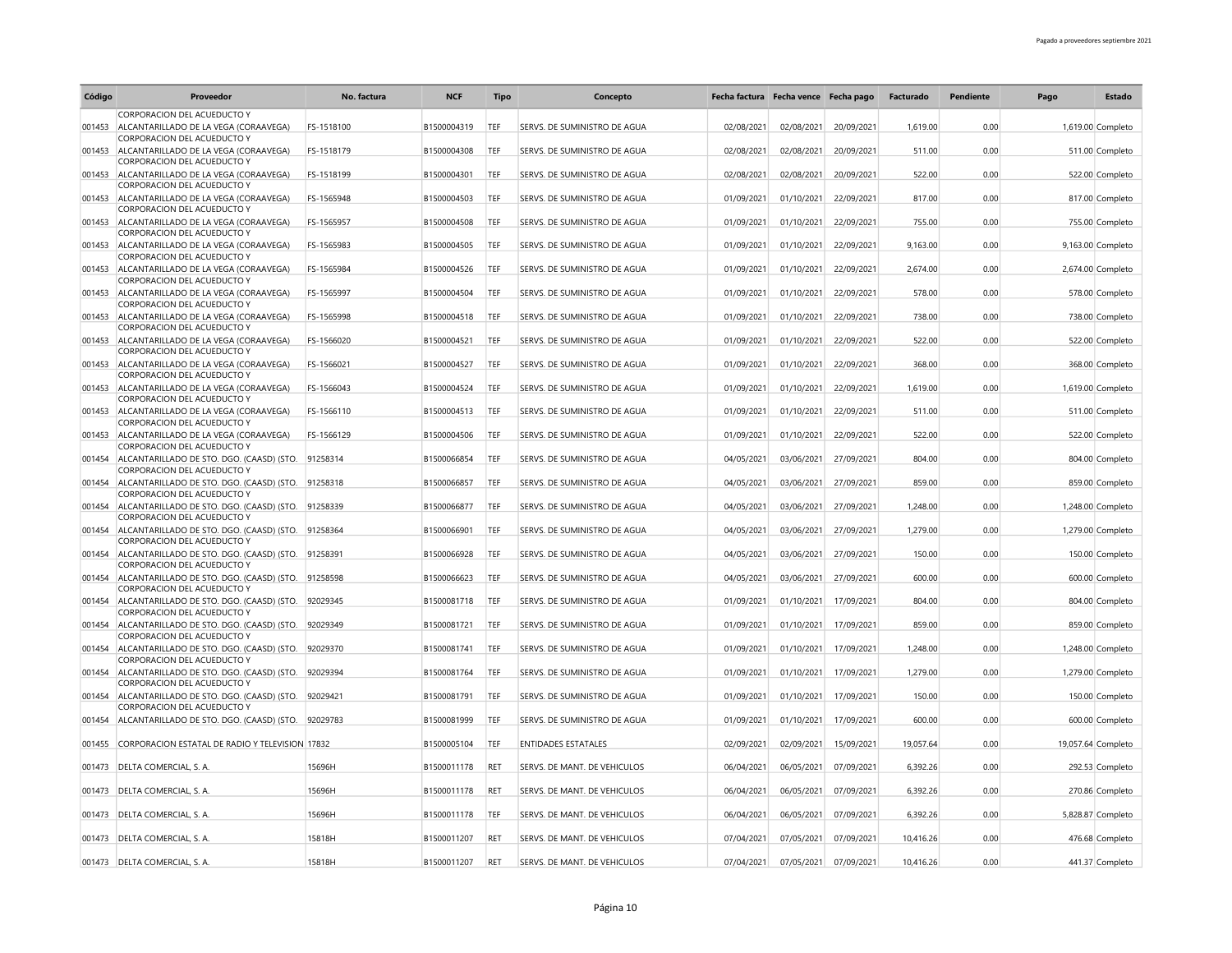| Código | Proveedor                     | No. factura | <b>NCF</b>  | <b>Tipo</b> | Concepto                     |            | Fecha factura Fecha vence Fecha pago |            | Facturado | Pendiente | Pago | <b>Estado</b>      |
|--------|-------------------------------|-------------|-------------|-------------|------------------------------|------------|--------------------------------------|------------|-----------|-----------|------|--------------------|
| 001473 | DELTA COMERCIAL, S. A.        | 15818H      | B1500011207 | TEF         | SERVS. DE MANT. DE VEHICULOS | 07/04/2021 | 07/05/2021                           | 07/09/2021 | 10,416.26 | 0.00      |      | 9,498.21 Completo  |
| 001473 | DELTA COMERCIAL, S. A.        | 16386H      | B1500011272 | <b>RET</b>  | SERVS. DE MANT. DE VEHICULOS | 13/04/2021 | 13/05/2021                           | 07/09/2021 | 8,459.01  | 0.00      |      | 387.11 Completo    |
| 001473 | DELTA COMERCIAL, S. A.        | 16386H      | B1500011272 | RET         | SERVS. DE MANT. DE VEHICULOS | 13/04/2021 | 13/05/2021                           | 07/09/2021 | 8,459.01  | 0.00      |      | 358.43 Completo    |
| 001473 | DELTA COMERCIAL, S. A.        | 16386H      | B1500011272 | TEF         | SERVS. DE MANT. DE VEHICULOS | 13/04/2021 | 13/05/2021                           | 07/09/2021 | 8,459.01  | 0.00      |      | 7,713.47 Completo  |
| 001473 | DELTA COMERCIAL, S. A.        | 17064H      | B1500011370 | RET         | SERVS. DE MANT. DE VEHICULOS | 21/04/2021 | 21/05/2021                           | 07/09/2021 | 18,615.80 | 0.00      |      | 851.91 Completo    |
| 001473 | DELTA COMERCIAL, S. A.        | 17064H      | B1500011370 | RET         | SERVS. DE MANT. DE VEHICULOS | 21/04/2021 | 21/05/2021                           | 07/09/2021 | 18,615.80 | 0.00      |      | 788.81 Completo    |
| 001473 | DELTA COMERCIAL, S. A.        | 17064H      | B1500011370 | TEF         | SERVS. DE MANT. DE VEHICULOS | 21/04/2021 | 21/05/2021                           | 07/09/2021 | 18,615.80 | 0.00      |      | 16,975.08 Completo |
| 001473 | DELTA COMERCIAL, S. A.        | 17193H      | B1500011387 | RET         | SERVS. DE MANT. DE VEHICULOS | 22/04/2021 | 22/05/2021                           | 07/09/2021 | 6,227.01  | 0.00      |      | 284.96 Completo    |
| 001473 | DELTA COMERCIAL, S. A.        | 17193H      | B1500011387 | RET         | SERVS. DE MANT. DE VEHICULOS | 22/04/2021 | 22/05/2021                           | 07/09/2021 | 6,227.01  | 0.00      |      | 263.86 Completo    |
| 001473 | DELTA COMERCIAL, S. A.        | 17193H      | B1500011387 | TEF         | SERVS. DE MANT. DE VEHICULOS | 22/04/2021 | 22/05/2021                           | 07/09/2021 | 6,227.01  | 0.00      |      | 5,678.19 Completo  |
| 001473 | DELTA COMERCIAL, S. A.        | 20514H      | B1500011763 | RET         | SERVS. DE MANT. DE VEHICULOS | 04/06/2021 | 04/07/2021                           | 07/09/2021 | 89,552.52 | 0.00      |      | 3,804.21 Completo  |
| 001473 | DELTA COMERCIAL, S. A.        | 20514H      | B1500011763 | RET         | SERVS. DE MANT. DE VEHICULOS | 04/06/2021 | 04/07/2021                           | 07/09/2021 | 89,552.52 | 0.00      |      | 4,040.46 Completo  |
| 001473 | DELTA COMERCIAL, S. A.        | 20514H      | B1500011763 | TEF         | SERVS. DE MANT. DE VEHICULOS | 04/06/2021 | 04/07/2021                           | 07/09/2021 | 89,552.52 | 0.00      |      | 81,707.85 Completo |
| 001473 | DELTA COMERCIAL, S. A.        | 20568H      | B1500011790 | RET         | SERVS. DE MANT. DE VEHICULOS | 07/06/2021 | 07/07/2021                           | 07/09/2021 | 27,168.77 | 0.00      |      | 1,243.32 Completo  |
| 001473 | DELTA COMERCIAL, S. A.        | 20568H      | B1500011790 | RET         | SERVS. DE MANT. DE VEHICULOS | 07/06/2021 | 07/07/2021                           | 07/09/2021 | 27,168.77 | 0.00      |      | 1,151.22 Completo  |
| 001473 | DELTA COMERCIAL, S. A.        | 20568H      | B1500011790 | TEF         | SERVS. DE MANT. DE VEHICULOS | 07/06/2021 | 07/07/2021                           | 07/09/2021 | 27,168.77 | 0.00      |      | 24,774.23 Completo |
| 001473 | DELTA COMERCIAL, S. A.        | 20889H      | B1500011807 | RET         | SERVS. DE MANT. DE VEHICULOS | 08/06/2021 | 08/07/2021                           | 07/09/2021 | 16,843.20 | 0.00      |      | 770.79 Completo    |
| 001473 | DELTA COMERCIAL, S. A.        | 20889H      | B1500011807 | RET         | SERVS. DE MANT. DE VEHICULOS | 08/06/2021 | 08/07/2021                           | 07/09/2021 | 16,843.20 | 0.00      |      | 713.70 Completo    |
| 001473 | DELTA COMERCIAL, S. A.        | 20889H      | B1500011807 | TEF         | SERVS. DE MANT. DE VEHICULOS | 08/06/2021 | 08/07/2021                           | 07/09/2021 | 16,843.20 | 0.00      |      | 15,358.71 Completo |
| 001473 | DELTA COMERCIAL, S. A.        | 21058H      | B1500011839 | RET         | SERVS. DE MANT. DE VEHICULOS | 11/06/2021 | 11/07/2021                           | 07/09/2021 | 21,099.62 | 0.00      |      | 965.58 Completo    |
| 001473 | DELTA COMERCIAL, S. A.        | 21058H      | B1500011839 | RET         | SERVS. DE MANT. DE VEHICULOS | 11/06/2021 | 11/07/2021                           | 07/09/2021 | 21,099.62 | 0.00      |      | 894.05 Completo    |
| 001473 | DELTA COMERCIAL, S. A.        | 21058H      | B1500011839 | TEF         | SERVS. DE MANT. DE VEHICULOS | 11/06/2021 | 11/07/2021                           | 07/09/2021 | 21,099.62 | 0.00      |      | 19,239.99 Completo |
| 001473 | DELTA COMERCIAL, S. A.        | 28740H      | B1500012582 | RET         | SERVS. DE MANT. DE VEHICULOS | 09/09/2021 | 09/10/2021                           | 29/09/2021 | 8,576.78  | 0.00      |      | 392.50 Completo    |
| 001473 | DELTA COMERCIAL, S. A.        | 28740H      | B1500012582 | RET         | SERVS. DE MANT. DE VEHICULOS | 09/09/2021 | 09/10/2021                           | 29/09/2021 | 8,576.78  | 0.00      |      | 363.42 Completo    |
| 001473 | DELTA COMERCIAL, S. A.        | 28740H      | B1500012582 | TEF         | SERVS. DE MANT. DE VEHICULOS | 09/09/2021 | 09/10/2021                           | 29/09/2021 | 8,576.78  | 0.00      |      | 7,820.86 Completo  |
| 001473 | DELTA COMERCIAL, S. A.        | 28918H      | B1500012611 | RET         | SERVS. DE MANT. DE VEHICULOS | 14/09/2021 | 14/10/2021                           | 29/09/2021 | 7,007.48  | 0.00      |      | 320.68 Completo    |
| 001473 | DELTA COMERCIAL, S. A.        | 28918H      | B1500012611 | RET         | SERVS. DE MANT. DE VEHICULOS | 14/09/2021 | 14/10/2021                           | 29/09/2021 | 7,007.48  | 0.00      |      | 296.93 Completo    |
| 001473 | DELTA COMERCIAL, S. A.        | 28918H      | B1500012611 | TEF         | SERVS. DE MANT. DE VEHICULOS | 14/09/2021 | 14/10/2021                           | 29/09/2021 | 7,007.48  | 0.00      |      | 6,389.87 Completo  |
| 001473 | DELTA COMERCIAL, S. A.        | 28931H      | B1500012602 | RET         | SERVS. DE MANT. DE VEHICULOS | 13/09/2021 | 13/10/2021                           | 29/09/2021 | 3,929.16  | 0.00      |      | 179.81 Completo    |
| 001473 | DELTA COMERCIAL, S. A.        | 28931H      | B1500012602 | RET         | SERVS. DE MANT. DE VEHICULOS | 13/09/2021 | 13/10/2021                           | 29/09/2021 | 3,929.16  | 0.00      |      | 166.49 Completo    |
| 001473 | DELTA COMERCIAL, S. A.        | 28931H      | B1500012602 | TEF         | SERVS. DE MANT. DE VEHICULOS | 13/09/2021 | 13/10/2021                           | 29/09/2021 | 3,929.16  | 0.00      |      | 3,582.86 Completo  |
|        | 001473 DELTA COMERCIAL, S. A. | 29093H      | B1500012625 | RET         | SERVS. DE MANT. DE VEHICULOS | 14/09/2021 | 14/10/2021                           | 29/09/2021 | 24.999.48 | 0.00      |      | 1,144.04 Completo  |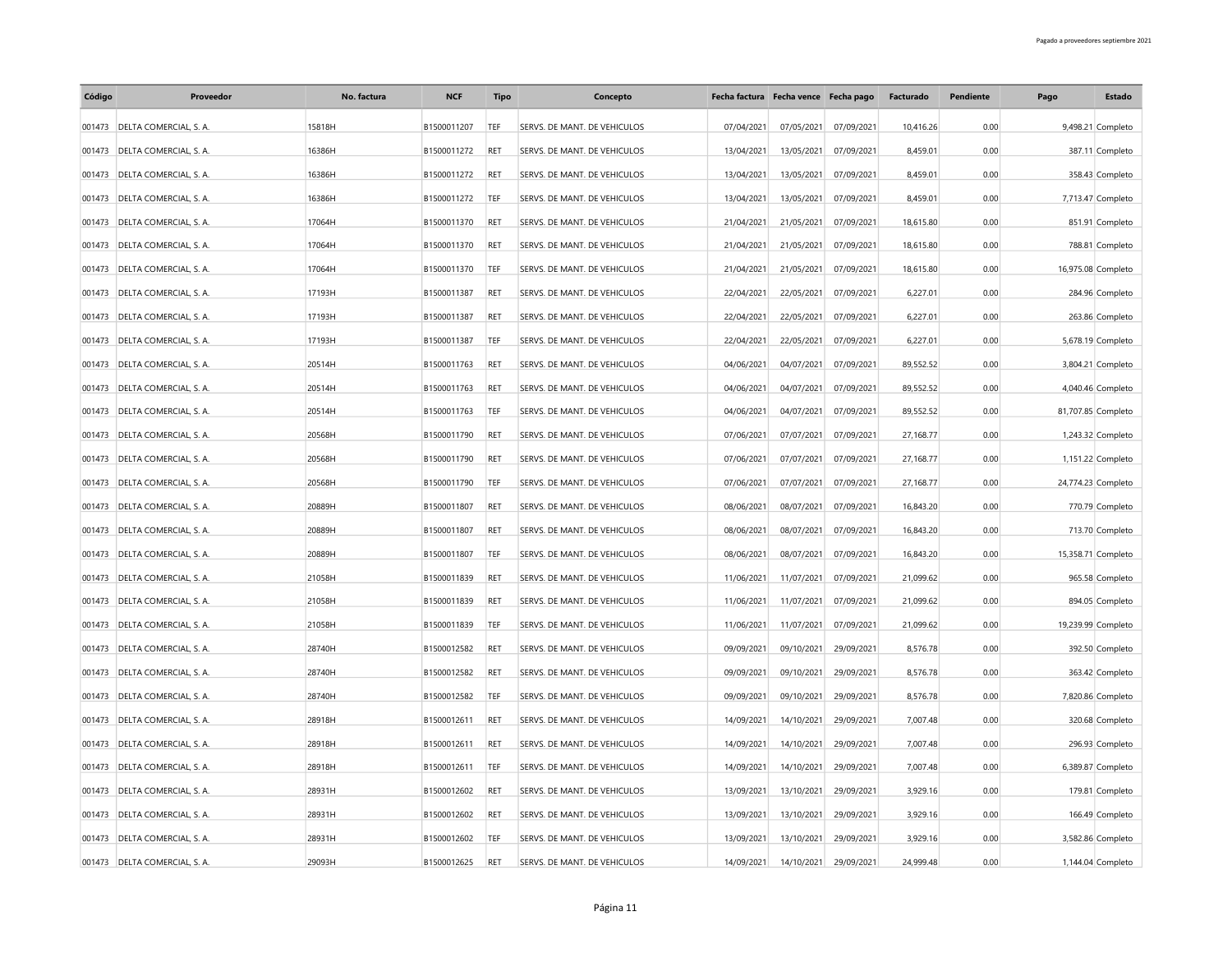| Código | Proveedor                     | No. factura | <b>NCF</b>  | <b>Tipo</b> | Concepto                     |            | Fecha factura Fecha vence Fecha pago |            | Facturado | Pendiente | Pago | <b>Estado</b>      |
|--------|-------------------------------|-------------|-------------|-------------|------------------------------|------------|--------------------------------------|------------|-----------|-----------|------|--------------------|
|        | 001473 DELTA COMERCIAL, S. A. | 29093H      | B1500012625 | <b>RET</b>  | SERVS. DE MANT. DE VEHICULOS | 14/09/2021 | 14/10/2021                           | 29/09/2021 | 24,999.48 | 0.00      |      | 1,059.30 Completo  |
| 001473 | DELTA COMERCIAL, S. A.        | 29093H      | B1500012625 | TEF         | SERVS. DE MANT. DE VEHICULOS | 14/09/2021 | 14/10/2021                           | 29/09/2021 | 24,999.48 | 0.00      |      | 22,796.14 Completo |
| 001473 | DELTA COMERCIAL, S. A.        | 29134H      | B1500012621 | RET         | SERVS. DE MANT. DE VEHICULOS | 14/09/2021 | 14/10/2021                           | 29/09/2021 | 19,383.58 | 0.00      |      | 887.05 Completo    |
| 001473 | DELTA COMERCIAL, S. A.        | 29134H      | B1500012621 | RET         | SERVS. DE MANT. DE VEHICULOS | 14/09/2021 | 14/10/2021                           | 29/09/2021 | 19,383.58 | 0.00      |      | 821.34 Completo    |
| 001473 | DELTA COMERCIAL, S. A.        | 29134H      | B1500012621 | TEF         | SERVS. DE MANT. DE VEHICULOS | 14/09/2021 | 14/10/2021                           | 29/09/2021 | 19,383.58 | 0.00      |      | 17,675.19 Completo |
| 001473 | DELTA COMERCIAL, S. A.        | 29167H      | B1500012632 | RET         | SERVS. DE MANT. DE VEHICULOS | 15/09/2021 | 15/10/2021                           | 29/09/2021 | 7,001.53  | 0.00      |      | 320.41 Completo    |
| 001473 | DELTA COMERCIAL, S. A.        | 29167H      | B1500012632 | RET         | SERVS. DE MANT. DE VEHICULOS | 15/09/2021 | 15/10/2021                           | 29/09/2021 | 7,001.53  | 0.00      |      | 296.68 Completo    |
| 001473 | DELTA COMERCIAL, S. A.        | 29167H      | B1500012632 | TEF         | SERVS. DE MANT. DE VEHICULOS | 15/09/2021 | 15/10/2021                           | 29/09/2021 | 7,001.53  | 0.00      |      | 6,384.44 Completo  |
| 001473 | DELTA COMERCIAL, S. A.        | 29235H      | B1500012639 | RET         | SERVS. DE MANT. DE VEHICULOS | 15/09/2021 | 15/10/2021                           | 29/09/2021 | 26,538.05 | 0.00      |      | 1,214.45 Completo  |
| 001473 | DELTA COMERCIAL, S. A.        | 29235H      | B1500012639 | RET         | SERVS. DE MANT. DE VEHICULOS | 15/09/2021 | 15/10/2021                           | 29/09/2021 | 26,538.05 | 0.00      |      | 1,124.49 Completo  |
| 001473 | DELTA COMERCIAL, S. A.        | 29235H      | B1500012639 | TEF         | SERVS. DE MANT. DE VEHICULOS | 15/09/2021 | 15/10/2021                           | 29/09/2021 | 26,538.05 | 0.00      |      | 24,199.11 Completo |
| 001473 | DELTA COMERCIAL, S. A.        | 29243H      | B1500012643 | RET         | SERVS. DE MANT. DE VEHICULOS | 15/09/2021 | 15/10/2021                           | 29/09/2021 | 22,154.50 | 0.00      |      | 1,013.85 Completo  |
| 001473 | DELTA COMERCIAL, S. A.        | 29243H      | B1500012643 | RET         | SERVS. DE MANT. DE VEHICULOS | 15/09/2021 | 15/10/2021                           | 29/09/2021 | 22,154.50 | 0.00      |      | 938.75 Completo    |
| 001473 | DELTA COMERCIAL, S. A.        | 29243H      | B1500012643 | TEF         | SERVS. DE MANT. DE VEHICULOS | 15/09/2021 | 15/10/2021                           | 29/09/2021 | 22,154.50 | 0.00      |      | 20,201.90 Completo |
| 001473 | DELTA COMERCIAL, S. A.        | 29336H      | B1500012658 | RET         | SERVS. DE MANT. DE VEHICULOS | 17/09/2021 | 17/10/2021                           | 29/09/2021 | 15.829.39 | 0.00      |      | 724.40 Completo    |
| 001473 | DELTA COMERCIAL, S. A.        | 29336H      | B1500012658 | RET         | SERVS. DE MANT. DE VEHICULOS | 17/09/2021 | 17/10/2021                           | 29/09/2021 | 15,829.39 | 0.00      |      | 670.74 Completo    |
| 001473 | DELTA COMERCIAL, S. A.        | 29336H      | B1500012658 | TEF         | SERVS. DE MANT. DE VEHICULOS | 17/09/2021 | 17/10/2021                           | 29/09/2021 | 15,829.39 | 0.00      |      | 14,434.25 Completo |
| 001473 | DELTA COMERCIAL, S. A.        | 29402H      | B1500012657 | RET         | SERVS. DE MANT. DE VEHICULOS | 16/09/2021 | 16/10/2021                           | 29/09/2021 | 6,736.03  | 0.00      |      | 308.26 Completo    |
| 001473 | DELTA COMERCIAL, S. A.        | 29402H      | B1500012657 | RET         | SERVS. DE MANT. DE VEHICULOS | 16/09/2021 | 16/10/2021                           | 29/09/2021 | 6,736.03  | 0.00      |      | 285.43 Completo    |
| 001473 | DELTA COMERCIAL, S. A.        | 29402H      | B1500012657 | TEF         | SERVS. DE MANT. DE VEHICULOS | 16/09/2021 | 16/10/2021                           | 29/09/2021 | 6,736.03  | 0.00      |      | 6,142.34 Completo  |
| 001473 | DELTA COMERCIAL, S. A.        | 29426H      | B1500012665 | RET         | SERVS. DE MANT. DE VEHICULOS | 17/09/2021 | 17/10/2021                           | 29/09/2021 | 44,588.86 | 0.00      |      | 2,040.51 Completo  |
| 001473 | DELTA COMERCIAL, S. A.        | 29426H      | B1500012665 | RET         | SERVS. DE MANT. DE VEHICULOS | 17/09/2021 | 17/10/2021                           | 29/09/2021 | 44,588.86 | 0.00      |      | 1,889.36 Completo  |
| 001473 | DELTA COMERCIAL, S. A.        | 29426H      | B1500012665 | TEF         | SERVS. DE MANT. DE VEHICULOS | 17/09/2021 | 17/10/2021                           | 29/09/2021 | 44,588.86 | 0.00      |      | 40,658.99 Completo |
| 001473 | DELTA COMERCIAL, S. A.        | 29639H      | B1500012674 | RET         | SERVS. DE MANT. DE VEHICULOS | 21/09/2021 | 21/10/2021                           | 29/09/2021 | 52,609.97 | 0.00      |      | 2,407.58 Completo  |
| 001473 | DELTA COMERCIAL, S. A.        | 29639H      | B1500012674 | RET         | SERVS. DE MANT. DE VEHICULOS | 21/09/2021 | 21/10/2021                           | 29/09/2021 | 52,609.97 | 0.00      |      | 2,229.24 Completo  |
| 001473 | DELTA COMERCIAL, S. A.        | 29639H      | B1500012674 | TEF         | SERVS. DE MANT. DE VEHICULOS | 21/09/2021 | 21/10/2021                           | 29/09/2021 | 52,609.97 | 0.00      |      | 47,973.15 Completo |
| 001473 | DELTA COMERCIAL, S. A.        | 29791H      | B1500012692 | RET         | SERVS. DE MANT. DE VEHICULOS | 22/09/2021 | 22/10/2021                           | 29/09/2021 | 13,479.08 | 0.00      |      | 616.84 Completo    |
| 001473 | DELTA COMERCIAL, S. A.        | 29791H      | B1500012692 | RET         | SERVS. DE MANT. DE VEHICULOS | 22/09/2021 | 22/10/2021                           | 29/09/2021 | 13,479.08 | 0.00      |      | 571.15 Completo    |
| 001473 | DELTA COMERCIAL, S. A.        | 29791H      | B1500012692 | TEF         | SERVS. DE MANT. DE VEHICULOS | 22/09/2021 | 22/10/2021                           | 29/09/2021 | 13,479.08 | 0.00      |      | 12,291.09 Completo |
| 001473 | DELTA COMERCIAL, S. A.        | T89131      | B1500011184 | RET         | SERVS. DE MANT. DE VEHICULOS | 06/04/2021 | 06/05/2021                           | 07/09/2021 | 12,624.09 | 0.00      |      | 577.71 Completo    |
| 001473 | DELTA COMERCIAL, S. A.        | T89131      | B1500011184 | RET         | SERVS. DE MANT. DE VEHICULOS | 06/04/2021 | 06/05/2021                           | 07/09/2021 | 12,624.09 | 0.00      |      | 534.92 Completo    |
|        | 001473 DELTA COMERCIAL, S. A. | T89131      | B1500011184 | TEF         | SERVS. DE MANT. DE VEHICULOS | 06/04/2021 | 06/05/2021                           | 07/09/2021 | 12,624.09 | 0.00      |      | 11,511.46 Completo |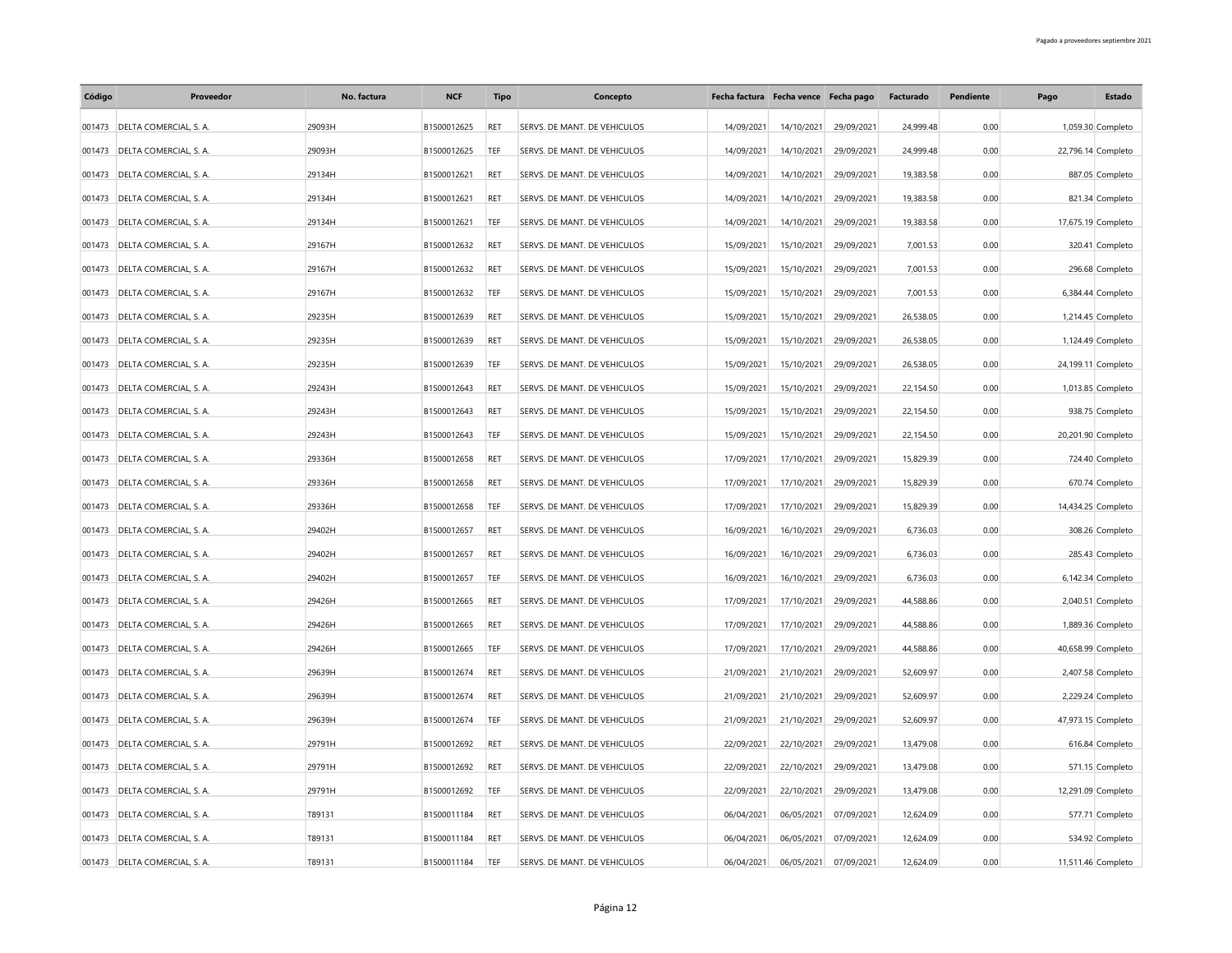| Código | Proveedor                                                   | No. factura | <b>NCF</b>  | Tipo       | Concepto                         | Fecha factura Fecha vence Fecha pago |            |            | Facturado | Pendiente | Pago | Estado             |
|--------|-------------------------------------------------------------|-------------|-------------|------------|----------------------------------|--------------------------------------|------------|------------|-----------|-----------|------|--------------------|
|        | 001473 DELTA COMERCIAL, S. A.                               | T89153      | B1500011203 | RET        | SERVS. DE MANT. DE VEHICULOS     | 07/04/2021                           | 07/05/2021 | 07/09/2021 | 6,144.90  | 0.00      |      | 281.21 Completo    |
|        | 001473 DELTA COMERCIAL, S. A.                               | T89153      | B1500011203 | <b>RET</b> | SERVS. DE MANT. DE VEHICULOS     | 07/04/2021                           | 07/05/2021 | 07/09/2021 | 6.144.90  | 0.00      |      | 260.38 Completo    |
|        |                                                             |             |             |            |                                  |                                      |            |            |           |           |      |                    |
|        | 001473 DELTA COMERCIAL, S. A.                               | T89153      | B1500011203 | TEF        | SERVS. DE MANT. DE VEHICULOS     | 07/04/2021                           | 07/05/2021 | 07/09/2021 | 6,144.90  | 0.00      |      | 5,603.31 Completo  |
|        | 001473 DELTA COMERCIAL, S. A.                               | T89352      | B1500011277 | <b>RET</b> | SERVS. DE MANT. DE VEHICULOS     | 13/04/2021                           | 13/05/2021 | 07/09/2021 | 12,779.77 | 0.00      |      | 584.84 Completo    |
|        | 001473 DELTA COMERCIAL, S. A.                               | T89352      | B1500011277 | RET        | SERVS. DE MANT. DE VEHICULOS     | 13/04/2021                           | 13/05/2021 | 07/09/2021 | 12,779.77 | 0.00      |      | 541.52 Completo    |
|        | 001473 DELTA COMERCIAL, S. A.                               | T89352      | B1500011277 | TEF        | SERVS. DE MANT. DE VEHICULOS     | 13/04/2021                           | 13/05/2021 | 07/09/2021 | 12,779.77 | 0.00      |      | 11,653.41 Completo |
|        | 001473 DELTA COMERCIAL, S. A.                               | T90600      | B1500011680 | <b>RET</b> | SERVS. DE MANT. DE VEHICULOS     | 26/05/2021                           | 25/06/2021 | 07/09/2021 | 6,151.46  | 0.00      |      | 281.51 Completo    |
|        | 001473 DELTA COMERCIAL, S. A.                               | T90600      | B1500011680 | RET        | SERVS. DE MANT. DE VEHICULOS     | 26/05/2021                           | 25/06/2021 | 07/09/2021 | 6,151.46  | 0.00      |      | 260.66 Completo    |
|        |                                                             |             |             |            |                                  |                                      |            |            |           |           |      |                    |
|        | 001473 DELTA COMERCIAL, S. A.                               | T90600      | B1500011680 | TEF        | SERVS. DE MANT. DE VEHICULOS     | 26/05/2021                           | 25/06/2021 | 07/09/2021 | 6,151.46  | 0.00      |      | 5,609.29 Completo  |
|        | 001473 DELTA COMERCIAL, S. A.                               | T90601      | B1500011686 | <b>RET</b> | SERVS. DE MANT. DE VEHICULOS     | 26/05/2021                           | 25/06/2021 | 07/09/2021 | 12,665.31 | 0.00      |      | 579.58 Completo    |
|        | 001473 DELTA COMERCIAL, S. A.                               | T90601      | B1500011686 | RET        | SERVS. DE MANT. DE VEHICULOS     | 26/05/2021                           | 25/06/2021 | 07/09/2021 | 12,665.31 | 0.00      |      | 536.64 Completo    |
|        | 001473 DELTA COMERCIAL, S. A.                               | T90601      | B1500011686 | TEF        | SERVS. DE MANT. DE VEHICULOS     | 26/05/2021                           | 25/06/2021 | 07/09/2021 | 12,665.31 | 0.00      |      | 11,549.09 Completo |
|        | 001473 DELTA COMERCIAL, S. A.                               | T93785      | B1500012615 | RET        | SERVS. DE MANT. DE VEHICULOS     | 14/09/2021                           | 14/10/2021 | 29/09/2021 | 24,608.88 | 0.00      |      | 1,126.15 Completo  |
|        | 001473 DELTA COMERCIAL, S. A.                               | T93785      | B1500012615 | <b>RET</b> | SERVS. DE MANT. DE VEHICULOS     | 14/09/2021                           | 14/10/2021 | 29/09/2021 | 24,608.88 | 0.00      |      | 1,042.73 Completo  |
|        |                                                             |             |             |            |                                  |                                      |            |            |           |           |      |                    |
| 001473 | DELTA COMERCIAL, S. A.<br>DISTRIBUIDORES INTERNACIONALES DE | T93785      | B1500012615 | TEF        | SERVS. DE MANT. DE VEHICULOS     | 14/09/2021                           | 14/10/2021 | 29/09/2021 | 24,608.88 | 0.00      |      | 22,440.00 Completo |
| 001489 | PETROLEO S A<br>DISTRIBUIDORES INTERNACIONALES DE           | DIP-569096  | B1500017159 | RET        | COMBUSTIBLES Y LUBRICANTE        | 02/08/2021                           | 02/08/2021 | 06/09/2021 | 55,769.00 | 0.00      |      | 2,788.45 Completo  |
| 001489 | <b>PETROLEO S A</b><br>DISTRIBUIDORES INTERNACIONALES DE    | DIP-569096  | B1500017159 | TEF        | <b>COMBUSTIBLES Y LUBRICANTE</b> | 02/08/2021                           | 02/08/2021 | 06/09/2021 | 55,769.00 | 0.00      |      | 52,980.55 Completo |
| 001489 | <b>PETROLEO S A</b>                                         | DIP-583322  | B1500017321 | <b>RET</b> | <b>COMBUSTIBLES Y LUBRICANTE</b> | 14/08/2021                           | 14/08/2021 | 10/09/2021 | 67,491.30 | 0.00      |      | 3.374.56 Completo  |
| 001489 | DISTRIBUIDORES INTERNACIONALES DE<br>PETROLEO S A           | DIP-583322  | B1500017321 | TEF        | <b>COMBUSTIBLES Y LUBRICANTE</b> | 14/08/2021                           | 14/08/2021 | 10/09/2021 | 67,491.30 | 0.00      |      | 64,116.74 Completo |
| 001489 | DISTRIBUIDORES INTERNACIONALES DE<br><b>PETROLEO S A</b>    |             |             | <b>RET</b> |                                  |                                      |            |            |           | 0.00      |      |                    |
|        | DISTRIBUIDORES INTERNACIONALES DE                           | DIP-584159  | B1500017364 |            | <b>COMBUSTIBLES Y LUBRICANTE</b> | 17/08/2021                           | 17/08/2021 | 10/09/2021 | 68,962.50 |           |      | 3,448.13 Completo  |
| 001489 | PETROLEO S A<br>DISTRIBUIDORES INTERNACIONALES DE           | DIP-584159  | B1500017364 | TEF        | <b>COMBUSTIBLES Y LUBRICANTE</b> | 17/08/2021                           | 17/08/2021 | 10/09/2021 | 68,962.50 | 0.00      |      | 65,514.37 Completo |
| 001489 | PETROLEO S A<br>DISTRIBUIDORES INTERNACIONALES DE           | DIP-612646  | B1500017358 | <b>RET</b> | <b>COMBUSTIBLES Y LUBRICANTE</b> | 19/08/2021                           | 19/08/2021 | 10/09/2021 | 68,962.50 | 0.00      |      | 3,448.13 Completo  |
| 001489 | <b>PETROLEO S A</b>                                         | DIP-612646  | B1500017358 | TEF        | <b>COMBUSTIBLES Y LUBRICANTE</b> | 19/08/2021                           | 19/08/2021 | 10/09/2021 | 68,962.50 | 0.00      |      | 65,514.37 Completo |
| 001489 | DISTRIBUIDORES INTERNACIONALES DE<br>PETROLEO S A           | DIP-615123  | B1500017457 | RET        | <b>COMBUSTIBLES Y LUBRICANTE</b> | 19/08/2021                           | 19/08/2021 | 10/09/2021 | 50,572.50 | 0.00      |      | 2,528.62 Completo  |
| 001489 | DISTRIBUIDORES INTERNACIONALES DE<br><b>PETROLEO S A</b>    | DIP-615123  | B1500017457 | TEF        | <b>COMBUSTIBLES Y LUBRICANTE</b> | 19/08/2021                           | 19/08/2021 | 10/09/2021 | 50,572.50 | 0.00      |      | 48,043.88 Completo |
|        | DISTRIBUIDORES INTERNACIONALES DE                           |             |             |            |                                  |                                      |            |            |           |           |      |                    |
| 001489 | PETROLEO S A<br>DISTRIBUIDORES INTERNACIONALES DE           | DIP-629279  | B1500017520 | <b>RFT</b> | <b>COMBUSTIBLES Y LUBRICANTE</b> | 28/08/2021                           | 28/08/2021 | 27/09/2021 | 23,907.00 | 0.00      |      | 1,195.35 Completo  |
| 001489 | <b>PETROLEO S A</b><br>DISTRIBUIDORES INTERNACIONALES DE    | DIP-629279  | B1500017520 | TEF        | COMBUSTIBLES Y LUBRICANTE        | 28/08/2021                           | 28/08/2021 | 27/09/2021 | 23,907.00 | 0.00      |      | 22,711.65 Completo |
| 001489 | <b>PETROLEO S A</b><br>DISTRIBUIDORES INTERNACIONALES DE    | DIP-643697  | B1500017547 | RET        | <b>COMBUSTIBLES Y LUBRICANTE</b> | 30/08/2021                           | 30/08/2021 | 27/09/2021 | 29,221.71 | 0.00      |      | 1,461.09 Completo  |
| 001489 | PETROLEO S A                                                | DIP-643697  | B1500017547 | TEF        | COMBUSTIBLES Y LUBRICANTE        | 30/08/2021                           | 30/08/2021 | 27/09/2021 | 29,221.71 | 0.00      |      | 27,760.62 Completo |
| 001489 | DISTRIBUIDORES INTERNACIONALES DE<br>PETROLEO S A           | DIP-643705  | B1500017482 | <b>RET</b> | <b>COMBUSTIBLES Y LUBRICANTE</b> | 31/08/2021                           | 31/08/2021 | 27/09/2021 | 27,585.00 | 0.00      |      | 1,379.25 Completo  |
| 001489 | DISTRIBUIDORES INTERNACIONALES DE<br>PETROLEO S A           | DIP-643705  | B1500017482 | TEF        | <b>COMBUSTIBLES Y LUBRICANTE</b> | 31/08/2021                           | 31/08/2021 | 27/09/2021 | 27,585.00 | 0.00      |      | 26,205.75 Completo |
|        | DISTRIBUIDORES INTERNACIONALES DE                           |             |             |            |                                  |                                      |            |            |           |           |      |                    |
|        | 001489 PETROLEO S A                                         | DIP-643711  | B1500017480 | RET        | <b>COMBUSTIBLES Y LUBRICANTE</b> | 30/08/2021                           | 30/08/2021 | 27/09/2021 | 73,560.00 | 0.00      |      | 3,678.00 Completo  |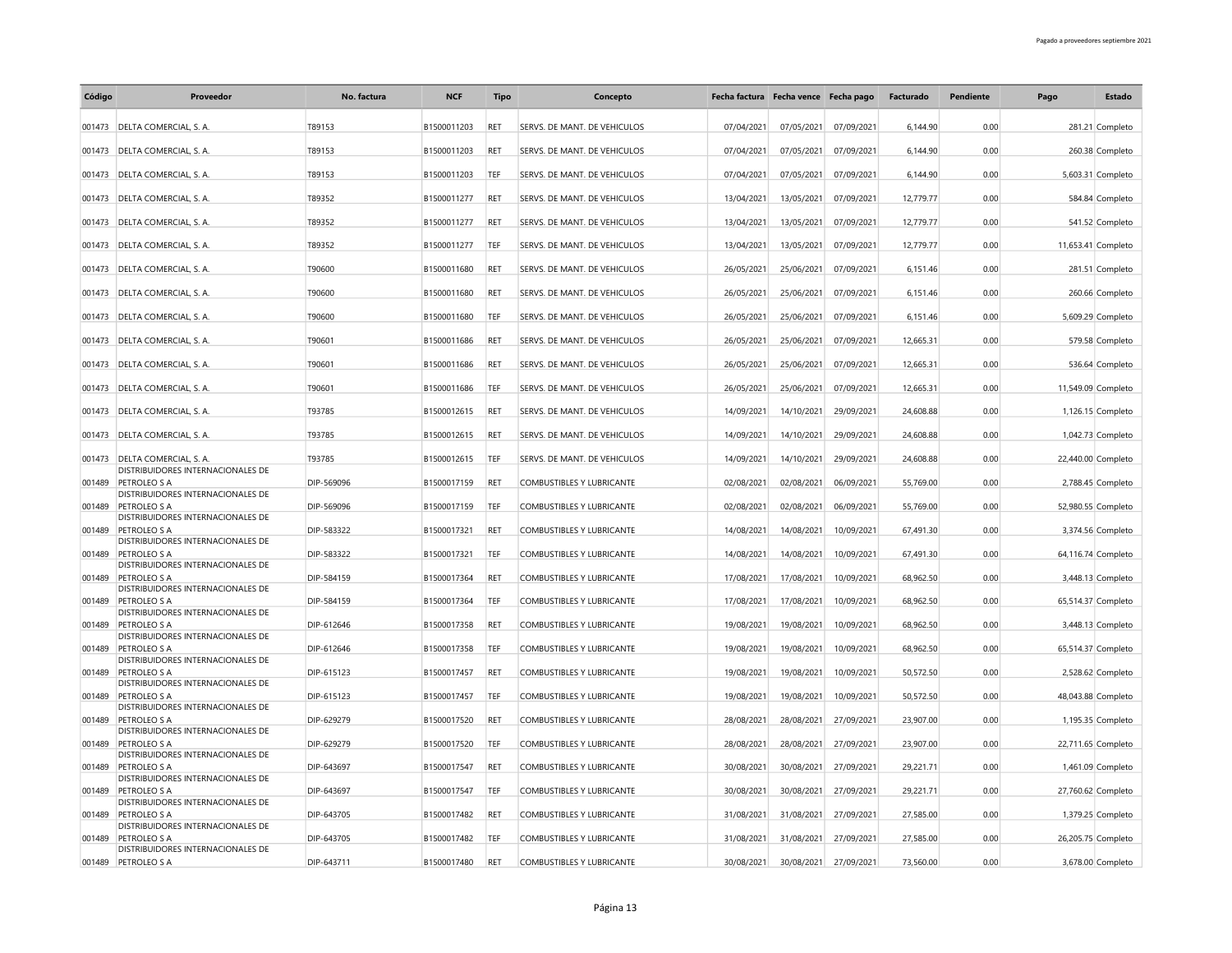| Código | Proveedor                                                | No. factura  | <b>NCF</b>  | <b>Tipo</b> | Concepto                         |            | Fecha factura Fecha vence Fecha pago |            | Facturado  | Pendiente | Pago                | <b>Estado</b>     |
|--------|----------------------------------------------------------|--------------|-------------|-------------|----------------------------------|------------|--------------------------------------|------------|------------|-----------|---------------------|-------------------|
|        | DISTRIBUIDORES INTERNACIONALES DE<br>001489 PETROLEO S A | DIP-643711   | B1500017480 | TEF         | <b>COMBUSTIBLES Y LUBRICANTE</b> | 30/08/2021 | 30/08/2021                           | 27/09/2021 | 73,560.00  | 0.00      | 69,882.00 Completo  |                   |
| 001501 | EDENORTE DOMINICANA, S. A.                               | 202108545325 | B1500225190 | RET         | SERVS. DE ELECTRICIDAD           | 05/09/2021 | 05/10/2021                           | 29/09/2021 | 4,421.74   | 0.00      |                     | 221.09 Completo   |
| 001501 | EDENORTE DOMINICANA, S. A.                               | 202108545325 | B1500225190 | TEF         | SERVS. DE ELECTRICIDAD           | 05/09/2021 | 05/10/2021                           | 29/09/2021 | 4,421.74   | 0.00      |                     | 4,200.65 Completo |
| 001501 | EDENORTE DOMINICANA, S. A.                               | 202108545355 | B1500225196 | RET         | SERVS. DE ELECTRICIDAD           | 31/08/2021 | 31/08/2021                           | 29/09/2021 | 10,377.60  | 0.00      |                     | 518.88 Completo   |
| 001501 | EDENORTE DOMINICANA, S. A.                               | 202108545355 | B1500225196 | TEF         | SERVS. DE ELECTRICIDAD           | 31/08/2021 | 31/08/2021                           | 29/09/2021 | 10,377.60  | 0.00      |                     | 9,858.72 Completo |
| 001501 | EDENORTE DOMINICANA, S. A.                               | 202108545869 | B1500225325 | <b>RET</b>  | SERVS. DE ELECTRICIDAD           | 31/08/2021 | 31/08/2021                           | 29/09/2021 | 291.62     | 0.00      |                     | 14.58 Completo    |
| 001501 | EDENORTE DOMINICANA, S. A.                               | 202108545869 | B1500225325 | TEF         | SERVS. DE ELECTRICIDAD           | 31/08/2021 | 31/08/2021                           | 29/09/2021 | 291.62     | 0.00      |                     | 277.04 Completo   |
| 001501 | EDENORTE DOMINICANA, S. A.                               | 202108546881 | B1500225535 | RET         | SERVS. DE ELECTRICIDAD           | 31/08/2021 | 31/08/2021                           | 29/09/2021 | 1,465.30   | 0.00      |                     | 73.27 Completo    |
| 001501 | EDENORTE DOMINICANA, S. A.                               | 202108546881 | B1500225535 | TEF         | SERVS. DE ELECTRICIDAD           | 31/08/2021 | 31/08/2021                           | 29/09/2021 | 1,465.30   | 0.00      |                     | 1,392.03 Completo |
| 001501 | EDENORTE DOMINICANA, S. A.                               | 202108550105 | B1500225874 | <b>RET</b>  | SERVS. DE ELECTRICIDAD           | 05/09/2021 | 05/10/2021                           | 29/09/2021 | 142,639.43 | 0.00      |                     | 7,131.97 Completo |
| 001501 | EDENORTE DOMINICANA, S. A.                               | 202108550105 | B1500225874 | <b>TEF</b>  | SERVS. DE ELECTRICIDAD           | 05/09/2021 | 05/10/2021                           | 29/09/2021 | 142.639.43 | 0.00      | 135,507.46 Completo |                   |
| 001501 | EDENORTE DOMINICANA, S. A.                               | 202108550126 | B1500225889 | RET         | SERVS. DE ELECTRICIDAD           | 02/09/2021 | 02/10/2021                           | 29/09/2021 | 68,990.24  | 0.00      |                     | 3,449.51 Completo |
|        |                                                          |              |             |             |                                  |            |                                      |            |            |           |                     |                   |
| 001501 | EDENORTE DOMINICANA, S. A.                               | 202108550126 | B1500225889 | TEF         | SERVS. DE ELECTRICIDAD           | 02/09/2021 | 02/10/2021                           | 29/09/2021 | 68,990.24  | 0.00      | 65,540.73 Completo  |                   |
| 001501 | EDENORTE DOMINICANA, S. A.                               | 202108550165 | B1500225926 | RET         | SERVS. DE ELECTRICIDAD           | 02/09/2021 | 02/10/2021                           | 29/09/2021 | 63,642.90  | 0.00      |                     | 3,182.15 Completo |
| 001501 | EDENORTE DOMINICANA, S. A.                               | 202108550165 | B1500225926 | TEF         | SERVS. DE ELECTRICIDAD           | 02/09/2021 | 02/10/2021                           | 29/09/2021 | 63,642.90  | 0.00      | 60,460.75 Completo  |                   |
| 001501 | EDENORTE DOMINICANA, S. A.                               | 202108550170 | B1500225930 | <b>RET</b>  | SERVS. DE ELECTRICIDAD           | 02/09/2021 | 02/10/2021                           | 29/09/2021 | 137.67     | 0.00      |                     | 6.88 Completo     |
| 001501 | EDENORTE DOMINICANA, S. A.                               | 202108550170 | B1500225930 | TEF         | SERVS. DE ELECTRICIDAD           | 02/09/2021 | 02/10/2021                           | 29/09/2021 | 137.67     | 0.00      |                     | 130.79 Completo   |
| 001501 | EDENORTE DOMINICANA, S. A.                               | 202108550171 | B1500225931 | <b>RET</b>  | SERVS. DE ELECTRICIDAD           | 02/09/2021 | 02/10/2021                           | 29/09/2021 | 231,798.27 | 0.00      | 11,589.91 Completo  |                   |
| 001501 | EDENORTE DOMINICANA, S. A.                               | 202108550171 | B1500225931 | TEF         | SERVS. DE ELECTRICIDAD           | 02/09/2021 | 02/10/2021                           | 29/09/2021 | 231,798.27 | 0.00      | 220,208.36 Completo |                   |
| 001501 | EDENORTE DOMINICANA, S. A.                               | 202108550175 | B1500225935 | <b>RET</b>  | SERVS. DE ELECTRICIDAD           | 02/09/2021 | 02/10/2021                           | 29/09/2021 | 57,861.98  | 0.00      |                     | 2,893.10 Completo |
| 001501 | EDENORTE DOMINICANA, S. A.                               | 202108550175 | B1500225935 | TEF         | SERVS. DE ELECTRICIDAD           | 02/09/2021 | 02/10/2021                           | 29/09/2021 | 57,861.98  | 0.00      | 54,968.88 Completo  |                   |
| 001501 | EDENORTE DOMINICANA, S. A.                               | 202108696895 | B1500226104 | <b>RET</b>  | SERVS. DE ELECTRICIDAD           | 05/09/2021 | 05/10/2021                           | 29/09/2021 | 161.55     | 0.00      |                     | 8.08 Completo     |
| 001501 | EDENORTE DOMINICANA, S. A.                               | 202108696895 | B1500226104 | TEF         | SERVS. DE ELECTRICIDAD           | 05/09/2021 | 05/10/2021                           | 29/09/2021 | 161.55     | 0.00      |                     | 153.47 Completo   |
| 001501 | EDENORTE DOMINICANA, S. A                                | 202108696904 | B1500226112 | RET         | SERVS. DE ELECTRICIDAD           | 05/09/2021 | 05/10/2021                           | 29/09/2021 | 37,992.69  | 0.00      |                     | 1,899.63 Completo |
| 001501 | EDENORTE DOMINICANA, S. A.                               | 202108696904 | B1500226112 | TEF         | SERVS. DE ELECTRICIDAD           | 05/09/2021 | 05/10/2021                           | 29/09/2021 | 37,992.69  | 0.00      | 36,093.06 Completo  |                   |
| 001501 | EDENORTE DOMINICANA, S. A.                               | 202108697130 | B1500226314 | RET         | SERVS. DE ELECTRICIDAD           | 05/09/2021 | 05/10/2021                           | 29/09/2021 | 990,557.67 | 0.00      | 49,527.91 Completo  |                   |
| 001501 | EDENORTE DOMINICANA, S. A.                               | 202108697130 | B1500226314 | TEF         | SERVS. DE ELECTRICIDAD           | 05/09/2021 | 05/10/2021                           | 29/09/2021 | 990,557.67 | 0.00      | 941,029.76 Completo |                   |
| 001501 | EDENORTE DOMINICANA, S. A.                               | 202108697139 | B1500226323 | <b>RET</b>  | SERVS. DE ELECTRICIDAD           | 05/09/2021 | 05/10/2021                           | 29/09/2021 | 18,604.44  | 0.00      |                     | 930.22 Completo   |
| 001501 | EDENORTE DOMINICANA, S. A.                               | 202108697139 | B1500226323 | TEF         | SERVS. DE ELECTRICIDAD           | 05/09/2021 | 05/10/2021                           | 29/09/2021 | 18,604.44  | 0.00      | 17,674.22 Completo  |                   |
| 001501 | EDENORTE DOMINICANA, S. A.                               | 202108697143 | B1500226327 | <b>RET</b>  | SERVS. DE ELECTRICIDAD           | 05/09/2021 | 05/10/2021                           | 29/09/2021 | 12,112.32  | 0.00      |                     | 605.62 Completo   |
| 001501 | EDENORTE DOMINICANA, S. A.                               | 202108697143 | B1500226327 | TEF         | SERVS. DE ELECTRICIDAD           | 05/09/2021 | 05/10/2021                           | 29/09/2021 | 12,112.32  | 0.00      | 11,506.70 Completo  |                   |
|        | 001501 EDENORTE DOMINICANA, S.A.                         | 202108697167 | B1500226351 | RET         | SERVS. DE ELECTRICIDAD           | 05/09/2021 | 05/10/2021                           | 29/09/2021 | 339.470.04 | 0.00      | 16,973.50 Completo  |                   |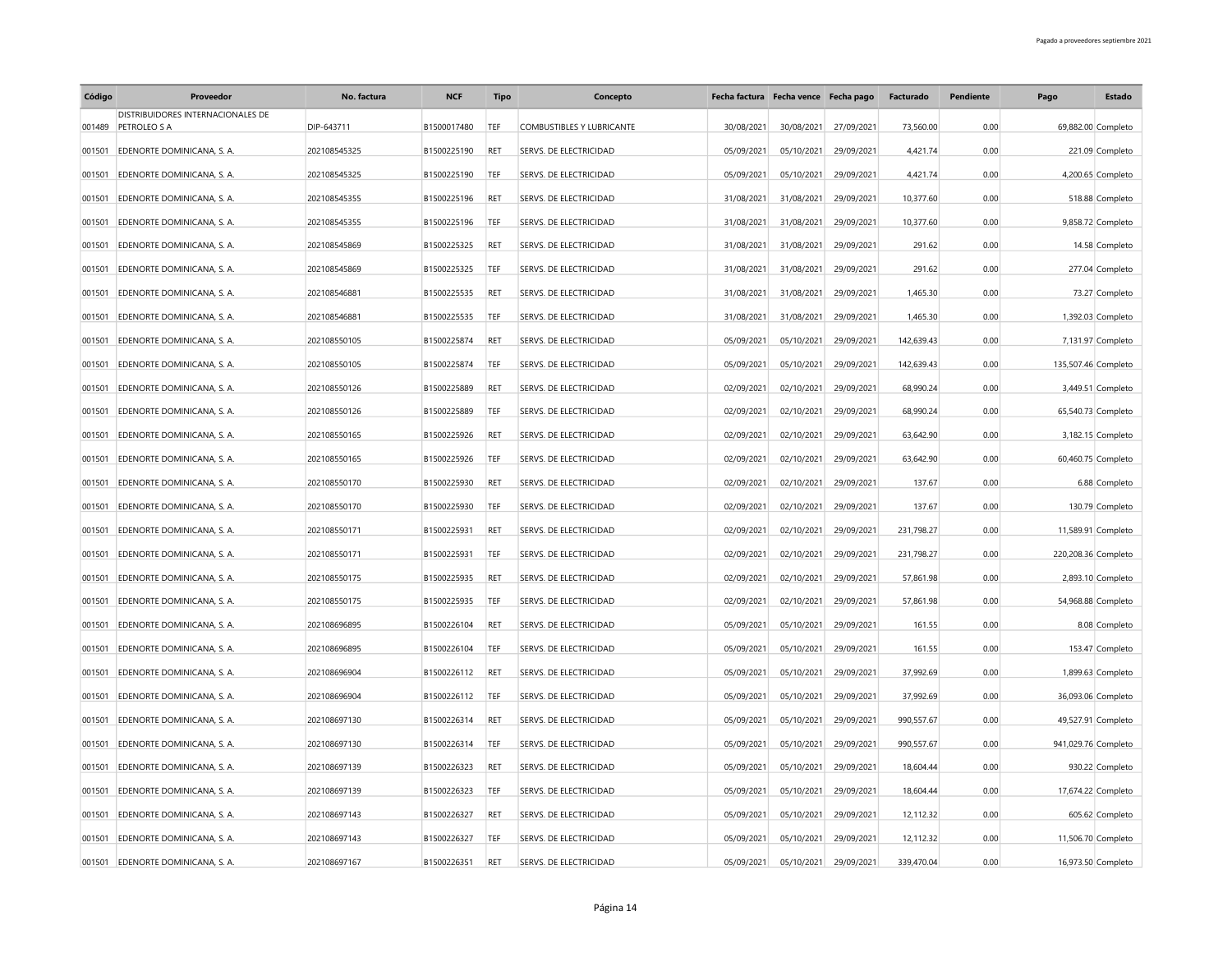| Código | Proveedor                        | No. factura  | <b>NCF</b>  | <b>Tipo</b> | Concepto               | Fecha factura Fecha vence Fecha pago |            |            | Facturado  | Pendiente | Pago                | Estado             |
|--------|----------------------------------|--------------|-------------|-------------|------------------------|--------------------------------------|------------|------------|------------|-----------|---------------------|--------------------|
| 001501 | EDENORTE DOMINICANA, S. A.       | 202108697167 | B1500226351 | TEF         | SERVS. DE ELECTRICIDAD | 05/09/2021                           | 05/10/2021 | 29/09/2021 | 339,470.04 | 0.00      | 322,496.54 Completo |                    |
| 001501 | EDENORTE DOMINICANA, S. A.       | 202108697542 | B1500226711 | <b>RET</b>  | SERVS. DE ELECTRICIDAD | 05/09/2021                           | 05/10/2021 | 29/09/2021 | 645.05     | 0.00      |                     | 32.25 Completo     |
| 001501 | EDENORTE DOMINICANA, S. A.       | 202108697542 | B1500226711 | TEF         | SERVS. DE ELECTRICIDAD | 05/09/2021                           | 05/10/2021 | 29/09/2021 | 645.05     | 0.00      |                     | 612.80 Completo    |
| 001501 | EDENORTE DOMINICANA, S. A.       | 202108697597 | B1500226765 | <b>RET</b>  | SERVS. DE ELECTRICIDAD | 05/09/2021                           | 05/10/2021 | 29/09/2021 | 473.11     | 0.00      |                     | 23.66 Completo     |
| 001501 | EDENORTE DOMINICANA, S. A.       | 202108697597 | B1500226765 | TEF         | SERVS. DE ELECTRICIDAD | 05/09/2021                           | 05/10/2021 | 29/09/2021 | 473.11     | 0.00      |                     | 449.45 Completo    |
| 001501 | EDENORTE DOMINICANA, S. A.       | 202108697679 | B1500226845 | RET         | SERVS. DE ELECTRICIDAD | 05/09/2021                           | 05/10/2021 | 29/09/2021 | 368.04     | 0.00      |                     | 18.40 Completo     |
| 001501 | EDENORTE DOMINICANA, S. A.       | 202108697679 | B1500226845 | TEF         | SERVS. DE ELECTRICIDAD | 05/09/2021                           | 05/10/2021 | 29/09/2021 | 368.04     | 0.00      |                     | 349.64 Completo    |
| 001501 | EDENORTE DOMINICANA, S. A.       | 202108697841 | B1500227004 | <b>RET</b>  | SERVS. DE ELECTRICIDAD | 05/09/2021                           | 05/10/2021 | 29/09/2021 | 4,584.46   | 0.00      |                     | 229.22 Completo    |
| 001501 | EDENORTE DOMINICANA, S. A.       | 202108697841 | B1500227004 | TEF         | SERVS. DE ELECTRICIDAD | 05/09/2021                           | 05/10/2021 | 29/09/2021 | 4,584.46   | 0.00      |                     | 4,355.24 Completo  |
| 001501 | EDENORTE DOMINICANA, S. A.       | 202108697891 | B1500227054 | <b>RET</b>  | SERVS. DE ELECTRICIDAD | 05/09/2021                           | 05/10/2021 | 29/09/2021 | 3,752.78   | 0.00      |                     | 187.64 Completo    |
| 001501 | EDENORTE DOMINICANA, S. A.       | 202108697891 | B1500227054 | TEF         | SERVS. DE ELECTRICIDAD | 05/09/2021                           | 05/10/2021 | 29/09/2021 | 3,752.78   | 0.00      |                     | 3,565.14 Completo  |
| 001501 | EDENORTE DOMINICANA, S. A.       | 202108697916 | B1500227078 | RET         | SERVS. DE ELECTRICIDAD | 05/09/2021                           | 05/10/2021 | 29/09/2021 | 692.81     | 0.00      |                     | 34.64 Completo     |
| 001501 | EDENORTE DOMINICANA, S. A.       | 202108697916 | B1500227078 | TEF         | SERVS. DE ELECTRICIDAD | 05/09/2021                           | 05/10/2021 | 29/09/2021 | 692.81     | 0.00      |                     | 658.17 Completo    |
| 001501 | EDENORTE DOMINICANA, S. A.       | 202108698071 | B1500227232 | RET         | SERVS. DE ELECTRICIDAD | 05/09/2021                           | 05/10/2021 | 29/09/2021 | 104,505.12 | 0.00      |                     | 5,225.26 Completo  |
| 001501 | EDENORTE DOMINICANA, S. A.       | 202108698071 | B1500227232 | TEF         | SERVS. DE ELECTRICIDAD | 05/09/2021                           | 05/10/2021 | 29/09/2021 | 104,505.12 | 0.00      |                     | 99,279.86 Completo |
| 001501 | EDENORTE DOMINICANA, S. A.       | 202108698113 | B1500227274 | <b>RET</b>  | SERVS. DE ELECTRICIDAD | 05/09/2021                           | 05/10/2021 | 29/09/2021 | 6,148.67   | 0.00      |                     | 307.43 Completo    |
| 001501 | EDENORTE DOMINICANA, S. A.       | 202108698113 | B1500227274 | TEF         | SERVS. DE ELECTRICIDAD | 05/09/2021                           | 05/10/2021 | 29/09/2021 | 6,148.67   | 0.00      |                     | 5,841.24 Completo  |
| 001501 | EDENORTE DOMINICANA, S. A.       | 202108698129 | B1500227290 | <b>RET</b>  | SERVS. DE ELECTRICIDAD | 05/09/2021                           | 05/10/2021 | 29/09/2021 | 466,490.42 | 0.00      |                     | 23,324.52 Completo |
| 001501 | EDENORTE DOMINICANA, S. A.       | 202108698129 | B1500227290 | <b>TEF</b>  | SERVS. DE ELECTRICIDAD | 05/09/2021                           | 05/10/2021 | 29/09/2021 | 466,490.42 | 0.00      | 443,165.90 Completo |                    |
| 001501 | EDENORTE DOMINICANA, S. A.       | 202108698192 | B1500227344 | RET         | SERVS. DE ELECTRICIDAD | 05/09/2021                           | 05/10/2021 | 29/09/2021 | 3,899.97   | 0.00      |                     | 195.00 Completo    |
| 001501 | EDENORTE DOMINICANA, S. A.       | 202108698192 | B1500227344 | TEF         | SERVS. DE ELECTRICIDAD | 05/09/2021                           | 05/10/2021 | 29/09/2021 | 3,899.97   | 0.00      |                     | 3,704.97 Completo  |
| 001501 | EDENORTE DOMINICANA, S. A.       | 202108698233 | B1500227384 | <b>RET</b>  | SERVS. DE ELECTRICIDAD | 05/09/2021                           | 05/10/2021 | 29/09/2021 | 1,944.78   | 0.00      |                     | 97.24 Completo     |
| 001501 | EDENORTE DOMINICANA, S. A.       | 202108698233 | B1500227384 | TEF         | SERVS. DE ELECTRICIDAD | 05/09/2021                           | 05/10/2021 | 29/09/2021 | 1,944.78   | 0.00      |                     | 1,847.54 Completo  |
| 001501 | EDENORTE DOMINICANA, S. A.       | 202108698281 | B1500227431 | <b>RFT</b>  | SERVS. DE ELECTRICIDAD | 05/09/2021                           | 05/10/2021 | 29/09/2021 | 1,046.23   | 0.00      |                     | 52.31 Completo     |
| 001501 | EDENORTE DOMINICANA, S. A.       | 202108698281 | B1500227431 | TEF         | SERVS. DE ELECTRICIDAD | 05/09/2021                           | 05/10/2021 | 29/09/2021 | 1,046.23   | 0.00      |                     | 993.92 Completo    |
| 001501 | EDENORTE DOMINICANA, S. A.       | 202108698308 | B1500227458 | RET         | SERVS. DE ELECTRICIDAD | 05/09/2021                           | 05/10/2021 | 29/09/2021 | 1,008.02   | 0.00      |                     | 50.40 Completo     |
| 001501 | EDENORTE DOMINICANA, S. A.       | 202108698308 | B1500227458 | TEF         | SERVS. DE ELECTRICIDAD | 05/09/2021                           | 05/10/2021 | 29/09/2021 | 1,008.02   | 0.00      |                     | 957.62 Completo    |
| 001501 | EDENORTE DOMINICANA, S. A.       | 202108698355 | B1500227505 | RET         | SERVS. DE ELECTRICIDAD | 05/09/2021                           | 05/09/2021 | 29/09/2021 | 597.29     | 0.00      |                     | 29.86 Completo     |
| 001501 | EDENORTE DOMINICANA, S. A.       | 202108698355 | B1500227505 | TEF         | SERVS. DE ELECTRICIDAD | 05/09/2021                           | 05/09/2021 | 29/09/2021 | 597.29     | 0.00      |                     | 567.43 Completo    |
| 001501 | EDENORTE DOMINICANA, S. A.       | 202108698440 | B1500227586 | RET         | SERVS. DE ELECTRICIDAD | 05/09/2021                           | 05/10/2021 | 29/09/2021 | 8,803.20   | 0.00      |                     | 440.16 Completo    |
| 001501 | EDENORTE DOMINICANA, S. A.       | 202108698440 | B1500227586 | TEF         | SERVS. DE ELECTRICIDAD | 05/09/2021                           | 05/10/2021 | 29/09/2021 | 8,803.20   | 0.00      |                     | 8,363.04 Completo  |
|        | 001501 EDENORTE DOMINICANA, S.A. | 202108698490 | B1500227635 | RET         | SERVS. DE ELECTRICIDAD | 05/09/2021                           | 05/10/2021 | 29/09/2021 | 3.969.74   | 0.00      |                     | 198.49 Completo    |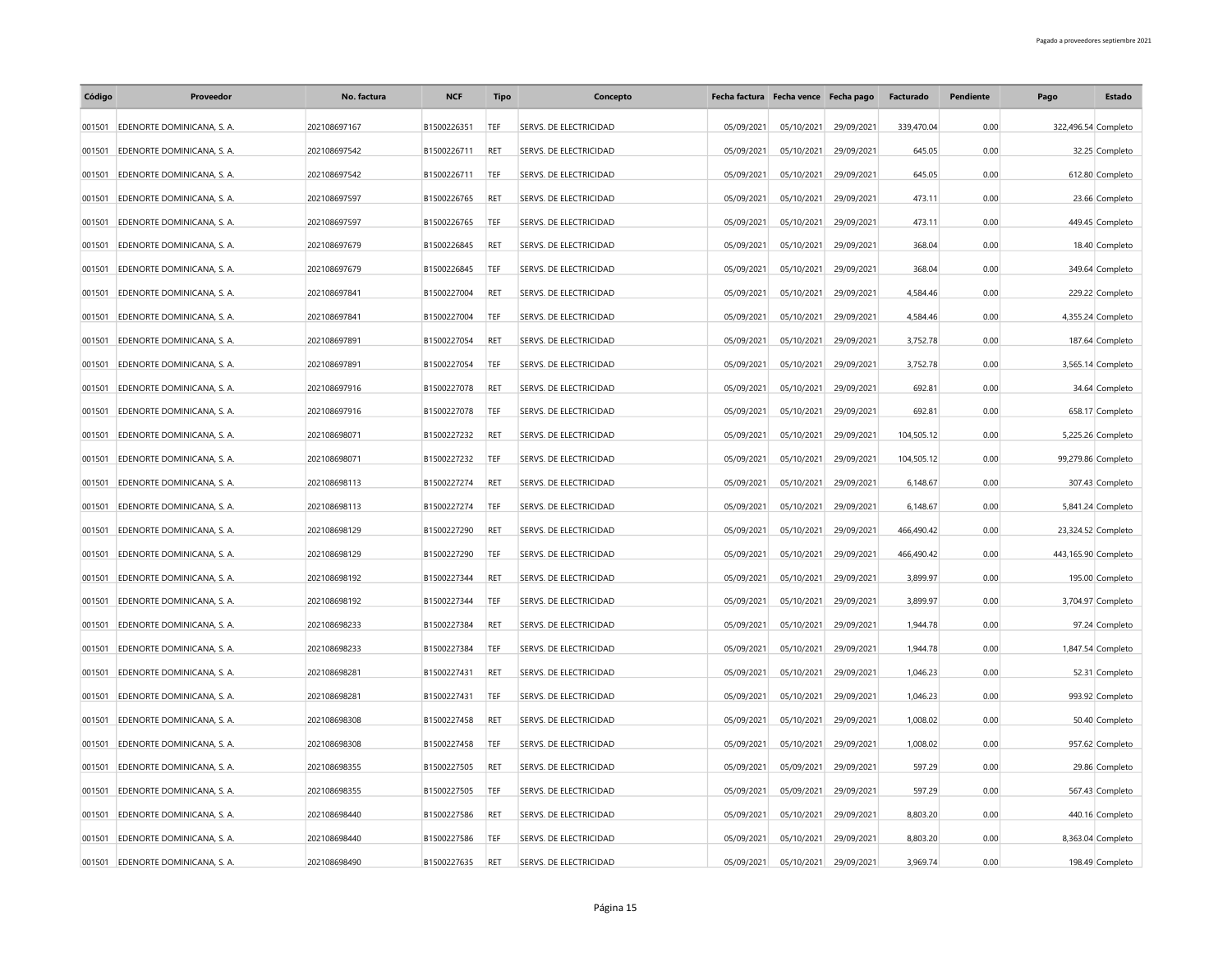| Código | Proveedor                        | No. factura  | <b>NCF</b>  | Tipo       | Concepto               |            | Fecha factura Fecha vence Fecha pago |            | Facturado  | Pendiente | Pago                | Estado             |
|--------|----------------------------------|--------------|-------------|------------|------------------------|------------|--------------------------------------|------------|------------|-----------|---------------------|--------------------|
| 001501 | EDENORTE DOMINICANA, S. A.       | 202108698490 | B1500227635 | TEF        | SERVS. DE ELECTRICIDAD | 05/09/2021 | 05/10/2021                           | 29/09/2021 | 3,969.74   | 0.00      |                     | 3,771.25 Completo  |
| 001501 | EDENORTE DOMINICANA, S. A.       | 202108698523 | B1500227667 | RET        | SERVS. DE ELECTRICIDAD | 05/09/2021 | 05/10/2021                           | 29/09/2021 | 726.24     | 0.00      |                     | 36.31 Completo     |
| 001501 | EDENORTE DOMINICANA, S. A.       | 202108698523 | B1500227667 | <b>TEF</b> | SERVS. DE ELECTRICIDAD | 05/09/2021 | 05/10/2021                           | 29/09/2021 | 726.24     | 0.00      |                     | 689.93 Completo    |
| 001501 | EDENORTE DOMINICANA, S. A.       | 202108698617 | B1500227763 | <b>RET</b> | SERVS. DE ELECTRICIDAD | 05/09/2021 | 05/10/2021                           | 29/09/2021 | 186.55     | 0.00      |                     | 9.33 Completo      |
| 001501 | EDENORTE DOMINICANA, S. A.       | 202108698617 | B1500227763 | TEF        | SERVS. DE ELECTRICIDAD | 05/09/2021 | 05/10/2021                           | 29/09/2021 | 186.55     | 0.00      |                     | 177.22 Completo    |
| 001501 | EDENORTE DOMINICANA, S. A.       | 202108698653 | B1500227799 | <b>RET</b> | SERVS. DE ELECTRICIDAD | 05/09/2021 | 05/10/2021                           | 29/09/2021 | 14,431.27  | 0.00      |                     | 721.56 Completo    |
| 001501 | EDENORTE DOMINICANA, S. A.       | 202108698653 | B1500227799 | TEF        | SERVS. DE ELECTRICIDAD | 05/09/2021 | 05/10/2021                           | 29/09/2021 | 14,431.27  | 0.00      |                     | 13,709.71 Completo |
| 001501 | EDENORTE DOMINICANA, S. A.       | 202108698730 | B1500227871 | RET        | SERVS. DE ELECTRICIDAD | 05/09/2021 | 05/10/2021                           | 29/09/2021 | 13,962.48  | 0.00      |                     | 698.12 Completo    |
| 001501 | EDENORTE DOMINICANA, S. A.       | 202108698730 | B1500227871 | TEF        | SERVS. DE ELECTRICIDAD | 05/09/2021 | 05/10/2021                           | 29/09/2021 | 13,962.48  | 0.00      |                     | 13,264.36 Completo |
| 001501 | EDENORTE DOMINICANA, S. A.       | 202108698734 | B1500227876 | <b>RET</b> | SERVS. DE ELECTRICIDAD | 05/09/2021 | 05/10/2021                           | 29/09/2021 | 7,624.50   | 0.00      |                     | 381.23 Completo    |
| 001501 | EDENORTE DOMINICANA, S. A.       | 202108698734 | B1500227876 | TEF        | SERVS. DE ELECTRICIDAD | 05/09/2021 | 05/10/2021                           | 29/09/2021 | 7,624.50   | 0.00      |                     | 7,243.27 Completo  |
| 001501 | EDENORTE DOMINICANA, S. A.       | 202108698737 | B1500227879 | <b>RET</b> | SERVS. DE ELECTRICIDAD | 05/09/2021 | 05/10/2021                           | 29/09/2021 | 21,141.43  | 0.00      |                     | 1,057.07 Completo  |
| 001501 | EDENORTE DOMINICANA, S. A.       | 202108698737 | B1500227879 | TEF        | SERVS. DE ELECTRICIDAD | 05/09/2021 | 05/10/2021                           | 29/09/2021 | 21,141.43  | 0.00      |                     | 20,084.36 Completo |
| 001501 | EDENORTE DOMINICANA, S. A.       | 202108698743 | B1500227886 | <b>RET</b> | SERVS. DE ELECTRICIDAD | 05/09/2021 | 05/10/2021                           | 29/09/2021 | 343,676.14 | 0.00      | 17,183.81 Completo  |                    |
| 001501 | EDENORTE DOMINICANA, S. A.       | 202108698743 | B1500227886 | TEF        | SERVS. DE ELECTRICIDAD | 05/09/2021 | 05/10/2021                           | 29/09/2021 | 343,676.14 | 0.00      | 326,492.33 Completo |                    |
| 001501 | EDENORTE DOMINICANA, S. A.       | 202108698796 | B1500227941 | RET        | SERVS. DE ELECTRICIDAD | 05/09/2021 | 05/10/2021                           | 29/09/2021 | 4,150.54   | 0.00      |                     | 207.53 Completo    |
| 001501 | EDENORTE DOMINICANA, S. A.       | 202108698796 | B1500227941 | TEF        | SERVS. DE ELECTRICIDAD | 05/09/2021 | 05/10/2021                           | 29/09/2021 | 4,150.54   | 0.00      |                     | 3,943.01 Completo  |
| 001501 | EDENORTE DOMINICANA, S. A.       | 202108698816 | B1500227962 | RET        | SERVS. DE ELECTRICIDAD | 05/09/2021 | 05/10/2021                           | 29/09/2021 | 19,826.98  | 0.00      |                     | 991.35 Completo    |
| 001501 | EDENORTE DOMINICANA, S. A.       | 202108698816 | B1500227962 | TEF        | SERVS. DE ELECTRICIDAD | 05/09/2021 | 05/10/2021                           | 29/09/2021 | 19,826.98  | 0.00      |                     | 18,835.63 Completo |
| 001501 | EDENORTE DOMINICANA, S. A.       | 202108698865 | B1500228009 | <b>RET</b> | SERVS. DE ELECTRICIDAD | 05/09/2021 | 05/10/2021                           | 29/09/2021 | 2,939.18   | 0.00      |                     | 146.96 Completo    |
| 001501 | EDENORTE DOMINICANA, S. A.       | 202108698865 | B1500228009 | TEF        | SERVS. DE ELECTRICIDAD | 05/09/2021 | 05/10/2021                           | 29/09/2021 | 2,939.18   | 0.00      |                     | 2,792.22 Completo  |
| 001501 | EDENORTE DOMINICANA, S. A.       | 202108698942 | B1500228091 | <b>RET</b> | SERVS. DE ELECTRICIDAD | 05/09/2021 | 05/10/2021                           | 29/09/2021 | 9,072.34   | 0.00      |                     | 453.62 Completo    |
| 001501 | EDENORTE DOMINICANA, S. A.       | 202108698942 | B1500228091 | TEF        | SERVS. DE ELECTRICIDAD | 05/09/2021 | 05/10/2021                           | 29/09/2021 | 9,072.34   | 0.00      |                     | 8,618.72 Completo  |
| 001501 | EDENORTE DOMINICANA, S. A        | 202108698990 | B1500228141 | <b>RET</b> | SERVS. DE ELECTRICIDAD | 05/09/2021 | 05/10/2021                           | 29/09/2021 | 157,276.30 | 0.00      |                     | 7,863.82 Completo  |
| 001501 | EDENORTE DOMINICANA, S. A.       | 202108698990 | B1500228141 | TEF        | SERVS. DE ELECTRICIDAD | 05/09/2021 | 05/10/2021                           | 29/09/2021 | 157,276.30 | 0.00      | 149,412.48 Completo |                    |
| 001501 | EDENORTE DOMINICANA, S. A.       | 202108699002 | B1500228153 | RET        | SERVS. DE ELECTRICIDAD | 05/09/2021 | 05/10/2021                           | 29/09/2021 | 7,620.00   | 0.00      |                     | 381.00 Completo    |
| 001501 | EDENORTE DOMINICANA, S. A.       | 202108699002 | B1500228153 | TEF        | SERVS. DE ELECTRICIDAD | 05/09/2021 | 05/10/2021                           | 29/09/2021 | 7,620.00   | 0.00      |                     | 7,239.00 Completo  |
| 001501 | EDENORTE DOMINICANA, S. A.       | 202108699108 | B1500228254 | <b>RET</b> | SERVS. DE ELECTRICIDAD | 05/09/2021 | 05/10/2021                           | 29/09/2021 | 678.48     | 0.00      |                     | 33.92 Completo     |
| 001501 | EDENORTE DOMINICANA, S. A.       | 202108699108 | B1500228254 | TEF        | SERVS. DE ELECTRICIDAD | 05/09/2021 | 05/10/2021                           | 29/09/2021 | 678.48     | 0.00      |                     | 644.56 Completo    |
| 001501 | EDENORTE DOMINICANA, S. A.       | 202108699126 | B1500228272 | <b>RET</b> | SERVS. DE ELECTRICIDAD | 05/09/2021 | 05/10/2021                           | 29/09/2021 | 645.05     | 0.00      |                     | 32.25 Completo     |
| 001501 | EDENORTE DOMINICANA, S. A.       | 202108699126 | B1500228272 | TEF        | SERVS. DE ELECTRICIDAD | 05/09/2021 | 05/10/2021                           | 29/09/2021 | 645.05     | 0.00      |                     | 612.80 Completo    |
|        | 001501 EDENORTE DOMINICANA, S.A. | 202108699162 | B1500228309 | RET        | SERVS. DE ELECTRICIDAD | 05/09/2021 | 05/10/2021                           | 29/09/2021 | 3.174.22   | 0.00      |                     | 158.71 Completo    |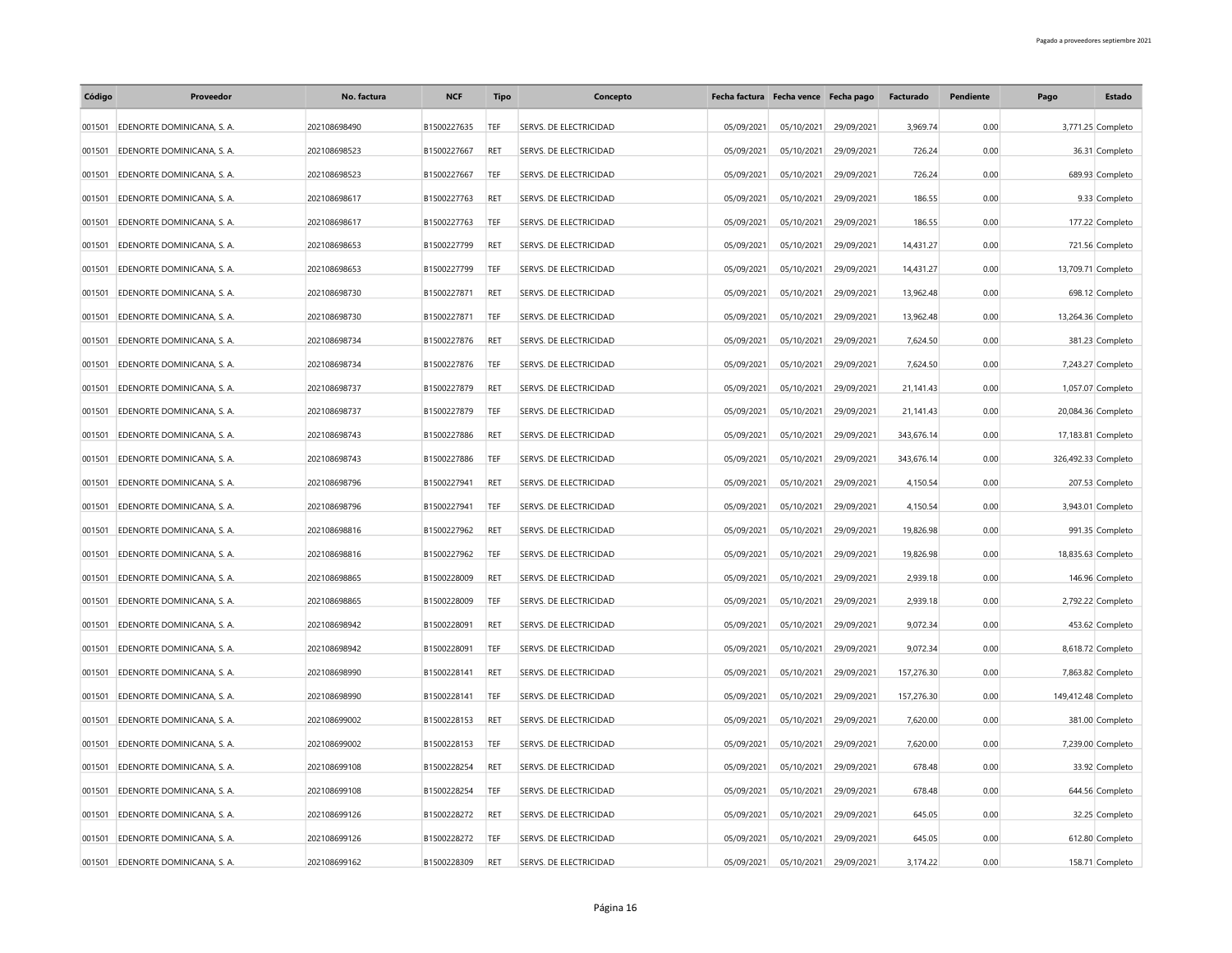| Código | Proveedor                         | No. factura  | <b>NCF</b>  | <b>Tipo</b> | Concepto               | Fecha factura Fecha vence Fecha pago |            |            | Facturado  | Pendiente | Pago                | <b>Estado</b>       |
|--------|-----------------------------------|--------------|-------------|-------------|------------------------|--------------------------------------|------------|------------|------------|-----------|---------------------|---------------------|
| 001501 | EDENORTE DOMINICANA, S. A.        | 202108699162 | B1500228309 | TEF         | SERVS. DE ELECTRICIDAD | 05/09/2021                           | 05/10/2021 | 29/09/2021 | 3.174.22   | 0.00      |                     | 3,015.51 Completo   |
| 001501 | EDENORTE DOMINICANA, S. A.        | 202108699186 | B1500228334 | RET         | SERVS. DE ELECTRICIDAD | 05/09/2021                           | 05/10/2021 | 29/09/2021 | 7,721.11   | 0.00      |                     | 386.06 Completo     |
| 001501 | EDENORTE DOMINICANA, S. A.        | 202108699186 | B1500228334 | TEF         | SERVS. DE ELECTRICIDAD | 05/09/2021                           | 05/10/2021 | 29/09/2021 | 7,721.11   | 0.00      |                     | 7,335.05 Completo   |
| 001501 | EDENORTE DOMINICANA, S. A.        | 202108699335 | B1500228491 | RET         | SERVS. DE ELECTRICIDAD | 05/09/2021                           | 05/10/2021 | 29/09/2021 | 2,767.42   | 0.00      |                     | 138.37 Completo     |
| 001501 | EDENORTE DOMINICANA, S. A.        | 202108699335 | B1500228491 | TEF         | SERVS. DE ELECTRICIDAD | 05/09/2021                           | 05/10/2021 | 29/09/2021 | 2,767.42   | 0.00      |                     | 2,629.05 Completo   |
| 001501 | EDENORTE DOMINICANA, S. A.        | 202108699685 | B1500228853 | <b>RET</b>  | SERVS. DE ELECTRICIDAD | 05/09/2021                           | 05/10/2021 | 29/09/2021 | 154,327.26 | 0.00      |                     | 7,716.36 Completo   |
| 001501 | EDENORTE DOMINICANA, S. A.        | 202108699685 | B1500228853 | TEF         | SERVS. DE ELECTRICIDAD | 05/09/2021                           | 05/10/2021 | 29/09/2021 | 154,327.26 | 0.00      | 146,610.90 Completo |                     |
| 001501 | EDENORTE DOMINICANA, S. A.        | 202108699880 | B1500229045 | RET         | SERVS. DE ELECTRICIDAD | 05/09/2021                           | 05/10/2021 | 29/09/2021 | 16,729.23  | 0.00      |                     | 836.46 Completo     |
| 001501 | EDENORTE DOMINICANA, S. A.        | 202108699880 | B1500229045 | TEF         | SERVS. DE ELECTRICIDAD | 05/09/2021                           | 05/10/2021 | 29/09/2021 | 16,729.23  | 0.00      |                     | 15,892.77 Completo  |
| 001501 | EDENORTE DOMINICANA, S. A.        | 202108699952 | B1500229114 | <b>RET</b>  | SERVS. DE ELECTRICIDAD | 05/09/2021                           | 05/10/2021 | 29/09/2021 | 621.17     | 0.00      |                     | 31.06 Completo      |
| 001501 | EDENORTE DOMINICANA, S. A.        | 202108699952 | B1500229114 | TEF         | SERVS. DE ELECTRICIDAD | 05/09/2021                           | 05/10/2021 | 29/09/2021 | 621.17     | 0.00      |                     | 590.11 Completo     |
| 001501 | EDENORTE DOMINICANA, S. A.        | 202108699970 | B1500229131 | RET         | SERVS. DE ELECTRICIDAD | 05/09/2021                           | 05/10/2021 | 29/09/2021 | 110,566.07 | 0.00      |                     | 5,528.30 Completo   |
| 001501 | EDENORTE DOMINICANA, S. A.        | 202108699970 | B1500229131 | TEF         | SERVS. DE ELECTRICIDAD | 05/09/2021                           | 05/10/2021 | 29/09/2021 | 110,566.07 | 0.00      |                     | 105,037.77 Completo |
| 001501 | EDENORTE DOMINICANA, S. A.        | 202108699999 | B1500229162 | <b>RET</b>  | SERVS. DE ELECTRICIDAD | 05/09/2021                           | 05/10/2021 | 29/09/2021 | 3,635.26   | 0.00      |                     | 181.76 Completo     |
| 001501 | EDENORTE DOMINICANA, S. A.        | 202108699999 | B1500229162 | TEF         | SERVS. DE ELECTRICIDAD | 05/09/2021                           | 05/10/2021 | 29/09/2021 | 3,635.26   | 0.00      |                     | 3,453.50 Completo   |
| 001501 | EDENORTE DOMINICANA, S. A.        | 202108700140 | B1500229300 | RET         | SERVS. DE ELECTRICIDAD | 05/09/2021                           | 05/10/2021 | 29/09/2021 | 91,294.78  | 0.00      |                     | 4,564.74 Completo   |
| 001501 | EDENORTE DOMINICANA, S. A.        | 202108700140 | B1500229300 | TEF         | SERVS. DE ELECTRICIDAD | 05/09/2021                           | 05/10/2021 | 29/09/2021 | 91,294.78  | 0.00      |                     | 86,730.04 Completo  |
| 001501 | EDENORTE DOMINICANA, S. A.        | 202108700178 | B1500229337 | RFT         | SERVS. DE ELECTRICIDAD | 05/09/2021                           | 05/10/2021 | 29/09/2021 | 969.82     | 0.00      |                     | 48.49 Completo      |
| 001501 | EDENORTE DOMINICANA, S. A.        | 202108700178 | B1500229337 | TEF         | SERVS. DE ELECTRICIDAD | 05/09/2021                           | 05/10/2021 | 29/09/2021 | 969.82     | 0.00      |                     | 921.33 Completo     |
| 001501 | EDENORTE DOMINICANA, S. A.        | 202108700220 | B1500229377 | <b>RET</b>  | SERVS. DE ELECTRICIDAD | 05/09/2021                           | 05/10/2021 | 29/09/2021 | 1,548.06   | 0.00      |                     | 77.40 Completo      |
| 001501 | EDENORTE DOMINICANA, S. A.        | 202108700220 | B1500229377 | TEF         | SERVS. DE ELECTRICIDAD | 05/09/2021                           | 05/10/2021 | 29/09/2021 | 1,548.06   | 0.00      |                     | 1,470.66 Completo   |
| 001501 | EDENORTE DOMINICANA, S. A.        | 202108700231 | B1500229387 | <b>RET</b>  | SERVS. DE ELECTRICIDAD | 05/09/2021                           | 05/10/2021 | 29/09/2021 | 9,495.17   | 0.00      |                     | 474.76 Completo     |
| 001501 | EDENORTE DOMINICANA, S. A.        | 202108700231 | B1500229387 | TEF         | SERVS. DE ELECTRICIDAD | 05/09/2021                           | 05/10/2021 | 29/09/2021 | 9,495.17   | 0.00      |                     | 9,020.41 Completo   |
| 001501 | EDENORTE DOMINICANA, S. A.        | 202108700256 | B1500229412 | <b>RET</b>  | SERVS. DE ELECTRICIDAD | 05/09/2021                           | 05/10/2021 | 29/09/2021 | 587.74     | 0.00      |                     | 29.39 Completo      |
| 001501 | EDENORTE DOMINICANA, S. A.        | 202108700256 | B1500229412 | TEF         | SERVS. DE ELECTRICIDAD | 05/09/2021                           | 05/10/2021 | 29/09/2021 | 587.74     | 0.00      |                     | 558.35 Completo     |
| 001501 | EDENORTE DOMINICANA, S. A.        | 202108700339 | B1500229494 | RET         | SERVS. DE ELECTRICIDAD | 05/09/2021                           | 05/10/2021 | 29/09/2021 | 645.05     | 0.00      |                     | 32.25 Completo      |
| 001501 | EDENORTE DOMINICANA, S. A.        | 202108700339 | B1500229494 | TEF         | SERVS. DE ELECTRICIDAD | 05/09/2021                           | 05/10/2021 | 29/09/2021 | 645.05     | 0.00      |                     | 612.80 Completo     |
| 001501 | EDENORTE DOMINICANA, S. A.        | 202108700392 | B1500229546 | <b>RET</b>  | SERVS. DE ELECTRICIDAD | 05/09/2021                           | 05/10/2021 | 29/09/2021 | 1,506.68   | 0.00      |                     | 75.33 Completo      |
| 001501 | EDENORTE DOMINICANA, S. A.        | 202108700392 | B1500229546 | TEF         | SERVS. DE ELECTRICIDAD | 05/09/2021                           | 05/10/2021 | 29/09/2021 | 1,506.68   | 0.00      |                     | 1,431.35 Completo   |
| 001501 | EDENORTE DOMINICANA, S. A.        | 202108700408 | B1500229561 | RET         | SERVS. DE ELECTRICIDAD | 05/09/2021                           | 05/10/2021 | 29/09/2021 | 384,596.37 | 0.00      |                     | 19,229.82 Completo  |
| 001501 | EDENORTE DOMINICANA, S. A.        | 202108700408 | B1500229561 | TEF         | SERVS. DE ELECTRICIDAD | 05/09/2021                           | 05/10/2021 | 29/09/2021 | 384,596.37 | 0.00      | 365,366.55 Completo |                     |
|        | 001501 EDENORTE DOMINICANA, S. A. | 202108700415 | B1500229568 | RET         | SERVS. DE ELECTRICIDAD | 05/09/2021                           | 05/10/2021 | 29/09/2021 | 22.952.26  | 0.00      |                     | 1,147.61 Completo   |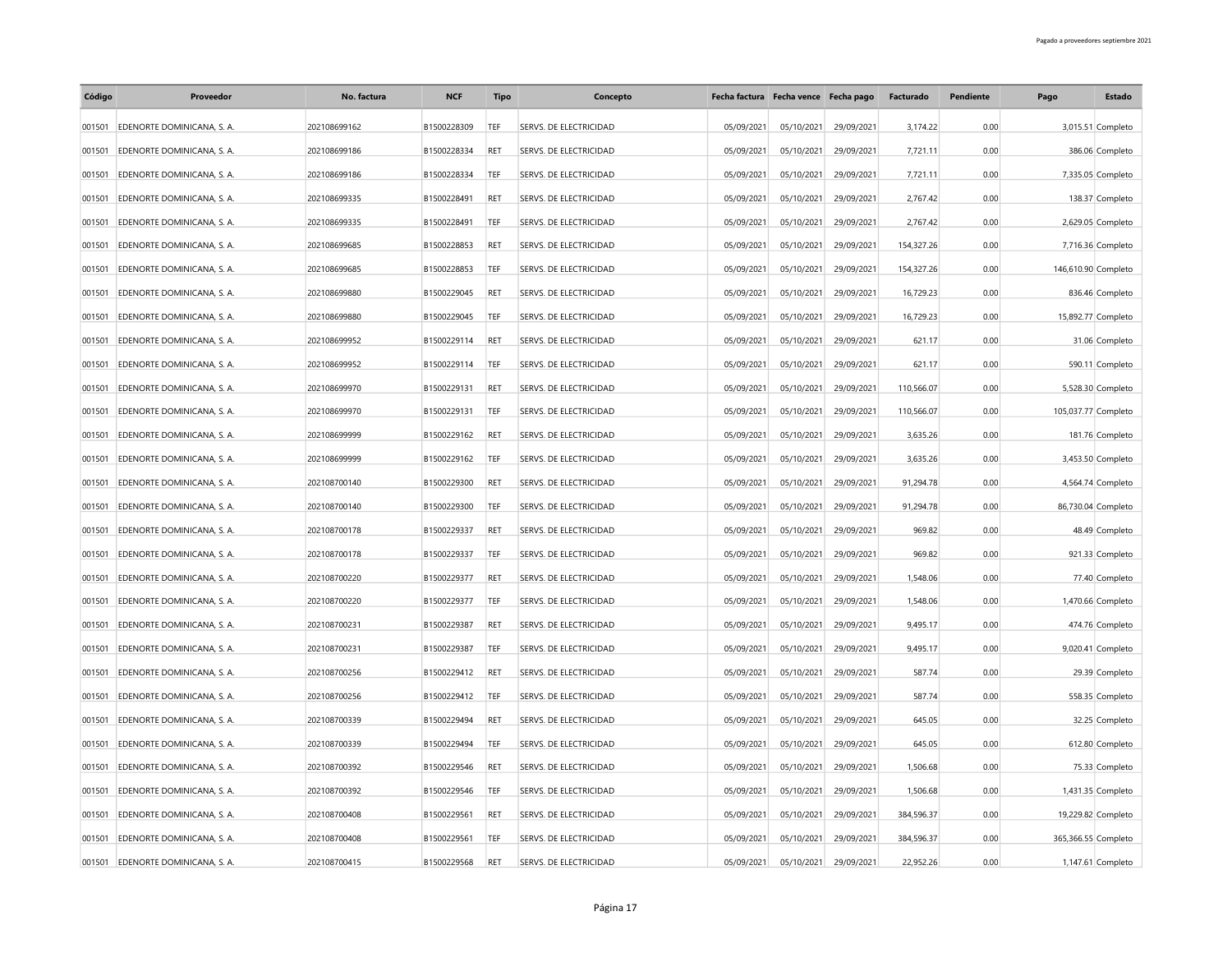| Código | Proveedor                        | No. factura  | <b>NCF</b>  | Tipo       | Concepto               |            | Fecha factura Fecha vence Fecha pago |                       | Facturado  | Pendiente | Pago                | Estado            |
|--------|----------------------------------|--------------|-------------|------------|------------------------|------------|--------------------------------------|-----------------------|------------|-----------|---------------------|-------------------|
| 001501 | EDENORTE DOMINICANA, S. A.       | 202108700415 | B1500229568 | TEF        | SERVS. DE ELECTRICIDAD | 05/09/2021 | 05/10/2021                           | 29/09/2021            | 22.952.26  | 0.00      | 21,804.65 Completo  |                   |
| 001501 | EDENORTE DOMINICANA, S. A.       | 202108700417 | B1500229570 | RET        | SERVS. DE ELECTRICIDAD | 05/09/2021 | 05/10/2021                           | 29/09/2021            | 10,616.59  | 0.00      |                     | 530.83 Completo   |
| 001501 | EDENORTE DOMINICANA, S. A.       | 202108700417 | B1500229570 | <b>TEF</b> | SERVS. DE ELECTRICIDAD | 05/09/2021 | 05/10/2021                           | 29/09/2021            | 10,616.59  | 0.00      | 10,085.76 Completo  |                   |
| 001501 | EDENORTE DOMINICANA, S. A.       | 202108700436 | B1500229589 | <b>RET</b> | SERVS. DE ELECTRICIDAD | 05/09/2021 | 05/10/2021                           | 29/09/2021            | 3,357.57   | 0.00      |                     | 167.88 Completo   |
| 001501 | EDENORTE DOMINICANA, S. A.       | 202108700436 | B1500229589 | TEF        | SERVS. DE ELECTRICIDAD | 05/09/2021 |                                      | 05/10/2021 29/09/2021 | 3,357.57   | 0.00      |                     | 3,189.69 Completo |
| 001501 | EDENORTE DOMINICANA, S. A.       | 202108700443 | B1500229596 | <b>RET</b> | SERVS. DE ELECTRICIDAD | 05/09/2021 | 05/10/2021                           | 29/09/2021            | 4,991.26   | 0.00      |                     | 249.56 Completo   |
| 001501 | EDENORTE DOMINICANA, S. A.       | 202108700443 | B1500229596 | TEF        | SERVS. DE ELECTRICIDAD | 05/09/2021 | 05/10/2021                           | 29/09/2021            | 4,991.26   | 0.00      |                     | 4,741.70 Completo |
| 001501 | EDENORTE DOMINICANA, S. A.       | 202108700482 | B1500229633 | RET        | SERVS. DE ELECTRICIDAD | 05/09/2021 | 05/10/2021                           | 29/09/2021            | 3,553.90   | 0.00      |                     | 177.70 Completo   |
| 001501 | EDENORTE DOMINICANA, S. A.       | 202108700482 | B1500229633 | TEF        | SERVS. DE ELECTRICIDAD | 05/09/2021 | 05/10/2021                           | 29/09/2021            | 3,553.90   | 0.00      |                     | 3,376.20 Completo |
| 001501 | EDENORTE DOMINICANA, S. A.       | 202108700582 | B1500229732 | <b>RET</b> | SERVS. DE ELECTRICIDAD | 05/09/2021 | 05/10/2021                           | 29/09/2021            | 640.27     | 0.00      |                     | 32.01 Completo    |
| 001501 | EDENORTE DOMINICANA, S. A.       | 202108700582 | B1500229732 | TEF        | SERVS. DE ELECTRICIDAD | 05/09/2021 | 05/10/2021                           | 29/09/2021            | 640.27     | 0.00      |                     | 608.26 Completo   |
| 001501 | EDENORTE DOMINICANA, S. A.       | 202108700641 | B1500229791 | <b>RET</b> | SERVS. DE ELECTRICIDAD | 05/09/2021 | 05/10/2021                           | 29/09/2021            | 1,899.58   | 0.00      |                     | 94.98 Completo    |
| 001501 | EDENORTE DOMINICANA, S. A.       | 202108700641 | B1500229791 | TEF        | SERVS. DE ELECTRICIDAD | 05/09/2021 | 05/10/2021                           | 29/09/2021            | 1,899.58   | 0.00      |                     | 1,804.60 Completo |
| 001501 | EDENORTE DOMINICANA, S. A.       | 202108700708 | B1500229858 | <b>RET</b> | SERVS. DE ELECTRICIDAD | 05/09/2021 | 05/10/2021                           | 29/09/2021            | 2,441.98   | 0.00      |                     | 122.10 Completo   |
| 001501 | EDENORTE DOMINICANA, S. A.       | 202108700708 | B1500229858 | TEF        | SERVS. DE ELECTRICIDAD | 05/09/2021 | 05/10/2021                           | 29/09/2021            | 2,441.98   | 0.00      |                     | 2,319.88 Completo |
| 001501 | EDENORTE DOMINICANA, S. A.       | 202108700749 | B1500229898 | RET        | SERVS. DE ELECTRICIDAD | 05/09/2021 | 05/10/2021                           | 29/09/2021            | 1,036.68   | 0.00      |                     | 51.83 Completo    |
| 001501 | EDENORTE DOMINICANA, S. A.       | 202108700749 | B1500229898 | TEF        | SERVS. DE ELECTRICIDAD | 05/09/2021 | 05/10/2021                           | 29/09/2021            | 1,036.68   | 0.00      |                     | 984.85 Completo   |
| 001501 | EDENORTE DOMINICANA, S. A.       | 202108700755 | B1500229904 | RET        | SERVS. DE ELECTRICIDAD | 05/09/2021 | 05/10/2021                           | 29/09/2021            | 879.07     | 0.00      |                     | 43.95 Completo    |
| 001501 | EDENORTE DOMINICANA, S. A.       | 202108700755 | B1500229904 | TEF        | SERVS. DE ELECTRICIDAD | 05/09/2021 | 05/10/2021                           | 29/09/2021            | 879.07     | 0.00      |                     | 835.12 Completo   |
| 001501 | EDENORTE DOMINICANA, S. A.       | 202108700817 | B1500229967 | <b>RET</b> | SERVS. DE ELECTRICIDAD | 05/09/2021 | 05/10/2021                           | 29/09/2021            | 21,132.24  | 0.00      |                     | 1,056.61 Completo |
| 001501 | EDENORTE DOMINICANA, S. A.       | 202108700817 | B1500229967 | TEF        | SERVS. DE ELECTRICIDAD | 05/09/2021 | 05/10/2021                           | 29/09/2021            | 21,132.24  | 0.00      | 20,075.63 Completo  |                   |
| 001501 | EDENORTE DOMINICANA, S. A.       | 202108700888 | B1500230038 | <b>RET</b> | SERVS. DE ELECTRICIDAD | 05/09/2021 | 05/10/2021                           | 29/09/2021            | 125,111.20 | 0.00      |                     | 6,255.56 Completo |
| 001501 | EDENORTE DOMINICANA, S. A.       | 202108700888 | B1500230038 | TEF        | SERVS. DE ELECTRICIDAD | 05/09/2021 | 05/10/2021                           | 29/09/2021            | 125,111.20 | 0.00      | 118,855.64 Completo |                   |
| 001501 | EDENORTE DOMINICANA, S. A        | 202108700986 | B1500230135 | <b>RET</b> | SERVS. DE ELECTRICIDAD | 05/09/2021 | 05/10/2021                           | 29/09/2021            | 19,613.22  | 0.00      |                     | 980.66 Completo   |
| 001501 | EDENORTE DOMINICANA, S. A.       | 202108700986 | B1500230135 | TEF        | SERVS. DE ELECTRICIDAD | 05/09/2021 | 05/10/2021                           | 29/09/2021            | 19,613.22  | 0.00      | 18,632.56 Completo  |                   |
| 001501 | EDENORTE DOMINICANA, S. A.       | 202108701175 | B1500230322 | RET        | SERVS. DE ELECTRICIDAD | 05/09/2021 | 05/10/2021                           | 29/09/2021            | 368.04     | 0.00      |                     | 18.40 Completo    |
| 001501 | EDENORTE DOMINICANA, S. A.       | 202108701175 | B1500230322 | TEF        | SERVS. DE ELECTRICIDAD | 05/09/2021 | 05/10/2021                           | 29/09/2021            | 368.04     | 0.00      |                     | 349.64 Completo   |
| 001501 | EDENORTE DOMINICANA, S. A.       | 202108701193 | B1500230340 | <b>RET</b> | SERVS. DE ELECTRICIDAD | 05/09/2021 | 05/10/2021                           | 29/09/2021            | 387.14     | 0.00      |                     | 19.36 Completo    |
| 001501 | EDENORTE DOMINICANA, S. A.       | 202108701193 | B1500230340 | TEF        | SERVS. DE ELECTRICIDAD | 05/09/2021 | 05/10/2021                           | 29/09/2021            | 387.14     | 0.00      |                     | 367.78 Completo   |
| 001501 | EDENORTE DOMINICANA, S. A.       | 202108701218 | B1500230364 | <b>RET</b> | SERVS. DE ELECTRICIDAD | 05/09/2021 | 05/10/2021                           | 29/09/2021            | 1,953.82   | 0.00      |                     | 97.69 Completo    |
| 001501 | EDENORTE DOMINICANA, S. A.       | 202108701218 | B1500230364 | TEF        | SERVS. DE ELECTRICIDAD | 05/09/2021 | 05/10/2021                           | 29/09/2021            | 1,953.82   | 0.00      |                     | 1,856.13 Completo |
|        | 001501 EDENORTE DOMINICANA, S.A. | 202108701285 | B1500230430 | <b>RET</b> | SERVS. DE ELECTRICIDAD | 05/09/2021 | 05/10/2021                           | 29/09/2021            | 6.645.65   | 0.00      |                     | 332.28 Completo   |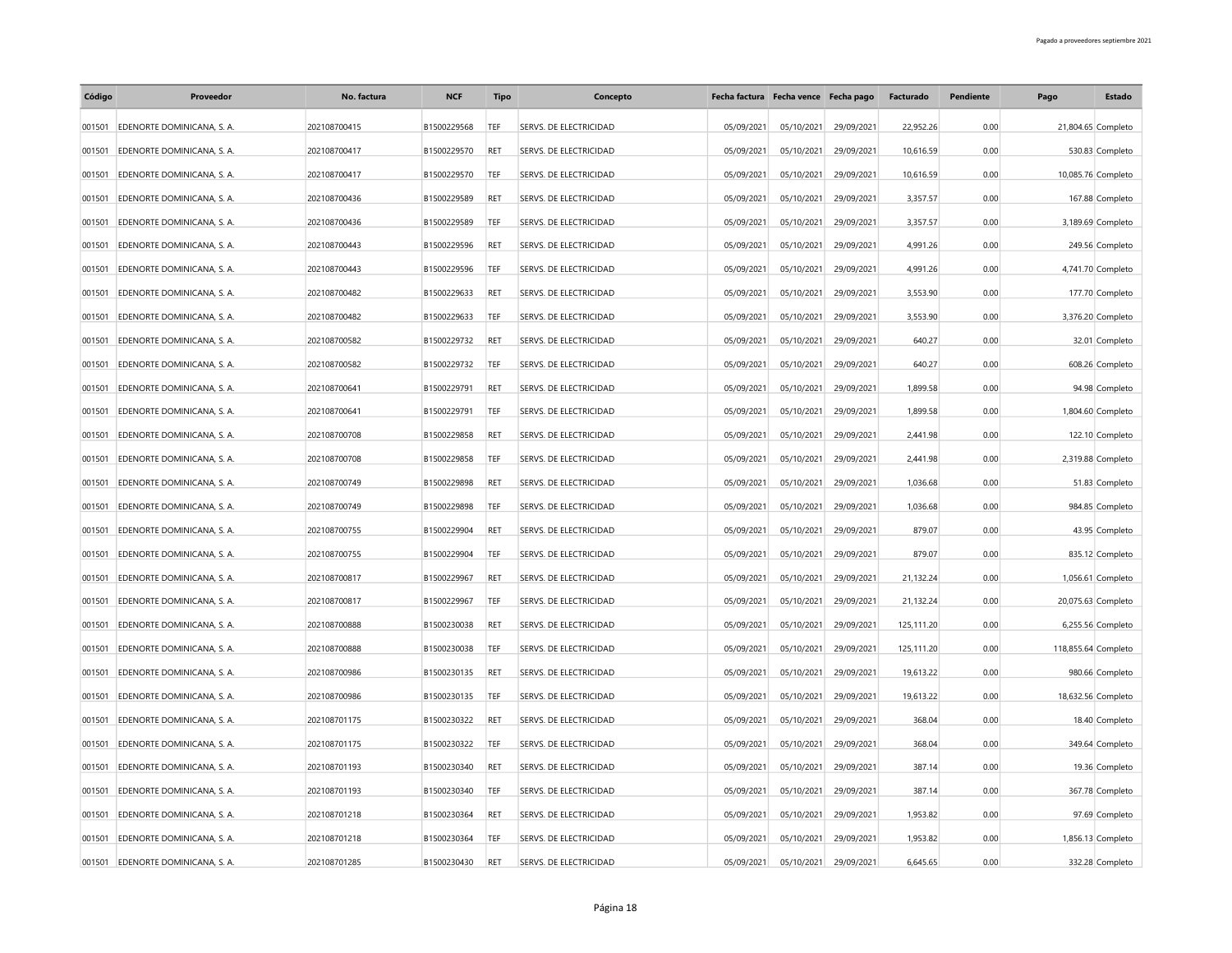| Código | Proveedor                       | No. factura  | <b>NCF</b>  | Tipo       | Concepto               |            | Fecha factura Fecha vence Fecha pago |            | Facturado | Pendiente | Pago | Estado             |
|--------|---------------------------------|--------------|-------------|------------|------------------------|------------|--------------------------------------|------------|-----------|-----------|------|--------------------|
| 001501 | EDENORTE DOMINICANA, S. A.      | 202108701285 | B1500230430 | TEF        | SERVS. DE ELECTRICIDAD | 05/09/2021 | 05/10/2021                           | 29/09/2021 | 6.645.65  | 0.00      |      | 6,313.37 Completo  |
| 001501 | EDENORTE DOMINICANA, S. A.      | 202108701321 | B1500230464 | RET        | SERVS. DE ELECTRICIDAD | 05/09/2021 | 05/10/2021                           | 29/09/2021 | 597.29    | 0.00      |      | 29.86 Completo     |
| 001501 | EDENORTE DOMINICANA, S. A.      | 202108701321 | B1500230464 | <b>TEF</b> | SERVS. DE ELECTRICIDAD | 05/09/2021 | 05/10/2021                           | 29/09/2021 | 597.29    | 0.00      |      | 567.43 Completo    |
| 001501 | EDENORTE DOMINICANA, S. A.      | 202108701407 | B1500230549 | <b>RET</b> | SERVS. DE ELECTRICIDAD | 05/09/2021 | 05/10/2021                           | 29/09/2021 | 2,993.42  | 0.00      |      | 149.67 Completo    |
| 001501 | EDENORTE DOMINICANA, S. A.      | 202108701407 | B1500230549 | TEF        | SERVS. DE ELECTRICIDAD | 05/09/2021 | 05/10/2021                           | 29/09/2021 | 2,993.42  | 0.00      |      | 2,843.75 Completo  |
| 001501 | EDENORTE DOMINICANA, S. A.      | 202108701450 | B1500230591 | <b>RET</b> | SERVS. DE ELECTRICIDAD | 05/09/2021 | 05/10/2021                           | 29/09/2021 | 535.20    | 0.00      |      | 26.76 Completo     |
| 001501 | EDENORTE DOMINICANA, S. A.      | 202108701450 | B1500230591 | <b>TEF</b> | SERVS. DE ELECTRICIDAD | 05/09/2021 | 05/10/2021                           | 29/09/2021 | 535.20    | 0.00      |      | 508.44 Completo    |
| 001501 | EDENORTE DOMINICANA, S. A.      | 202108701463 | B1500230603 | RET        | SERVS. DE ELECTRICIDAD | 05/09/2021 | 05/10/2021                           | 29/09/2021 | 2,803.58  | 0.00      |      | 140.18 Completo    |
| 001501 | EDENORTE DOMINICANA, S. A.      | 202108701463 | B1500230603 | TEF        | SERVS. DE ELECTRICIDAD | 05/09/2021 | 05/10/2021                           | 29/09/2021 | 2,803.58  | 0.00      |      | 2,663.40 Completo  |
| 001501 | EDENORTE DOMINICANA, S. A.      | 202108701473 | B1500230613 | <b>RET</b> | SERVS. DE ELECTRICIDAD | 05/09/2021 | 05/10/2021                           | 29/09/2021 | 329.83    | 0.00      |      | 16.49 Completo     |
| 001501 | EDENORTE DOMINICANA, S. A.      | 202108701473 | B1500230613 | TEF        | SERVS. DE ELECTRICIDAD | 05/09/2021 | 05/10/2021                           | 29/09/2021 | 329.83    | 0.00      |      | 313.34 Completo    |
| 001501 | EDENORTE DOMINICANA, S. A.      | 202108701514 | B1500230653 | <b>RET</b> | SERVS. DE ELECTRICIDAD | 05/09/2021 | 05/10/2021                           | 29/09/2021 | 1,382.55  | 0.00      |      | 69.13 Completo     |
| 001501 | EDENORTE DOMINICANA, S. A.      | 202108701514 | B1500230653 | TEF        | SERVS. DE ELECTRICIDAD | 05/09/2021 | 05/10/2021                           | 29/09/2021 | 1,382.55  | 0.00      |      | 1,313.42 Completo  |
| 001501 | EDENORTE DOMINICANA, S. A.      | 202108701527 | B1500230666 | <b>RET</b> | SERVS. DE ELECTRICIDAD | 05/09/2021 | 05/10/2021                           | 29/09/2021 | 1,079.13  | 0.00      |      | 53.96 Completo     |
| 001501 | EDENORTE DOMINICANA, S. A.      | 202108701527 | B1500230666 | TEF        | SERVS. DE ELECTRICIDAD | 05/09/2021 | 05/10/2021                           | 29/09/2021 | 1,079.13  | 0.00      |      | 1,025.17 Completo  |
| 001501 | EDENORTE DOMINICANA, S. A.      | 202108701595 | B1500230733 | RET        | SERVS. DE ELECTRICIDAD | 05/09/2021 | 05/10/2021                           | 29/09/2021 | 439.68    | 0.00      |      | 21.98 Completo     |
| 001501 | EDENORTE DOMINICANA, S. A.      | 202108701595 | B1500230733 | TEF        | SERVS. DE ELECTRICIDAD | 05/09/2021 | 05/10/2021                           | 29/09/2021 | 439.68    | 0.00      |      | 417.70 Completo    |
| 001501 | EDENORTE DOMINICANA, S. A.      | 202108857198 | B1500231198 | RET        | SERVS. DE ELECTRICIDAD | 08/09/2021 | 08/10/2021                           | 29/09/2021 | 12,951.36 | 0.00      |      | 647.57 Completo    |
| 001501 | EDENORTE DOMINICANA, S. A.      | 202108857198 | B1500231198 | TEF        | SERVS. DE ELECTRICIDAD | 08/09/2021 | 08/10/2021                           | 29/09/2021 | 12,951.36 | 0.00      |      | 12,303.79 Completo |
| 001501 | EDENORTE DOMINICANA, S. A.      | 202108857258 | B1500231255 | <b>RET</b> | SERVS. DE ELECTRICIDAD | 05/09/2021 | 05/10/2021                           | 29/09/2021 | 816.98    | 0.00      |      | 40.85 Completo     |
| 001501 | EDENORTE DOMINICANA, S. A.      | 202108857258 | B1500231255 | TEF        | SERVS. DE ELECTRICIDAD | 05/09/2021 | 05/10/2021                           | 29/09/2021 | 816.98    | 0.00      |      | 776.13 Completo    |
| 001501 | EDENORTE DOMINICANA, S. A.      | 202108857310 | B1500231303 | <b>RET</b> | SERVS. DE ELECTRICIDAD | 08/09/2021 | 08/10/2021                           | 29/09/2021 | 2,460.06  | 0.00      |      | 123.00 Completo    |
| 001501 | EDENORTE DOMINICANA, S. A.      | 202108857310 | B1500231303 | TEF        | SERVS. DE ELECTRICIDAD | 08/09/2021 | 08/10/2021                           | 29/09/2021 | 2,460.06  | 0.00      |      | 2,337.06 Completo  |
| 001502 | EDESUR DOMINICANA, S. A.        | 2042974268   | B1500237508 | <b>RET</b> | SERVS. DE ELECTRICIDAD | 31/08/2021 | 31/08/2021                           | 22/09/2021 | 1,271.97  | 0.00      |      | 63.60 Completo     |
| 001502 | EDESUR DOMINICANA, S. A.        | 2042974268   | B1500237508 | TEF        | SERVS. DE ELECTRICIDAD | 31/08/2021 | 31/08/2021                           | 22/09/2021 | 1,271.97  | 0.00      |      | 1,208.37 Completo  |
| 001502 | EDESUR DOMINICANA, S. A.        | 2109653259   | B1500239844 | RET        | SERVS. DE ELECTRICIDAD | 31/08/2021 | 31/08/2021                           | 22/09/2021 | 9,246.98  | 0.00      |      | 462.35 Completo    |
|        | 001502 EDESUR DOMINICANA, S. A. | 2109653259   | B1500239844 | TEF        | SERVS. DE ELECTRICIDAD | 31/08/2021 | 31/08/2021                           | 22/09/2021 | 9,246.98  | 0.00      |      | 8,784.63 Completo  |
| 001502 | EDESUR DOMINICANA, S. A.        | 3025125268   | B1500239173 | <b>RET</b> | SERVS. DE ELECTRICIDAD | 31/08/2021 | 31/08/2021                           | 22/09/2021 | 487.44    | 0.00      |      | 24.37 Completo     |
| 001502 | EDESUR DOMINICANA, S. A.        | 3025125268   | B1500239173 | TEF        | SERVS. DE ELECTRICIDAD | 31/08/2021 | 31/08/2021                           | 22/09/2021 | 487.44    | 0.00      |      | 463.07 Completo    |
| 001502 | EDESUR DOMINICANA, S. A.        | 5004452254   | B1500238523 | <b>RET</b> | SERVS. DE ELECTRICIDAD | 31/08/2021 | 31/08/2021                           | 22/09/2021 | 16.244.46 | 0.00      |      | 812.22 Completo    |
|        | 001502 EDESUR DOMINICANA, S. A. | 5004452254   | B1500238523 | TEF        | SERVS. DE ELECTRICIDAD | 31/08/2021 | 31/08/2021                           | 22/09/2021 | 16,244.46 | 0.00      |      | 15,432.24 Completo |
|        | 001502 EDESUR DOMINICANA, S. A. | 5004925263   | B1500238364 | RET        | SERVS. DE ELECTRICIDAD | 31/08/2021 | 31/08/2021                           | 22/09/2021 | 7.538.93  | 0.00      |      | 376.95 Completo    |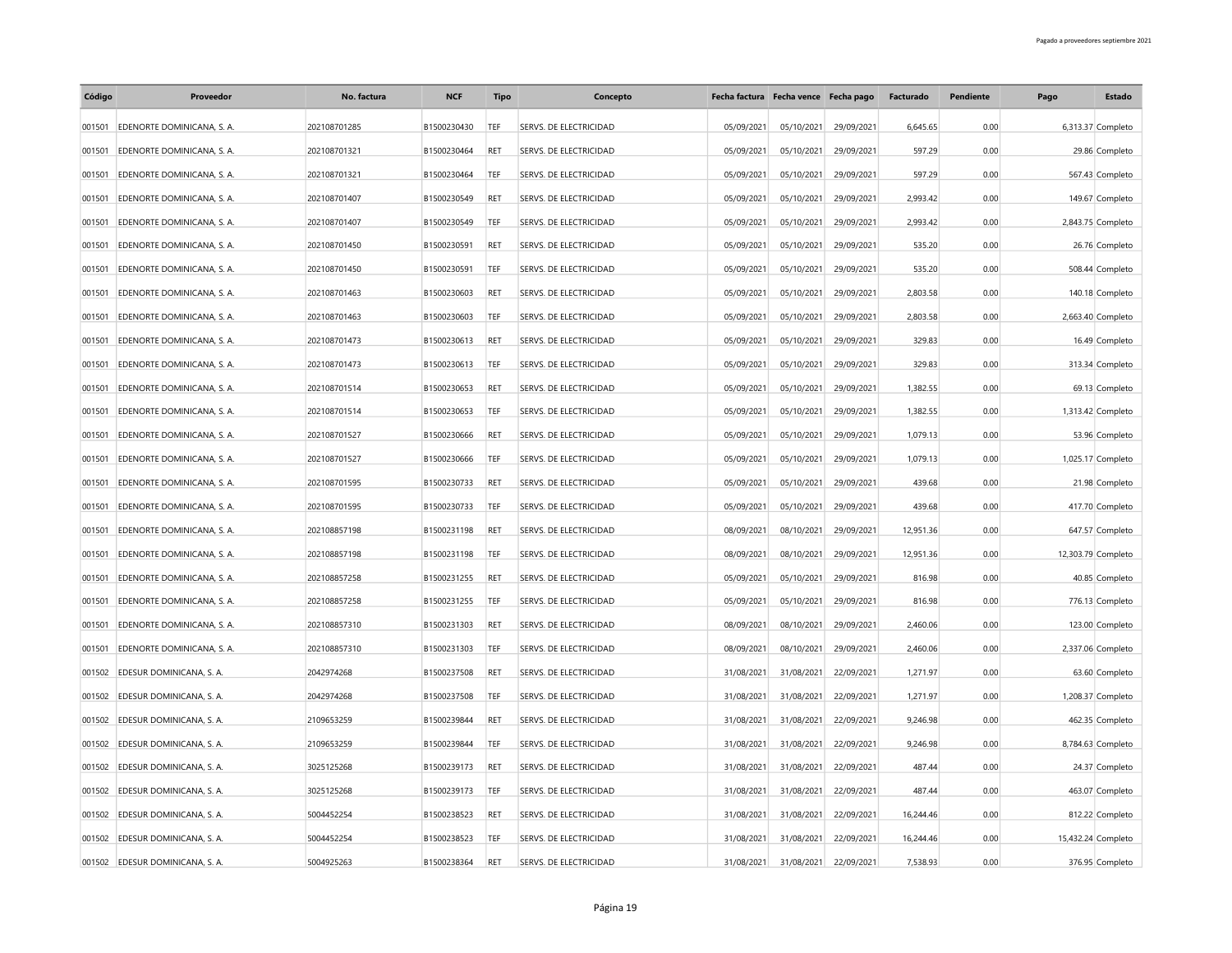| Código | Proveedor                       | No. factura | <b>NCF</b>  | <b>Tipo</b> | Concepto                      |            | Fecha factura Fecha vence Fecha pago |            | Facturado    | Pendiente | Pago                  | Estado            |
|--------|---------------------------------|-------------|-------------|-------------|-------------------------------|------------|--------------------------------------|------------|--------------|-----------|-----------------------|-------------------|
|        | 001502 EDESUR DOMINICANA, S. A. | 5004925263  | B1500238364 | <b>TEF</b>  | SERVS. DE ELECTRICIDAD        | 31/08/2021 | 31/08/2021                           | 22/09/2021 | 7,538.93     | 0.00      |                       | 7,161.98 Completo |
| 001502 | EDESUR DOMINICANA, S. A.        | 5006347266  | B1500240556 | RET         | SERVS. DE ELECTRICIDAD        | 31/08/2021 | 31/08/2021                           | 22/09/2021 | 30.844.14    | 0.00      |                       | 1,542.21 Completo |
| 001502 | EDESUR DOMINICANA, S. A.        | 5006347266  | B1500240556 | TEF         | SERVS. DE ELECTRICIDAD        | 31/08/2021 | 31/08/2021                           | 22/09/2021 | 30,844.14    | 0.00      | 29,301.93 Completo    |                   |
| 001502 | EDESUR DOMINICANA, S. A.        | 5009366262  | B1500240207 | RET         | <b>SERVS. DE ELECTRICIDAD</b> | 31/08/2021 | 31/08/2021                           | 22/09/2021 | 487.44       | 0.00      |                       | 24.37 Completo    |
|        | 001502 EDESUR DOMINICANA, S. A. | 5009366262  | B1500240207 | TEF         | SERVS. DE ELECTRICIDAD        | 31/08/2021 | 31/08/2021                           | 22/09/2021 | 487.44       | 0.00      |                       | 463.07 Completo   |
| 001502 | EDESUR DOMINICANA, S. A.        | 5011685265  | B1500240856 | RET         | SERVS. DE ELECTRICIDAD        | 31/08/2021 | 31/08/2021                           | 22/09/2021 | 1,279.11     | 0.00      |                       | 63.96 Completo    |
| 001502 | EDESUR DOMINICANA, S. A.        | 5011685265  | B1500240856 | TEF         | SERVS. DE ELECTRICIDAD        | 31/08/2021 | 31/08/2021                           | 22/09/2021 | 1,279.11     | 0.00      |                       | 1,215.15 Completo |
| 001502 | EDESUR DOMINICANA, S. A.        | 5012677247  | B1500240832 | RET         | SERVS. DE ELECTRICIDAD        | 31/08/2021 | 31/08/2021                           | 22/09/2021 | 535.20       | 0.00      |                       | 26.76 Completo    |
| 001502 | EDESUR DOMINICANA, S. A.        | 5012677247  | B1500240832 | TEF         | SERVS. DE ELECTRICIDAD        | 31/08/2021 | 31/08/2021                           | 22/09/2021 | 535.20       | 0.00      |                       | 508.44 Completo   |
| 001502 | EDESUR DOMINICANA, S. A.        | 5017664271  | B1500240881 | <b>RET</b>  | SERVS. DE ELECTRICIDAD        | 31/08/2021 | 31/08/2021                           | 22/09/2021 | 711.91       | 0.00      |                       | 35.60 Completo    |
| 001502 | EDESUR DOMINICANA, S. A.        | 5017664271  | B1500240881 | TEF         | SERVS. DE ELECTRICIDAD        | 31/08/2021 | 31/08/2021                           | 22/09/2021 | 711.91       | 0.00      |                       | 676.31 Completo   |
| 001502 | EDESUR DOMINICANA, S. A.        | 5017719268  | B1500239481 | RET         | SERVS. DE ELECTRICIDAD        | 31/08/2021 | 31/08/2021                           | 22/09/2021 | 539.98       | 0.00      |                       | 27.00 Completo    |
| 001502 | EDESUR DOMINICANA, S. A.        | 5017719268  | B1500239481 | TEF         | SERVS. DE ELECTRICIDAD        | 31/08/2021 | 31/08/2021                           | 22/09/2021 | 539.98       | 0.00      |                       | 512.98 Completo   |
| 001502 | EDESUR DOMINICANA, S. A.        | 5020586256  | B1500241614 | RET         | SERVS. DE ELECTRICIDAD        | 31/08/2021 | 31/08/2021                           | 22/09/2021 | 496.99       | 0.00      |                       | 24.85 Completo    |
| 001502 | EDESUR DOMINICANA, S. A.        | 5020586256  | B1500241614 | TEF         | SERVS. DE ELECTRICIDAD        | 31/08/2021 | 31/08/2021                           | 22/09/2021 | 496.99       | 0.00      |                       | 472.14 Completo   |
| 001502 | EDESUR DOMINICANA, S. A.        | 5021610261  | B1500241547 | RET         | SERVS. DE ELECTRICIDAD        | 31/08/2021 | 31/08/2021                           | 22/09/2021 | 678.48       | 0.00      |                       | 33.92 Completo    |
| 001502 | EDESUR DOMINICANA, S. A.        | 5021610261  | B1500241547 | TEF         | SERVS. DE ELECTRICIDAD        | 31/08/2021 | 31/08/2021                           | 22/09/2021 | 678.48       | 0.00      |                       | 644.56 Completo   |
| 001502 | EDESUR DOMINICANA, S. A.        | 5063695253  | B1500240823 | RET         | SERVS. DE ELECTRICIDAD        | 31/08/2021 | 31/08/2021                           | 22/09/2021 | 320.28       | 0.00      |                       | 16.01 Completo    |
| 001502 | EDESUR DOMINICANA, S. A.        | 5063695253  | B1500240823 | TEF         | SERVS. DE ELECTRICIDAD        | 31/08/2021 | 31/08/2021                           | 22/09/2021 | 320.28       | 0.00      |                       | 304.27 Completo   |
| 001502 | EDESUR DOMINICANA, S. A.        | 5082145256  | B1500240926 | RET         | SERVS. DE ELECTRICIDAD        | 31/08/2021 | 31/08/2021                           | 22/09/2021 | 185.45       | 0.00      |                       | 9.27 Completo     |
| 001502 | EDESUR DOMINICANA, S. A.        | 5082145256  | B1500240926 | TEF         | SERVS. DE ELECTRICIDAD        | 31/08/2021 | 31/08/2021                           | 22/09/2021 | 185.45       | 0.00      |                       | 176.18 Completo   |
| 001502 | EDESUR DOMINICANA, S. A.        | 5089300353  | B1500237196 | RET         | SERVS. DE ELECTRICIDAD        | 31/08/2021 | 31/08/2021                           | 22/09/2021 | 2,049,253.14 | 0.00      | 102,462.66 Completo   |                   |
| 001502 | EDESUR DOMINICANA, S. A.        | 5089300353  | B1500237196 | TEF         | SERVS. DE ELECTRICIDAD        | 31/08/2021 | 31/08/2021                           | 22/09/2021 | 2,049,253.14 | 0.00      | 1,946,790.48 Completo |                   |
| 001502 | EDESUR DOMINICANA, S. A.        | 5096277256  | B1500237701 | RET         | SERVS. DE ELECTRICIDAD        | 31/08/2021 | 31/08/2021                           | 22/09/2021 | 187,162.90   | 0.00      |                       | 9,358.15 Completo |
| 001502 | EDESUR DOMINICANA, S. A.        | 5096277256  | B1500237701 | TEF         | SERVS. DE ELECTRICIDAD        | 31/08/2021 | 31/08/2021                           | 22/09/2021 | 187, 162.90  | 0.00      | 177,804.75 Completo   |                   |
| 001502 | EDESUR DOMINICANA, S. A.        | 5167675230  | B1500239906 | RET         | SERVS. DE ELECTRICIDAD        | 31/08/2021 | 31/08/2021                           | 22/09/2021 | 1,279.11     | 0.00      |                       | 63.96 Completo    |
| 001502 | EDESUR DOMINICANA, S. A.        | 5167675230  | B1500239906 | TEF         | SERVS. DE ELECTRICIDAD        | 31/08/2021 | 31/08/2021                           | 22/09/2021 | 1,279.11     | 0.00      |                       | 1,215.15 Completo |
| 001502 | EDESUR DOMINICANA, S. A.        | 5206779224  | B1500240762 | RET         | SERVS. DE ELECTRICIDAD        | 31/08/2021 | 31/08/2021                           | 22/09/2021 | 454.01       | 0.00      |                       | 22.70 Completo    |
| 001502 | EDESUR DOMINICANA, S. A.        | 5206779224  | B1500240762 | TEF         | SERVS. DE ELECTRICIDAD        | 31/08/2021 | 31/08/2021                           | 22/09/2021 | 454.01       | 0.00      |                       | 431.31 Completo   |
| 001502 | EDESUR DOMINICANA, S. A.        | 5268339199  | B1500239057 | RET         | SERVS. DE ELECTRICIDAD        | 31/08/2021 | 31/08/2021                           | 22/09/2021 | 329.83       | 0.00      |                       | 16.49 Completo    |
| 001502 | EDESUR DOMINICANA, S. A.        | 5268339199  | B1500239057 | TEF         | SERVS. DE ELECTRICIDAD        | 31/08/2021 | 31/08/2021                           | 22/09/2021 | 329.83       | 0.00      |                       | 313.34 Completo   |
|        | 001502 EDESUR DOMINICANA, S. A. | 5287291197  | B1500239903 | RET         | SERVS. DE ELECTRICIDAD        | 31/08/2021 | 31/08/2021                           | 22/09/2021 | 912.50       | 0.00      |                       | 45.63 Completo    |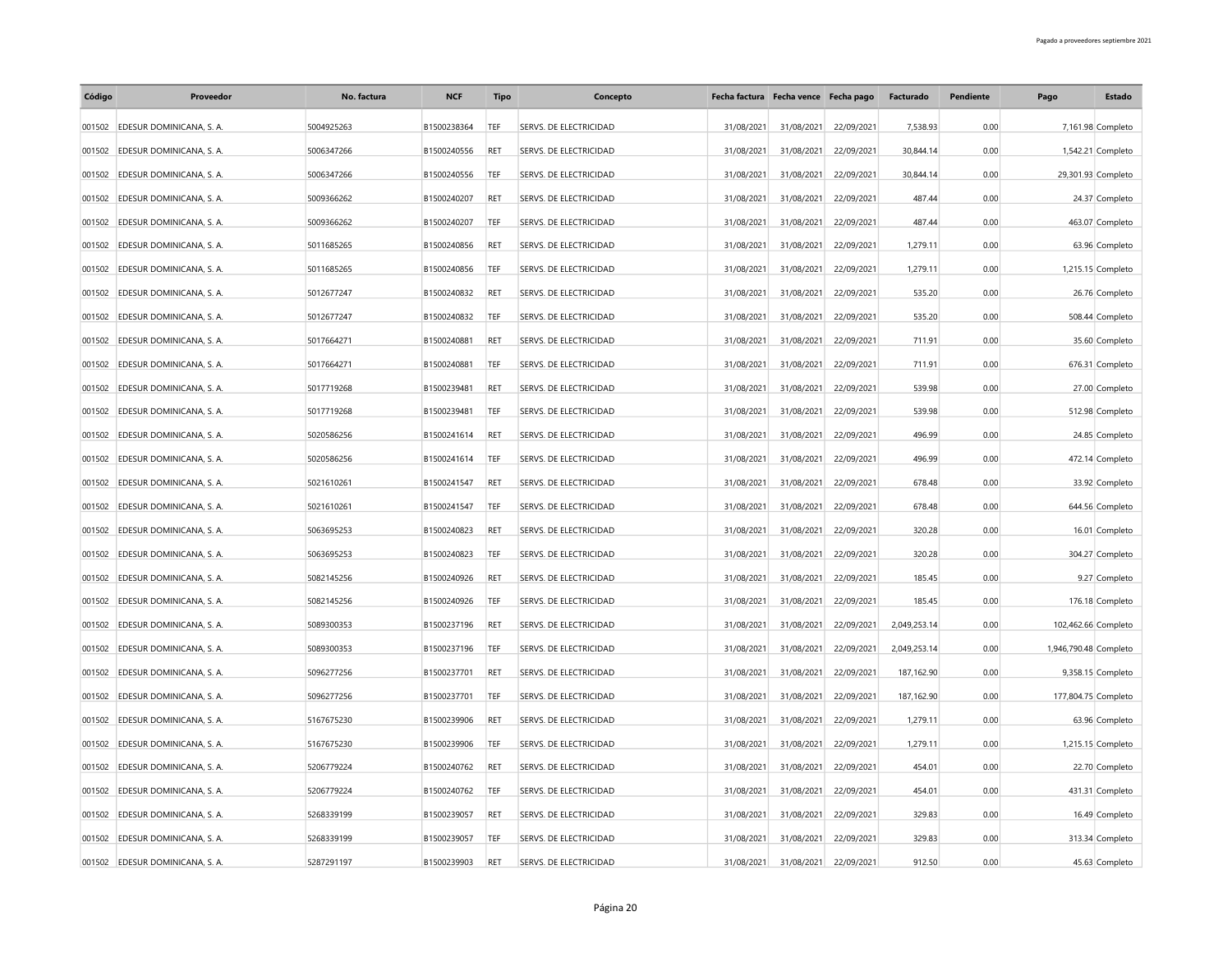| Código | Proveedor                       | No. factura | <b>NCF</b>  | <b>Tipo</b> | Concepto                      |            | Fecha factura Fecha vence Fecha pago |            | Facturado  | Pendiente | Pago                | Estado            |
|--------|---------------------------------|-------------|-------------|-------------|-------------------------------|------------|--------------------------------------|------------|------------|-----------|---------------------|-------------------|
|        | 001502 EDESUR DOMINICANA, S. A. | 5287291197  | B1500239903 | <b>TEF</b>  | SERVS. DE ELECTRICIDAD        | 31/08/2021 | 31/08/2021                           | 22/09/2021 | 912.50     | 0.00      |                     | 866.87 Completo   |
| 001502 | EDESUR DOMINICANA, S. A.        | 5313187197  | B1500240605 | RET         | SERVS. DE ELECTRICIDAD        | 31/08/2021 | 31/08/2021                           | 22/09/2021 | 1,410.14   | 0.00      |                     | 70.51 Completo    |
| 001502 | EDESUR DOMINICANA, S. A.        | 5313187197  | B1500240605 | TEF         | SERVS. DE ELECTRICIDAD        | 31/08/2021 | 31/08/2021                           | 22/09/2021 | 1,410.14   | 0.00      |                     | 1,339.63 Completo |
| 001502 | EDESUR DOMINICANA, S. A.        | 5367322184  | B1500238496 | RET         | <b>SERVS. DE ELECTRICIDAD</b> | 31/08/2021 | 31/08/2021                           | 22/09/2021 | 107,606.30 | 0.00      |                     | 5,380.32 Completo |
|        | 001502 EDESUR DOMINICANA, S. A. | 5367322184  | B1500238496 | TEF         | SERVS. DE ELECTRICIDAD        | 31/08/2021 | 31/08/2021                           | 22/09/2021 | 107,606.30 | 0.00      | 102,225.98 Completo |                   |
| 001502 | EDESUR DOMINICANA, S. A.        | 5367741184  | B1500239620 | RET         | SERVS. DE ELECTRICIDAD        | 31/08/2021 | 31/08/2021                           | 22/09/2021 | 46,779.94  | 0.00      |                     | 2,339.00 Completo |
| 001502 | EDESUR DOMINICANA, S. A.        | 5367741184  | B1500239620 | TEF         | SERVS. DE ELECTRICIDAD        | 31/08/2021 | 31/08/2021                           | 22/09/2021 | 46,779.94  | 0.00      | 44,440.94 Completo  |                   |
| 001502 | EDESUR DOMINICANA, S. A.        | 5372198181  | B1500238576 | RET         | SERVS. DE ELECTRICIDAD        | 31/08/2021 | 31/08/2021                           | 22/09/2021 | 955.49     | 0.00      |                     | 47.77 Completo    |
| 001502 | EDESUR DOMINICANA, S. A.        | 5372198181  | B1500238576 | TEF         | SERVS. DE ELECTRICIDAD        | 31/08/2021 | 31/08/2021                           | 22/09/2021 | 955.49     | 0.00      |                     | 907.72 Completo   |
| 001502 | EDESUR DOMINICANA, S. A.        | 5372466191  | B1500238217 | RET         | SERVS. DE ELECTRICIDAD        | 31/08/2021 | 31/08/2021                           | 22/09/2021 | 154,087.63 | 0.00      |                     | 7,704.38 Completo |
| 001502 | EDESUR DOMINICANA, S. A.        | 5372466191  | B1500238217 | TEF         | SERVS. DE ELECTRICIDAD        | 31/08/2021 | 31/08/2021                           | 22/09/2021 | 154,087.63 | 0.00      | 146,383.25 Completo |                   |
| 001502 | EDESUR DOMINICANA, S. A.        | 5397713176  | B1500239941 | RET         | SERVS. DE ELECTRICIDAD        | 31/08/2021 | 31/08/2021                           | 22/09/2021 | 10,055.88  | 0.00      |                     | 502.79 Completo   |
| 001502 | EDESUR DOMINICANA, S. A.        | 5397713176  | B1500239941 | TEF         | SERVS. DE ELECTRICIDAD        | 31/08/2021 | 31/08/2021                           | 22/09/2021 | 10,055.88  | 0.00      |                     | 9,553.09 Completo |
| 001502 | EDESUR DOMINICANA, S. A.        | 5447358181  | B1500237939 | RET         | SERVS. DE ELECTRICIDAD        | 31/08/2021 | 31/08/2021                           | 22/09/2021 | 43,738.83  | 0.00      |                     | 2,186.94 Completo |
| 001502 | EDESUR DOMINICANA, S. A.        | 5447358181  | B1500237939 | TEF         | SERVS. DE ELECTRICIDAD        | 31/08/2021 | 31/08/2021                           | 22/09/2021 | 43.738.83  | 0.00      | 41,551.89 Completo  |                   |
| 001502 | EDESUR DOMINICANA, S. A.        | 5458616166  | B1500240226 | RET         | SERVS. DE ELECTRICIDAD        | 31/08/2021 | 31/08/2021                           | 22/09/2021 | 348.94     | 0.00      |                     | 17.45 Completo    |
| 001502 | EDESUR DOMINICANA, S. A.        | 5458616166  | B1500240226 | TEF         | SERVS. DE ELECTRICIDAD        | 31/08/2021 | 31/08/2021                           | 22/09/2021 | 348.94     | 0.00      |                     | 331.49 Completo   |
| 001502 | EDESUR DOMINICANA, S. A.        | 5536545157  | B1500241324 | RET         | SERVS. DE ELECTRICIDAD        | 31/08/2021 | 31/08/2021                           | 22/09/2021 | 1,375.66   | 0.00      |                     | 68.78 Completo    |
| 001502 | EDESUR DOMINICANA, S. A.        | 5536545157  | B1500241324 | TEF         | SERVS. DE ELECTRICIDAD        | 31/08/2021 | 31/08/2021                           | 22/09/2021 | 1,375.66   | 0.00      |                     | 1,306.88 Completo |
| 001502 | EDESUR DOMINICANA, S. A.        | 5569554151  | B1500241548 | RET         | SERVS. DE ELECTRICIDAD        | 31/08/2021 | 31/08/2021                           | 22/09/2021 | 3,673.97   | 0.00      |                     | 183.70 Completo   |
| 001502 | EDESUR DOMINICANA, S. A.        | 5569554151  | B1500241548 | TEF         | SERVS. DE ELECTRICIDAD        | 31/08/2021 | 31/08/2021                           | 22/09/2021 | 3,673.97   | 0.00      |                     | 3,490.27 Completo |
| 001502 | EDESUR DOMINICANA, S. A.        | 5651724139  | B1500238636 | RET         | SERVS. DE ELECTRICIDAD        | 31/08/2021 | 31/08/2021                           | 22/09/2021 | 802.66     | 0.00      |                     | 40.13 Completo    |
| 001502 | EDESUR DOMINICANA, S. A.        | 5651724139  | B1500238636 | TEF         | SERVS. DE ELECTRICIDAD        | 31/08/2021 | 31/08/2021                           | 22/09/2021 | 802.66     | 0.00      |                     | 762.53 Completo   |
| 001502 | EDESUR DOMINICANA, S. A.        | 5657263144  | B1500239908 | RET         | SERVS. DE ELECTRICIDAD        | 31/08/2021 | 31/08/2021                           | 22/09/2021 | 625.94     | 0.00      |                     | 31.30 Completo    |
| 001502 | EDESUR DOMINICANA, S. A.        | 5657263144  | B1500239908 | TEF         | SERVS. DE ELECTRICIDAD        | 31/08/2021 | 31/08/2021                           | 22/09/2021 | 625.94     | 0.00      |                     | 594.64 Completo   |
| 001502 | EDESUR DOMINICANA, S. A.        | 5818171124  | B1500237539 | RET         | SERVS. DE ELECTRICIDAD        | 31/08/2021 | 31/08/2021                           | 22/09/2021 | 23,785.37  | 0.00      |                     | 1,189.27 Completo |
| 001502 | EDESUR DOMINICANA, S. A.        | 5818171124  | B1500237539 | TEF         | SERVS. DE ELECTRICIDAD        | 31/08/2021 | 31/08/2021                           | 22/09/2021 | 23,785.37  | 0.00      | 22,596.10 Completo  |                   |
| 001502 | EDESUR DOMINICANA, S. A.        | 5942587119  | B1500239667 | <b>RET</b>  | SERVS. DE ELECTRICIDAD        | 31/08/2021 | 31/08/2021                           | 22/09/2021 | 277.30     | 0.00      |                     | 13.87 Completo    |
| 001502 | EDESUR DOMINICANA, S. A.        | 5942587119  | B1500239667 | TEF         | SERVS. DE ELECTRICIDAD        | 31/08/2021 | 31/08/2021                           | 22/09/2021 | 277.30     | 0.00      |                     | 263.43 Completo   |
| 001502 | EDESUR DOMINICANA, S. A.        | 5942748116  | B1500240232 | RET         | SERVS. DE ELECTRICIDAD        | 31/08/2021 | 31/08/2021                           | 22/09/2021 | 683.26     | 0.00      |                     | 34.16 Completo    |
| 001502 | EDESUR DOMINICANA, S. A.        | 5942748116  | B1500240232 | TEF         | SERVS. DE ELECTRICIDAD        | 31/08/2021 | 31/08/2021                           | 22/09/2021 | 683.26     | 0.00      |                     | 649.10 Completo   |
|        | 001502 EDESUR DOMINICANA, S. A. | 5953810119  | B1500238618 | RET         | SERVS. DE ELECTRICIDAD        | 31/08/2021 | 31/08/2021                           | 22/09/2021 | 587.74     | 0.00      |                     | 29.39 Completo    |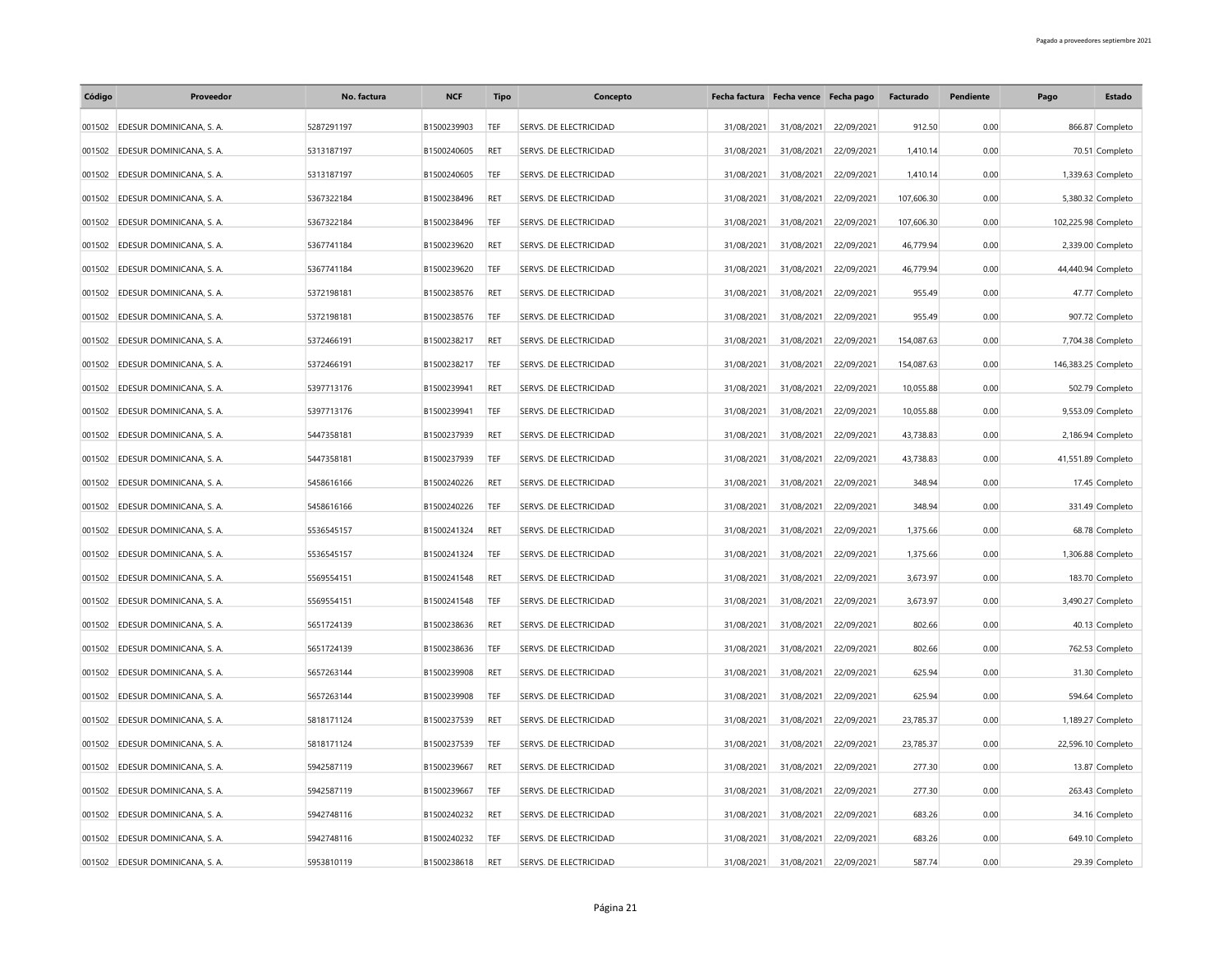| Código | Proveedor                       | No. factura | <b>NCF</b>  | <b>Tipo</b> | Concepto                      |            | Fecha factura Fecha vence Fecha pago |            | Facturado  | Pendiente | Pago                | Estado             |
|--------|---------------------------------|-------------|-------------|-------------|-------------------------------|------------|--------------------------------------|------------|------------|-----------|---------------------|--------------------|
|        | 001502 EDESUR DOMINICANA, S. A. | 5953810119  | B1500238618 | TEF         | SERVS. DE ELECTRICIDAD        | 31/08/2021 | 31/08/2021                           | 22/09/2021 | 587.74     | 0.00      |                     | 558.35 Completo    |
| 001502 | EDESUR DOMINICANA, S. A.        | 6003243260  | B1500238330 | RET         | SERVS. DE ELECTRICIDAD        | 31/08/2021 | 31/08/2021                           | 22/09/2021 | 11.664.48  | 0.00      |                     | 583.22 Completo    |
| 001502 | EDESUR DOMINICANA, S. A.        | 6003243260  | B1500238330 | TEF         | SERVS. DE ELECTRICIDAD        | 31/08/2021 | 31/08/2021                           | 22/09/2021 | 11,664.48  | 0.00      | 11,081.26 Completo  |                    |
| 001502 | EDESUR DOMINICANA, S. A.        | 6003557307  | B1500238671 | RET         | <b>SERVS. DE ELECTRICIDAD</b> | 31/08/2021 | 31/08/2021                           | 22/09/2021 | 282,659.42 | 0.00      | 14,132.97 Completo  |                    |
|        | 001502 EDESUR DOMINICANA, S. A. | 6003557307  | B1500238671 | TEF         | SERVS. DE ELECTRICIDAD        | 31/08/2021 | 31/08/2021                           | 22/09/2021 | 282,659.42 | 0.00      | 268,526.45 Completo |                    |
| 001502 | EDESUR DOMINICANA, S. A.        | 6003733264  | B1500239867 | RET         | SERVS. DE ELECTRICIDAD        | 31/08/2021 | 31/08/2021                           | 22/09/2021 | 183,204.70 | 0.00      |                     | 9,160.24 Completo  |
| 001502 | EDESUR DOMINICANA, S. A.        | 6003733264  | B1500239867 | TEF         | SERVS. DE ELECTRICIDAD        | 31/08/2021 | 31/08/2021                           | 22/09/2021 | 183,204.70 | 0.00      | 174,044.46 Completo |                    |
| 001502 | EDESUR DOMINICANA, S. A.        | 6003878262  | B1500240312 | RET         | SERVS. DE ELECTRICIDAD        | 31/08/2021 | 31/08/2021                           | 22/09/2021 | 726.24     | 0.00      |                     | 36.31 Completo     |
| 001502 | EDESUR DOMINICANA, S. A.        | 6003878262  | B1500240312 | TEF         | SERVS. DE ELECTRICIDAD        | 31/08/2021 | 31/08/2021                           | 22/09/2021 | 726.24     | 0.00      |                     | 689.93 Completo    |
| 001502 | EDESUR DOMINICANA, S. A.        | 6003879263  | B1500240238 | <b>RET</b>  | SERVS. DE ELECTRICIDAD        | 31/08/2021 | 31/08/2021                           | 22/09/2021 | 106,042.62 | 0.00      |                     | 5,302.13 Completo  |
| 001502 | EDESUR DOMINICANA, S. A.        | 6003879263  | B1500240238 | TEF         | SERVS. DE ELECTRICIDAD        | 31/08/2021 | 31/08/2021                           | 22/09/2021 | 106,042.62 | 0.00      | 100,740.49 Completo |                    |
| 001502 | EDESUR DOMINICANA, S. A.        | 6004115266  | B1500240808 | RET         | SERVS. DE ELECTRICIDAD        | 31/08/2021 | 31/08/2021                           | 22/09/2021 | 283,629.71 | 0.00      |                     | 14,181.49 Completo |
| 001502 | EDESUR DOMINICANA, S. A.        | 6004115266  | B1500240808 | TEF         | SERVS. DE ELECTRICIDAD        | 31/08/2021 | 31/08/2021                           | 22/09/2021 | 283,629.71 | 0.00      | 269,448.22 Completo |                    |
| 001502 | EDESUR DOMINICANA, S. A.        | 6004154261  | B1500240919 | RET         | SERVS. DE ELECTRICIDAD        | 31/08/2021 | 31/08/2021                           | 22/09/2021 | 582.96     | 0.00      |                     | 29.15 Completo     |
| 001502 | EDESUR DOMINICANA, S. A.        | 6004154261  | B1500240919 | TEF         | SERVS. DE ELECTRICIDAD        | 31/08/2021 | 31/08/2021                           | 22/09/2021 | 582.96     | 0.00      |                     | 553.81 Completo    |
| 001502 | EDESUR DOMINICANA, S. A.        | 6004258262  | B1500240921 | RET         | SERVS. DE ELECTRICIDAD        | 31/08/2021 | 31/08/2021                           | 22/09/2021 | 1,561.85   | 0.00      |                     | 78.09 Completo     |
| 001502 | EDESUR DOMINICANA, S. A.        | 6004258262  | B1500240921 | TEF         | SERVS. DE ELECTRICIDAD        | 31/08/2021 | 31/08/2021                           | 22/09/2021 | 1,561.85   | 0.00      |                     | 1,483.76 Completo  |
| 001502 | EDESUR DOMINICANA, S. A.        | 6004303264  | B1500239006 | RET         | SERVS. DE ELECTRICIDAD        | 31/08/2021 | 31/08/2021                           | 22/09/2021 | 173,049.72 | 0.00      |                     | 8,652.49 Completo  |
| 001502 | EDESUR DOMINICANA, S. A.        | 6004303264  | B1500239006 | TEF         | SERVS. DE ELECTRICIDAD        | 31/08/2021 | 31/08/2021                           | 22/09/2021 | 173,049.72 | 0.00      | 164,397.23 Completo |                    |
| 001502 | EDESUR DOMINICANA, S. A.        | 6004354264  | B1500239195 | RET         | SERVS. DE ELECTRICIDAD        | 31/08/2021 | 31/08/2021                           | 22/09/2021 | 11,719.63  | 0.00      |                     | 585.98 Completo    |
| 001502 | EDESUR DOMINICANA, S. A.        | 6004354264  | B1500239195 | TEF         | SERVS. DE ELECTRICIDAD        | 31/08/2021 | 31/08/2021                           | 22/09/2021 | 11,719.63  | 0.00      | 11,133.65 Completo  |                    |
| 001502 | EDESUR DOMINICANA, S. A.        | 6004503266  | B1500241278 | RET         | SERVS. DE ELECTRICIDAD        | 31/08/2021 | 31/08/2021                           | 22/09/2021 | 31,490.05  | 0.00      |                     | 1,574.50 Completo  |
| 001502 | EDESUR DOMINICANA, S. A.        | 6004503266  | B1500241278 | TEF         | SERVS. DE ELECTRICIDAD        | 31/08/2021 | 31/08/2021                           | 22/09/2021 | 31,490.05  | 0.00      | 29,915.55 Completo  |                    |
| 001502 | EDESUR DOMINICANA, S. A.        | 6004582270  | B1500241518 | RET         | SERVS. DE ELECTRICIDAD        | 31/08/2021 | 31/08/2021                           | 22/09/2021 | 34,379.12  | 0.00      |                     | 1,718.96 Completo  |
| 001502 | EDESUR DOMINICANA, S. A.        | 6004582270  | B1500241518 | TEF         | SERVS. DE ELECTRICIDAD        | 31/08/2021 | 31/08/2021                           | 22/09/2021 | 34,379.12  | 0.00      |                     | 32,660.16 Completo |
| 001502 | EDESUR DOMINICANA, S. A.        | 6004631271  | B1500241453 | RET         | SERVS. DE ELECTRICIDAD        | 31/08/2021 | 31/08/2021                           | 22/09/2021 | 11,778.63  | 0.00      |                     | 588.93 Completo    |
| 001502 | EDESUR DOMINICANA, S. A.        | 6004631271  | B1500241453 | TEF         | SERVS. DE ELECTRICIDAD        | 31/08/2021 | 31/08/2021                           | 22/09/2021 | 11,778.63  | 0.00      |                     | 11,189.70 Completo |
| 001502 | EDESUR DOMINICANA, S. A.        | 6004721265  | B1500239494 | <b>RET</b>  | SERVS. DE ELECTRICIDAD        | 31/08/2021 | 31/08/2021                           | 22/09/2021 | 23.623.27  | 0.00      |                     | 1,181.16 Completo  |
| 001502 | EDESUR DOMINICANA, S. A.        | 6004721265  | B1500239494 | TEF         | SERVS. DE ELECTRICIDAD        | 31/08/2021 | 31/08/2021                           | 22/09/2021 | 23,623.27  | 0.00      | 22,442.11 Completo  |                    |
| 001502 | EDESUR DOMINICANA, S. A.        | 6004760274  | B1500239490 | RET         | SERVS. DE ELECTRICIDAD        | 31/08/2021 | 31/08/2021                           | 22/09/2021 | 1,286.01   | 0.00      |                     | 64.30 Completo     |
| 001502 | EDESUR DOMINICANA, S. A.        | 6004760274  | B1500239490 | TEF         | SERVS. DE ELECTRICIDAD        | 31/08/2021 | 31/08/2021                           | 22/09/2021 | 1,286.01   | 0.00      |                     | 1,221.71 Completo  |
|        | 001502 EDESUR DOMINICANA, S. A. | 6004771268  | B1500239475 | RET         | SERVS. DE ELECTRICIDAD        | 31/08/2021 | 31/08/2021                           | 22/09/2021 | 243.86     | 0.00      |                     | 12.19 Completo     |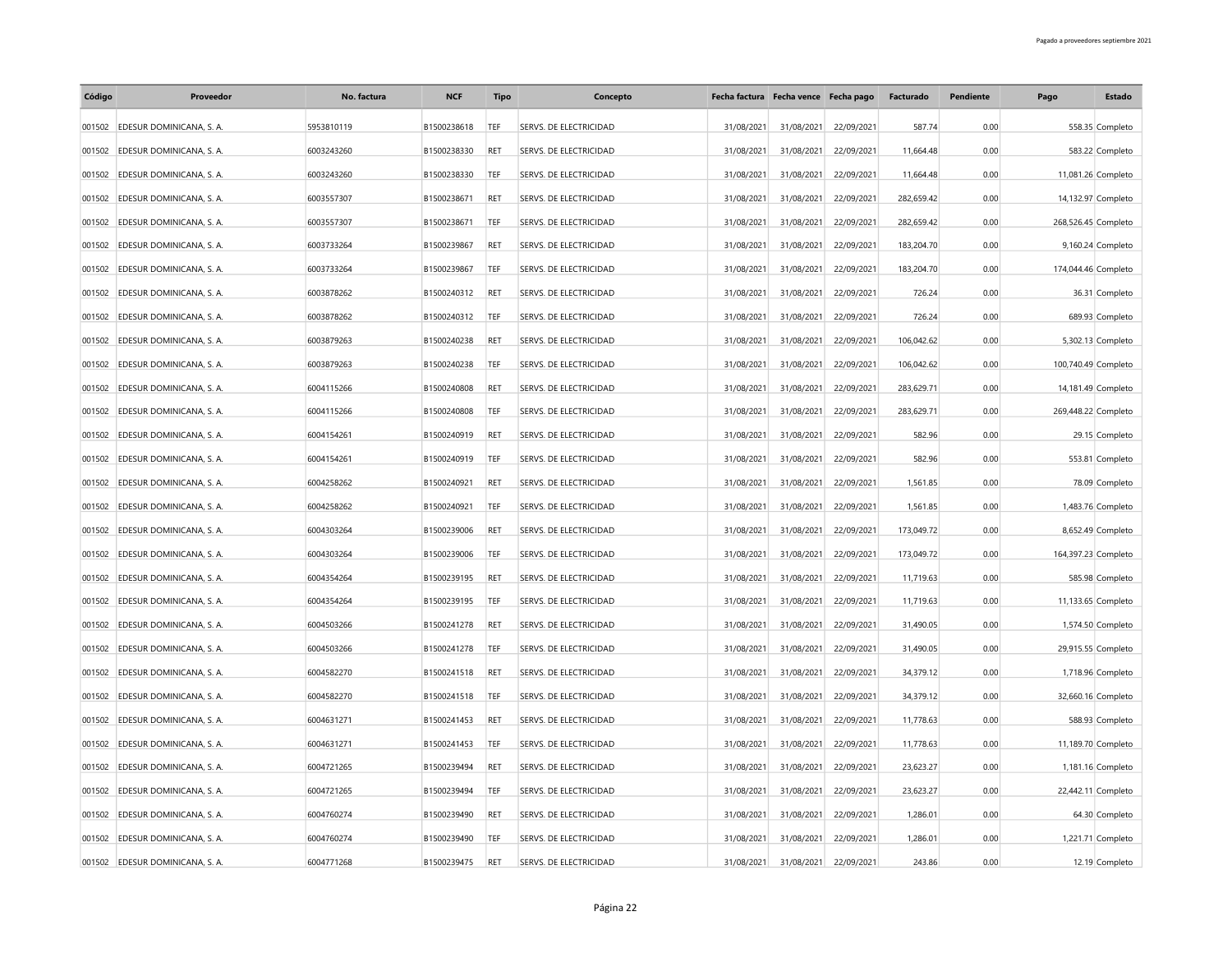| Código | Proveedor                       | No. factura | <b>NCF</b>  | <b>Tipo</b> | Concepto                      |            | Fecha factura Fecha vence Fecha pago |            | Facturado    | Pendiente | Pago                  | Estado             |
|--------|---------------------------------|-------------|-------------|-------------|-------------------------------|------------|--------------------------------------|------------|--------------|-----------|-----------------------|--------------------|
|        | 001502 EDESUR DOMINICANA, S. A. | 6004771268  | B1500239475 | TEF         | SERVS. DE ELECTRICIDAD        | 31/08/2021 | 31/08/2021                           | 22/09/2021 | 243.86       | 0.00      |                       | 231.67 Completo    |
| 001502 | EDESUR DOMINICANA, S. A.        | 6004833260  | B1500239653 | RET         | SERVS. DE ELECTRICIDAD        | 31/08/2021 | 31/08/2021                           | 22/09/2021 | 539.98       | 0.00      |                       | 27.00 Completo     |
| 001502 | EDESUR DOMINICANA, S. A.        | 6004833260  | B1500239653 | TEF         | SERVS. DE ELECTRICIDAD        | 31/08/2021 | 31/08/2021                           | 22/09/2021 | 539.98       | 0.00      |                       | 512.98 Completo    |
| 001502 | EDESUR DOMINICANA, S. A.        | 6004853261  | B1500239462 | RET         | <b>SERVS. DE ELECTRICIDAD</b> | 31/08/2021 | 31/08/2021                           | 22/09/2021 | 454.01       | 0.00      |                       | 22.70 Completo     |
|        | 001502 EDESUR DOMINICANA, S. A. | 6004853261  | B1500239462 | TEF         | SERVS. DE ELECTRICIDAD        | 31/08/2021 | 31/08/2021                           | 22/09/2021 | 454.01       | 0.00      |                       | 431.31 Completo    |
| 001502 | EDESUR DOMINICANA, S. A.        | 6009069330  | B1500237137 | RET         | SERVS. DE ELECTRICIDAD        | 31/08/2021 | 31/08/2021                           | 22/09/2021 | 1,117,920.80 | 0.00      |                       | 55,896.04 Completo |
| 001502 | EDESUR DOMINICANA, S. A.        | 6009069330  | B1500237137 | TEF         | SERVS. DE ELECTRICIDAD        | 31/08/2021 | 31/08/2021                           | 22/09/2021 | 1,117,920.80 | 0.00      | 1,062,024.76 Completo |                    |
| 001502 | EDESUR DOMINICANA, S. A.        | 6049707118  | B1500240846 | RET         | SERVS. DE ELECTRICIDAD        | 31/08/2021 | 31/08/2021                           | 22/09/2021 | 372.82       | 0.00      |                       | 18.64 Completo     |
| 001502 | EDESUR DOMINICANA, S. A.        | 6049707118  | B1500240846 | TEF         | SERVS. DE ELECTRICIDAD        | 31/08/2021 | 31/08/2021                           | 22/09/2021 | 372.82       | 0.00      |                       | 354.18 Completo    |
| 001502 | EDESUR DOMINICANA, S. A.        | 6060325117  | B1500240945 | RET         | SERVS. DE ELECTRICIDAD        | 31/08/2021 | 31/08/2021                           | 22/09/2021 | 368.04       | 0.00      |                       | 18.40 Completo     |
| 001502 | EDESUR DOMINICANA, S. A.        | 6060325117  | B1500240945 | TEF         | SERVS. DE ELECTRICIDAD        | 31/08/2021 | 31/08/2021                           | 22/09/2021 | 368.04       | 0.00      |                       | 349.64 Completo    |
| 001502 | EDESUR DOMINICANA, S. A.        | 6069640132  | B1500237197 | RET         | SERVS. DE ELECTRICIDAD        | 31/08/2021 | 31/08/2021                           | 22/09/2021 | 1,709,481.92 | 0.00      |                       | 85,474.05 Completo |
| 001502 | EDESUR DOMINICANA, S. A.        | 6069640132  | B1500237197 | TEF         | SERVS. DE ELECTRICIDAD        | 31/08/2021 | 31/08/2021                           | 22/09/2021 | 1,709,481.92 | 0.00      | 1,624,007.87 Completo |                    |
| 001502 | EDESUR DOMINICANA, S. A.        | 6073972105  | B1500241454 | RET         | SERVS. DE ELECTRICIDAD        | 31/08/2021 | 31/08/2021                           | 22/09/2021 | 8,203.38     | 0.00      |                       | 410.17 Completo    |
| 001502 | EDESUR DOMINICANA, S. A.        | 6073972105  | B1500241454 | TEF         | SERVS. DE ELECTRICIDAD        | 31/08/2021 | 31/08/2021                           | 22/09/2021 | 8,203,38     | 0.00      |                       | 7,793.21 Completo  |
| 001502 | EDESUR DOMINICANA, S. A.        | 6099436099  | B1500240917 | RET         | SERVS. DE ELECTRICIDAD        | 31/08/2021 | 31/08/2021                           | 22/09/2021 | 1,389.45     | 0.00      |                       | 69.47 Completo     |
| 001502 | EDESUR DOMINICANA, S. A.        | 6099436099  | B1500240917 | TEF         | SERVS. DE ELECTRICIDAD        | 31/08/2021 | 31/08/2021                           | 22/09/2021 | 1,389.45     | 0.00      |                       | 1,319.98 Completo  |
| 001502 | EDESUR DOMINICANA, S. A.        | 6176775088  | B1500241297 | RET         | SERVS. DE ELECTRICIDAD        | 31/08/2021 | 31/08/2021                           | 22/09/2021 | 382.37       | 0.00      |                       | 19.12 Completo     |
| 001502 | EDESUR DOMINICANA, S. A.        | 6176775088  | B1500241297 | TEF         | SERVS. DE ELECTRICIDAD        | 31/08/2021 | 31/08/2021                           | 22/09/2021 | 382.37       | 0.00      |                       | 363.25 Completo    |
| 001502 | EDESUR DOMINICANA, S. A.        | 6274082076  | B1500240227 | RET         | SERVS. DE ELECTRICIDAD        | 31/08/2021 | 31/08/2021                           | 22/09/2021 | 7,371.82     | 0.00      |                       | 368.59 Completo    |
| 001502 | EDESUR DOMINICANA, S. A.        | 6274082076  | B1500240227 | TEF         | SERVS. DE ELECTRICIDAD        | 31/08/2021 | 31/08/2021                           | 22/09/2021 | 7,371.82     | 0.00      |                       | 7,003.23 Completo  |
| 001502 | EDESUR DOMINICANA, S. A.        | 6274086075  | B1500240876 | RET         | SERVS. DE ELECTRICIDAD        | 31/08/2021 | 31/08/2021                           | 22/09/2021 | 3,644.30     | 0.00      |                       | 182.22 Completo    |
| 001502 | EDESUR DOMINICANA, S. A.        | 6274086075  | B1500240876 | TEF         | SERVS. DE ELECTRICIDAD        | 31/08/2021 | 31/08/2021                           | 22/09/2021 | 3,644.30     | 0.00      |                       | 3,462.08 Completo  |
| 001502 | EDESUR DOMINICANA, S. A.        | 6283265075  | B1500240168 | RET         | SERVS. DE ELECTRICIDAD        | 31/08/2021 | 31/08/2021                           | 22/09/2021 | 2,342.54     | 0.00      |                       | 117.13 Completo    |
| 001502 | EDESUR DOMINICANA, S. A.        | 6283265075  | B1500240168 | TEF         | SERVS. DE ELECTRICIDAD        | 31/08/2021 | 31/08/2021                           | 22/09/2021 | 2,342.54     | 0.00      |                       | 2,225.41 Completo  |
| 001502 | EDESUR DOMINICANA, S. A.        | 6314631070  | B1500240579 | RET         | SERVS. DE ELECTRICIDAD        | 31/08/2021 | 31/08/2021                           | 22/09/2021 | 420.58       | 0.00      |                       | 21.03 Completo     |
| 001502 | EDESUR DOMINICANA, S. A.        | 6314631070  | B1500240579 | TEF         | SERVS. DE ELECTRICIDAD        | 31/08/2021 | 31/08/2021                           | 22/09/2021 | 420.58       | 0.00      |                       | 399.55 Completo    |
| 001502 | EDESUR DOMINICANA, S. A.        | 6333608066  | B1500240224 | <b>RET</b>  | SERVS. DE ELECTRICIDAD        | 31/08/2021 | 31/08/2021                           | 22/09/2021 | 1.134.30     | 0.00      |                       | 56.72 Completo     |
| 001502 | EDESUR DOMINICANA, S. A.        | 6333608066  | B1500240224 | TEF         | SERVS. DE ELECTRICIDAD        | 31/08/2021 | 31/08/2021                           | 22/09/2021 | 1,134.30     | 0.00      |                       | 1,077.58 Completo  |
| 001502 | EDESUR DOMINICANA, S. A.        | 6369553061  | B1500241752 | RET         | SERVS. DE ELECTRICIDAD        | 31/08/2021 | 31/08/2021                           | 22/09/2021 | 28,723.57    | 0.00      |                       | 1,436.18 Completo  |
| 001502 | EDESUR DOMINICANA, S. A.        | 6369553061  | B1500241752 | TEF         | SERVS. DE ELECTRICIDAD        | 31/08/2021 | 31/08/2021                           | 22/09/2021 | 28,723.57    | 0.00      |                       | 27,287.39 Completo |
|        | 001502 EDESUR DOMINICANA, S. A. | 6389895079  | B1500241533 | RET         | SERVS. DE ELECTRICIDAD        | 31/08/2021 | 31/08/2021                           | 22/09/2021 | 2.848.78     | 0.00      |                       | 142.44 Completo    |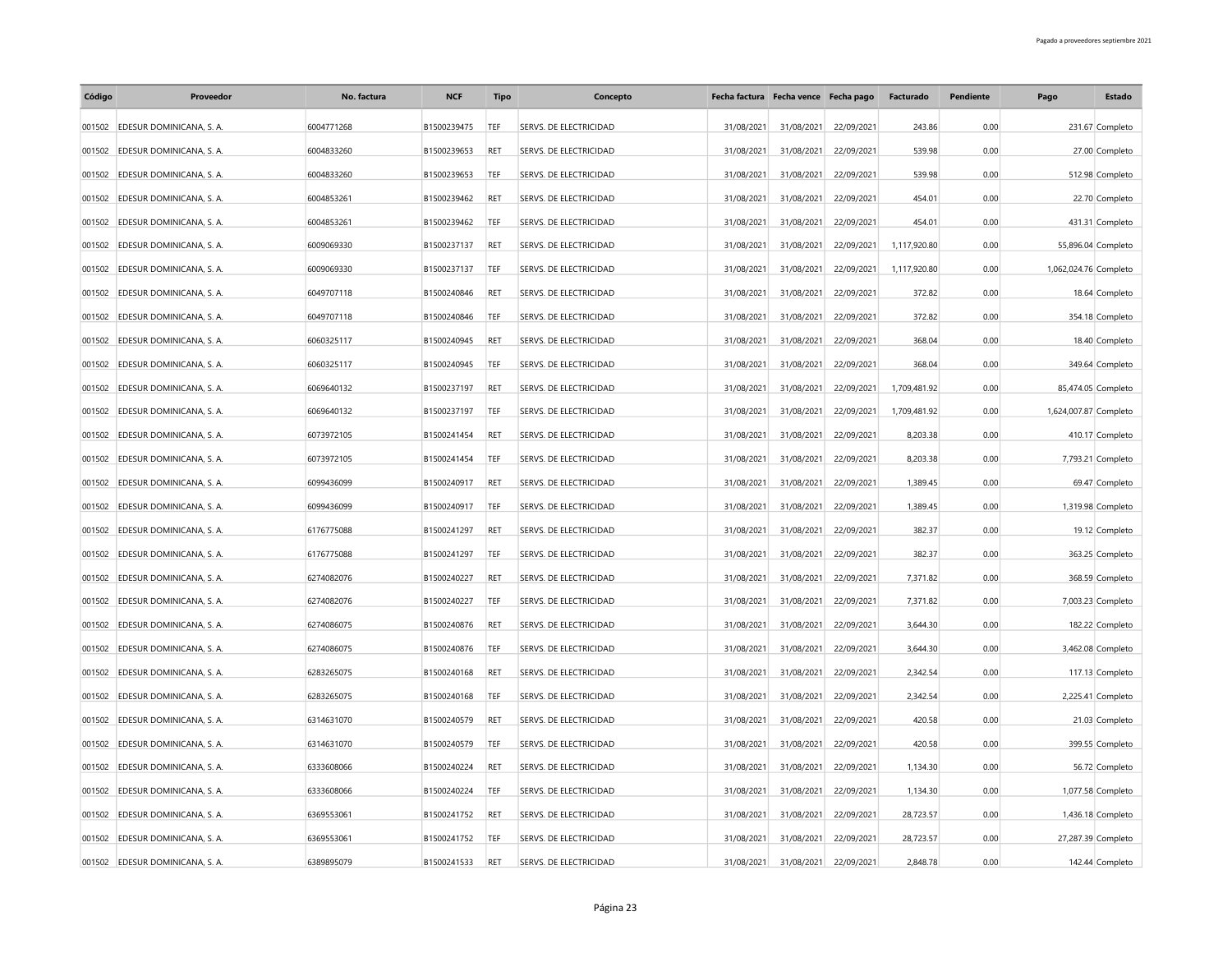| 2.848.78<br>001502 EDESUR DOMINICANA, S. A.<br>6389895079<br>B1500241533<br>TEF<br>SERVS. DE ELECTRICIDAD<br>31/08/2021<br>31/08/2021<br>22/09/2021<br>0.00<br>2,706.34 Completo<br>001502 EDESUR DOMINICANA, S. A.<br>6480257047<br>B1500240831<br>RFT<br>SERVS. DE ELECTRICIDAD<br>22/09/2021<br>735.79<br>0.00<br>31/08/2021<br>31/08/2021<br>36.79 Completo<br>001502 EDESUR DOMINICANA, S. A.<br>6480257047<br>B1500240831<br>TEF<br>SERVS. DE ELECTRICIDAD<br>31/08/2021<br>31/08/2021<br>22/09/2021<br>735.79<br>0.00<br>699.00 Completo<br>SERVS. DE ELECTRICIDAD<br>31/08/2021<br>18,475.75<br>0.00<br>EDESUR DOMINICANA, S. A.<br>6567428056<br>B1500237658<br><b>RET</b><br>31/08/2021<br>22/09/2021<br>923.79 Completo<br>001502<br>001502 EDESUR DOMINICANA, S. A.<br>6567428056<br>B1500237658<br>TEF<br>SERVS. DE ELECTRICIDAD<br>31/08/2021<br>22/09/2021<br>18,475.75<br>0.00<br>31/08/2021<br>17,551.96 Completo<br>EDESUR DOMINICANA, S. A.<br>6675329036<br>B1500237145<br><b>RET</b><br>SERVS. DE ELECTRICIDAD<br>31/08/2021<br>31/08/2021<br>22/09/2021<br>1,218.52<br>0.00<br>001502<br>60.93 Completo<br>6675329036<br>B1500237145<br>SERVS. DE ELECTRICIDAD<br>31/08/2021<br>22/09/2021<br>1,218.52<br>0.00<br>001502 EDESUR DOMINICANA, S. A.<br>TEF<br>31/08/2021<br>1,157.59 Completo<br>FTC32655<br>SERVS. DE PUBLICIDAD Y PROPAGANDA<br>01/09/2021<br>01/10/2021<br>22/09/2021<br>3,100.00<br>001511<br><b>EDITORA DEL CARIBE, SA</b><br>B1500003211<br><b>RET</b><br>0.00<br>155.00 Completo<br>SERVS. DE PUBLICIDAD Y PROPAGANDA<br>001511 EDITORA DEL CARIBE, SA<br>FTC32655<br>B1500003211<br>TEF<br>01/09/2021<br>01/10/2021<br>22/09/2021<br>3,100.00<br>0.00<br>2,945.00 Completo<br>40-62901<br>02/08/2021<br>3,700.00<br>001513 EDITORA HOY, SAS<br>B1500004230<br><b>RET</b><br>LIBROS, FOLLETOS, REVISTAS Y SUSCRIPCION<br>02/08/2021<br>07/09/2021<br>0.00<br>185.00 Completo<br>001513 EDITORA HOY, SAS<br>40-62901<br>B1500004230<br>TEF<br>LIBROS, FOLLETOS, REVISTAS Y SUSCRIPCION<br>02/08/2021<br>02/08/2021<br>07/09/2021<br>3,700.00<br>0.00<br>3,515.00 Completo<br>3,450.00<br>001515 EDITORA LISTIN DIARIO S A<br>01981020<br>B1500005911<br><b>RET</b><br>SERVS. DE PUBLICIDAD Y PROPAGANDA<br>02/07/2021<br>02/07/2021<br>02/09/2021<br>0.00<br>172.50 Completo<br>001515 EDITORA LISTIN DIARIO S A<br>01981020<br>B1500005911<br>TEF<br>SERVS. DE PUBLICIDAD Y PROPAGANDA<br>02/07/2021<br>02/07/2021<br>02/09/2021<br>3,450.00<br>0.00<br>3,277.50 Completo<br>01981161<br>B1500005918<br>SERVS. DE PUBLICIDAD Y PROPAGANDA<br>02/07/2021<br>02/09/2021<br>3,450.00<br>0.00<br>001515 EDITORA LISTIN DIARIO S A<br>RET<br>02/07/2021<br>172.50 Completo<br>001515 EDITORA LISTIN DIARIO S A<br>01981161<br>B1500005918<br>TEF<br>SERVS. DE PUBLICIDAD Y PROPAGANDA<br>02/07/2021<br>02/07/2021<br>02/09/2021<br>3,450.00<br>0.00<br>3,277.50 Completo<br>01981235<br>SERVS. DE PUBLICIDAD Y PROPAGANDA<br>3,450.00<br>0.00<br>001515 EDITORA LISTIN DIARIO S A<br>B1500005919<br>RET<br>02/07/2021<br>02/07/2021<br>02/09/2021<br>172.50 Completo<br>001515 EDITORA LISTIN DIARIO S A<br>01981235<br>B1500005919<br>TEF<br>SERVS. DE PUBLICIDAD Y PROPAGANDA<br>02/07/2021<br>02/07/2021<br>02/09/2021<br>3,450.00<br>0.00<br>3,277.50 Completo<br>EMPRESA DISTRIBUIDORA DE ELECTRICIDAD DEL<br>17,790.92<br>001533 ESTE, S. A.<br>1012778248<br>B1500164180<br>RET<br>SERVS. DE ELECTRICIDAD<br>19/08/2021<br>18/09/2021<br>22/09/2021<br>0.00<br>889.55 Completo<br>EMPRESA DISTRIBUIDORA DE ELECTRICIDAD DEL<br>ESTE, S. A.<br>1012778248<br>B1500164180<br>TEF<br>SERVS. DE ELECTRICIDAD<br>19/08/2021<br>18/09/2021<br>22/09/2021<br>17,790.92<br>0.00<br>16,901.37 Completo<br>001533<br>EMPRESA DISTRIBUIDORA DE ELECTRICIDAD DEL<br>33,518.68<br>0.00<br><b>FSTE S A</b><br>1191350260<br>B1500164998<br><b>RET</b><br>SERVS. DE ELECTRICIDAD<br>19/08/2021<br>18/09/2021<br>22/09/2021<br>001533<br>1,675.93 Completo<br>EMPRESA DISTRIBUIDORA DE ELECTRICIDAD DEL<br>001533 ESTE, S. A.<br>1191350260<br>B1500164998<br>TEF<br>SERVS. DE ELECTRICIDAD<br>19/08/2021<br>18/09/2021<br>22/09/2021<br>33,518.68<br>0.00<br>31,842.75 Completo<br>EMPRESA DISTRIBUIDORA DE ELECTRICIDAD DEL<br>2,429.07<br>0.00<br>001533 ESTE, S. A.<br>1206835252<br>B1500166176<br><b>RET</b><br>SERVS. DE ELECTRICIDAD<br>19/08/2021<br>18/09/2021<br>22/09/2021<br>121.45 Completo<br>EMPRESA DISTRIBUIDORA DE ELECTRICIDAD DEL<br>ESTE, S. A.<br>TEF<br>SERVS. DE ELECTRICIDAD<br>19/08/2021<br>18/09/2021<br>22/09/2021<br>2,429.07<br>0.00<br>001533<br>1206835252<br>B1500166176<br>2,307.62 Completo<br>EMPRESA DISTRIBUIDORA DE ELECTRICIDAD DEL<br>93,549.12<br>ESTE, S. A.<br>1455131244<br>B1500166937<br><b>RET</b><br>SERVS. DE ELECTRICIDAD<br>20/08/2021<br>19/09/2021<br>22/09/2021<br>0.00<br>001533<br>4,677.46 Completo<br>EMPRESA DISTRIBUIDORA DE ELECTRICIDAD DEL<br>93,549.12<br>001533<br>ESTE, S. A<br>1455131244<br>B1500166937<br>TEF<br>SERVS. DE ELECTRICIDAD<br>20/08/2021<br>19/09/2021<br>22/09/2021<br>0.00<br>88,871.66 Completo<br>EMPRESA DISTRIBUIDORA DE ELECTRICIDAD DEL<br>001533 ESTE, S. A.<br>1510006286<br>SERVS. DE ELECTRICIDAD<br>19/08/2021<br>18/09/2021<br>22/09/2021<br>36,550.52<br>0.00<br>B1500164205<br><b>RFT</b><br>1,827.53 Completo<br>EMPRESA DISTRIBUIDORA DE ELECTRICIDAD DEL<br>36,550.52<br>ESTE, S. A.<br>1510006286<br>B1500164205<br>TEF<br>SERVS. DE ELECTRICIDAD<br>19/08/2021<br>18/09/2021<br>22/09/2021<br>0.00<br>34,722.99 Completo<br>001533<br>EMPRESA DISTRIBUIDORA DE ELECTRICIDAD DEL<br>001533 ESTE, S. A.<br>1510096273<br>B1500164246<br><b>RET</b><br>SERVS. DE ELECTRICIDAD<br>19/08/2021<br>18/09/2021<br>22/09/2021<br>35,677.41<br>0.00<br>1,783.87 Completo<br>EMPRESA DISTRIBUIDORA DE ELECTRICIDAD DEL<br>001533 ESTE, S. A<br>1510096273<br>TEF<br>SERVS. DE ELECTRICIDAD<br>19/08/2021<br>18/09/2021<br>22/09/2021<br>35,677.41<br>0.00<br>33,893.54 Completo<br>B1500164246<br>EMPRESA DISTRIBUIDORA DE ELECTRICIDAD DEL<br>001533 ESTE, S. A<br>1510479284<br>B1500164494<br>RET<br>SERVS. DE ELECTRICIDAD<br>19/08/2021<br>18/09/2021<br>22/09/2021<br>71,399.78<br>0.00<br>3,569.99 Completo<br>EMPRESA DISTRIBUIDORA DE ELECTRICIDAD DEL<br>ESTE, S. A.<br>TEF<br>SERVS. DE ELECTRICIDAD<br>19/08/2021<br>22/09/2021<br>71,399.78<br>0.00<br>67,829.79 Completo<br>001533<br>1510479284<br>B1500164494<br>18/09/2021<br>EMPRESA DISTRIBUIDORA DE ELECTRICIDAD DEL<br>001533 ESTE, S. A.<br>1510485265<br>B1500164587<br>RET<br>SERVS. DE ELECTRICIDAD<br>19/08/2021<br>18/09/2021<br>22/09/2021<br>29,584.93<br>0.00<br>1,479.25 Completo | Código | Proveedor | No. factura | <b>NCF</b> | <b>Tipo</b> | Concepto | Fecha factura Fecha vence Fecha pago |  | Facturado | Pendiente | Pago | Estado |
|----------------------------------------------------------------------------------------------------------------------------------------------------------------------------------------------------------------------------------------------------------------------------------------------------------------------------------------------------------------------------------------------------------------------------------------------------------------------------------------------------------------------------------------------------------------------------------------------------------------------------------------------------------------------------------------------------------------------------------------------------------------------------------------------------------------------------------------------------------------------------------------------------------------------------------------------------------------------------------------------------------------------------------------------------------------------------------------------------------------------------------------------------------------------------------------------------------------------------------------------------------------------------------------------------------------------------------------------------------------------------------------------------------------------------------------------------------------------------------------------------------------------------------------------------------------------------------------------------------------------------------------------------------------------------------------------------------------------------------------------------------------------------------------------------------------------------------------------------------------------------------------------------------------------------------------------------------------------------------------------------------------------------------------------------------------------------------------------------------------------------------------------------------------------------------------------------------------------------------------------------------------------------------------------------------------------------------------------------------------------------------------------------------------------------------------------------------------------------------------------------------------------------------------------------------------------------------------------------------------------------------------------------------------------------------------------------------------------------------------------------------------------------------------------------------------------------------------------------------------------------------------------------------------------------------------------------------------------------------------------------------------------------------------------------------------------------------------------------------------------------------------------------------------------------------------------------------------------------------------------------------------------------------------------------------------------------------------------------------------------------------------------------------------------------------------------------------------------------------------------------------------------------------------------------------------------------------------------------------------------------------------------------------------------------------------------------------------------------------------------------------------------------------------------------------------------------------------------------------------------------------------------------------------------------------------------------------------------------------------------------------------------------------------------------------------------------------------------------------------------------------------------------------------------------------------------------------------------------------------------------------------------------------------------------------------------------------------------------------------------------------------------------------------------------------------------------------------------------------------------------------------------------------------------------------------------------------------------------------------------------------------------------------------------------------------------------------------------------------------------------------------------------------------------------------------------------------------------------------------------------------------------------------------------------------------------------------------------------------------------------------------------------------------------------------------------------------------------------------------------------------------------------------------------------------------------------------------------------------------------------------------------------------------------------------------------------------------------------------------------------------------------------------------------------------------------------------------------------------------------------------------------------------------------------------------------------------------------------------------------------------------------------------------------------------------------------------------------------------------------------------------------------------------------------------------------------------------------------------------------------------------------------------------------------------------------------------------------------------------------------------------------------------------------------------------------------------------------------------------------------------------------------------------------------------------------------------------------------------------------------------------------------------------------------------------------------------------------------------------------------------------------------------------------------------------------------------------------------------------------------------------------------------------------------------------------------------------------------------------------------------------------------------------------------------------------|--------|-----------|-------------|------------|-------------|----------|--------------------------------------|--|-----------|-----------|------|--------|
|                                                                                                                                                                                                                                                                                                                                                                                                                                                                                                                                                                                                                                                                                                                                                                                                                                                                                                                                                                                                                                                                                                                                                                                                                                                                                                                                                                                                                                                                                                                                                                                                                                                                                                                                                                                                                                                                                                                                                                                                                                                                                                                                                                                                                                                                                                                                                                                                                                                                                                                                                                                                                                                                                                                                                                                                                                                                                                                                                                                                                                                                                                                                                                                                                                                                                                                                                                                                                                                                                                                                                                                                                                                                                                                                                                                                                                                                                                                                                                                                                                                                                                                                                                                                                                                                                                                                                                                                                                                                                                                                                                                                                                                                                                                                                                                                                                                                                                                                                                                                                                                                                                                                                                                                                                                                                                                                                                                                                                                                                                                                                                                                                                                                                                                                                                                                                                                                                                                                                                                                                                                                                                                                                                                                                                                                                                                                                                                                                                                                                                                                                                                                                                                                                              |        |           |             |            |             |          |                                      |  |           |           |      |        |
|                                                                                                                                                                                                                                                                                                                                                                                                                                                                                                                                                                                                                                                                                                                                                                                                                                                                                                                                                                                                                                                                                                                                                                                                                                                                                                                                                                                                                                                                                                                                                                                                                                                                                                                                                                                                                                                                                                                                                                                                                                                                                                                                                                                                                                                                                                                                                                                                                                                                                                                                                                                                                                                                                                                                                                                                                                                                                                                                                                                                                                                                                                                                                                                                                                                                                                                                                                                                                                                                                                                                                                                                                                                                                                                                                                                                                                                                                                                                                                                                                                                                                                                                                                                                                                                                                                                                                                                                                                                                                                                                                                                                                                                                                                                                                                                                                                                                                                                                                                                                                                                                                                                                                                                                                                                                                                                                                                                                                                                                                                                                                                                                                                                                                                                                                                                                                                                                                                                                                                                                                                                                                                                                                                                                                                                                                                                                                                                                                                                                                                                                                                                                                                                                                              |        |           |             |            |             |          |                                      |  |           |           |      |        |
|                                                                                                                                                                                                                                                                                                                                                                                                                                                                                                                                                                                                                                                                                                                                                                                                                                                                                                                                                                                                                                                                                                                                                                                                                                                                                                                                                                                                                                                                                                                                                                                                                                                                                                                                                                                                                                                                                                                                                                                                                                                                                                                                                                                                                                                                                                                                                                                                                                                                                                                                                                                                                                                                                                                                                                                                                                                                                                                                                                                                                                                                                                                                                                                                                                                                                                                                                                                                                                                                                                                                                                                                                                                                                                                                                                                                                                                                                                                                                                                                                                                                                                                                                                                                                                                                                                                                                                                                                                                                                                                                                                                                                                                                                                                                                                                                                                                                                                                                                                                                                                                                                                                                                                                                                                                                                                                                                                                                                                                                                                                                                                                                                                                                                                                                                                                                                                                                                                                                                                                                                                                                                                                                                                                                                                                                                                                                                                                                                                                                                                                                                                                                                                                                                              |        |           |             |            |             |          |                                      |  |           |           |      |        |
|                                                                                                                                                                                                                                                                                                                                                                                                                                                                                                                                                                                                                                                                                                                                                                                                                                                                                                                                                                                                                                                                                                                                                                                                                                                                                                                                                                                                                                                                                                                                                                                                                                                                                                                                                                                                                                                                                                                                                                                                                                                                                                                                                                                                                                                                                                                                                                                                                                                                                                                                                                                                                                                                                                                                                                                                                                                                                                                                                                                                                                                                                                                                                                                                                                                                                                                                                                                                                                                                                                                                                                                                                                                                                                                                                                                                                                                                                                                                                                                                                                                                                                                                                                                                                                                                                                                                                                                                                                                                                                                                                                                                                                                                                                                                                                                                                                                                                                                                                                                                                                                                                                                                                                                                                                                                                                                                                                                                                                                                                                                                                                                                                                                                                                                                                                                                                                                                                                                                                                                                                                                                                                                                                                                                                                                                                                                                                                                                                                                                                                                                                                                                                                                                                              |        |           |             |            |             |          |                                      |  |           |           |      |        |
|                                                                                                                                                                                                                                                                                                                                                                                                                                                                                                                                                                                                                                                                                                                                                                                                                                                                                                                                                                                                                                                                                                                                                                                                                                                                                                                                                                                                                                                                                                                                                                                                                                                                                                                                                                                                                                                                                                                                                                                                                                                                                                                                                                                                                                                                                                                                                                                                                                                                                                                                                                                                                                                                                                                                                                                                                                                                                                                                                                                                                                                                                                                                                                                                                                                                                                                                                                                                                                                                                                                                                                                                                                                                                                                                                                                                                                                                                                                                                                                                                                                                                                                                                                                                                                                                                                                                                                                                                                                                                                                                                                                                                                                                                                                                                                                                                                                                                                                                                                                                                                                                                                                                                                                                                                                                                                                                                                                                                                                                                                                                                                                                                                                                                                                                                                                                                                                                                                                                                                                                                                                                                                                                                                                                                                                                                                                                                                                                                                                                                                                                                                                                                                                                                              |        |           |             |            |             |          |                                      |  |           |           |      |        |
|                                                                                                                                                                                                                                                                                                                                                                                                                                                                                                                                                                                                                                                                                                                                                                                                                                                                                                                                                                                                                                                                                                                                                                                                                                                                                                                                                                                                                                                                                                                                                                                                                                                                                                                                                                                                                                                                                                                                                                                                                                                                                                                                                                                                                                                                                                                                                                                                                                                                                                                                                                                                                                                                                                                                                                                                                                                                                                                                                                                                                                                                                                                                                                                                                                                                                                                                                                                                                                                                                                                                                                                                                                                                                                                                                                                                                                                                                                                                                                                                                                                                                                                                                                                                                                                                                                                                                                                                                                                                                                                                                                                                                                                                                                                                                                                                                                                                                                                                                                                                                                                                                                                                                                                                                                                                                                                                                                                                                                                                                                                                                                                                                                                                                                                                                                                                                                                                                                                                                                                                                                                                                                                                                                                                                                                                                                                                                                                                                                                                                                                                                                                                                                                                                              |        |           |             |            |             |          |                                      |  |           |           |      |        |
|                                                                                                                                                                                                                                                                                                                                                                                                                                                                                                                                                                                                                                                                                                                                                                                                                                                                                                                                                                                                                                                                                                                                                                                                                                                                                                                                                                                                                                                                                                                                                                                                                                                                                                                                                                                                                                                                                                                                                                                                                                                                                                                                                                                                                                                                                                                                                                                                                                                                                                                                                                                                                                                                                                                                                                                                                                                                                                                                                                                                                                                                                                                                                                                                                                                                                                                                                                                                                                                                                                                                                                                                                                                                                                                                                                                                                                                                                                                                                                                                                                                                                                                                                                                                                                                                                                                                                                                                                                                                                                                                                                                                                                                                                                                                                                                                                                                                                                                                                                                                                                                                                                                                                                                                                                                                                                                                                                                                                                                                                                                                                                                                                                                                                                                                                                                                                                                                                                                                                                                                                                                                                                                                                                                                                                                                                                                                                                                                                                                                                                                                                                                                                                                                                              |        |           |             |            |             |          |                                      |  |           |           |      |        |
|                                                                                                                                                                                                                                                                                                                                                                                                                                                                                                                                                                                                                                                                                                                                                                                                                                                                                                                                                                                                                                                                                                                                                                                                                                                                                                                                                                                                                                                                                                                                                                                                                                                                                                                                                                                                                                                                                                                                                                                                                                                                                                                                                                                                                                                                                                                                                                                                                                                                                                                                                                                                                                                                                                                                                                                                                                                                                                                                                                                                                                                                                                                                                                                                                                                                                                                                                                                                                                                                                                                                                                                                                                                                                                                                                                                                                                                                                                                                                                                                                                                                                                                                                                                                                                                                                                                                                                                                                                                                                                                                                                                                                                                                                                                                                                                                                                                                                                                                                                                                                                                                                                                                                                                                                                                                                                                                                                                                                                                                                                                                                                                                                                                                                                                                                                                                                                                                                                                                                                                                                                                                                                                                                                                                                                                                                                                                                                                                                                                                                                                                                                                                                                                                                              |        |           |             |            |             |          |                                      |  |           |           |      |        |
|                                                                                                                                                                                                                                                                                                                                                                                                                                                                                                                                                                                                                                                                                                                                                                                                                                                                                                                                                                                                                                                                                                                                                                                                                                                                                                                                                                                                                                                                                                                                                                                                                                                                                                                                                                                                                                                                                                                                                                                                                                                                                                                                                                                                                                                                                                                                                                                                                                                                                                                                                                                                                                                                                                                                                                                                                                                                                                                                                                                                                                                                                                                                                                                                                                                                                                                                                                                                                                                                                                                                                                                                                                                                                                                                                                                                                                                                                                                                                                                                                                                                                                                                                                                                                                                                                                                                                                                                                                                                                                                                                                                                                                                                                                                                                                                                                                                                                                                                                                                                                                                                                                                                                                                                                                                                                                                                                                                                                                                                                                                                                                                                                                                                                                                                                                                                                                                                                                                                                                                                                                                                                                                                                                                                                                                                                                                                                                                                                                                                                                                                                                                                                                                                                              |        |           |             |            |             |          |                                      |  |           |           |      |        |
|                                                                                                                                                                                                                                                                                                                                                                                                                                                                                                                                                                                                                                                                                                                                                                                                                                                                                                                                                                                                                                                                                                                                                                                                                                                                                                                                                                                                                                                                                                                                                                                                                                                                                                                                                                                                                                                                                                                                                                                                                                                                                                                                                                                                                                                                                                                                                                                                                                                                                                                                                                                                                                                                                                                                                                                                                                                                                                                                                                                                                                                                                                                                                                                                                                                                                                                                                                                                                                                                                                                                                                                                                                                                                                                                                                                                                                                                                                                                                                                                                                                                                                                                                                                                                                                                                                                                                                                                                                                                                                                                                                                                                                                                                                                                                                                                                                                                                                                                                                                                                                                                                                                                                                                                                                                                                                                                                                                                                                                                                                                                                                                                                                                                                                                                                                                                                                                                                                                                                                                                                                                                                                                                                                                                                                                                                                                                                                                                                                                                                                                                                                                                                                                                                              |        |           |             |            |             |          |                                      |  |           |           |      |        |
|                                                                                                                                                                                                                                                                                                                                                                                                                                                                                                                                                                                                                                                                                                                                                                                                                                                                                                                                                                                                                                                                                                                                                                                                                                                                                                                                                                                                                                                                                                                                                                                                                                                                                                                                                                                                                                                                                                                                                                                                                                                                                                                                                                                                                                                                                                                                                                                                                                                                                                                                                                                                                                                                                                                                                                                                                                                                                                                                                                                                                                                                                                                                                                                                                                                                                                                                                                                                                                                                                                                                                                                                                                                                                                                                                                                                                                                                                                                                                                                                                                                                                                                                                                                                                                                                                                                                                                                                                                                                                                                                                                                                                                                                                                                                                                                                                                                                                                                                                                                                                                                                                                                                                                                                                                                                                                                                                                                                                                                                                                                                                                                                                                                                                                                                                                                                                                                                                                                                                                                                                                                                                                                                                                                                                                                                                                                                                                                                                                                                                                                                                                                                                                                                                              |        |           |             |            |             |          |                                      |  |           |           |      |        |
|                                                                                                                                                                                                                                                                                                                                                                                                                                                                                                                                                                                                                                                                                                                                                                                                                                                                                                                                                                                                                                                                                                                                                                                                                                                                                                                                                                                                                                                                                                                                                                                                                                                                                                                                                                                                                                                                                                                                                                                                                                                                                                                                                                                                                                                                                                                                                                                                                                                                                                                                                                                                                                                                                                                                                                                                                                                                                                                                                                                                                                                                                                                                                                                                                                                                                                                                                                                                                                                                                                                                                                                                                                                                                                                                                                                                                                                                                                                                                                                                                                                                                                                                                                                                                                                                                                                                                                                                                                                                                                                                                                                                                                                                                                                                                                                                                                                                                                                                                                                                                                                                                                                                                                                                                                                                                                                                                                                                                                                                                                                                                                                                                                                                                                                                                                                                                                                                                                                                                                                                                                                                                                                                                                                                                                                                                                                                                                                                                                                                                                                                                                                                                                                                                              |        |           |             |            |             |          |                                      |  |           |           |      |        |
|                                                                                                                                                                                                                                                                                                                                                                                                                                                                                                                                                                                                                                                                                                                                                                                                                                                                                                                                                                                                                                                                                                                                                                                                                                                                                                                                                                                                                                                                                                                                                                                                                                                                                                                                                                                                                                                                                                                                                                                                                                                                                                                                                                                                                                                                                                                                                                                                                                                                                                                                                                                                                                                                                                                                                                                                                                                                                                                                                                                                                                                                                                                                                                                                                                                                                                                                                                                                                                                                                                                                                                                                                                                                                                                                                                                                                                                                                                                                                                                                                                                                                                                                                                                                                                                                                                                                                                                                                                                                                                                                                                                                                                                                                                                                                                                                                                                                                                                                                                                                                                                                                                                                                                                                                                                                                                                                                                                                                                                                                                                                                                                                                                                                                                                                                                                                                                                                                                                                                                                                                                                                                                                                                                                                                                                                                                                                                                                                                                                                                                                                                                                                                                                                                              |        |           |             |            |             |          |                                      |  |           |           |      |        |
|                                                                                                                                                                                                                                                                                                                                                                                                                                                                                                                                                                                                                                                                                                                                                                                                                                                                                                                                                                                                                                                                                                                                                                                                                                                                                                                                                                                                                                                                                                                                                                                                                                                                                                                                                                                                                                                                                                                                                                                                                                                                                                                                                                                                                                                                                                                                                                                                                                                                                                                                                                                                                                                                                                                                                                                                                                                                                                                                                                                                                                                                                                                                                                                                                                                                                                                                                                                                                                                                                                                                                                                                                                                                                                                                                                                                                                                                                                                                                                                                                                                                                                                                                                                                                                                                                                                                                                                                                                                                                                                                                                                                                                                                                                                                                                                                                                                                                                                                                                                                                                                                                                                                                                                                                                                                                                                                                                                                                                                                                                                                                                                                                                                                                                                                                                                                                                                                                                                                                                                                                                                                                                                                                                                                                                                                                                                                                                                                                                                                                                                                                                                                                                                                                              |        |           |             |            |             |          |                                      |  |           |           |      |        |
|                                                                                                                                                                                                                                                                                                                                                                                                                                                                                                                                                                                                                                                                                                                                                                                                                                                                                                                                                                                                                                                                                                                                                                                                                                                                                                                                                                                                                                                                                                                                                                                                                                                                                                                                                                                                                                                                                                                                                                                                                                                                                                                                                                                                                                                                                                                                                                                                                                                                                                                                                                                                                                                                                                                                                                                                                                                                                                                                                                                                                                                                                                                                                                                                                                                                                                                                                                                                                                                                                                                                                                                                                                                                                                                                                                                                                                                                                                                                                                                                                                                                                                                                                                                                                                                                                                                                                                                                                                                                                                                                                                                                                                                                                                                                                                                                                                                                                                                                                                                                                                                                                                                                                                                                                                                                                                                                                                                                                                                                                                                                                                                                                                                                                                                                                                                                                                                                                                                                                                                                                                                                                                                                                                                                                                                                                                                                                                                                                                                                                                                                                                                                                                                                                              |        |           |             |            |             |          |                                      |  |           |           |      |        |
|                                                                                                                                                                                                                                                                                                                                                                                                                                                                                                                                                                                                                                                                                                                                                                                                                                                                                                                                                                                                                                                                                                                                                                                                                                                                                                                                                                                                                                                                                                                                                                                                                                                                                                                                                                                                                                                                                                                                                                                                                                                                                                                                                                                                                                                                                                                                                                                                                                                                                                                                                                                                                                                                                                                                                                                                                                                                                                                                                                                                                                                                                                                                                                                                                                                                                                                                                                                                                                                                                                                                                                                                                                                                                                                                                                                                                                                                                                                                                                                                                                                                                                                                                                                                                                                                                                                                                                                                                                                                                                                                                                                                                                                                                                                                                                                                                                                                                                                                                                                                                                                                                                                                                                                                                                                                                                                                                                                                                                                                                                                                                                                                                                                                                                                                                                                                                                                                                                                                                                                                                                                                                                                                                                                                                                                                                                                                                                                                                                                                                                                                                                                                                                                                                              |        |           |             |            |             |          |                                      |  |           |           |      |        |
|                                                                                                                                                                                                                                                                                                                                                                                                                                                                                                                                                                                                                                                                                                                                                                                                                                                                                                                                                                                                                                                                                                                                                                                                                                                                                                                                                                                                                                                                                                                                                                                                                                                                                                                                                                                                                                                                                                                                                                                                                                                                                                                                                                                                                                                                                                                                                                                                                                                                                                                                                                                                                                                                                                                                                                                                                                                                                                                                                                                                                                                                                                                                                                                                                                                                                                                                                                                                                                                                                                                                                                                                                                                                                                                                                                                                                                                                                                                                                                                                                                                                                                                                                                                                                                                                                                                                                                                                                                                                                                                                                                                                                                                                                                                                                                                                                                                                                                                                                                                                                                                                                                                                                                                                                                                                                                                                                                                                                                                                                                                                                                                                                                                                                                                                                                                                                                                                                                                                                                                                                                                                                                                                                                                                                                                                                                                                                                                                                                                                                                                                                                                                                                                                                              |        |           |             |            |             |          |                                      |  |           |           |      |        |
|                                                                                                                                                                                                                                                                                                                                                                                                                                                                                                                                                                                                                                                                                                                                                                                                                                                                                                                                                                                                                                                                                                                                                                                                                                                                                                                                                                                                                                                                                                                                                                                                                                                                                                                                                                                                                                                                                                                                                                                                                                                                                                                                                                                                                                                                                                                                                                                                                                                                                                                                                                                                                                                                                                                                                                                                                                                                                                                                                                                                                                                                                                                                                                                                                                                                                                                                                                                                                                                                                                                                                                                                                                                                                                                                                                                                                                                                                                                                                                                                                                                                                                                                                                                                                                                                                                                                                                                                                                                                                                                                                                                                                                                                                                                                                                                                                                                                                                                                                                                                                                                                                                                                                                                                                                                                                                                                                                                                                                                                                                                                                                                                                                                                                                                                                                                                                                                                                                                                                                                                                                                                                                                                                                                                                                                                                                                                                                                                                                                                                                                                                                                                                                                                                              |        |           |             |            |             |          |                                      |  |           |           |      |        |
|                                                                                                                                                                                                                                                                                                                                                                                                                                                                                                                                                                                                                                                                                                                                                                                                                                                                                                                                                                                                                                                                                                                                                                                                                                                                                                                                                                                                                                                                                                                                                                                                                                                                                                                                                                                                                                                                                                                                                                                                                                                                                                                                                                                                                                                                                                                                                                                                                                                                                                                                                                                                                                                                                                                                                                                                                                                                                                                                                                                                                                                                                                                                                                                                                                                                                                                                                                                                                                                                                                                                                                                                                                                                                                                                                                                                                                                                                                                                                                                                                                                                                                                                                                                                                                                                                                                                                                                                                                                                                                                                                                                                                                                                                                                                                                                                                                                                                                                                                                                                                                                                                                                                                                                                                                                                                                                                                                                                                                                                                                                                                                                                                                                                                                                                                                                                                                                                                                                                                                                                                                                                                                                                                                                                                                                                                                                                                                                                                                                                                                                                                                                                                                                                                              |        |           |             |            |             |          |                                      |  |           |           |      |        |
|                                                                                                                                                                                                                                                                                                                                                                                                                                                                                                                                                                                                                                                                                                                                                                                                                                                                                                                                                                                                                                                                                                                                                                                                                                                                                                                                                                                                                                                                                                                                                                                                                                                                                                                                                                                                                                                                                                                                                                                                                                                                                                                                                                                                                                                                                                                                                                                                                                                                                                                                                                                                                                                                                                                                                                                                                                                                                                                                                                                                                                                                                                                                                                                                                                                                                                                                                                                                                                                                                                                                                                                                                                                                                                                                                                                                                                                                                                                                                                                                                                                                                                                                                                                                                                                                                                                                                                                                                                                                                                                                                                                                                                                                                                                                                                                                                                                                                                                                                                                                                                                                                                                                                                                                                                                                                                                                                                                                                                                                                                                                                                                                                                                                                                                                                                                                                                                                                                                                                                                                                                                                                                                                                                                                                                                                                                                                                                                                                                                                                                                                                                                                                                                                                              |        |           |             |            |             |          |                                      |  |           |           |      |        |
|                                                                                                                                                                                                                                                                                                                                                                                                                                                                                                                                                                                                                                                                                                                                                                                                                                                                                                                                                                                                                                                                                                                                                                                                                                                                                                                                                                                                                                                                                                                                                                                                                                                                                                                                                                                                                                                                                                                                                                                                                                                                                                                                                                                                                                                                                                                                                                                                                                                                                                                                                                                                                                                                                                                                                                                                                                                                                                                                                                                                                                                                                                                                                                                                                                                                                                                                                                                                                                                                                                                                                                                                                                                                                                                                                                                                                                                                                                                                                                                                                                                                                                                                                                                                                                                                                                                                                                                                                                                                                                                                                                                                                                                                                                                                                                                                                                                                                                                                                                                                                                                                                                                                                                                                                                                                                                                                                                                                                                                                                                                                                                                                                                                                                                                                                                                                                                                                                                                                                                                                                                                                                                                                                                                                                                                                                                                                                                                                                                                                                                                                                                                                                                                                                              |        |           |             |            |             |          |                                      |  |           |           |      |        |
|                                                                                                                                                                                                                                                                                                                                                                                                                                                                                                                                                                                                                                                                                                                                                                                                                                                                                                                                                                                                                                                                                                                                                                                                                                                                                                                                                                                                                                                                                                                                                                                                                                                                                                                                                                                                                                                                                                                                                                                                                                                                                                                                                                                                                                                                                                                                                                                                                                                                                                                                                                                                                                                                                                                                                                                                                                                                                                                                                                                                                                                                                                                                                                                                                                                                                                                                                                                                                                                                                                                                                                                                                                                                                                                                                                                                                                                                                                                                                                                                                                                                                                                                                                                                                                                                                                                                                                                                                                                                                                                                                                                                                                                                                                                                                                                                                                                                                                                                                                                                                                                                                                                                                                                                                                                                                                                                                                                                                                                                                                                                                                                                                                                                                                                                                                                                                                                                                                                                                                                                                                                                                                                                                                                                                                                                                                                                                                                                                                                                                                                                                                                                                                                                                              |        |           |             |            |             |          |                                      |  |           |           |      |        |
|                                                                                                                                                                                                                                                                                                                                                                                                                                                                                                                                                                                                                                                                                                                                                                                                                                                                                                                                                                                                                                                                                                                                                                                                                                                                                                                                                                                                                                                                                                                                                                                                                                                                                                                                                                                                                                                                                                                                                                                                                                                                                                                                                                                                                                                                                                                                                                                                                                                                                                                                                                                                                                                                                                                                                                                                                                                                                                                                                                                                                                                                                                                                                                                                                                                                                                                                                                                                                                                                                                                                                                                                                                                                                                                                                                                                                                                                                                                                                                                                                                                                                                                                                                                                                                                                                                                                                                                                                                                                                                                                                                                                                                                                                                                                                                                                                                                                                                                                                                                                                                                                                                                                                                                                                                                                                                                                                                                                                                                                                                                                                                                                                                                                                                                                                                                                                                                                                                                                                                                                                                                                                                                                                                                                                                                                                                                                                                                                                                                                                                                                                                                                                                                                                              |        |           |             |            |             |          |                                      |  |           |           |      |        |
|                                                                                                                                                                                                                                                                                                                                                                                                                                                                                                                                                                                                                                                                                                                                                                                                                                                                                                                                                                                                                                                                                                                                                                                                                                                                                                                                                                                                                                                                                                                                                                                                                                                                                                                                                                                                                                                                                                                                                                                                                                                                                                                                                                                                                                                                                                                                                                                                                                                                                                                                                                                                                                                                                                                                                                                                                                                                                                                                                                                                                                                                                                                                                                                                                                                                                                                                                                                                                                                                                                                                                                                                                                                                                                                                                                                                                                                                                                                                                                                                                                                                                                                                                                                                                                                                                                                                                                                                                                                                                                                                                                                                                                                                                                                                                                                                                                                                                                                                                                                                                                                                                                                                                                                                                                                                                                                                                                                                                                                                                                                                                                                                                                                                                                                                                                                                                                                                                                                                                                                                                                                                                                                                                                                                                                                                                                                                                                                                                                                                                                                                                                                                                                                                                              |        |           |             |            |             |          |                                      |  |           |           |      |        |
|                                                                                                                                                                                                                                                                                                                                                                                                                                                                                                                                                                                                                                                                                                                                                                                                                                                                                                                                                                                                                                                                                                                                                                                                                                                                                                                                                                                                                                                                                                                                                                                                                                                                                                                                                                                                                                                                                                                                                                                                                                                                                                                                                                                                                                                                                                                                                                                                                                                                                                                                                                                                                                                                                                                                                                                                                                                                                                                                                                                                                                                                                                                                                                                                                                                                                                                                                                                                                                                                                                                                                                                                                                                                                                                                                                                                                                                                                                                                                                                                                                                                                                                                                                                                                                                                                                                                                                                                                                                                                                                                                                                                                                                                                                                                                                                                                                                                                                                                                                                                                                                                                                                                                                                                                                                                                                                                                                                                                                                                                                                                                                                                                                                                                                                                                                                                                                                                                                                                                                                                                                                                                                                                                                                                                                                                                                                                                                                                                                                                                                                                                                                                                                                                                              |        |           |             |            |             |          |                                      |  |           |           |      |        |
|                                                                                                                                                                                                                                                                                                                                                                                                                                                                                                                                                                                                                                                                                                                                                                                                                                                                                                                                                                                                                                                                                                                                                                                                                                                                                                                                                                                                                                                                                                                                                                                                                                                                                                                                                                                                                                                                                                                                                                                                                                                                                                                                                                                                                                                                                                                                                                                                                                                                                                                                                                                                                                                                                                                                                                                                                                                                                                                                                                                                                                                                                                                                                                                                                                                                                                                                                                                                                                                                                                                                                                                                                                                                                                                                                                                                                                                                                                                                                                                                                                                                                                                                                                                                                                                                                                                                                                                                                                                                                                                                                                                                                                                                                                                                                                                                                                                                                                                                                                                                                                                                                                                                                                                                                                                                                                                                                                                                                                                                                                                                                                                                                                                                                                                                                                                                                                                                                                                                                                                                                                                                                                                                                                                                                                                                                                                                                                                                                                                                                                                                                                                                                                                                                              |        |           |             |            |             |          |                                      |  |           |           |      |        |
|                                                                                                                                                                                                                                                                                                                                                                                                                                                                                                                                                                                                                                                                                                                                                                                                                                                                                                                                                                                                                                                                                                                                                                                                                                                                                                                                                                                                                                                                                                                                                                                                                                                                                                                                                                                                                                                                                                                                                                                                                                                                                                                                                                                                                                                                                                                                                                                                                                                                                                                                                                                                                                                                                                                                                                                                                                                                                                                                                                                                                                                                                                                                                                                                                                                                                                                                                                                                                                                                                                                                                                                                                                                                                                                                                                                                                                                                                                                                                                                                                                                                                                                                                                                                                                                                                                                                                                                                                                                                                                                                                                                                                                                                                                                                                                                                                                                                                                                                                                                                                                                                                                                                                                                                                                                                                                                                                                                                                                                                                                                                                                                                                                                                                                                                                                                                                                                                                                                                                                                                                                                                                                                                                                                                                                                                                                                                                                                                                                                                                                                                                                                                                                                                                              |        |           |             |            |             |          |                                      |  |           |           |      |        |
|                                                                                                                                                                                                                                                                                                                                                                                                                                                                                                                                                                                                                                                                                                                                                                                                                                                                                                                                                                                                                                                                                                                                                                                                                                                                                                                                                                                                                                                                                                                                                                                                                                                                                                                                                                                                                                                                                                                                                                                                                                                                                                                                                                                                                                                                                                                                                                                                                                                                                                                                                                                                                                                                                                                                                                                                                                                                                                                                                                                                                                                                                                                                                                                                                                                                                                                                                                                                                                                                                                                                                                                                                                                                                                                                                                                                                                                                                                                                                                                                                                                                                                                                                                                                                                                                                                                                                                                                                                                                                                                                                                                                                                                                                                                                                                                                                                                                                                                                                                                                                                                                                                                                                                                                                                                                                                                                                                                                                                                                                                                                                                                                                                                                                                                                                                                                                                                                                                                                                                                                                                                                                                                                                                                                                                                                                                                                                                                                                                                                                                                                                                                                                                                                                              |        |           |             |            |             |          |                                      |  |           |           |      |        |
|                                                                                                                                                                                                                                                                                                                                                                                                                                                                                                                                                                                                                                                                                                                                                                                                                                                                                                                                                                                                                                                                                                                                                                                                                                                                                                                                                                                                                                                                                                                                                                                                                                                                                                                                                                                                                                                                                                                                                                                                                                                                                                                                                                                                                                                                                                                                                                                                                                                                                                                                                                                                                                                                                                                                                                                                                                                                                                                                                                                                                                                                                                                                                                                                                                                                                                                                                                                                                                                                                                                                                                                                                                                                                                                                                                                                                                                                                                                                                                                                                                                                                                                                                                                                                                                                                                                                                                                                                                                                                                                                                                                                                                                                                                                                                                                                                                                                                                                                                                                                                                                                                                                                                                                                                                                                                                                                                                                                                                                                                                                                                                                                                                                                                                                                                                                                                                                                                                                                                                                                                                                                                                                                                                                                                                                                                                                                                                                                                                                                                                                                                                                                                                                                                              |        |           |             |            |             |          |                                      |  |           |           |      |        |
|                                                                                                                                                                                                                                                                                                                                                                                                                                                                                                                                                                                                                                                                                                                                                                                                                                                                                                                                                                                                                                                                                                                                                                                                                                                                                                                                                                                                                                                                                                                                                                                                                                                                                                                                                                                                                                                                                                                                                                                                                                                                                                                                                                                                                                                                                                                                                                                                                                                                                                                                                                                                                                                                                                                                                                                                                                                                                                                                                                                                                                                                                                                                                                                                                                                                                                                                                                                                                                                                                                                                                                                                                                                                                                                                                                                                                                                                                                                                                                                                                                                                                                                                                                                                                                                                                                                                                                                                                                                                                                                                                                                                                                                                                                                                                                                                                                                                                                                                                                                                                                                                                                                                                                                                                                                                                                                                                                                                                                                                                                                                                                                                                                                                                                                                                                                                                                                                                                                                                                                                                                                                                                                                                                                                                                                                                                                                                                                                                                                                                                                                                                                                                                                                                              |        |           |             |            |             |          |                                      |  |           |           |      |        |
|                                                                                                                                                                                                                                                                                                                                                                                                                                                                                                                                                                                                                                                                                                                                                                                                                                                                                                                                                                                                                                                                                                                                                                                                                                                                                                                                                                                                                                                                                                                                                                                                                                                                                                                                                                                                                                                                                                                                                                                                                                                                                                                                                                                                                                                                                                                                                                                                                                                                                                                                                                                                                                                                                                                                                                                                                                                                                                                                                                                                                                                                                                                                                                                                                                                                                                                                                                                                                                                                                                                                                                                                                                                                                                                                                                                                                                                                                                                                                                                                                                                                                                                                                                                                                                                                                                                                                                                                                                                                                                                                                                                                                                                                                                                                                                                                                                                                                                                                                                                                                                                                                                                                                                                                                                                                                                                                                                                                                                                                                                                                                                                                                                                                                                                                                                                                                                                                                                                                                                                                                                                                                                                                                                                                                                                                                                                                                                                                                                                                                                                                                                                                                                                                                              |        |           |             |            |             |          |                                      |  |           |           |      |        |
|                                                                                                                                                                                                                                                                                                                                                                                                                                                                                                                                                                                                                                                                                                                                                                                                                                                                                                                                                                                                                                                                                                                                                                                                                                                                                                                                                                                                                                                                                                                                                                                                                                                                                                                                                                                                                                                                                                                                                                                                                                                                                                                                                                                                                                                                                                                                                                                                                                                                                                                                                                                                                                                                                                                                                                                                                                                                                                                                                                                                                                                                                                                                                                                                                                                                                                                                                                                                                                                                                                                                                                                                                                                                                                                                                                                                                                                                                                                                                                                                                                                                                                                                                                                                                                                                                                                                                                                                                                                                                                                                                                                                                                                                                                                                                                                                                                                                                                                                                                                                                                                                                                                                                                                                                                                                                                                                                                                                                                                                                                                                                                                                                                                                                                                                                                                                                                                                                                                                                                                                                                                                                                                                                                                                                                                                                                                                                                                                                                                                                                                                                                                                                                                                                              |        |           |             |            |             |          |                                      |  |           |           |      |        |
|                                                                                                                                                                                                                                                                                                                                                                                                                                                                                                                                                                                                                                                                                                                                                                                                                                                                                                                                                                                                                                                                                                                                                                                                                                                                                                                                                                                                                                                                                                                                                                                                                                                                                                                                                                                                                                                                                                                                                                                                                                                                                                                                                                                                                                                                                                                                                                                                                                                                                                                                                                                                                                                                                                                                                                                                                                                                                                                                                                                                                                                                                                                                                                                                                                                                                                                                                                                                                                                                                                                                                                                                                                                                                                                                                                                                                                                                                                                                                                                                                                                                                                                                                                                                                                                                                                                                                                                                                                                                                                                                                                                                                                                                                                                                                                                                                                                                                                                                                                                                                                                                                                                                                                                                                                                                                                                                                                                                                                                                                                                                                                                                                                                                                                                                                                                                                                                                                                                                                                                                                                                                                                                                                                                                                                                                                                                                                                                                                                                                                                                                                                                                                                                                                              |        |           |             |            |             |          |                                      |  |           |           |      |        |
|                                                                                                                                                                                                                                                                                                                                                                                                                                                                                                                                                                                                                                                                                                                                                                                                                                                                                                                                                                                                                                                                                                                                                                                                                                                                                                                                                                                                                                                                                                                                                                                                                                                                                                                                                                                                                                                                                                                                                                                                                                                                                                                                                                                                                                                                                                                                                                                                                                                                                                                                                                                                                                                                                                                                                                                                                                                                                                                                                                                                                                                                                                                                                                                                                                                                                                                                                                                                                                                                                                                                                                                                                                                                                                                                                                                                                                                                                                                                                                                                                                                                                                                                                                                                                                                                                                                                                                                                                                                                                                                                                                                                                                                                                                                                                                                                                                                                                                                                                                                                                                                                                                                                                                                                                                                                                                                                                                                                                                                                                                                                                                                                                                                                                                                                                                                                                                                                                                                                                                                                                                                                                                                                                                                                                                                                                                                                                                                                                                                                                                                                                                                                                                                                                              |        |           |             |            |             |          |                                      |  |           |           |      |        |
|                                                                                                                                                                                                                                                                                                                                                                                                                                                                                                                                                                                                                                                                                                                                                                                                                                                                                                                                                                                                                                                                                                                                                                                                                                                                                                                                                                                                                                                                                                                                                                                                                                                                                                                                                                                                                                                                                                                                                                                                                                                                                                                                                                                                                                                                                                                                                                                                                                                                                                                                                                                                                                                                                                                                                                                                                                                                                                                                                                                                                                                                                                                                                                                                                                                                                                                                                                                                                                                                                                                                                                                                                                                                                                                                                                                                                                                                                                                                                                                                                                                                                                                                                                                                                                                                                                                                                                                                                                                                                                                                                                                                                                                                                                                                                                                                                                                                                                                                                                                                                                                                                                                                                                                                                                                                                                                                                                                                                                                                                                                                                                                                                                                                                                                                                                                                                                                                                                                                                                                                                                                                                                                                                                                                                                                                                                                                                                                                                                                                                                                                                                                                                                                                                              |        |           |             |            |             |          |                                      |  |           |           |      |        |
|                                                                                                                                                                                                                                                                                                                                                                                                                                                                                                                                                                                                                                                                                                                                                                                                                                                                                                                                                                                                                                                                                                                                                                                                                                                                                                                                                                                                                                                                                                                                                                                                                                                                                                                                                                                                                                                                                                                                                                                                                                                                                                                                                                                                                                                                                                                                                                                                                                                                                                                                                                                                                                                                                                                                                                                                                                                                                                                                                                                                                                                                                                                                                                                                                                                                                                                                                                                                                                                                                                                                                                                                                                                                                                                                                                                                                                                                                                                                                                                                                                                                                                                                                                                                                                                                                                                                                                                                                                                                                                                                                                                                                                                                                                                                                                                                                                                                                                                                                                                                                                                                                                                                                                                                                                                                                                                                                                                                                                                                                                                                                                                                                                                                                                                                                                                                                                                                                                                                                                                                                                                                                                                                                                                                                                                                                                                                                                                                                                                                                                                                                                                                                                                                                              |        |           |             |            |             |          |                                      |  |           |           |      |        |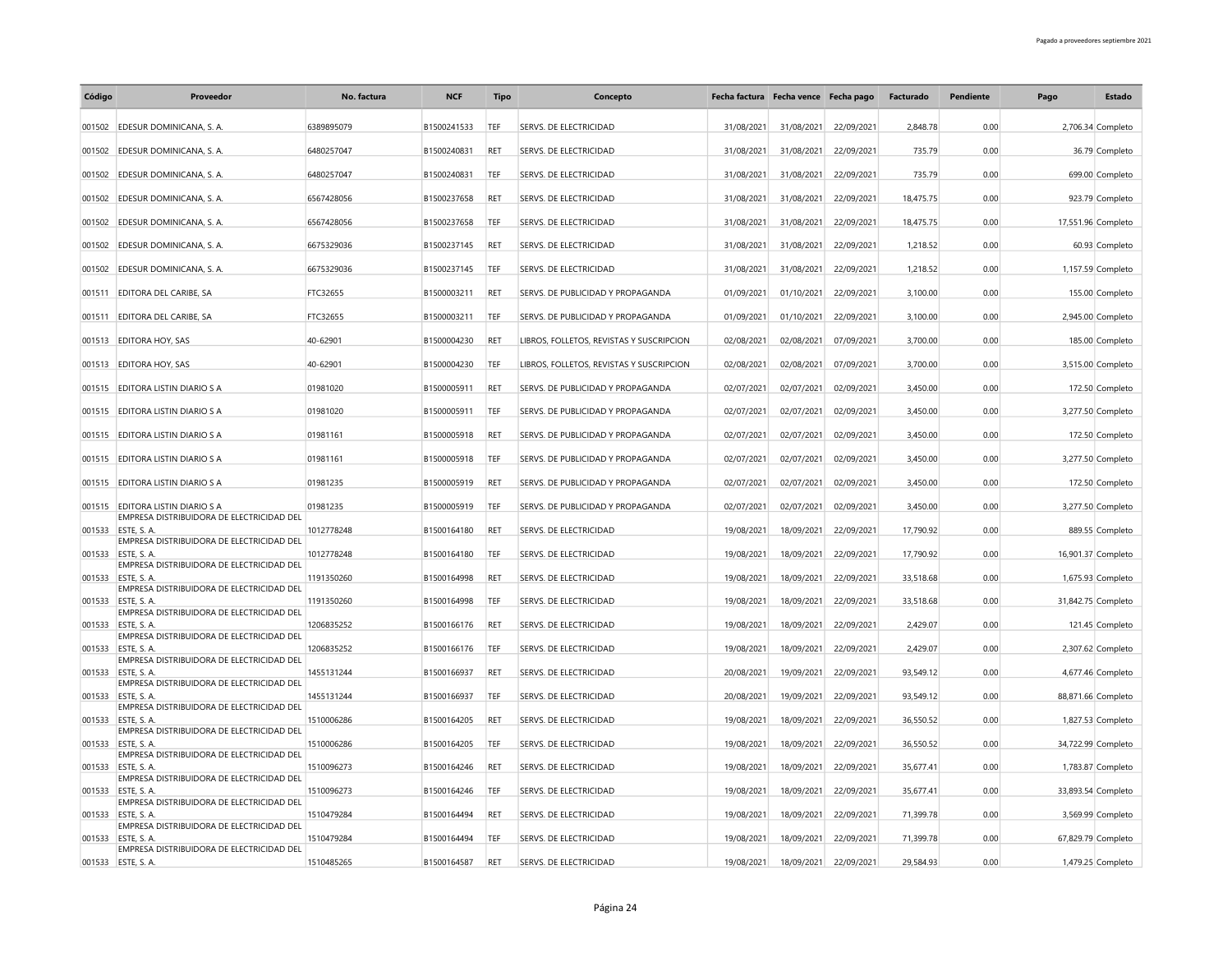| Código | Proveedor                                                       | No. factura | <b>NCF</b>  | <b>Tipo</b> | Concepto               | Fecha factura Fecha vence Fecha pago |            |            | Facturado  | Pendiente | Pago                | Estado             |
|--------|-----------------------------------------------------------------|-------------|-------------|-------------|------------------------|--------------------------------------|------------|------------|------------|-----------|---------------------|--------------------|
|        | EMPRESA DISTRIBUIDORA DE ELECTRICIDAD DEL                       |             |             |             |                        |                                      |            |            |            |           |                     |                    |
| 001533 | ESTE, S.A.<br>EMPRESA DISTRIBUIDORA DE ELECTRICIDAD DEL         | 1510485265  | B1500164587 | TEF         | SERVS. DE ELECTRICIDAD | 19/08/2021                           | 18/09/2021 | 22/09/2021 | 29.584.93  | 0.00      |                     | 28,105.68 Completo |
| 001533 | ESTE, S.A.                                                      | 1510662277  | B1500166936 | RET         | SERVS. DE ELECTRICIDAD | 20/08/2021                           | 19/09/2021 | 22/09/2021 | 78.313.87  | 0.00      |                     | 3,915.69 Completo  |
|        | EMPRESA DISTRIBUIDORA DE ELECTRICIDAD DEL                       |             |             |             |                        |                                      |            |            |            |           |                     |                    |
|        | 001533 ESTE, S. A.<br>EMPRESA DISTRIBUIDORA DE ELECTRICIDAD DEL | 1510662277  | B1500166936 | TEF         | SERVS. DE ELECTRICIDAD | 20/08/2021                           | 19/09/2021 | 22/09/2021 | 78,313.87  | 0.00      | 74,398.18 Completo  |                    |
| 001533 | ESTE, S.A.                                                      | 1510861266  | B1500167461 | <b>RET</b>  | SERVS. DE ELECTRICIDAD | 20/08/2021                           | 19/09/2021 | 22/09/2021 | 1,053.22   | 0.00      |                     | 52.66 Completo     |
|        | EMPRESA DISTRIBUIDORA DE ELECTRICIDAD DEL                       |             |             |             |                        |                                      |            |            |            |           |                     |                    |
| 001533 | FSTE S A<br>EMPRESA DISTRIBUIDORA DE ELECTRICIDAD DEL           | 1510861266  | B1500167461 | TFF         | SERVS. DE ELECTRICIDAD | 20/08/2021                           | 19/09/2021 | 22/09/2021 | 1,053.22   | 0.00      |                     | 1,000.56 Completo  |
| 001533 | ESTE S.A.                                                       | 1510925282  | B1500168278 | RET         | SERVS. DE ELECTRICIDAD | 27/08/2021                           | 26/09/2021 | 22/09/2021 | 47,182.37  | 0.00      |                     | 2,359.12 Completo  |
|        | EMPRESA DISTRIBUIDORA DE ELECTRICIDAD DEL<br>001533 ESTE, S. A. | 1510925282  | B1500168278 | TEF         |                        | 27/08/2021                           | 26/09/2021 | 22/09/2021 | 47,182.37  | 0.00      |                     | 44,823.25 Completo |
|        | EMPRESA DISTRIBUIDORA DE ELECTRICIDAD DEL                       |             |             |             | SERVS. DE ELECTRICIDAD |                                      |            |            |            |           |                     |                    |
| 001533 | ESTE, S. A.                                                     | 1511024282  | B1500167582 | RET         | SERVS. DE ELECTRICIDAD | 20/08/2021                           | 19/09/2021 | 22/09/2021 | 866.70     | 0.00      |                     | 43.34 Completo     |
| 001533 | EMPRESA DISTRIBUIDORA DE ELECTRICIDAD DEL<br>ESTE S.A.          | 1511024282  | B1500167582 | TEF         | SERVS. DE ELECTRICIDAD | 20/08/2021                           | 19/09/2021 | 22/09/2021 | 866.70     | 0.00      |                     | 823.36 Completo    |
|        | EMPRESA DISTRIBUIDORA DE ELECTRICIDAD DEL                       |             |             |             |                        |                                      |            |            |            |           |                     |                    |
| 001533 | ESTE, S.A.                                                      | 1511117282  | B1500164373 | RET         | SERVS. DE ELECTRICIDAD | 19/08/2021                           | 18/09/2021 | 22/09/2021 | 111,178.13 | 0.00      |                     | 5,558.91 Completo  |
| 001533 | EMPRESA DISTRIBUIDORA DE ELECTRICIDAD DEL<br>ESTE S.A.          | 1511117282  | B1500164373 | TEF         | SERVS. DE ELECTRICIDAD | 19/08/2021                           | 18/09/2021 | 22/09/2021 | 111,178.13 | 0.00      | 105,619.22 Completo |                    |
|        | EMPRESA DISTRIBUIDORA DE ELECTRICIDAD DEL                       |             |             |             |                        |                                      |            |            |            |           |                     |                    |
| 001533 | <b>ESTE S.A.</b><br>EMPRESA DISTRIBUIDORA DE ELECTRICIDAD DEL   | 1511162266  | B1500168082 | RET         | SERVS. DE ELECTRICIDAD | 25/08/2021                           | 24/09/2021 | 22/09/2021 | 37,582.65  | 0.00      |                     | 1,879.13 Completo  |
| 001533 | <b>FSTE S A</b>                                                 | 1511162266  | B1500168082 | TEF         | SERVS. DE ELECTRICIDAD | 25/08/2021                           | 24/09/2021 | 22/09/2021 | 37,582.65  | 0.00      | 35,703.52 Completo  |                    |
|        | EMPRESA DISTRIBUIDORA DE ELECTRICIDAD DEL                       |             |             |             |                        |                                      |            |            |            |           |                     |                    |
|        | 001533 ESTE. S. A.<br>EMPRESA DISTRIBUIDORA DE ELECTRICIDAD DEL | 1511308514  | B1500166661 | RET         | SERVS. DE ELECTRICIDAD | 20/08/2021                           | 19/09/2021 | 22/09/2021 | 650,415.64 | 0.00      | 32,520.75 Completo  |                    |
| 001533 | ESTE, S.A.                                                      | 1511308514  | B1500166661 | TEF         | SERVS. DE ELECTRICIDAD | 20/08/2021                           | 19/09/2021 | 22/09/2021 | 650.415.64 | 0.00      | 617.894.89 Completo |                    |
|        | EMPRESA DISTRIBUIDORA DE ELECTRICIDAD DEL                       |             |             |             |                        |                                      |            |            |            |           |                     |                    |
| 001533 | ESTE, S.A.<br>EMPRESA DISTRIBUIDORA DE ELECTRICIDAD DEL         | 1511313272  | B1500164968 | RET         | SERVS. DE ELECTRICIDAD | 19/08/2021                           | 18/09/2021 | 22/09/2021 | 76,290.69  | 0.00      |                     | 3,814.53 Completo  |
| 001533 | <b>ESTE S.A.</b>                                                | 1511313272  | B1500164968 | TEF         | SERVS. DE ELECTRICIDAD | 19/08/2021                           | 18/09/2021 | 22/09/2021 | 76,290.69  | 0.00      | 72,476.16 Completo  |                    |
|        | EMPRESA DISTRIBUIDORA DE ELECTRICIDAD DEL                       |             |             |             |                        |                                      |            |            |            |           |                     |                    |
|        | 001533 ESTE, S. A.<br>EMPRESA DISTRIBUIDORA DE ELECTRICIDAD DEL | 1511653278  | B1500167121 | RET         | SERVS. DE ELECTRICIDAD | 20/08/2021                           | 19/09/2021 | 22/09/2021 | 41,571.17  | 0.00      |                     | 2,078.56 Completo  |
| 001533 | ESTE, S. A.                                                     | 1511653278  | B1500167121 | TEF         | SERVS. DE ELECTRICIDAD | 20/08/2021                           | 19/09/2021 | 22/09/2021 | 41,571.17  | 0.00      | 39,492.61 Completo  |                    |
|        | EMPRESA DISTRIBUIDORA DE ELECTRICIDAD DEL                       |             |             |             |                        |                                      |            |            |            |           |                     |                    |
| 001533 | ESTE, S. A.<br>EMPRESA DISTRIBUIDORA DE ELECTRICIDAD DEL        | 1511858285  | B1500165689 | <b>RFT</b>  | SERVS. DE ELECTRICIDAD | 19/08/2021                           | 18/09/2021 | 22/09/2021 | 270,050.06 | 0.00      |                     | 13,502.50 Completo |
| 001533 | ESTE, S. A.                                                     | 1511858285  | B1500165689 | TEF         | SERVS. DE ELECTRICIDAD | 19/08/2021                           | 18/09/2021 | 22/09/2021 | 270,050.06 | 0.00      | 256,547.56 Completo |                    |
|        | EMPRESA DISTRIBUIDORA DE ELECTRICIDAD DEL                       |             |             |             |                        |                                      |            |            |            |           |                     |                    |
|        | 001533 ESTE, S. A.<br>EMPRESA DISTRIBUIDORA DE ELECTRICIDAD DEL | 1512007262  | B1500165865 | RET         | SERVS. DE ELECTRICIDAD | 19/08/2021                           | 18/09/2021 | 22/09/2021 | 101,052.06 | 0.00      |                     | 5,052.60 Completo  |
| 001533 | ESTE, S. A.                                                     | 1512007262  | B1500165865 | TEF         | SERVS. DE ELECTRICIDAD | 19/08/2021                           | 18/09/2021 | 22/09/2021 | 101,052.06 | 0.00      |                     | 95,999.46 Completo |
| 001533 | EMPRESA DISTRIBUIDORA DE ELECTRICIDAD DEL<br>ESTE, S. A         | 1512145279  | B1500166054 | RET         | SERVS. DE ELECTRICIDAD | 19/08/2021                           | 18/09/2021 | 22/09/2021 | 143,782.85 | 0.00      |                     | 7,189.14 Completo  |
|        | EMPRESA DISTRIBUIDORA DE ELECTRICIDAD DEL                       |             |             |             |                        |                                      |            |            |            |           |                     |                    |
| 001533 | ESTE, S.A.                                                      | 1512145279  | B1500166054 | TEF         | SERVS. DE ELECTRICIDAD | 19/08/2021                           | 18/09/2021 | 22/09/2021 | 143,782.85 | 0.00      | 136,593.71 Completo |                    |
| 001533 | EMPRESA DISTRIBUIDORA DE ELECTRICIDAD DEL<br>ESTE, S. A.        | 1512188275  | B1500165958 | RET         | SERVS. DE ELECTRICIDAD | 19/08/2021                           | 18/09/2021 | 22/09/2021 | 1,254.30   | 0.00      |                     | 62.72 Completo     |
|        | EMPRESA DISTRIBUIDORA DE ELECTRICIDAD DEL                       |             |             |             |                        |                                      |            |            |            |           |                     |                    |
| 001533 | <b>ESTE S.A.</b>                                                | 1512188275  | B1500165958 | TEF         | SERVS. DE ELECTRICIDAD | 19/08/2021                           | 18/09/2021 | 22/09/2021 | 1,254.30   | 0.00      |                     | 1,191.58 Completo  |
|        | EMPRESA DISTRIBUIDORA DE ELECTRICIDAD DEL<br>001533 ESTE, S. A. | 1512252281  | B1500166289 | RET         | SERVS. DE ELECTRICIDAD | 19/08/2021                           | 18/09/2021 | 22/09/2021 | 133,292.92 | 0.00      |                     | 6.664.65 Completo  |
|        | EMPRESA DISTRIBUIDORA DE ELECTRICIDAD DEL                       |             |             |             |                        |                                      |            |            |            |           |                     |                    |
|        | 001533 ESTE, S. A.<br>EMPRESA DISTRIBUIDORA DE ELECTRICIDAD DEL | 1512252281  | B1500166289 | TEF         | SERVS. DE ELECTRICIDAD | 19/08/2021                           | 18/09/2021 | 22/09/2021 | 133,292.92 | 0.00      | 126,628.27 Completo |                    |
| 001533 | ESTE, S. A.                                                     | 1618116256  | B1500165855 | <b>RET</b>  | SERVS. DE ELECTRICIDAD | 19/08/2021                           | 18/09/2021 | 22/09/2021 | 14,068.10  | 0.00      |                     | 703.41 Completo    |
|        | EMPRESA DISTRIBUIDORA DE ELECTRICIDAD DEL                       |             |             |             |                        |                                      |            |            |            |           |                     |                    |
| 001533 | <b>ESTE. S. A.</b><br>EMPRESA DISTRIBUIDORA DE ELECTRICIDAD DEL | 1618116256  | B1500165855 | TFF         | SERVS. DE ELECTRICIDAD | 19/08/2021                           | 18/09/2021 | 22/09/2021 | 14,068.10  | 0.00      |                     | 13,364.69 Completo |
|        | 001533 ESTE, S. A.                                              | 1622180196  | B1500164374 | RET         | SERVS. DE ELECTRICIDAD | 19/08/2021                           | 18/09/2021 | 22/09/2021 | 94.736.70  | 0.00      |                     | 4,736.84 Completo  |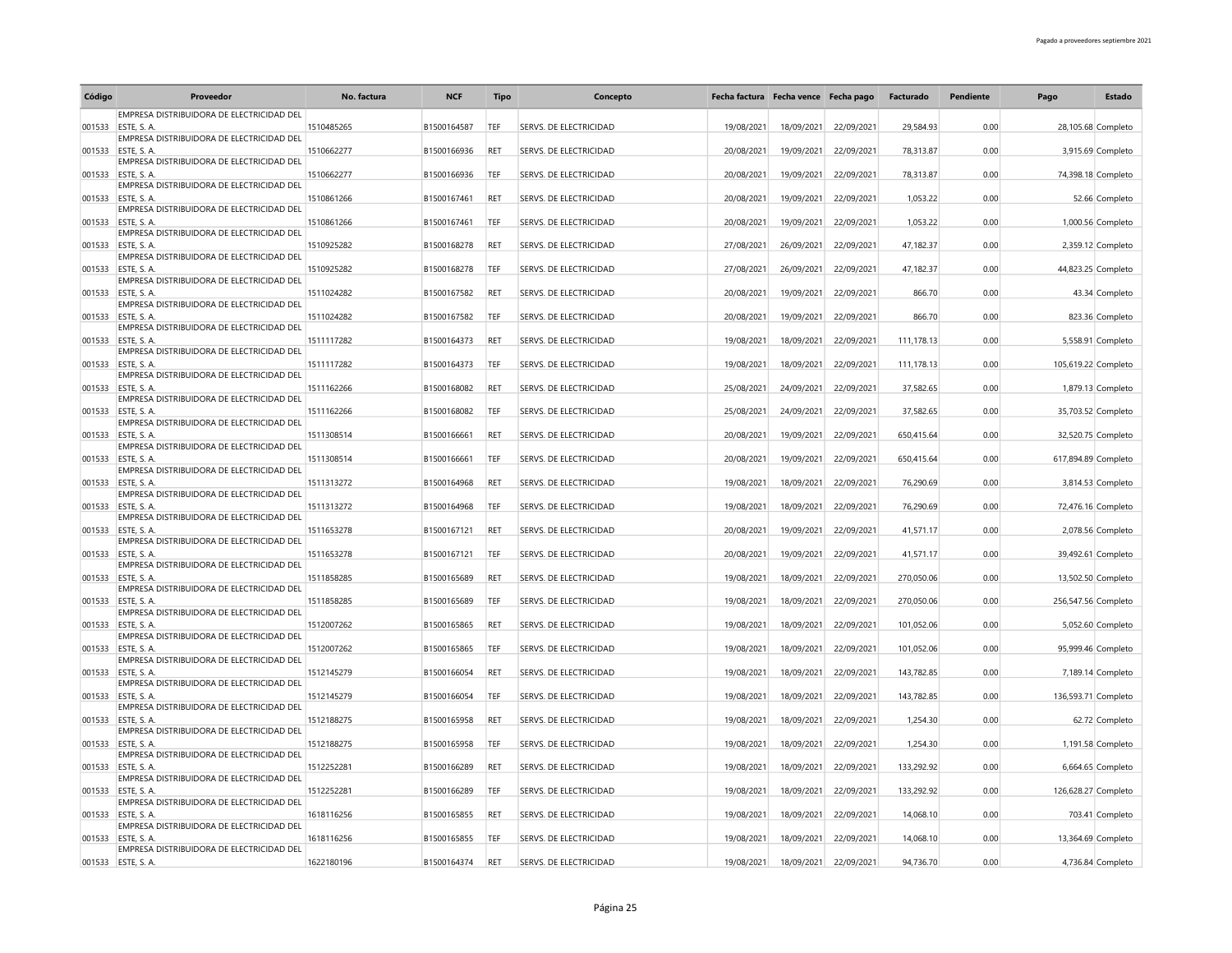| Código | Proveedor                                                       | No. factura | <b>NCF</b>  | <b>Tipo</b> | Concepto                      | Fecha factura Fecha vence Fecha pago |            |            | Facturado  | Pendiente | Pago                | Estado             |
|--------|-----------------------------------------------------------------|-------------|-------------|-------------|-------------------------------|--------------------------------------|------------|------------|------------|-----------|---------------------|--------------------|
|        | EMPRESA DISTRIBUIDORA DE ELECTRICIDAD DEL                       |             |             |             |                               |                                      |            |            |            |           |                     |                    |
| 001533 | ESTE, S.A.<br>EMPRESA DISTRIBUIDORA DE ELECTRICIDAD DEL         | 1622180196  | B1500164374 | TEF         | SERVS. DE ELECTRICIDAD        | 19/08/2021                           | 18/09/2021 | 22/09/2021 | 94.736.70  | 0.00      |                     | 89,999.86 Completo |
| 001533 | ESTE, S. A.                                                     | 1638382265  | B1500165063 | RET         | SERVS. DE ELECTRICIDAD        | 19/08/2021                           | 18/09/2021 | 22/09/2021 | 190.356.00 | 0.00      |                     | 9,517.80 Completo  |
|        | EMPRESA DISTRIBUIDORA DE ELECTRICIDAD DEL                       |             |             |             |                               |                                      |            |            |            |           |                     |                    |
| 001533 | ESTE, S. A.<br>EMPRESA DISTRIBUIDORA DE ELECTRICIDAD DEL        | 1638382265  | B1500165063 | TEF         | SERVS. DE ELECTRICIDAD        | 19/08/2021                           | 18/09/2021 | 22/09/2021 | 190,356.00 | 0.00      | 180,838.20 Completo |                    |
| 001533 | ESTE, S. A.                                                     | 1642221241  | B1500165253 | <b>RET</b>  | SERVS. DE ELECTRICIDAD        | 19/08/2021                           | 18/09/2021 | 22/09/2021 | 58,193.84  | 0.00      |                     | 2,909.69 Completo  |
|        | EMPRESA DISTRIBUIDORA DE ELECTRICIDAD DEL                       |             |             |             |                               |                                      |            |            |            |           |                     |                    |
| 001533 | <b>ESTE S.A.</b><br>EMPRESA DISTRIBUIDORA DE ELECTRICIDAD DEL   | 1642221241  | B1500165253 | TFF         | SERVS. DE ELECTRICIDAD        | 19/08/2021                           | 18/09/2021 | 22/09/2021 | 58,193.84  | 0.00      |                     | 55,284.15 Completo |
| 001533 | <b>ESTE S.A.</b>                                                | 1688534211  | B1500167474 | <b>RET</b>  | SERVS. DE ELECTRICIDAD        | 20/08/2021                           | 19/09/2021 | 22/09/2021 | 790.33     | 0.00      |                     | 39.52 Completo     |
|        | EMPRESA DISTRIBUIDORA DE ELECTRICIDAD DEL                       |             |             |             |                               |                                      |            |            |            |           |                     |                    |
|        | 001533 ESTE, S. A.<br>EMPRESA DISTRIBUIDORA DE ELECTRICIDAD DEL | 1688534211  | B1500167474 | TEF         | SERVS. DE ELECTRICIDAD        | 20/08/2021                           | 19/09/2021 | 22/09/2021 | 790.33     | 0.00      |                     | 750.81 Completo    |
| 001533 | ESTE, S. A.                                                     | 1692265206  | B1500165962 | RET         | SERVS. DE ELECTRICIDAD        | 19/08/2021                           | 18/09/2021 | 22/09/2021 | 82,508.15  | 0.00      |                     | 4,125.41 Completo  |
|        | EMPRESA DISTRIBUIDORA DE ELECTRICIDAD DEL                       |             |             |             |                               |                                      |            |            |            |           |                     |                    |
| 001533 | <b>ESTE S.A.</b><br>EMPRESA DISTRIBUIDORA DE ELECTRICIDAD DEL   | 1692265206  | B1500165962 | TEF         | SERVS. DE ELECTRICIDAD        | 19/08/2021                           | 18/09/2021 | 22/09/2021 | 82,508.15  | 0.00      |                     | 78,382.74 Completo |
| 001533 | ESTE, S.A.                                                      | 1696817199  | B1500167642 | RET         | SERVS. DE ELECTRICIDAD        | 21/08/2021                           | 20/09/2021 | 22/09/2021 | 138.01     | 0.00      |                     | 6.90 Completo      |
|        | EMPRESA DISTRIBUIDORA DE ELECTRICIDAD DEL                       |             |             |             |                               |                                      |            |            |            |           |                     |                    |
| 001533 | <b>ESTE S.A.</b><br>EMPRESA DISTRIBUIDORA DE ELECTRICIDAD DEL   | 1696817199  | B1500167642 | TEF         | SERVS. DE ELECTRICIDAD        | 21/08/2021                           | 20/09/2021 | 22/09/2021 | 138.01     | 0.00      |                     | 131.11 Completo    |
| 001533 | ESTE, S. A.                                                     | 1697947198  | B1500165633 | <b>RET</b>  | SERVS. DE ELECTRICIDAD        | 19/08/2021                           | 18/09/2021 | 22/09/2021 | 81,926.53  | 0.00      |                     | 4,096.33 Completo  |
|        | EMPRESA DISTRIBUIDORA DE ELECTRICIDAD DEL                       |             |             |             |                               |                                      |            |            |            |           |                     |                    |
| 001533 | <b>FSTE S A</b><br>EMPRESA DISTRIBUIDORA DE ELECTRICIDAD DEL    | 1697947198  | B1500165633 | TFF         | SERVS. DE ELECTRICIDAD        | 19/08/2021                           | 18/09/2021 | 22/09/2021 | 81,926.53  | 0.00      |                     | 77,830.20 Completo |
| 001533 | ESTE, S.A.                                                      | 1715054190  | B1500166327 | RET         | SERVS. DE ELECTRICIDAD        | 19/08/2021                           | 18/09/2021 | 22/09/2021 | 2,473.46   | 0.00      |                     | 123.67 Completo    |
|        | EMPRESA DISTRIBUIDORA DE ELECTRICIDAD DEL                       |             |             |             |                               |                                      |            |            |            |           |                     |                    |
| 001533 | ESTE, S.A.<br>EMPRESA DISTRIBUIDORA DE ELECTRICIDAD DEL         | 1715054190  | B1500166327 | TEF         | SERVS. DE ELECTRICIDAD        | 19/08/2021                           | 18/09/2021 | 22/09/2021 | 2.473.46   | 0.00      |                     | 2.349.79 Completo  |
| 001533 | ESTE, S.A.                                                      | 1718921189  | B1500166411 | RET         | SERVS. DE ELECTRICIDAD        | 19/08/2021                           | 18/09/2021 | 22/09/2021 | 1,543.58   | 0.00      |                     | 77.18 Completo     |
|        | EMPRESA DISTRIBUIDORA DE ELECTRICIDAD DEL                       |             |             |             |                               |                                      |            |            |            |           |                     |                    |
| 001533 | ESTE, S. A.<br>EMPRESA DISTRIBUIDORA DE ELECTRICIDAD DEL        | 1718921189  | B1500166411 | <b>TEF</b>  | SERVS. DE ELECTRICIDAD        | 19/08/2021                           | 18/09/2021 | 22/09/2021 | 1,543.58   | 0.00      |                     | 1,466.40 Completo  |
| 001533 | FSTE S A                                                        | 1747214185  | B1500168479 | RET         | SERVS. DE ELECTRICIDAD        | 31/08/2021                           | 30/09/2021 | 22/09/2021 | 885.95     | 0.00      |                     | 44.30 Completo     |
|        | EMPRESA DISTRIBUIDORA DE ELECTRICIDAD DEL<br>ESTE, S. A.        | 1747214185  | B1500168479 | TEF         | SERVS. DE ELECTRICIDAD        |                                      |            | 22/09/2021 | 885.95     | 0.00      |                     |                    |
| 001533 | EMPRESA DISTRIBUIDORA DE ELECTRICIDAD DEL                       |             |             |             |                               | 31/08/2021                           | 30/09/2021 |            |            |           |                     | 841.65 Completo    |
| 001533 | <b>FSTE S A</b>                                                 | 1769478181  | B1500165877 | <b>RET</b>  | SERVS. DE ELECTRICIDAD        | 19/08/2021                           | 18/09/2021 | 22/09/2021 | 3,669.36   | 0.00      |                     | 183.47 Completo    |
| 001533 | EMPRESA DISTRIBUIDORA DE ELECTRICIDAD DEL<br>ESTE, S. A.        | 1769478181  | B1500165877 | TEF         | SERVS. DE ELECTRICIDAD        | 19/08/2021                           | 18/09/2021 | 22/09/2021 | 3,669.36   | 0.00      |                     | 3,485.89 Completo  |
|        | EMPRESA DISTRIBUIDORA DE ELECTRICIDAD DEL                       |             |             |             |                               |                                      |            |            |            |           |                     |                    |
|        | 001533 ESTE, S. A.                                              | 1775383178  | B1500165570 | <b>RET</b>  | SERVS. DE ELECTRICIDAD        | 19/08/2021                           | 18/09/2021 | 22/09/2021 | 1,212.50   | 0.00      |                     | 60.63 Completo     |
| 001533 | EMPRESA DISTRIBUIDORA DE ELECTRICIDAD DEL<br>ESTE, S.A.         | 1775383178  | B1500165570 | TEF         | SERVS. DE ELECTRICIDAD        | 19/08/2021                           | 18/09/2021 | 22/09/2021 | 1,212.50   | 0.00      |                     | 1,151.87 Completo  |
|        | EMPRESA DISTRIBUIDORA DE ELECTRICIDAD DEL                       |             |             |             |                               |                                      |            |            |            |           |                     |                    |
| 001533 | <b>ESTE S.A.</b>                                                | 1775387178  | B1500167473 | <b>RET</b>  | SERVS. DE ELECTRICIDAD        | 20/08/2021                           | 19/09/2021 | 22/09/2021 | 804.50     | 0.00      |                     | 40.23 Completo     |
| 001533 | EMPRESA DISTRIBUIDORA DE ELECTRICIDAD DEL<br>ESTE, S.A.         | 1775387178  | B1500167473 | TEF         | SERVS. DE ELECTRICIDAD        | 20/08/2021                           | 19/09/2021 | 22/09/2021 | 804.50     | 0.00      |                     | 764.27 Completo    |
|        | EMPRESA DISTRIBUIDORA DE ELECTRICIDAD DEL                       |             |             |             |                               |                                      |            |            |            |           |                     |                    |
| 001533 | ESTE, S. A.                                                     | 2002784177  | B1500165634 | RET         | SERVS. DE ELECTRICIDAD        | 19/08/2021                           | 18/09/2021 | 22/09/2021 | 33,568.05  | 0.00      |                     | 1,678.40 Completo  |
| 001533 | EMPRESA DISTRIBUIDORA DE ELECTRICIDAD DEL<br>ESTE S.A.          | 2002784177  | B1500165634 | TEF         | SERVS. DE ELECTRICIDAD        | 19/08/2021                           | 18/09/2021 | 22/09/2021 | 33,568.05  | 0.00      |                     | 31,889.65 Completo |
|        | EMPRESA DISTRIBUIDORA DE ELECTRICIDAD DEL                       |             |             |             |                               |                                      |            |            |            |           |                     |                    |
| 001533 | FSTE S A                                                        | 2070196163  | B1500166548 | RET         | SERVS. DE ELECTRICIDAD        | 19/08/2021                           | 18/09/2021 | 22/09/2021 | 29,889.80  | 0.00      |                     | 1.494.49 Completo  |
| 001533 | EMPRESA DISTRIBUIDORA DE ELECTRICIDAD DEL<br>ESTE, S. A.        | 2070196163  | B1500166548 | TFF         | SERVS. DE ELECTRICIDAD        | 19/08/2021                           | 18/09/2021 | 22/09/2021 | 29,889.80  | 0.00      |                     | 28,395.31 Completo |
|        | EMPRESA DISTRIBUIDORA DE ELECTRICIDAD DEL                       |             |             |             |                               |                                      |            |            |            |           |                     |                    |
| 001533 | ESTE, S. A.                                                     | 2116308152  | B1500164207 | <b>RET</b>  | <b>SERVS. DE ELECTRICIDAD</b> | 19/08/2021                           | 18/09/2021 | 22/09/2021 | 34,722.56  | 0.00      |                     | 1,736.13 Completo  |
| 001533 | EMPRESA DISTRIBUIDORA DE ELECTRICIDAD DEL<br>ESTE. S. A.        | 2116308152  | B1500164207 | TFF         | SERVS. DE ELECTRICIDAD        | 19/08/2021                           | 18/09/2021 | 22/09/2021 | 34,722.56  | 0.00      |                     | 32,986.43 Completo |
|        | EMPRESA DISTRIBUIDORA DE ELECTRICIDAD DEL                       |             |             |             |                               |                                      |            |            |            |           |                     |                    |
|        | 001533 ESTE, S. A.                                              | 2148900150  | B1500166027 | <b>RET</b>  | SERVS. DE ELECTRICIDAD        | 19/08/2021                           | 18/09/2021 | 22/09/2021 | 16.481.78  | 0.00      |                     | 824.09 Completo    |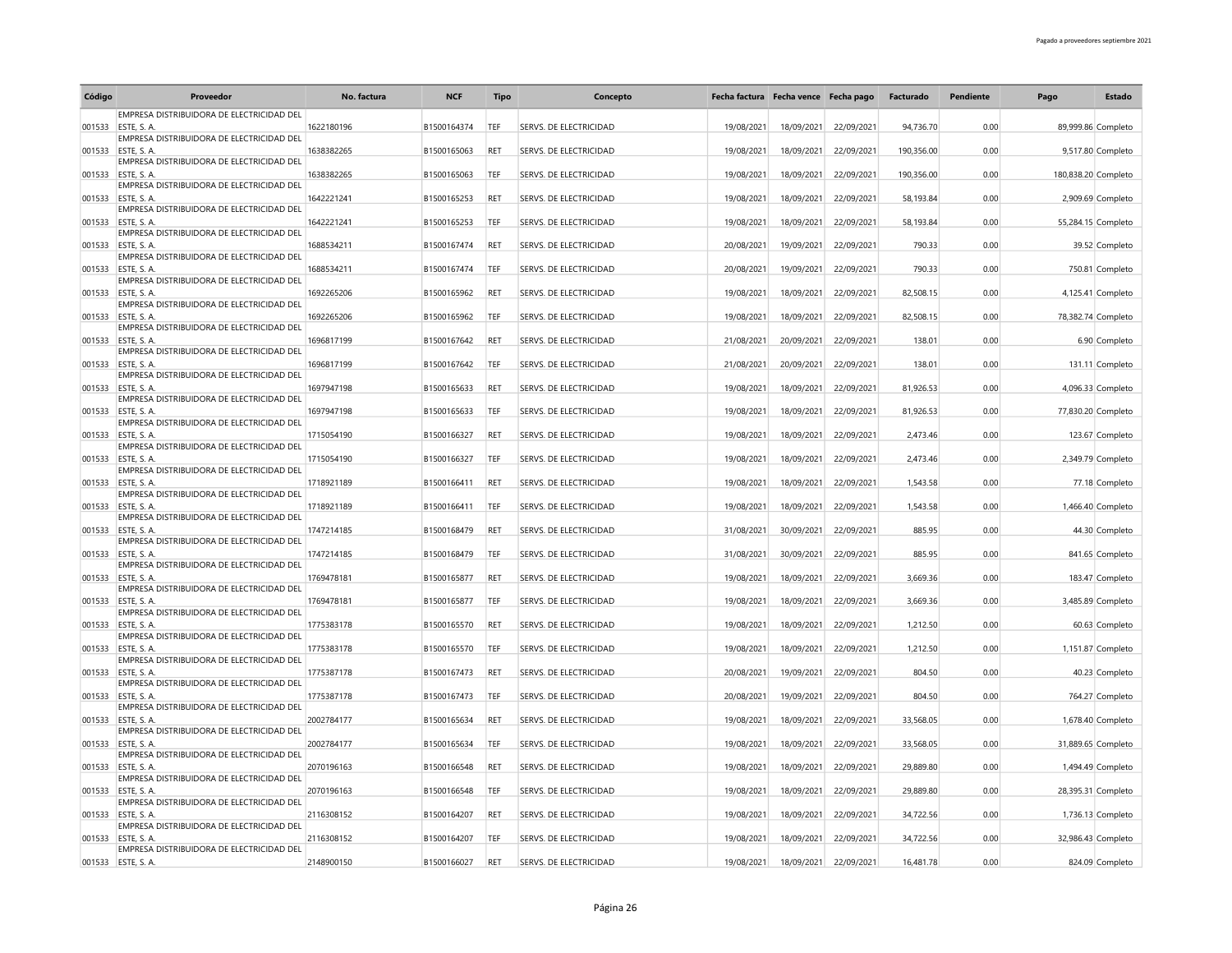| Código | Proveedor                                                        | No. factura | <b>NCF</b>  | <b>Tipo</b> | Concepto                                 | Fecha factura Fecha vence Fecha pago |            |            | Facturado  | Pendiente | Pago                | <b>Estado</b>      |
|--------|------------------------------------------------------------------|-------------|-------------|-------------|------------------------------------------|--------------------------------------|------------|------------|------------|-----------|---------------------|--------------------|
|        | EMPRESA DISTRIBUIDORA DE ELECTRICIDAD DEL                        |             |             |             |                                          |                                      |            |            |            |           |                     |                    |
| 001533 | ESTE, S.A.<br>EMPRESA DISTRIBUIDORA DE ELECTRICIDAD DEL          | 2148900150  | B1500166027 | TEF         | SERVS. DE ELECTRICIDAD                   | 19/08/2021                           | 18/09/2021 | 22/09/2021 | 16.481.78  | 0.00      |                     | 15,657.69 Completo |
| 001533 | ESTE, S. A.                                                      | 2153201145  | B1500166359 | RET         | SERVS. DE ELECTRICIDAD                   | 19/08/2021                           | 18/09/2021 | 22/09/2021 | 78,944.60  | 0.00      |                     | 3,947.23 Completo  |
|        | EMPRESA DISTRIBUIDORA DE ELECTRICIDAD DEL                        |             |             |             |                                          |                                      |            |            |            |           |                     |                    |
|        | 001533 ESTE, S. A.<br>EMPRESA DISTRIBUIDORA DE ELECTRICIDAD DEL  | 2153201145  | B1500166359 | TEF         | <b>SERVS. DE ELECTRICIDAD</b>            | 19/08/2021                           | 18/09/2021 | 22/09/2021 | 78,944.60  | 0.00      |                     | 74,997.37 Completo |
| 001533 | ESTE, S. A.                                                      | 2248165131  | B1500168492 | <b>RET</b>  | SERVS. DE ELECTRICIDAD                   | 31/08/2021                           | 30/09/2021 | 22/09/2021 | 1.718.69   | 0.00      |                     | 85.93 Completo     |
|        | EMPRESA DISTRIBUIDORA DE ELECTRICIDAD DEL<br>ESTE, S. A.         | 2248165131  | B1500168492 | TEF         | SERVS. DE ELECTRICIDAD                   |                                      |            | 22/09/2021 | 1,718.69   | 0.00      |                     |                    |
| 001533 | EMPRESA DISTRIBUIDORA DE ELECTRICIDAD DEL                        |             |             |             |                                          | 31/08/2021                           | 30/09/2021 |            |            |           |                     | 1,632.76 Completo  |
| 001533 | ESTE, S.A.                                                       | 2250447130  | B1500167458 | RET         | SERVS. DE ELECTRICIDAD                   | 20/08/2021                           | 19/09/2021 | 22/09/2021 | 1,079.13   | 0.00      |                     | 53.96 Completo     |
|        | EMPRESA DISTRIBUIDORA DE ELECTRICIDAD DEL<br>001533 ESTE, S. A.  | 2250447130  | B1500167458 | TEF         | <b>SERVS. DE ELECTRICIDAD</b>            | 20/08/2021                           | 19/09/2021 | 22/09/2021 | 1,079.13   | 0.00      |                     | 1,025.17 Completo  |
|        | EMPRESA DISTRIBUIDORA DE ELECTRICIDAD DEL                        |             |             |             |                                          |                                      |            |            |            |           |                     |                    |
| 001533 | ESTE, S. A.                                                      | 2261259125  | B1500167373 | <b>RET</b>  | SERVS. DE ELECTRICIDAD                   | 20/08/2021                           | 19/09/2021 | 22/09/2021 | 130,058.24 | 0.00      |                     | 6,502.91 Completo  |
| 001533 | EMPRESA DISTRIBUIDORA DE ELECTRICIDAD DEL<br><b>FSTE S A</b>     | 2261259125  | B1500167373 | TEF         | SERVS. DE ELECTRICIDAD                   | 20/08/2021                           | 19/09/2021 | 22/09/2021 | 130,058.24 | 0.00      | 123,555.33 Completo |                    |
|        | EMPRESA DISTRIBUIDORA DE ELECTRICIDAD DEL                        |             |             |             |                                          |                                      |            |            |            |           |                     |                    |
| 001533 | ESTE, S. A.<br>EMPRESA DISTRIBUIDORA DE ELECTRICIDAD DEL         | 3289201113  | B1500165576 | <b>RET</b>  | SERVS. DE ELECTRICIDAD                   | 19/08/2021                           | 18/09/2021 | 22/09/2021 | 976.66     | 0.00      |                     | 48.83 Completo     |
| 001533 | ESTE, S. A.                                                      | 3289201113  | B1500165576 | TEF         | SERVS. DE ELECTRICIDAD                   | 19/08/2021                           | 18/09/2021 | 22/09/2021 | 976.66     | 0.00      |                     | 927.83 Completo    |
|        | EMPRESA DISTRIBUIDORA DE ELECTRICIDAD DEL                        |             |             |             |                                          |                                      |            |            |            |           |                     |                    |
| 001533 | ESTE, S. A.<br>EMPRESA DISTRIBUIDORA DE ELECTRICIDAD DEL         | 3544554077  | B1500165561 | RET         | SERVS. DE ELECTRICIDAD                   | 19/08/2021                           | 18/09/2021 | 22/09/2021 | 1,604.38   | 0.00      |                     | 80.22 Completo     |
| 001533 | ESTE, S.A.                                                       | 3544554077  | B1500165561 | TEF         | SERVS. DE ELECTRICIDAD                   | 19/08/2021                           | 18/09/2021 | 22/09/2021 | 1,604.38   | 0.00      |                     | 1,524.16 Completo  |
|        | EMPRESA DISTRIBUIDORA DE ELECTRICIDAD DEL                        |             |             |             |                                          |                                      |            |            |            |           |                     |                    |
| 001533 | ESTE, S. A.<br>EMPRESA DISTRIBUIDORA DE ELECTRICIDAD DEL         | 3619044073  | B1500164529 | <b>RET</b>  | SERVS. DE ELECTRICIDAD                   | 19/08/2021                           | 18/09/2021 | 22/09/2021 | 54,442.97  | 0.00      |                     | 2,722.15 Completo  |
| 001533 | ESTE, S.A.                                                       | 3619044073  | B1500164529 | TEF         | SERVS. DE ELECTRICIDAD                   | 19/08/2021                           | 18/09/2021 | 22/09/2021 | 54,442.97  | 0.00      |                     | 51,720.82 Completo |
| 001533 | EMPRESA DISTRIBUIDORA DE ELECTRICIDAD DEL<br>ESTE, S. A.         | 3717928056  | B1500164283 | RET         | SERVS. DE ELECTRICIDAD                   | 19/08/2021                           | 18/09/2021 | 22/09/2021 | 25,822.05  | 0.00      |                     | 1,291.10 Completo  |
|        | EMPRESA DISTRIBUIDORA DE ELECTRICIDAD DEL                        |             |             |             |                                          |                                      |            |            |            |           |                     |                    |
| 001533 | ESTE, S.A.                                                       | 3717928056  | B1500164283 | TEF         | <b>SERVS. DE ELECTRICIDAD</b>            | 19/08/2021                           | 18/09/2021 | 22/09/2021 | 25.822.05  | 0.00      |                     | 24,530.95 Completo |
| 001533 | EMPRESA DISTRIBUIDORA DE ELECTRICIDAD DEL<br>ESTE, S. A.         | 3835750038  | B1500166977 | RET         | SERVS. DE ELECTRICIDAD                   | 20/08/2021                           | 19/09/2021 | 22/09/2021 | 1,299.09   | 0.00      |                     | 64.95 Completo     |
|        | EMPRESA DISTRIBUIDORA DE ELECTRICIDAD DEL                        |             |             |             |                                          |                                      |            |            |            |           |                     |                    |
| 001533 | ESTE, S.A.                                                       | 3835750038  | B1500166977 | TEF         | <b>SERVS. DE ELECTRICIDAD</b>            | 20/08/2021                           | 19/09/2021 | 22/09/2021 | 1,299.09   | 0.00      |                     | 1,234.14 Completo  |
| 001683 | INSTITUTO NACIONAL DE AGUAS POTABLES Y<br><b>ALCANTARILLADOS</b> | 21207777    | B1500196625 | TEF         | SERVS. DE SUMINISTRO DE AGUA             | 01/09/2021                           | 01/09/2021 | 23/09/2021 | 88,192.02  | 0.00      |                     | 88,192.02 Completo |
|        |                                                                  |             |             |             |                                          |                                      |            |            |            |           |                     |                    |
| 001708 | JOHNNY DIONISIO VERAS ROJAS                                      | 00449       | B1500000449 | RET         | SERVS. DE SUMINISTRO DE AGUA             | 02/09/2021                           | 02/10/2021 | 14/09/2021 | 5,720.00   | 0.00      |                     | 286.00 Completo    |
| 001708 | JOHNNY DIONISIO VERAS ROJAS                                      | 00449       | B1500000449 | TEF         | SERVS. DE SUMINISTRO DE AGUA             | 02/09/2021                           | 02/10/2021 | 14/09/2021 | 5,720.00   | 0.00      |                     | 5,434.00 Completo  |
|        |                                                                  |             |             |             |                                          |                                      |            |            |            |           |                     |                    |
| 001735 | JUAN MANUEL GUERRERO DE JESUS                                    | 0100        | B1500000100 | RET         | SERVS. TECNICOS Y PROFESIONALES          | 25/08/2021                           | 25/08/2021 | 06/09/2021 | 295,000.00 | 0.00      |                     | 45,000.00 Completo |
| 001735 | JUAN MANUEL GUERRERO DE JESUS                                    | 0100        | B1500000100 | <b>RET</b>  | <b>SERVS. TECNICOS Y PROFESIONALES</b>   | 25/08/2021                           | 25/08/2021 | 06/09/2021 | 295,000.00 | 0.00      |                     | 25,000.00 Completo |
| 001735 | JUAN MANUEL GUERRERO DE JESUS                                    | 0100        | B1500000100 | TEF         | SERVS. TECNICOS Y PROFESIONALES          | 25/08/2021                           |            |            | 295,000.00 | 0.00      |                     |                    |
|        |                                                                  |             |             |             |                                          |                                      | 25/08/2021 | 06/09/2021 |            |           | 225,000.00 Completo |                    |
| 001764 | LIMCOBA, SRL                                                     | 509         | B1500000554 | RET         | MOBILIARIO, EQ. Y/O ACCESORIOS DE OFICIN | 11/08/2021                           | 10/09/2021 | 02/09/2021 | 92,630.00  | 0.00      |                     | 3,925.00 Completo  |
| 001764 | LIMCOBA, SRL                                                     | 509         | B1500000554 | TEF         | MOBILIARIO, EQ. Y/O ACCESORIOS DE OFICIN | 11/08/2021                           | 10/09/2021 | 02/09/2021 | 92,630.00  | 0.00      |                     | 88,705.00 Completo |
|        |                                                                  |             |             |             |                                          |                                      |            |            |            |           |                     |                    |
| 001785 | MADEINSA SRL                                                     | FT-0016375  | B1500000527 | RET         | SERVS. DE FUMIGACION Y LIMPIEZA          | 26/08/2021                           | 25/09/2021 | 15/09/2021 | 566,400.00 | 0.00      |                     | 25,920.00 Completo |
| 001785 | <b>MADEINSA SRL</b>                                              | FT-0016375  | B1500000527 | RET         | SERVS. DE FUMIGACION Y LIMPIEZA          | 26/08/2021                           | 25/09/2021 | 15/09/2021 | 566,400.00 | 0.00      |                     | 24,000.00 Completo |
|        |                                                                  |             |             |             |                                          |                                      |            |            |            |           |                     |                    |
| 001785 | <b>MADEINSA SRL</b>                                              | FT-0016375  | B1500000527 | TEF         | SERVS. DE FUMIGACION Y LIMPIEZA          | 26/08/2021                           | 25/09/2021 | 15/09/2021 | 566,400.00 | 0.00      | 516,480.00 Completo |                    |
| 001785 | MADEINSA SRL                                                     | FT-0016376  | B1500000528 | RET         | SERVS. DE FUMIGACION Y LIMPIEZA          | 27/08/2021                           | 26/09/2021 | 22/09/2021 | 75,992.00  | 0.00      |                     | 3,477.60 Completo  |
|        |                                                                  |             |             |             |                                          |                                      |            |            |            |           |                     |                    |
|        | 001785 MADEINSA SRL                                              | FT-0016376  | B1500000528 | RET         | SERVS. DE FUMIGACION Y LIMPIEZA          | 27/08/2021                           | 26/09/2021 | 22/09/2021 | 75,992.00  | 0.00      |                     | 3,220.00 Completo  |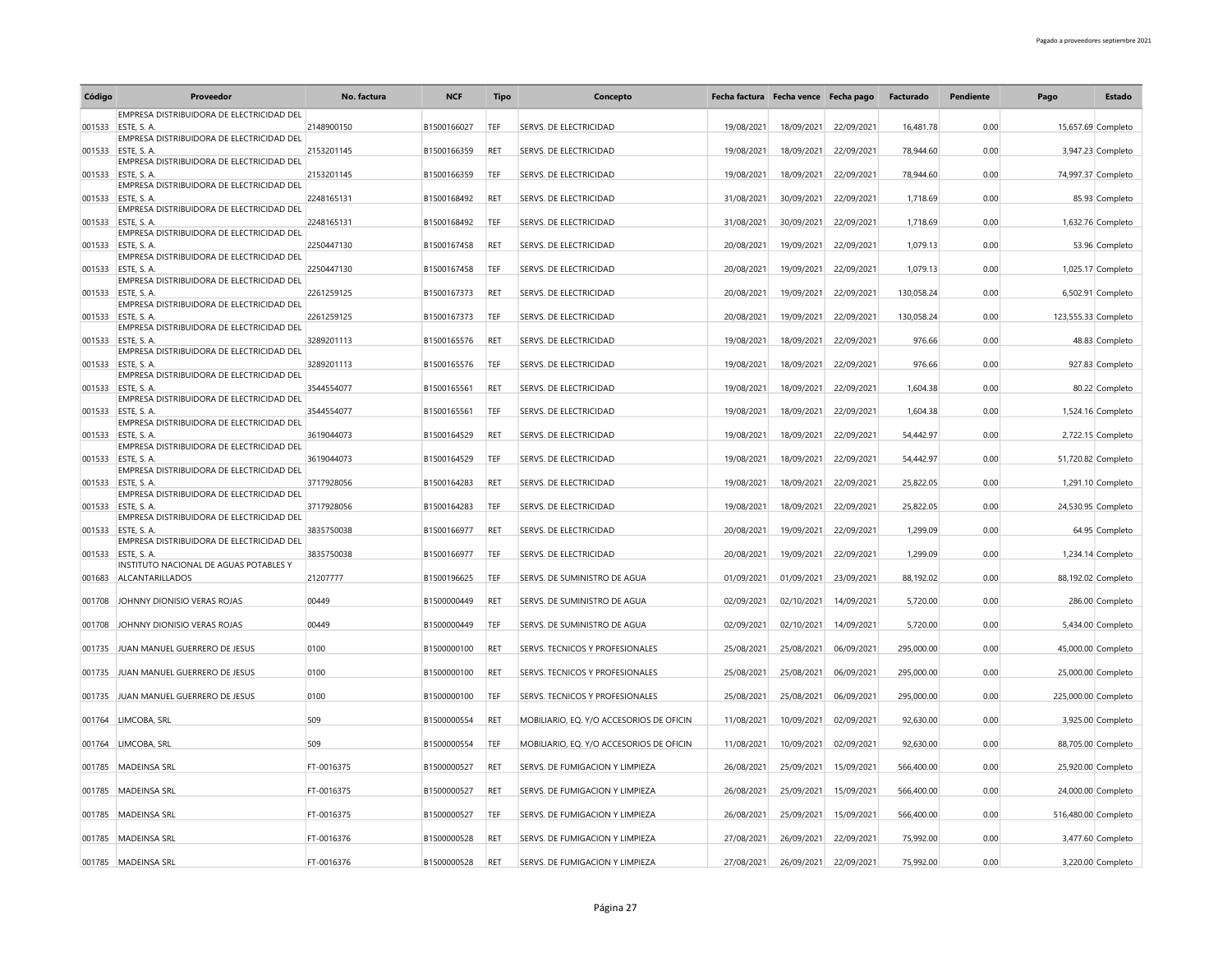| Código | Proveedor                      | No. factura | <b>NCF</b>  | Tipo       | Concepto                                 |            | Fecha factura Fecha vence Fecha pago |            | Facturado  | Pendiente | Pago                | Estado             |
|--------|--------------------------------|-------------|-------------|------------|------------------------------------------|------------|--------------------------------------|------------|------------|-----------|---------------------|--------------------|
| 001785 | MADEINSA SRL                   | FT-0016376  | B1500000528 | TEF        | SERVS. DE FUMIGACION Y LIMPIEZA          | 27/08/2021 | 26/09/2021                           | 22/09/2021 | 75,992.00  | 0.00      |                     | 69,294.40 Completo |
| 001785 | MADEINSA SRL                   | FT-0016377  | B1500000529 | <b>RET</b> | SERVS. DE FUMIGACION Y LIMPIEZA          | 27/08/2021 | 26/09/2021                           | 22/09/2021 | 249,111.11 | 0.00      |                     | 11,400.00 Completo |
| 001785 | MADEINSA SRL                   | FT-0016377  | B1500000529 | RET        | SERVS. DE FUMIGACION Y LIMPIEZA          | 27/08/2021 | 26/09/2021                           | 22/09/2021 | 249,111.11 | 0.00      |                     | 10,555.56 Completo |
| 001785 | MADEINSA SRL                   | FT-0016377  | B1500000529 | TEF        | SERVS. DE FUMIGACION Y LIMPIEZA          | 27/08/2021 | 26/09/2021                           | 22/09/2021 | 249,111.11 | 0.00      | 227,155.55 Completo |                    |
| 001785 | MADEINSA SRL                   | FT-0016378  | B1500000530 | RET        | SERVS. DE FUMIGACION Y LIMPIEZA          | 27/08/2021 | 26/09/2021                           | 22/09/2021 | 70,800.00  | 0.00      |                     | 3,240.00 Completo  |
| 001785 | MADEINSA SRL                   | FT-0016378  | B1500000530 | RET        | SERVS. DE FUMIGACION Y LIMPIEZA          | 27/08/2021 | 26/09/2021                           | 22/09/2021 | 70,800.00  | 0.00      |                     | 3,000.00 Completo  |
| 001785 | MADEINSA SRL                   | FT-0016378  | B1500000530 | TEF        | SERVS. DE FUMIGACION Y LIMPIEZA          | 27/08/2021 | 26/09/2021                           | 22/09/2021 | 70,800.00  | 0.00      |                     | 64,560.00 Completo |
| 001785 | <b>MADEINSA SRL</b>            | FT-0016379  | B1500000531 | RET        | SERVS. DE FUMIGACION Y LIMPIEZA          | 27/08/2021 | 26/09/2021                           | 22/09/2021 | 129,800.00 | 0.00      |                     | 5,940.00 Completo  |
| 001785 | <b>MADEINSA SRL</b>            | FT-0016379  | B1500000531 | RET        | SERVS. DE FUMIGACION Y LIMPIEZA          | 27/08/2021 | 26/09/2021                           | 22/09/2021 | 129,800.00 | 0.00      |                     | 5,500.00 Completo  |
| 001785 | MADEINSA SRL                   | FT-0016379  | B1500000531 | TEF        | SERVS. DE FUMIGACION Y LIMPIEZA          | 27/08/2021 | 26/09/2021                           | 22/09/2021 | 129,800.00 | 0.00      | 118,360.00 Completo |                    |
| 001785 | MADEINSA SRL                   | FT-0016380  | B1500000532 | RET        | SERVS. DE FUMIGACION Y LIMPIEZA          | 27/08/2021 | 26/09/2021                           | 22/09/2021 | 547,560.69 | 0.00      |                     | 23,201.72 Completo |
| 001785 | <b>MADEINSA SRL</b>            | FT-0016380  | B1500000532 | RET        | SERVS. DE FUMIGACION Y LIMPIEZA          | 27/08/2021 | 26/09/2021                           | 22/09/2021 | 547,560.69 | 0.00      |                     | 25,057.86 Completo |
| 001785 | MADEINSA SRL                   | FT-0016380  | B1500000532 | TEF        | SERVS. DE FUMIGACION Y LIMPIEZA          | 27/08/2021 | 26/09/2021                           | 22/09/2021 | 547,560.69 | 0.00      | 499,301.11 Completo |                    |
| 001785 | <b>MADEINSA SRL</b>            | FT-0016381  | B1500000533 | RET        | SERVS. DE FUMIGACION Y LIMPIEZA          | 27/08/2021 | 26/09/2021                           | 22/09/2021 | 298,540.00 | 0.00      |                     | 13,662.00 Completo |
| 001785 | <b>MADEINSA SRL</b>            | FT-0016381  | B1500000533 | RET        | SERVS. DE FUMIGACION Y LIMPIEZA          | 27/08/2021 | 26/09/2021                           | 22/09/2021 | 298.540.00 | 0.00      |                     | 12,650.00 Completo |
| 001785 | MADEINSA SRL                   | FT-0016381  | B1500000533 | TEF        | SERVS. DE FUMIGACION Y LIMPIEZA          | 27/08/2021 | 26/09/2021                           | 22/09/2021 | 298,540.00 | 0.00      | 272,228.00 Completo |                    |
| 001786 | MAGNA MOTORS, S. A.            | 91180745    | B1500004014 | RET        | VEHICULOS, PIEZAS, ACCESORIOS Y REPUESTO | 21/06/2021 | 21/07/2021                           | 10/09/2021 | 108,974.21 | 0.00      |                     | 4,617.55 Completo  |
| 001786 | MAGNA MOTORS, S. A.            | 91180745    | B1500004014 | TEF        | VEHICULOS, PIEZAS, ACCESORIOS Y REPUESTO | 21/06/2021 | 21/07/2021                           | 10/09/2021 | 108,974.21 | 0.00      | 104,356.66 Completo |                    |
| 001786 | MAGNA MOTORS, S. A.            | 91180775    | B1500004015 | RET        | VEHICULOS, PIEZAS, ACCESORIOS Y REPUESTO | 21/06/2021 | 21/07/2021                           | 10/09/2021 | 3,345.30   | 0.00      |                     | 141.75 Completo    |
| 001786 | MAGNA MOTORS, S. A.            | 91180775    | B1500004015 | TEF        | VEHICULOS, PIEZAS, ACCESORIOS Y REPUESTO | 21/06/2021 | 21/07/2021                           | 10/09/2021 | 3,345.30   | 0.00      |                     | 3,203.55 Completo  |
| 001820 | MAXIMO WINNAR PERALTA MELENDEZ | 136         | B1500000136 | RET        | <b>SERVS. DE TRANSPORTE</b>              | 15/08/2021 | 30/08/2021                           | 06/09/2021 | 7,000.00   | 0.00      |                     | 350.00 Completo    |
| 001820 | MAXIMO WINNAR PERALTA MELENDEZ | 136         | B1500000136 | TEF        | SERVS. DE TRANSPORTE                     | 15/08/2021 | 30/08/2021                           | 06/09/2021 | 7,000.00   | 0.00      |                     | 6,650.00 Completo  |
| 001820 | MAXIMO WINNAR PERALTA MELENDEZ | 137         | B1500000137 | RET        | SERVS. DE TRANSPORTE                     | 31/08/2021 | 15/09/2021                           | 17/09/2021 | 7,700.00   | 0.00      |                     | 385.00 Completo    |
| 001820 | MAXIMO WINNAR PERALTA MELENDEZ | 137         | B1500000137 | TEF        | <b>SERVS. DE TRANSPORTE</b>              | 31/08/2021 | 15/09/2021                           | 17/09/2021 | 7,700.00   | 0.00      |                     | 7,315.00 Completo  |
| 001825 | MERCADO MEDIA NETWORK, SRL     | FC-00011138 | B1500000644 | RET        | LIBROS, FOLLETOS, REVISTAS Y SUSCRIPCION | 15/07/2021 | 15/07/2021                           | 07/09/2021 | 6,900.00   | 0.00      |                     | 345.00 Completo    |
| 001825 | MERCADO MEDIA NETWORK, SRL     | FC-00011138 | B1500000644 | TEF        | LIBROS, FOLLETOS, REVISTAS Y SUSCRIPCION | 15/07/2021 | 15/07/2021                           | 07/09/2021 | 6,900.00   | 0.00      |                     | 6,555.00 Completo  |
| 001831 | METRO TECNOLOGIA SRL           | 100023293   | B1500000380 | RET        | EQ. DE SEGURIDAD                         | 26/08/2021 | 25/09/2021                           | 23/09/2021 | 46,964.00  | 0.00      |                     | 1,990.00 Completo  |
| 001831 | METRO TECNOLOGIA SRL           | 100023293   | B1500000380 | TEF        | EQ. DE SEGURIDAD                         | 26/08/2021 | 25/09/2021                           | 23/09/2021 | 46,964.00  | 0.00      |                     | 44,974.00 Completo |
| 001831 | METRO TECNOLOGIA SRL           | 10023293    | B1500000000 | O/C        | EQ. DE SEGURIDAD                         | 26/08/2021 | 25/09/2021                           | 01/09/2021 | 46,964.00  | 0.00      |                     | 46,964.00 Completo |
| 001848 | MITOPALO POWER, SRL.           | 29850       | B1500000833 | RET        | MATERIALES Y EQ. DE GENERACION ELECTRICA | 20/08/2021 | 19/09/2021                           | 07/09/2021 | 64,703.42  | 0.00      |                     | 2,741.67 Completo  |
| 001848 | MITOPALO POWER, SRL            | 29850       | B1500000833 | TFF        | MATERIALES Y EQ. DE GENERACION ELECTRICA | 20/08/2021 | 19/09/2021                           | 07/09/2021 | 64,703.42  | 0.00      |                     | 61,961.75 Completo |
|        | 001857 MUEBLES OMAR, S. A.     | 172883      | B1500002075 | RET        | MOBILIARIO, EQ. Y/O ACCESORIOS DE OFICIN | 27/08/2021 | 26/09/2021                           | 20/09/2021 | 820.501.20 | 0.00      |                     | 34,767.00 Completo |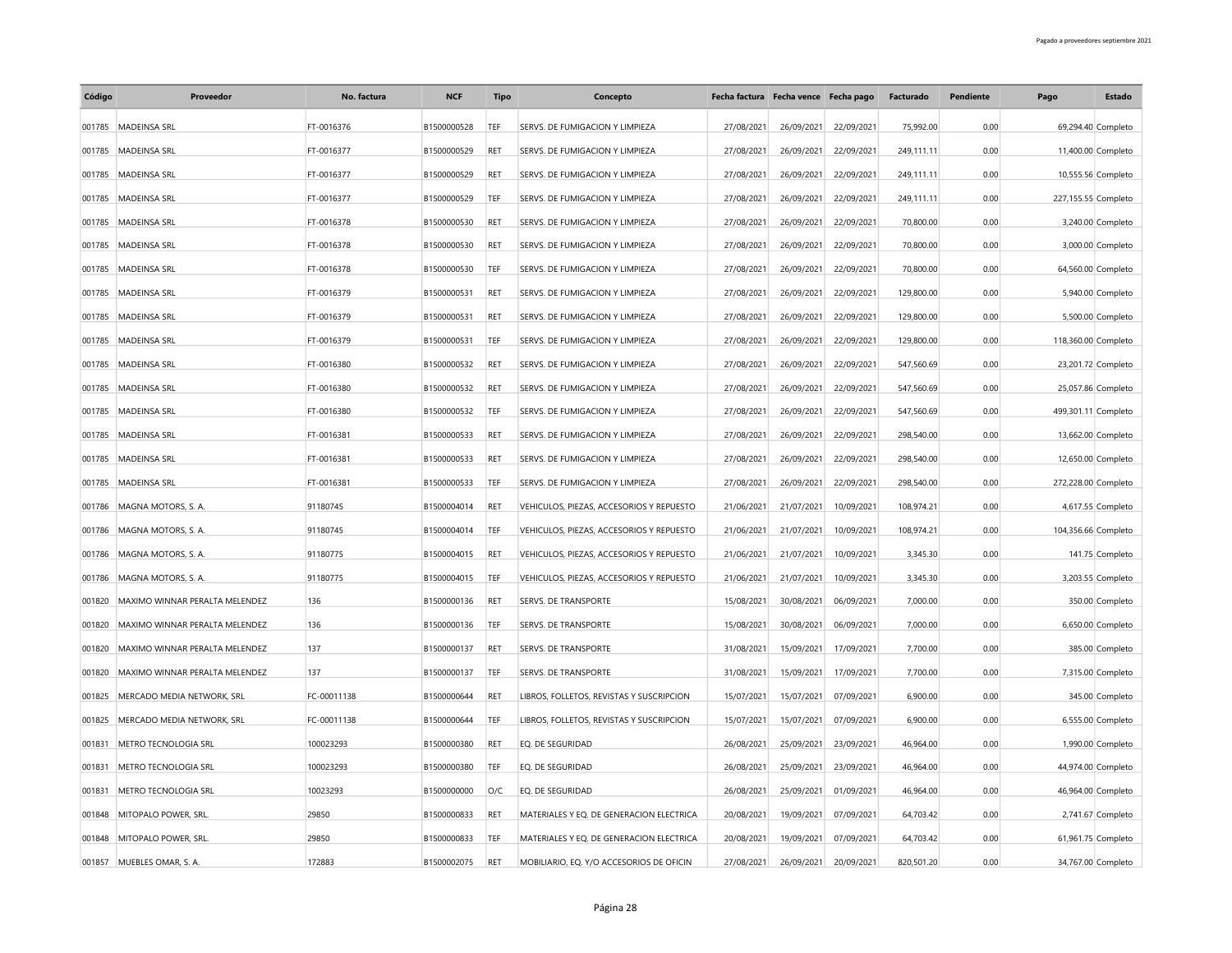| Código | Proveedor                                  | No. factura | <b>NCF</b>  | <b>Tipo</b> | Concepto                                 | Fecha factura Fecha vence Fecha pago |            |            | Facturado    | Pendiente | Pago                  | Estado              |
|--------|--------------------------------------------|-------------|-------------|-------------|------------------------------------------|--------------------------------------|------------|------------|--------------|-----------|-----------------------|---------------------|
| 001857 | MUEBLES OMAR, S. A.                        | 172883      | B1500002075 | TEF         | MOBILIARIO, EQ. Y/O ACCESORIOS DE OFICIN | 27/08/2021                           | 26/09/2021 | 20/09/2021 | 820,501.20   | 0.00      |                       | 785,734.20 Completo |
|        | 001883 OFFITEK, SRL                        | 182773      | B1500003688 | RET         | MATERIAL GASTABLE DE OFICINA             | 27/08/2021                           | 11/10/2021 | 27/09/2021 | 429,992.00   | 0.00      |                       | 18,220.00 Completo  |
| 001883 | <b>OFFITEK, SRL</b>                        | 182773      | B1500003688 | TEF         | MATERIAL GASTABLE DE OFICINA             | 27/08/2021                           | 11/10/2021 | 27/09/2021 | 429,992.00   | 0.00      | 411,772.00 Completo   |                     |
| 001893 | OPEN CLEAN, SRL                            | 204         | B1500000204 | RET         | MATERIALES DESECHABLES                   | 25/08/2021                           | 09/09/2021 | 10/09/2021 | 1,266,579.35 | 0.00      |                       | 57,962.11 Completo  |
|        | 001893 OPEN CLEAN, SRL                     | 204         | B1500000204 | <b>RET</b>  | MATERIALES DESECHABLES                   | 25/08/2021                           | 09/09/2021 | 10/09/2021 | 1,266,579.35 | 0.00      |                       | 53,668.62 Completo  |
| 001893 | OPEN CLEAN, SRL                            | 204         | B1500000204 | TEF         | MATERIALES DESECHABLES                   | 25/08/2021                           | 09/09/2021 | 10/09/2021 | 1,266,579.35 | 0.00      | 1,154,948.62 Completo |                     |
| 001924 | PLADENT SRL                                | 00000071    | B1500000071 | RET         | SEGUROS DE PERSONAS                      | 01/09/2021                           | 01/09/2021 | 22/09/2021 | 1,000,000.00 | 0.00      |                       | 50,000.00 Completo  |
| 001924 | <b>PLADENT SRL</b>                         | 00000071    | B1500000071 | TEF         | SEGUROS DE PERSONAS                      | 01/09/2021                           | 01/09/2021 | 22/09/2021 | 1,000,000.00 | 0.00      |                       | 950,000.00 Completo |
| 001947 | PUBLICACIONES AHORA SAS                    | 40-22157    | B1500002197 | RET         | LIBROS, FOLLETOS, REVISTAS Y SUSCRIPCION | 17/05/2021                           | 17/05/2021 | 29/09/2021 | 4,325.00     | 0.00      |                       | 216.25 Completo     |
| 001947 | PUBLICACIONES AHORA SAS                    | 40-22157    | B1500002197 | TEF         | LIBROS, FOLLETOS, REVISTAS Y SUSCRIPCION | 17/05/2021                           | 17/05/2021 | 29/09/2021 | 4,325.00     | 0.00      |                       | 4,108.75 Completo   |
| 001947 | PUBLICACIONES AHORA SAS                    | 40-22158    | B1500002198 | RET         | LIBROS, FOLLETOS, REVISTAS Y SUSCRIPCION | 17/05/2021                           | 17/05/2021 | 29/09/2021 | 4,325.00     | 0.00      |                       | 216.25 Completo     |
| 001947 | PUBLICACIONES AHORA SAS                    | 40-22158    | B1500002198 | TEF         | LIBROS, FOLLETOS, REVISTAS Y SUSCRIPCION | 17/05/2021                           | 17/05/2021 | 29/09/2021 | 4,325.00     | 0.00      |                       | 4,108.75 Completo   |
| 001947 | PUBLICACIONES AHORA SAS                    | 40-22159    | B1500002199 | RET         | LIBROS, FOLLETOS, REVISTAS Y SUSCRIPCION | 17/05/2021                           | 17/05/2021 | 29/09/2021 | 4,325.00     | 0.00      |                       | 216.25 Completo     |
| 001947 | PUBLICACIONES AHORA SAS                    | 40-22159    | B1500002199 | TEF         | LIBROS, FOLLETOS, REVISTAS Y SUSCRIPCION | 17/05/2021                           | 17/05/2021 | 29/09/2021 | 4,325.00     | 0.00      |                       | 4,108.75 Completo   |
| 001947 | PUBLICACIONES AHORA SAS                    | 40-22160    | B1500002200 | <b>RET</b>  | LIBROS, FOLLETOS, REVISTAS Y SUSCRIPCION | 17/05/2021                           | 17/05/2021 | 29/09/2021 | 4,325.00     | 0.00      |                       | 216.25 Completo     |
|        | 001947 PUBLICACIONES AHORA SAS             | 40-22160    | B1500002200 | TEF         | LIBROS, FOLLETOS, REVISTAS Y SUSCRIPCION | 17/05/2021                           | 17/05/2021 | 29/09/2021 | 4,325.00     | 0.00      |                       | 4,108.75 Completo   |
| 001947 | PUBLICACIONES AHORA SAS                    | 40-22161    | B1500002201 | RET         | LIBROS, FOLLETOS, REVISTAS Y SUSCRIPCION | 17/05/2021                           | 17/05/2021 | 29/09/2021 | 4,325.00     | 0.00      |                       | 216.25 Completo     |
| 001947 | <b>PUBLICACIONES AHORA SAS</b>             | 40-22161    | B1500002201 | TEF         | LIBROS, FOLLETOS, REVISTAS Y SUSCRIPCION | 17/05/2021                           | 17/05/2021 | 29/09/2021 | 4,325.00     | 0.00      |                       | 4,108.75 Completo   |
| 001947 | PUBLICACIONES AHORA SAS                    | 40-22162    | B1500002202 | RET         | LIBROS, FOLLETOS, REVISTAS Y SUSCRIPCION | 17/05/2021                           | 17/05/2021 | 29/09/2021 | 17,300.00    | 0.00      |                       | 865.00 Completo     |
| 001947 | PUBLICACIONES AHORA SAS                    | 40-22162    | B1500002202 | TEF         | LIBROS, FOLLETOS, REVISTAS Y SUSCRIPCION | 17/05/2021                           | 17/05/2021 | 29/09/2021 | 17,300.00    | 0.00      |                       | 16,435.00 Completo  |
| 001947 | PUBLICACIONES AHORA SAS                    | 40-22163    | B1500002203 | RET         | LIBROS, FOLLETOS, REVISTAS Y SUSCRIPCION | 17/05/2021                           | 17/05/2021 | 29/09/2021 | 17,300.00    | 0.00      |                       | 865.00 Completo     |
| 001947 | PUBLICACIONES AHORA SAS                    | 40-22163    | B1500002203 | TEF         | LIBROS, FOLLETOS, REVISTAS Y SUSCRIPCION | 17/05/2021                           | 17/05/2021 | 29/09/2021 | 17,300.00    | 0.00      |                       | 16,435.00 Completo  |
| 001947 | PUBLICACIONES AHORA SAS                    | 40-22164    | B1500002204 | RET         | LIBROS, FOLLETOS, REVISTAS Y SUSCRIPCION | 17/05/2021                           | 17/05/2021 | 29/09/2021 | 17,300.00    | 0.00      |                       | 865.00 Completo     |
| 001947 | PUBLICACIONES AHORA SAS                    | 40-22164    | B1500002204 | TEF         | LIBROS, FOLLETOS, REVISTAS Y SUSCRIPCION | 17/05/2021                           | 17/05/2021 | 29/09/2021 | 17,300.00    | 0.00      |                       | 16,435.00 Completo  |
| 001947 | PUBLICACIONES AHORA SAS                    | 40-22165    | B1500002205 | RET         | LIBROS, FOLLETOS, REVISTAS Y SUSCRIPCION | 17/05/2021                           | 17/05/2021 | 29/09/2021 | 17,300.00    | 0.00      |                       | 865.00 Completo     |
| 001947 | PUBLICACIONES AHORA SAS                    | 40-22165    | B1500002205 | TEF         | LIBROS, FOLLETOS, REVISTAS Y SUSCRIPCION | 17/05/2021                           | 17/05/2021 | 29/09/2021 | 17,300.00    | 0.00      |                       | 16,435.00 Completo  |
| 001947 | PUBLICACIONES AHORA SAS                    | 40-22166    | B1500002206 | <b>RET</b>  | LIBROS, FOLLETOS, REVISTAS Y SUSCRIPCION | 17/05/2021                           | 17/05/2021 | 29/09/2021 | 17,300.00    | 0.00      |                       | 865.00 Completo     |
| 001947 | PUBLICACIONES AHORA SAS                    | 40-22166    | B1500002206 | TEF         | LIBROS, FOLLETOS, REVISTAS Y SUSCRIPCION | 17/05/2021                           | 17/05/2021 | 29/09/2021 | 17,300.00    | 0.00      |                       | 16,435.00 Completo  |
| 001947 | PUBLICACIONES AHORA SAS                    | 40-22285    | B1500002269 | RET         | LIBROS, FOLLETOS, REVISTAS Y SUSCRIPCION | 01/07/2021                           | 01/07/2021 | 20/09/2021 | 4,325.00     | 0.00      |                       | 216.25 Completo     |
| 001947 | PUBLICACIONES AHORA SAS                    | 40-22285    | B1500002269 | TEF         | LIBROS, FOLLETOS, REVISTAS Y SUSCRIPCION | 01/07/2021                           | 01/07/2021 | 20/09/2021 | 4,325.00     | 0.00      |                       | 4,108.75 Completo   |
|        | 002026 SANTO DOMINGO MOTORS COMPANY, S. A. | 2700352133  | B1500018133 | RET         | VEHICULOS, PIEZAS, ACCESORIOS Y REPUESTO | 02/08/2021                           | 01/09/2021 | 29/09/2021 | 29,203.67    | 0.00      |                       | 1,336.44 Completo   |
|        | 002026 SANTO DOMINGO MOTORS COMPANY, S. A. | 2700352133  | B1500018133 | RET         | VEHICULOS, PIEZAS, ACCESORIOS Y REPUESTO | 02/08/2021                           | 01/09/2021 | 29/09/2021 | 29,203.67    | 0.00      |                       | 1,237.44 Completo   |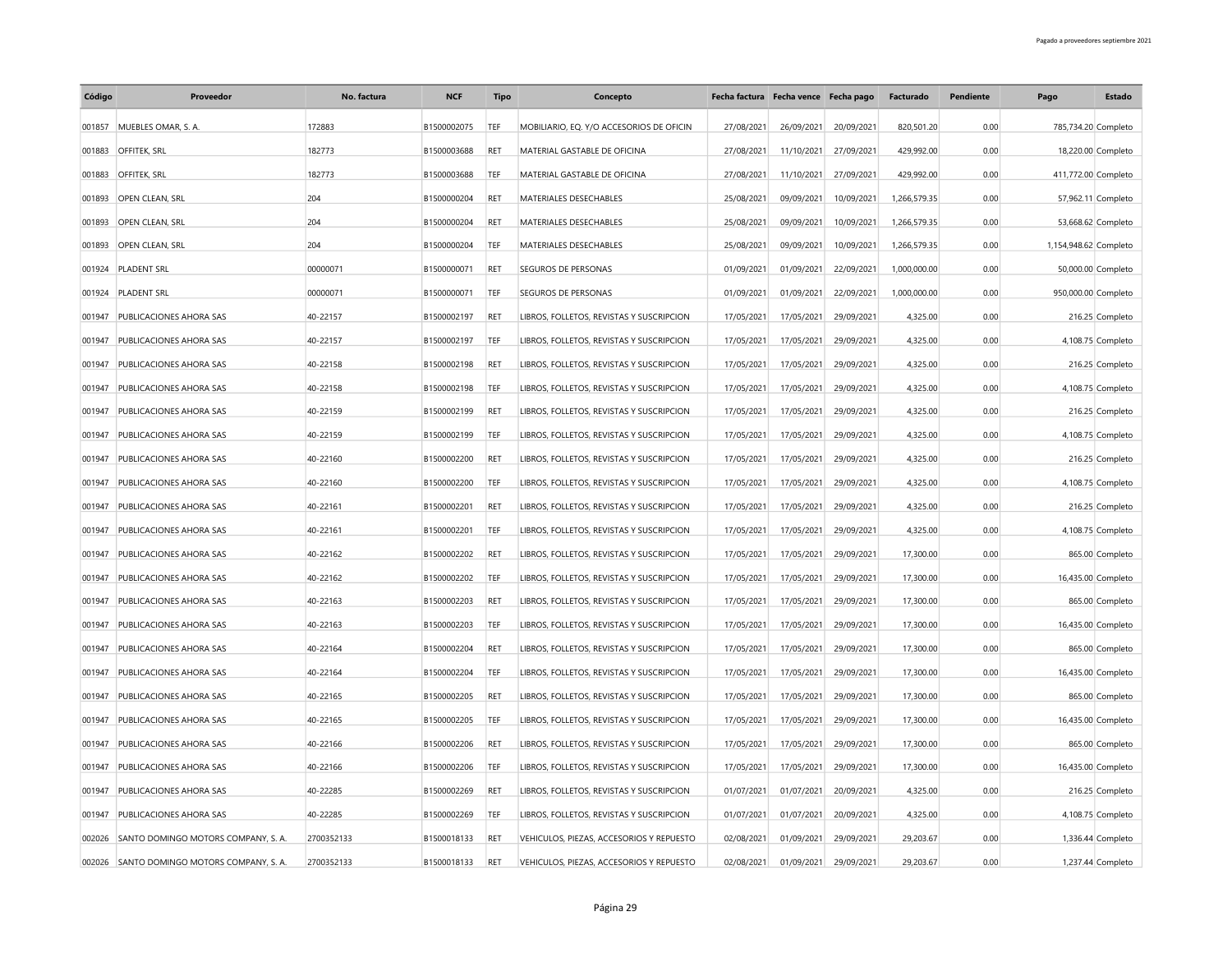| Código | Proveedor                                       | No. factura | <b>NCF</b>  | <b>Tipo</b> | Concepto                                 | Fecha factura Fecha vence Fecha pago |            |            | Facturado    | Pendiente | Pago                  | Estado            |
|--------|-------------------------------------------------|-------------|-------------|-------------|------------------------------------------|--------------------------------------|------------|------------|--------------|-----------|-----------------------|-------------------|
| 002026 | SANTO DOMINGO MOTORS COMPANY, S. A.             | 2700352133  | B1500018133 | TEF         | VEHICULOS, PIEZAS, ACCESORIOS Y REPUESTO | 02/08/2021                           | 01/09/2021 | 29/09/2021 | 29,203.67    | 0.00      | 26,629.79 Completo    |                   |
| 002026 | SANTO DOMINGO MOTORS COMPANY, S. A.             | 2700352733  | B1500018168 | <b>RET</b>  | VEHICULOS, PIEZAS, ACCESORIOS Y REPUESTO | 05/08/2021                           | 04/09/2021 | 29/09/2021 | 20,570.54    | 0.00      |                       | 941.36 Completo   |
| 002026 | SANTO DOMINGO MOTORS COMPANY, S. A.             | 2700352733  | B1500018168 | RET         | VEHICULOS, PIEZAS, ACCESORIOS Y REPUESTO | 05/08/2021                           | 04/09/2021 | 29/09/2021 | 20,570.54    | 0.00      |                       | 871.63 Completo   |
| 002026 | SANTO DOMINGO MOTORS COMPANY, S. A.             | 2700352733  | B1500018168 | TEF         | VEHICULOS, PIEZAS, ACCESORIOS Y REPUESTO | 05/08/2021                           | 04/09/2021 | 29/09/2021 | 20,570.54    | 0.00      | 18,757.55 Completo    |                   |
| 002026 | SANTO DOMINGO MOTORS COMPANY, S. A.             | 2700352915  | B1500018186 | RET         | VEHICULOS, PIEZAS, ACCESORIOS Y REPUESTO | 06/08/2021                           | 05/09/2021 | 29/09/2021 | 26,936.82    | 0.00      |                       | 1,232.70 Completo |
| 002026 | SANTO DOMINGO MOTORS COMPANY, S. A.             | 2700352915  | B1500018186 | <b>RET</b>  | VEHICULOS, PIEZAS, ACCESORIOS Y REPUESTO | 06/08/2021                           | 05/09/2021 | 29/09/2021 | 26,936.82    | 0.00      |                       | 1,141.39 Completo |
| 002026 | SANTO DOMINGO MOTORS COMPANY, S. A.             | 2700352915  | B1500018186 | TEF         | VEHICULOS, PIEZAS, ACCESORIOS Y REPUESTO | 06/08/2021                           | 05/09/2021 | 29/09/2021 | 26.936.82    | 0.00      | 24,562.73 Completo    |                   |
| 002026 | SANTO DOMINGO MOTORS COMPANY, S. A.             | 2700353157  | B1500018189 | RET         | VEHICULOS, PIEZAS, ACCESORIOS Y REPUESTO | 09/08/2021                           | 08/09/2021 | 29/09/2021 | 68,151.36    | 0.00      |                       | 3,118.79 Completo |
| 002026 | SANTO DOMINGO MOTORS COMPANY, S. A.             | 2700353157  | B1500018189 | <b>RET</b>  | VEHICULOS, PIEZAS, ACCESORIOS Y REPUESTO | 09/08/2021                           | 08/09/2021 | 29/09/2021 | 68,151.36    | 0.00      |                       | 2,887.77 Completo |
|        |                                                 |             |             |             |                                          |                                      |            |            |              |           |                       |                   |
| 002026 | SANTO DOMINGO MOTORS COMPANY, S. A.             | 2700353157  | B1500018189 | TEF         | VEHICULOS, PIEZAS, ACCESORIOS Y REPUESTO | 09/08/2021                           | 08/09/2021 | 29/09/2021 | 68,151.36    | 0.00      | 62,144.80 Completo    |                   |
| 002026 | SANTO DOMINGO MOTORS COMPANY, S. A.             | 2700354144  | B1500018268 | <b>RET</b>  | VEHICULOS, PIEZAS, ACCESORIOS Y REPUESTO | 18/08/2021                           | 17/09/2021 | 29/09/2021 | 3,197.97     | 0.00      |                       | 146.35 Completo   |
| 002026 | SANTO DOMINGO MOTORS COMPANY, S. A.             | 2700354144  | B1500018268 | <b>RET</b>  | VEHICULOS, PIEZAS, ACCESORIOS Y REPUESTO | 18/08/2021                           | 17/09/2021 | 29/09/2021 | 3,197.97     | 0.00      |                       | 135.51 Completo   |
| 002026 | SANTO DOMINGO MOTORS COMPANY, S. A.             | 2700354144  | B1500018268 | TEF         | VEHICULOS, PIEZAS, ACCESORIOS Y REPUESTO | 18/08/2021                           | 17/09/2021 | 29/09/2021 | 3,197.97     | 0.00      |                       | 2,916.11 Completo |
| 002026 | SANTO DOMINGO MOTORS COMPANY, S. A.             | 2700354845  | B1500018315 | RET         | VEHICULOS, PIEZAS, ACCESORIOS Y REPUESTO | 24/08/2021                           | 23/09/2021 | 29/09/2021 | 12,389.00    | 0.00      |                       | 566.96 Completo   |
| 002026 | SANTO DOMINGO MOTORS COMPANY, S. A.             | 2700354845  | B1500018315 | RET         | VEHICULOS, PIEZAS, ACCESORIOS Y REPUESTO | 24/08/2021                           | 23/09/2021 | 29/09/2021 | 12,389.00    | 0.00      |                       | 524.96 Completo   |
| 002026 | SANTO DOMINGO MOTORS COMPANY, S. A.             | 2700354845  | B1500018315 | TEF         | VEHICULOS, PIEZAS, ACCESORIOS Y REPUESTO | 24/08/2021                           | 23/09/2021 | 29/09/2021 | 12,389.00    | 0.00      | 11,297.08 Completo    |                   |
| 002026 | SANTO DOMINGO MOTORS COMPANY, S. A.             | 2700355030  | B1500018326 | <b>RET</b>  | VEHICULOS, PIEZAS, ACCESORIOS Y REPUESTO | 25/08/2021                           | 24/09/2021 | 29/09/2021 | 89,468.46    | 0.00      |                       | 4,094.33 Completo |
| 002026 | SANTO DOMINGO MOTORS COMPANY, S. A.             | 2700355030  | B1500018326 | RET         | VEHICULOS, PIEZAS, ACCESORIOS Y REPUESTO | 25/08/2021                           | 24/09/2021 | 29/09/2021 | 89,468.46    | 0.00      |                       | 3,791.03 Completo |
| 002026 | SANTO DOMINGO MOTORS COMPANY, S. A.             | 2700355030  | B1500018326 | TEF         | VEHICULOS, PIEZAS, ACCESORIOS Y REPUESTO | 25/08/2021                           | 24/09/2021 | 29/09/2021 | 89,468.46    | 0.00      | 81,583.10 Completo    |                   |
| 002026 | SANTO DOMINGO MOTORS COMPANY, S. A.             | 2700355355  | B1500018341 | RET         | VEHICULOS, PIEZAS, ACCESORIOS Y REPUESTO | 27/08/2021                           | 26/09/2021 | 29/09/2021 | 16,370.51    | 0.00      |                       | 749.15 Completo   |
| 002026 | SANTO DOMINGO MOTORS COMPANY, S. A.             | 2700355355  | B1500018341 | RET         | VEHICULOS, PIEZAS, ACCESORIOS Y REPUESTO | 27/08/2021                           | 26/09/2021 | 29/09/2021 | 16,370.51    | 0.00      |                       | 693.67 Completo   |
| 002026 | SANTO DOMINGO MOTORS COMPANY, S. A.             | 2700355355  | B1500018341 | TEF         | VEHICULOS, PIEZAS, ACCESORIOS Y REPUESTO | 27/08/2021                           | 26/09/2021 | 29/09/2021 | 16,370.51    | 0.00      | 14,927.69 Completo    |                   |
| 002029 | SECURITY DEVELOPMENT CORPORATION, S. S.,<br>SRL | 004311      | B1500000378 | <b>RET</b>  | EQ. DE SEGURIDAD                         | 25/06/2021                           | 25/06/2021 | 29/09/2021 | 3,540.00     | 0.00      |                       | 162.00 Completo   |
| 002029 | SECURITY DEVELOPMENT CORPORATION, S. S.,<br>SRI | 004311      | B1500000378 | <b>RET</b>  | EO. DE SEGURIDAD                         | 25/06/2021                           | 25/06/2021 | 29/09/2021 | 3.540.00     | 0.00      |                       | 150.00 Completo   |
| 002029 | SECURITY DEVELOPMENT CORPORATION, S. S.,<br>SRL | 004311      | B1500000378 | TEF         | EQ. DE SEGURIDAD                         | 25/06/2021                           | 25/06/2021 | 29/09/2021 | 3,540.00     | 0.00      |                       | 3,228.00 Completo |
| 002031 | SEGUROS RESERVAS, S. A.                         | 002313886   | B1500029870 | TEF         | SEGUROS PARA BIENES MUEBLES E INMUEBLES  | 25/06/2021                           | 25/06/2021 | 06/09/2021 | 5,956,881.51 | 0.00      | 277,592.39 Completo   |                   |
|        |                                                 |             |             |             |                                          |                                      |            |            |              |           |                       |                   |
| 002031 | SEGUROS RESERVAS, S. A.                         | 002326659   | B1500030116 | O/C         | SEGUROS PARA BIENES MUEBLES E INMUEBLES  | 13/07/2021                           | 13/07/2021 | 06/09/2021 | 8,241,341.29 | 0.00      | 91,798.85 Completo    |                   |
| 002031 | SEGUROS RESERVAS, S. A.                         | 002326659   | B1500030116 | TEF         | SEGUROS PARA BIENES MUEBLES E INMUEBLES  | 13/07/2021                           | 13/07/2021 | 06/09/2021 | 8,241,341.29 | 0.00      | 1,760,342.18 Completo |                   |
| 002031 | SEGUROS RESERVAS, S. A.                         | 002341518   | B1500030378 | <b>RET</b>  | SEGUROS PARA BIENES MUEBLES E INMUEBLES  | 30/07/2021                           | 30/07/2021 | 13/09/2021 | 846,386.69   | 0.00      | 36,482.18 Completo    |                   |
| 002031 | SEGUROS RESERVAS, S. A.                         | 002341518   | B1500030378 | TEF         | SEGUROS PARA BIENES MUEBLES E INMUEBLES  | 30/07/2021                           | 30/07/2021 | 13/09/2021 | 846,386.69   | 0.00      | 809,904.51 Completo   |                   |
| 002047 | SILOSA EIRL                                     | 184         | B1500000184 | RET         | SERVS. DE FUMIGACION Y LIMPIEZA          | 25/08/2021                           | 25/08/2021 | 06/09/2021 | 528,508.02   | 0.00      | 24,185.96 Completo    |                   |
|        | 002047 SILOSA EIRL                              | 184         | B1500000184 | RET         | SERVS. DE FUMIGACION Y LIMPIEZA          | 25/08/2021                           | 25/08/2021 | 06/09/2021 | 528,508.02   | 0.00      | 22,394.41 Completo    |                   |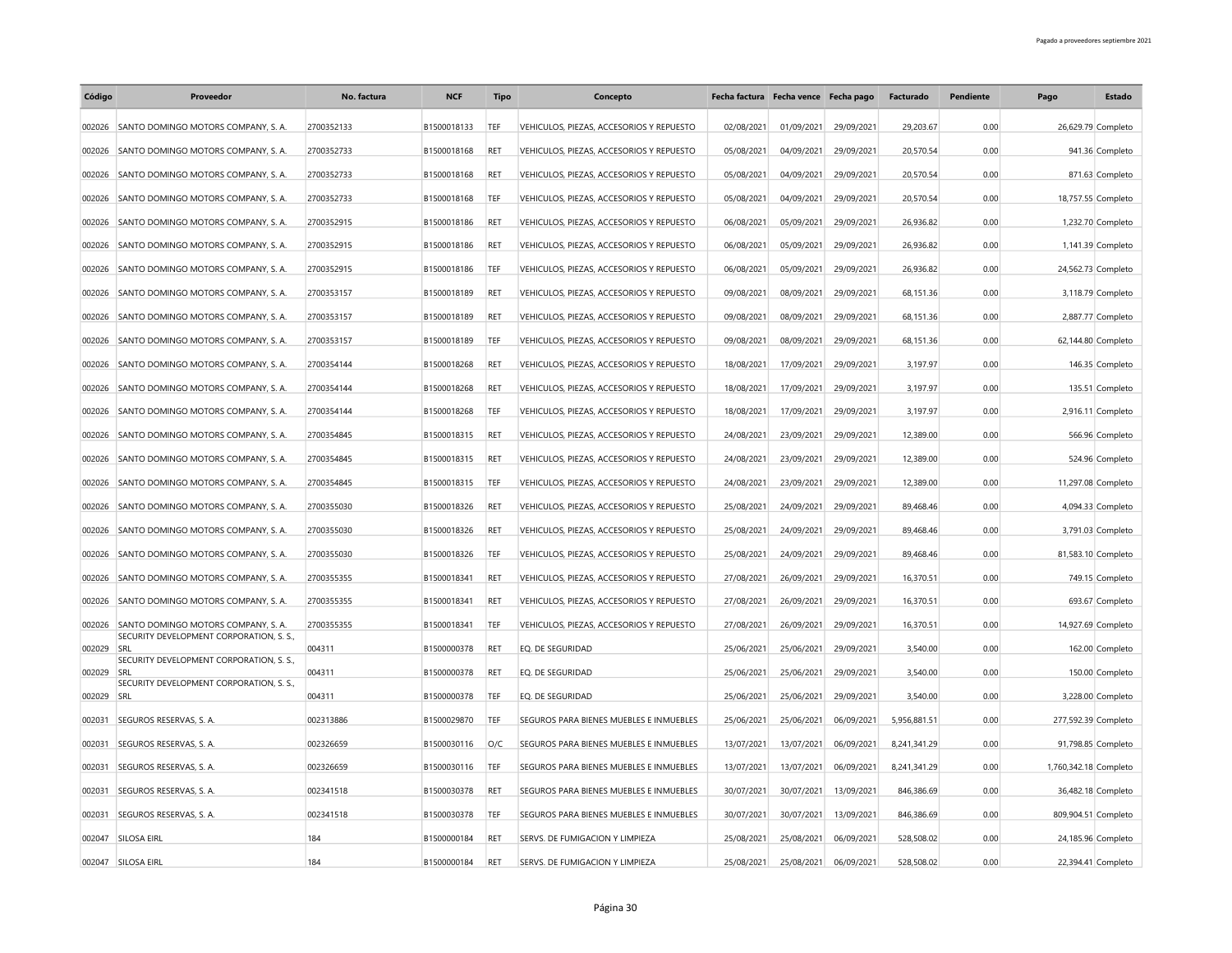| Código | Proveedor                                                              | No. factura        | <b>NCF</b>          | <b>Tipo</b> | Concepto                               | Fecha factura Fecha vence Fecha pago |            |            | Facturado  | Pendiente | Pago                | <b>Estado</b>      |
|--------|------------------------------------------------------------------------|--------------------|---------------------|-------------|----------------------------------------|--------------------------------------|------------|------------|------------|-----------|---------------------|--------------------|
| 002047 | SILOSA EIRL                                                            | 184                | B1500000184         | TEF         | SERVS. DE FUMIGACION Y LIMPIEZA        | 25/08/2021                           | 25/08/2021 | 06/09/2021 | 528.508.02 | 0.00      | 481,927.65 Completo |                    |
| 002047 | SILOSA EIRL                                                            | 185                | B1500000185         | RET         | SERVS. DE FUMIGACION Y LIMPIEZA        | 25/08/2021                           | 25/08/2021 | 07/09/2021 | 108,399.79 | 0.00      |                     | 4,960.67 Completo  |
| 002047 | SILOSA EIRL                                                            | 185                | B1500000185         | <b>RET</b>  | SERVS. DE FUMIGACION Y LIMPIEZA        | 25/08/2021                           | 25/08/2021 | 07/09/2021 | 108,399.79 | 0.00      |                     | 4,593.21 Completo  |
| 002047 | SILOSA FIRL                                                            | 185                | B1500000185         | TEF         | SERVS. DE FUMIGACION Y LIMPIEZA        | 25/08/2021                           | 25/08/2021 | 07/09/2021 | 108,399.79 | 0.00      |                     | 98,845.91 Completo |
| 002057 | SOLUCIONES INTEGRALES DE SERVICIOS DE<br>APOYO A LA SALUD SISALUD, SRL | FT-0000373         | B1500000233         | RET         | SERVS. DE FUMIGACION Y LIMPIEZA        | 24/07/2021                           | 24/07/2021 | 02/09/2021 | 28,320.00  | 0.00      |                     | 1,296.00 Completo  |
| 002057 | SOLUCIONES INTEGRALES DE SERVICIOS DE<br>APOYO A LA SALUD SISALUD, SRL | FT-0000373         | B1500000233         | RET         | SERVS. DE FUMIGACION Y LIMPIEZA        | 24/07/2021                           | 24/07/2021 | 02/09/2021 | 28,320.00  | 0.00      |                     | 1,200.00 Completo  |
| 002057 | SOLUCIONES INTEGRALES DE SERVICIOS DE<br>APOYO A LA SALUD SISALUD, SRL | FT-0000373         | B1500000233         | TEF         | SERVS. DE FUMIGACION Y LIMPIEZA        | 24/07/2021                           | 24/07/2021 | 02/09/2021 | 28,320.00  | 0.00      |                     | 25,824.00 Completo |
| 002057 | SOLUCIONES INTEGRALES DE SERVICIOS DE<br>APOYO A LA SALUD SISALUD, SRL | FT-0000378         | B1500000236         | <b>RET</b>  | SERVS. DE FUMIGACION Y LIMPIEZA        | 18/08/2021                           | 18/08/2021 | 23/09/2021 | 28,320.00  | 0.00      |                     | 1,296.00 Completo  |
| 002057 | SOLUCIONES INTEGRALES DE SERVICIOS DE<br>APOYO A LA SALUD SISALUD, SRL | FT-0000378         | B1500000236         | RET         | SERVS. DE FUMIGACION Y LIMPIEZA        | 18/08/2021                           | 18/08/2021 | 23/09/2021 | 28,320.00  | 0.00      |                     | 1,200.00 Completo  |
| 002057 | SOLUCIONES INTEGRALES DE SERVICIOS DE<br>APOYO A LA SALUD SISALUD, SRL | FT-0000378         | B1500000236         | TEF         | SERVS. DE FUMIGACION Y LIMPIEZA        | 18/08/2021                           | 18/08/2021 | 23/09/2021 | 28,320.00  | 0.00      |                     | 25,824.00 Completo |
| 002057 | SOLUCIONES INTEGRALES DE SERVICIOS DE<br>APOYO A LA SALUD SISALUD, SRL | FT-0000380         | B1500000237         | RET         | SERVS. DE FUMIGACION Y LIMPIEZA        | 26/08/2021                           | 26/08/2021 | 20/09/2021 | 20,880.00  | 0.00      |                     | 955.53 Completo    |
| 002057 | SOLUCIONES INTEGRALES DE SERVICIOS DE<br>APOYO A LA SALUD SISALUD, SRL | FT-0000380         | B1500000237         | <b>RET</b>  | SERVS. DE FUMIGACION Y LIMPIEZA        | 26/08/2021                           | 26/08/2021 | 20/09/2021 | 20,880.00  | 0.00      |                     | 884.75 Completo    |
| 002057 | SOLUCIONES INTEGRALES DE SERVICIOS DE<br>APOYO A LA SALUD SISALUD. SRL | FT-0000380         | B1500000237         | TEF         | SERVS. DE FUMIGACION Y LIMPIEZA        | 26/08/2021                           | 26/08/2021 | 20/09/2021 | 20,880.00  | 0.00      |                     | 19,039.72 Completo |
| 002063 | SUPER ESTACION DE SERVICIOS LA 1RA DEL SUR.<br>SRL                     | 1460               | B1500001460         | <b>RET</b>  | <b>COMBUSTIBLES Y LUBRICANTE</b>       | 12/04/2021                           | 12/05/2021 | 13/09/2021 | 2,300.00   | 0.00      |                     | 115.00 Completo    |
| 002063 | SUPER ESTACION DE SERVICIOS LA 1RA DEL SUR,<br>SRL                     | 1460               | B1500001460         | TEF         | COMBUSTIBLES Y LUBRICANTE              | 12/04/2021                           | 12/05/2021 | 13/09/2021 | 2,300.00   | 0.00      |                     | 2,185.00 Completo  |
| 002097 | TONOS & COLORES SRL                                                    | FCD-0000021443     | B1500000755         | RET         | MATERIALES Y EQ. FERRETEROS            | 17/08/2021                           | 16/09/2021 | 07/09/2021 | 679,839.93 | 0.00      |                     | 28,806.78 Completo |
| 002097 | <b>TONOS &amp; COLORES SRL</b>                                         | FCD-0000021443     | B1500000755         | TEF         | MATERIALES Y EO. FERRETEROS            | 17/08/2021                           | 16/09/2021 | 07/09/2021 | 679,839.93 | 0.00      | 651,033.15 Completo |                    |
| 002134 | WIND TELECOM, SA                                                       | 2021-02-0000349025 | B1500008463         | RET         | SERVS. DE COMUNICACIÓN                 | 26/07/2021                           | 26/07/2021 | 14/09/2021 | 29,893.50  | 0.00      |                     | 1,149.75 Completo  |
| 002134 | WIND TELECOM, SA                                                       | 2021-02-0000349025 | B1500008463         | TEF         | SERVS. DE COMUNICACIÓN                 | 26/07/2021                           | 26/07/2021 | 14/09/2021 | 29,893.50  | 0.00      |                     | 28,743.75 Completo |
|        | 002134 WIND TELECOM, SA                                                | 2021-02-0000353147 | B1500008563         | RET         | SERVS. DE COMUNICACIÓN                 | 26/08/2021                           | 26/08/2021 | 09/09/2021 | 296,698.30 | 0.00      |                     | 11,477.19 Completo |
| 002134 | WIND TELECOM, SA                                                       | 2021-02-0000353147 | B1500008563         | <b>TEF</b>  | SERVS. DE COMUNICACIÓN                 | 26/08/2021                           | 26/08/2021 | 09/09/2021 | 296,698.30 | 0.00      | 285,221.11 Completo |                    |
| 002149 | ABEL GONZALEZ RAPOSO                                                   | 09-2021            | A11<br>(Proveedores | RET         | ALOUILERES Y RENTAS DE EDIFS Y LOCALES | 08/09/2021                           | 08/09/2021 | 27/09/2021 | 20,750.00  | 0.00      |                     | 2,075.00 Completo  |
| 002149 | ABEL GONZALEZ RAPOSO                                                   | 09-2021            | A11<br>(Proveedores | TEF         | ALQUILERES Y RENTAS DE EDIFS Y LOCALES | 08/09/2021                           | 08/09/2021 | 27/09/2021 | 20,750.00  | 0.00      |                     | 18,675.00 Completo |
| 002150 | <b>ADA YILDA FORTUNA REYES</b>                                         | 09-2021            | A11<br>(Proveedores | RET         | ALQUILERES Y RENTAS DE EDIFS Y LOCALES | 08/09/2021                           | 08/09/2021 | 27/09/2021 | 7,777.78   | 0.00      |                     | 777.78 Completo    |
| 002150 | ADA YILDA FORTUNA REYES                                                | 09-2021            | A11<br>(Proveedores | TEF         | ALQUILERES Y RENTAS DE EDIFS Y LOCALES | 08/09/2021                           | 08/09/2021 | 27/09/2021 | 7,777.78   | 0.00      |                     | 7,000.00 Completo  |
| 002152 | <b>ADRIANO RONDON</b>                                                  | 09-2021            | A11<br>(Proveedores | RET         | ALQUILERES Y RENTAS DE EDIFS Y LOCALES | 08/09/2021                           | 08/09/2021 | 27/09/2021 | 7,222.22   | 0.00      |                     | 722.22 Completo    |
| 002152 | <b>ADRIANO RONDON</b>                                                  | 09-2021            | A11<br>(Proveedores | TEF         | ALQUILERES Y RENTAS DE EDIFS Y LOCALES | 08/09/2021                           | 08/09/2021 | 27/09/2021 | 7,222.22   | 0.00      |                     | 6,500.00 Completo  |
| 002154 | <b>ALBERTO CHAHIN MUFFDY</b>                                           | 09-2021            | A11<br>(Proveedores | RET         | ALQUILERES Y RENTAS DE EDIFS Y LOCALES | 08/09/2021                           | 08/09/2021 | 27/09/2021 | 26,666.67  | 0.00      |                     | 2,666.67 Completo  |
| 002154 | ALBERTO CHAHIN MUFFDY                                                  | 09-2021            | A11<br>(Proveedores | TEF         | ALQUILERES Y RENTAS DE EDIFS Y LOCALES | 08/09/2021                           | 08/09/2021 | 27/09/2021 | 26,666.67  | 0.00      |                     | 24,000.00 Completo |
| 002156 | ANA FRANCISCA MONTAS DUVERGE DE GARCIA 09-2021                         |                    | A11<br>(Proveedores | <b>CHQ</b>  | ALQUILERES Y RENTAS DE EDIFS Y LOCALES | 07/09/2021                           | 07/09/2021 | 27/09/2021 | 16,667.00  | 0.00      |                     | 15,000.30 Completo |
|        | 002156 ANA FRANCISCA MONTAS DUVERGE DE GARCIA 09-2021                  |                    | A11<br>(Proveedores | RET         | ALQUILERES Y RENTAS DE EDIFS Y LOCALES | 07/09/2021                           | 07/09/2021 | 27/09/2021 | 16,667.00  | 0.00      |                     | 1,666.70 Completo  |
|        | 002158 ANATOLIA TORIBIO ACOSTA DE CABREJA                              | 09-2021            | A11<br>(Proveedores | <b>CHQ</b>  | ALQUILERES Y RENTAS DE EDIFS Y LOCALES | 07/09/2021                           | 07/09/2021 | 27/09/2021 | 6,000.00   | 0.00      |                     | 5,400.00 Completo  |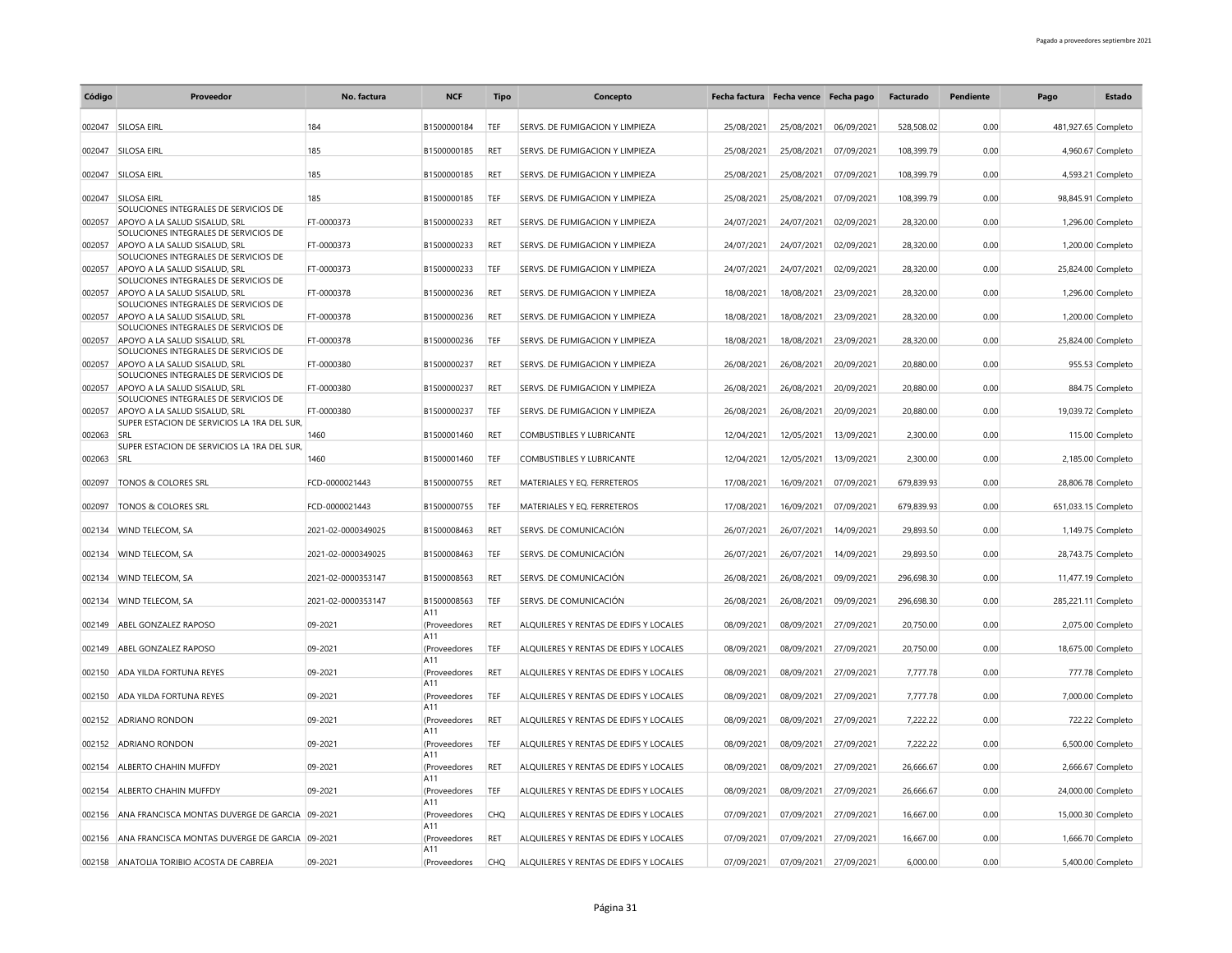| Código | Proveedor                                 | No. factura | <b>NCF</b>          | <b>Tipo</b> | Concepto                               | Fecha factura Fecha vence Fecha pago |            |            | Facturado  | Pendiente | Pago                | Estado             |
|--------|-------------------------------------------|-------------|---------------------|-------------|----------------------------------------|--------------------------------------|------------|------------|------------|-----------|---------------------|--------------------|
|        |                                           |             | A11                 |             |                                        |                                      |            |            |            |           |                     |                    |
| 002158 | ANATOLIA TORIBIO ACOSTA DE CABREJA        | 09-2021     | (Proveedores<br>A11 | RET         | ALQUILERES Y RENTAS DE EDIFS Y LOCALES | 07/09/2021                           | 07/09/2021 | 27/09/2021 | 6,000.00   | 0.00      |                     | 600.00 Completo    |
| 002159 | ANDREA BRUNILDA GUTIERREZ BELLO           | 09-2021     | (Proveedores        | CHQ         | ALQUILERES Y RENTAS DE EDIFS Y LOCALES | 07/09/2021                           | 07/09/2021 | 27/09/2021 | 22,222.22  | 0.00      |                     | 20,000.00 Completo |
| 002159 | ANDREA BRUNILDA GUTIERREZ BELLO           | 09-2021     | A11<br>(Proveedores | RET         | ALQUILERES Y RENTAS DE EDIFS Y LOCALES | 07/09/2021                           | 07/09/2021 | 27/09/2021 | 22,222.22  | 0.00      |                     | 2,222.22 Completo  |
|        |                                           |             | A11                 |             |                                        |                                      |            |            |            |           |                     |                    |
| 002160 | ANDREA VICTORVINA FERNANDEZ ROJAS         | 09-2021     | (Proveedores<br>A11 | RET         | ALQUILERES Y RENTAS DE EDIFS Y LOCALES | 08/09/2021                           | 08/09/2021 | 27/09/2021 | 16,666.67  | 0.00      |                     | 1,666.67 Completo  |
| 002160 | ANDREA VICTORVINA FERNANDEZ ROJAS         | 09-2021     | (Proveedores        | TEF         | ALOUILERES Y RENTAS DE EDIFS Y LOCALES | 08/09/2021                           | 08/09/2021 | 27/09/2021 | 16,666.67  | 0.00      |                     | 15,000.00 Completo |
| 002161 | ANIBAL CALVO ROMAN                        | 09-2021     | A11<br>(Proveedores | RET         | ALQUILERES Y RENTAS DE EDIFS Y LOCALES | 08/09/2021                           | 08/09/2021 | 27/09/2021 | 6,666.67   | 0.00      |                     | 666.67 Completo    |
| 002161 | ANIBAL CALVO ROMAN                        | 09-2021     | A11<br>(Proveedores | TEF         | ALQUILERES Y RENTAS DE EDIFS Y LOCALES | 08/09/2021                           | 08/09/2021 | 27/09/2021 | 6,666.67   | 0.00      |                     | 6,000.00 Completo  |
|        |                                           |             | A11                 |             |                                        |                                      |            |            |            |           |                     |                    |
| 002162 | ANTONIO ELAGUITO SERRATA JIMENEZ          | 09-2021     | (Proveedores<br>A11 | RET         | ALQUILERES Y RENTAS DE EDIFS Y LOCALES | 08/09/2021                           | 08/09/2021 | 27/09/2021 | 7,500.00   | 0.00      |                     | 750.00 Completo    |
| 002162 | ANTONIO ELAGUITO SERRATA JIMENEZ          | 09-2021     | (Proveedores<br>A11 | TEF         | ALQUILERES Y RENTAS DE EDIFS Y LOCALES | 08/09/2021                           | 08/09/2021 | 27/09/2021 | 7,500.00   | 0.00      |                     | 6,750.00 Completo  |
| 002163 | AQUINO CUEVAS GONZALEZ                    | 09-2021     | (Proveedores        | RET         | ALQUILERES Y RENTAS DE EDIFS Y LOCALES | 08/09/2021                           | 08/09/2021 | 27/09/2021 | 8,000.00   | 0.00      |                     | 800.00 Completo    |
| 002163 | AQUINO CUEVAS GONZALEZ                    | 09-2021     | A11<br>(Proveedores | TEF         | ALQUILERES Y RENTAS DE EDIFS Y LOCALES | 08/09/2021                           | 08/09/2021 | 27/09/2021 | 8,000.00   | 0.00      |                     | 7,200.00 Completo  |
|        | ASOCIACION DOM. PARA EL DESARROLLO DE LA  |             | A11                 |             |                                        |                                      |            |            |            |           |                     |                    |
| 002165 | MUJER<br>AYUNTAMIENTO MUNICIPAL DE SABANA | 09-2021     | (Proveedores        | <b>CHQ</b>  | ALQUILERES Y RENTAS DE EDIFS Y LOCALES | 07/09/2021                           | 07/09/2021 | 27/09/2021 | 33,000.00  | 0.00      |                     | 33,000.00 Completo |
| 002167 | <b>IGLESIA</b>                            | 09-2021     | A11<br>(Proveedores | <b>CHQ</b>  | ALQUILERES Y RENTAS DE EDIFS Y LOCALES | 07/09/2021                           | 07/09/2021 | 27/09/2021 | 6,315.79   | 0.00      |                     | 6,000.00 Completo  |
|        | AYUNTAMIENTO MUNICIPAL DE SABANA          |             | A11                 |             |                                        |                                      |            |            |            |           |                     |                    |
| 002167 | <b>IGLESIA</b>                            | 09-2021     | (Proveedores<br>A11 | RET         | ALQUILERES Y RENTAS DE EDIFS Y LOCALES | 07/09/2021                           | 07/09/2021 | 27/09/2021 | 6,315.79   | 0.00      |                     | 315.79 Completo    |
| 002168 | BERNARDA POLANCO LAMÍ,                    | 09-2021     | (Proveedores        | RET         | ALQUILERES Y RENTAS DE EDIFS Y LOCALES | 08/09/2021                           | 08/09/2021 | 27/09/2021 | 6,665.00   | 0.00      |                     | 666.50 Completo    |
| 002168 | BERNARDA POLANCO LAMÍ,                    | 09-2021     | A11<br>(Proveedores | TEF         | ALQUILERES Y RENTAS DE EDIFS Y LOCALES | 08/09/2021                           | 08/09/2021 | 27/09/2021 | 6,665.00   | 0.00      |                     | 5,998.50 Completo  |
| 002169 | BESTHEDA ANTONIA OLIVO FERNANDEZ          | 09-2021     | A11<br>(Proveedores | RET         | ALQUILERES Y RENTAS DE EDIFS Y LOCALES | 08/09/2021                           | 08/09/2021 | 27/09/2021 | 9,444.44   | 0.00      |                     | 944.44 Completo    |
|        |                                           |             | A11                 |             |                                        |                                      |            |            |            |           |                     |                    |
| 002169 | BESTHEDA ANTONIA OLIVO FERNANDEZ          | 09-2021     | (Proveedores<br>A11 | TEF         | ALQUILERES Y RENTAS DE EDIFS Y LOCALES | 08/09/2021                           | 08/09/2021 | 27/09/2021 | 9,444.44   | 0.00      |                     | 8,500.00 Completo  |
| 002170 | <b>BOLIVIA MELO SEGURA DE BALLAST</b>     | 09-2021     | (Proveedores<br>A11 | RET         | ALQUILERES Y RENTAS DE EDIFS Y LOCALES | 08/09/2021                           | 08/09/2021 | 27/09/2021 | 4,444.44   | 0.00      |                     | 444.44 Completo    |
| 002170 | <b>BOLIVIA MELO SEGURA DE BALLAST</b>     | 09-2021     | (Proveedores        | TEF         | ALOUILERES Y RENTAS DE EDIFS Y LOCALES | 08/09/2021                           | 08/09/2021 | 27/09/2021 | 4.444.44   | 0.00      |                     | 4,000.00 Completo  |
| 002171 | <b>BORIS RAMON TEJEDA LORA</b>            | 09-2021     | A11<br>(Proveedores | <b>RET</b>  | ALOUILERES Y RENTAS DE EDIFS Y LOCALES | 08/09/2021                           | 08/09/2021 | 27/09/2021 | 7.700.00   | 0.00      |                     | 770.00 Completo    |
|        |                                           |             | A11                 |             |                                        |                                      |            |            |            |           |                     |                    |
| 002171 | <b>BORIS RAMON TEJEDA LORA</b>            | 09-2021     | (Proveedores<br>A11 | TEF         | ALQUILERES Y RENTAS DE EDIFS Y LOCALES | 08/09/2021                           | 08/09/2021 | 27/09/2021 | 7,700.00   | 0.00      |                     | 6,930.00 Completo  |
| 002173 | <b>CARLOS AMIRO FINKE</b>                 | 09-2021     | (Proveedores        | CHO         | ALOUILERES Y RENTAS DE EDIFS Y LOCALES | 07/09/2021                           | 07/09/2021 | 27/09/2021 | 8,888.89   | 0.00      |                     | 8,000.00 Completo  |
| 002173 | <b>CARLOS AMIRO FINKE</b>                 | 09-2021     | A11<br>(Proveedores | RET         | ALQUILERES Y RENTAS DE EDIFS Y LOCALES | 07/09/2021                           | 07/09/2021 | 27/09/2021 | 8,888.89   | 0.00      |                     | 888.89 Completo    |
| 002175 | CARLOS SILVERIO NUÑEZ                     | 09-2021     | A11<br>(Proveedores | <b>CHQ</b>  | ALQUILERES Y RENTAS DE EDIFS Y LOCALES | 07/09/2021                           | 07/09/2021 | 27/09/2021 | 364,651.88 | 0.00      | 328,186.69 Completo |                    |
|        |                                           |             | A11                 |             |                                        |                                      |            |            |            |           |                     |                    |
|        | 002175 CARLOS SILVERIO NUÑEZ              | 09-2021     | (Proveedores<br>A11 | RET         | ALOUILERES Y RENTAS DE EDIFS Y LOCALES | 07/09/2021                           | 07/09/2021 | 27/09/2021 | 364,651.88 | 0.00      |                     | 36,465.19 Completo |
|        | 002176 CARMELO CEDEÑO MEJIA               | 09-2021     | (Proveedores<br>A11 | RET         | ALQUILERES Y RENTAS DE EDIFS Y LOCALES | 08/09/2021                           | 08/09/2021 | 27/09/2021 | 15,555.56  | 0.00      |                     | 1,555.56 Completo  |
|        | 002176 CARMELO CEDEÑO MEJIA               | 09-2021     | (Proveedores        | TEF         | ALQUILERES Y RENTAS DE EDIFS Y LOCALES | 08/09/2021                           | 08/09/2021 | 27/09/2021 | 15,555.56  | 0.00      |                     | 14,000.00 Completo |
| 002177 | CELESTE A. AYBAR DE VARGAS                | 09-2021     | A11<br>(Proveedores | RET         | ALQUILERES Y RENTAS DE EDIFS Y LOCALES | 08/09/2021                           | 08/09/2021 | 27/09/2021 | 6,111.00   | 0.00      |                     | 611.10 Completo    |
|        |                                           |             | A11                 |             |                                        |                                      |            |            |            |           |                     |                    |
| 002177 | CELESTE A. AYBAR DE VARGAS                | 09-2021     | (Proveedores<br>A11 | TEF         | ALQUILERES Y RENTAS DE EDIFS Y LOCALES | 08/09/2021                           | 08/09/2021 | 27/09/2021 | 6,111.00   | 0.00      |                     | 5,499.90 Completo  |
|        | 002178 CLARA JOSEFINA BUTTEN VARONA       | 09-2021     | (Proveedores<br>A11 | CHO         | ALQUILERES Y RENTAS DE EDIFS Y LOCALES | 07/09/2021                           | 07/09/2021 | 27/09/2021 | 6,000.00   | 0.00      |                     | 5,400.00 Completo  |
|        | 002178 CLARA JOSEFINA BUTTEN VARONA       | 09-2021     | (Proveedores        | RET         | ALQUILERES Y RENTAS DE EDIFS Y LOCALES | 07/09/2021                           | 07/09/2021 | 27/09/2021 | 6,000.00   | 0.00      |                     | 600.00 Completo    |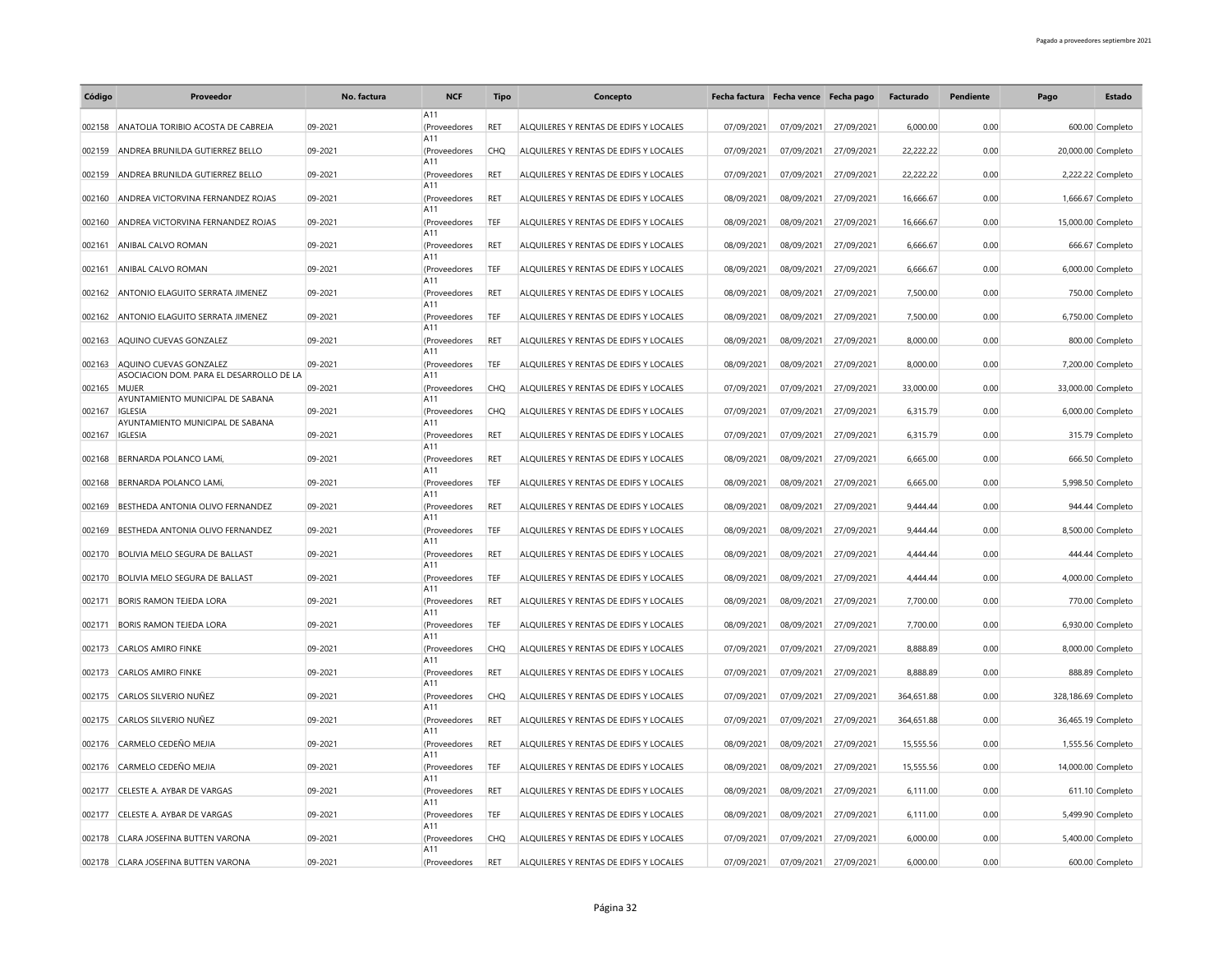| Código | Proveedor                                                      | No. factura | <b>NCF</b>          | Tipo       | Concepto                                 | Fecha factura Fecha vence Fecha pago |            |                       | Facturado  | Pendiente | Pago                | Estado            |
|--------|----------------------------------------------------------------|-------------|---------------------|------------|------------------------------------------|--------------------------------------|------------|-----------------------|------------|-----------|---------------------|-------------------|
|        | DIONNIS DEL CARMEN TAVARES ESPINAL                             | 08-2021     | A11                 |            | SERVS. DE JARDINERIA                     | 31/08/2021                           |            | 14/09/2021            | 11,600.00  | 0.00      |                     | 580.00 Completo   |
| 002183 |                                                                |             | (Proveedores<br>A11 | RET        |                                          |                                      | 31/08/2021 |                       |            |           |                     |                   |
| 002183 | <b>DIONNIS DEL CARMEN TAVARES ESPINAL</b>                      | 08-2021     | (Proveedores        | TEF        | SERVS. DE JARDINERIA                     | 31/08/2021                           | 31/08/2021 | 14/09/2021            | 11,600.00  | 0.00      | 11,020.00 Completo  |                   |
| 002186 | <b>ELBIO MIGUEL MOREAUX VERAS</b>                              | 000068      | B1500000068         | RET        | SERVS. DE MANT. DE EQ. GENERACION ELECTR | 02/09/2021                           | 02/09/2021 | 17/09/2021            | 8,000.00   | 0.00      |                     | 1,220.34 Completo |
| 002186 | <b>ELBIO MIGUEL MOREAUX VERAS</b>                              | 000068      | B1500000068         | <b>RET</b> | SERVS. DE MANT. DE EQ. GENERACION ELECTR | 02/09/2021                           | 02/09/2021 | 17/09/2021            | 8.000.00   | 0.00      |                     | 338.98 Completo   |
|        | 002186 ELBIO MIGUEL MOREAUX VERAS                              | 000068      | B1500000068         | TEF        | SERVS. DE MANT. DE EO. GENERACION ELECTR | 02/09/2021                           | 02/09/2021 | 17/09/2021            | 8.000.00   | 0.00      |                     | 6,440.68 Completo |
| 002191 | <b>FABIA ROQUE HERNANDEZ</b>                                   | 09-2021     | A11<br>(Proveedores | RET        | ALQUILERES Y RENTAS DE EDIFS Y LOCALES   | 08/09/2021                           | 08/09/2021 | 27/09/2021            | 11,111.11  | 0.00      |                     | 1,111.11 Completo |
| 002191 | <b>FABIA ROOUE HERNANDEZ</b>                                   | 09-2021     | A11<br>(Proveedores | TEF        | ALQUILERES Y RENTAS DE EDIFS Y LOCALES   | 08/09/2021                           | 08/09/2021 | 27/09/2021            | 11,111.11  | 0.00      | 10,000.00 Completo  |                   |
| 002192 | FELIX SOSA MEJIA                                               | 09-2021     | A11<br>(Proveedores | RET        | ALQUILERES Y RENTAS DE EDIFS Y LOCALES   | 08/09/2021                           | 08/09/2021 | 27/09/2021            | 400,417.30 | 0.00      | 40,041.73 Completo  |                   |
| 002192 | <b>FELIX SOSA MEJIA</b>                                        | 09-2021     | A11<br>(Proveedores | TEF        | ALQUILERES Y RENTAS DE EDIFS Y LOCALES   | 08/09/2021                           | 08/09/2021 | 27/09/2021            | 400,417.30 | 0.00      | 360,375.57 Completo |                   |
| 002194 | <b>FRANCISCO ALEIXIS RODRIGUEZ PEREZ</b>                       | 09-2021     | A11<br>(Proveedores | CHO        | ALQUILERES Y RENTAS DE EDIFS Y LOCALES   | 07/09/2021                           | 07/09/2021 | 27/09/2021            | 8,900.00   | 0.00      |                     | 8,010.00 Completo |
|        |                                                                |             | A11                 |            |                                          |                                      |            |                       |            |           |                     |                   |
| 002194 | FRANCISCO ALEIXIS RODRIGUEZ PEREZ                              | 09-2021     | (Proveedores<br>A11 | RET        | ALQUILERES Y RENTAS DE EDIFS Y LOCALES   | 07/09/2021                           | 07/09/2021 | 27/09/2021            | 8,900.00   | 0.00      |                     | 890.00 Completo   |
| 002195 | <b>FRANCISCO MARTINEZ</b>                                      | 08          | (Proveedores<br>A11 | <b>RET</b> | SERVS. DE JARDINERIA                     | 18/08/2021                           | 18/08/2021 | 23/09/2021            | 10,000.00  | 0.00      |                     | 500.00 Completo   |
| 002195 | <b>FRANCISCO MARTINEZ</b>                                      | 08          | (Proveedores<br>A11 | TEF        | SERVS. DE JARDINERIA                     | 18/08/2021                           | 18/08/2021 | 23/09/2021            | 10,000.00  | 0.00      |                     | 9,500.00 Completo |
| 002196 | <b>FULGENCIO MARCELO ABREU</b>                                 | 09-2021     | (Proveedores        | RET        | ALQUILERES Y RENTAS DE EDIFS Y LOCALES   | 08/09/2021                           | 08/09/2021 | 27/09/2021            | 22,222.22  | 0.00      |                     | 2,222.22 Completo |
| 002196 | <b>FULGENCIO MARCELO ABREU</b>                                 | 09-2021     | A11<br>(Proveedores | TEF        | ALQUILERES Y RENTAS DE EDIFS Y LOCALES   | 08/09/2021                           | 08/09/2021 | 27/09/2021            | 22,222,22  | 0.00      | 20,000.00 Completo  |                   |
| 002198 | <b>GABRIEL ENMANUEL HURTADO SANTOS,</b>                        | 09-2021     | A11<br>(Proveedores | RET        | ALQUILERES Y RENTAS DE EDIFS Y LOCALES   | 08/09/2021                           | 08/09/2021 | 27/09/2021            | 23,333.10  | 0.00      |                     | 2,333.31 Completo |
| 002198 | <b>GABRIEL ENMANUEL HURTADO SANTOS.</b>                        | 09-2021     | A11<br>(Proveedores | TEF        | ALOUILERES Y RENTAS DE EDIFS Y LOCALES   | 08/09/2021                           | 08/09/2021 | 27/09/2021            | 23,333.10  | 0.00      | 20,999.79 Completo  |                   |
| 002206 | JAVIER ERNESTO CALDERON HERNANDEZ                              | 09-2021     | A11<br>(Proveedores | CHO        | ALOUILERES Y RENTAS DE EDIFS Y LOCALES   | 07/09/2021                           | 07/09/2021 | 29/09/2021            | 39.333.00  | 0.00      | 35,399.69 Completo  |                   |
|        | JAVIER ERNESTO CALDERON HERNANDEZ                              | 09-2021     | A11                 | RET        | ALOUILERES Y RENTAS DE EDIFS Y LOCALES   | 07/09/2021                           | 07/09/2021 | 29/09/2021            | 39,333.00  | 0.00      |                     |                   |
| 002206 |                                                                |             | (Proveedores<br>A11 |            |                                          |                                      |            |                       |            |           |                     | 3,933.31 Completo |
| 002206 | JAVIER ERNESTO CALDERON HERNANDEZ                              | 09-2021-B   | (Proveedores<br>A11 | CHO        | ALQUILERES Y RENTAS DE EDIFS Y LOCALES   | 07/09/2021                           | 07/09/2021 | 27/09/2021            | 22,288.00  | 0.00      | 20,059.20 Completo  |                   |
| 002206 | JAVIER ERNESTO CALDERON HERNANDEZ                              | 09-2021-B   | (Proveedores<br>A11 | RET        | ALQUILERES Y RENTAS DE EDIFS Y LOCALES   | 07/09/2021                           | 07/09/2021 | 27/09/2021            | 22,288.00  | 0.00      |                     | 2,228.80 Completo |
| 002208 | JOSE ALT. BAEZ PIMENTEL                                        | 09-2021     | (Proveedores<br>A11 | <b>RET</b> | ALQUILERES Y RENTAS DE EDIFS Y LOCALES   | 08/09/2021                           |            | 08/09/2021 27/09/2021 | 4,166.67   | 0.00      |                     | 416.67 Completo   |
| 002208 | JOSE ALT. BAEZ PIMENTEL                                        | 09-2021     | (Proveedores        | TEF        | ALOUILERES Y RENTAS DE EDIFS Y LOCALES   | 08/09/2021                           | 08/09/2021 | 27/09/2021            | 4,166.67   | 0.00      |                     | 3,750.00 Completo |
| 002209 | JOSE ANTONIO HOLGUIN COLON                                     | 09-2021     | A11<br>(Proveedores | <b>CHQ</b> | ALQUILERES Y RENTAS DE EDIFS Y LOCALES   | 07/09/2021                           | 07/09/2021 | 27/09/2021            | 5,000.00   | 0.00      |                     | 4,500.00 Completo |
| 002209 | JOSE ANTONIO HOLGUIN COLON                                     | 09-2021     | A11<br>(Proveedores | <b>RET</b> | ALQUILERES Y RENTAS DE EDIFS Y LOCALES   | 07/09/2021                           | 07/09/2021 | 27/09/2021            | 5,000.00   | 0.00      |                     | 500.00 Completo   |
| 002210 | JOSE RAMON DE LA CRUZ                                          | 09-2021     | A11<br>(Proveedores | <b>RET</b> | ALQUILERES Y RENTAS DE EDIFS Y LOCALES   | 08/09/2021                           | 08/09/2021 | 27/09/2021            | 22,220.00  | 0.00      |                     | 2,222.00 Completo |
|        |                                                                |             | A11                 |            |                                          |                                      |            |                       | 22,220.00  |           |                     |                   |
| 002210 | JOSE RAMON DE LA CRUZ<br>JOSE SALVADOR ALMONTE HERNANDEZ O     | 09-2021     | (Proveedores<br>A11 | TEF        | ALQUILERES Y RENTAS DE EDIFS Y LOCALES   | 08/09/2021                           | 08/09/2021 | 27/09/2021            |            | 0.00      | 19,998.00 Completo  |                   |
| 002211 | BELKY SALDIVAR DE LA CRUZ<br>JOSE SALVADOR ALMONTE HERNANDEZ O | 09-2021     | (Proveedores<br>A11 | RET        | ALQUILERES Y RENTAS DE EDIFS Y LOCALES   | 08/09/2021                           | 08/09/2021 | 27/09/2021            | 8,333.33   | 0.00      |                     | 833.33 Completo   |
| 002211 | BELKY SALDIVAR DE LA CRUZ                                      | 09-2021     | (Proveedores<br>A11 | TEF        | ALQUILERES Y RENTAS DE EDIFS Y LOCALES   | 08/09/2021                           | 08/09/2021 | 27/09/2021            | 8,333.33   | 0.00      |                     | 7,500.00 Completo |
| 002217 | JUANA REYES                                                    | 09-2021     | (Proveedores<br>A11 | <b>CHQ</b> | ALQUILERES Y RENTAS DE EDIFS Y LOCALES   | 07/09/2021                           | 07/09/2021 | 27/09/2021            | 4,444.44   | 0.00      |                     | 4,000.00 Completo |
|        | 002217 JUANA REYES                                             | 09-2021     | (Proveedores        | <b>RET</b> | ALOUILERES Y RENTAS DE EDIFS Y LOCALES   | 07/09/2021                           | 07/09/2021 | 27/09/2021            | 4.444.44   | 0.00      |                     | 444.44 Completo   |
|        | 002218 JULIAN RODRIGUEZ MATEO                                  | 09-2021     | A11<br>(Proveedores | <b>CHQ</b> | ALQUILERES Y RENTAS DE EDIFS Y LOCALES   | 07/09/2021                           | 07/09/2021 | 27/09/2021            | 4.444.44   | 0.00      |                     | 4,000.00 Completo |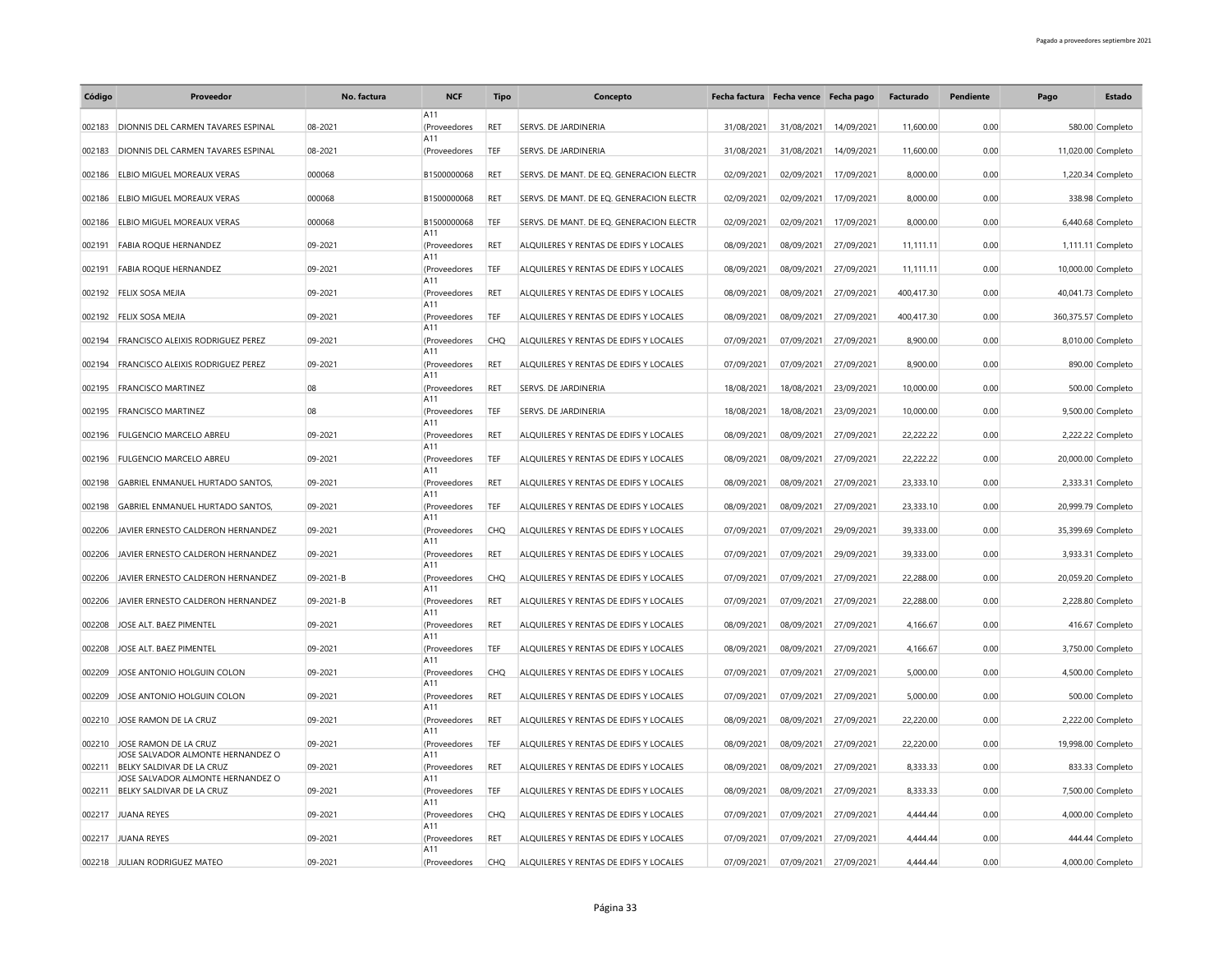| Código | Proveedor                                   | No. factura | <b>NCF</b>          | Tipo       | Concepto                               | Fecha factura Fecha vence Fecha pago |            |            | Facturado | Pendiente | Pago | Estado             |
|--------|---------------------------------------------|-------------|---------------------|------------|----------------------------------------|--------------------------------------|------------|------------|-----------|-----------|------|--------------------|
| 002218 | JULIAN RODRIGUEZ MATEO                      | 09-2021     | A11<br>(Proveedores | RET        | ALQUILERES Y RENTAS DE EDIFS Y LOCALES | 07/09/2021                           | 07/09/2021 | 27/09/2021 | 4,444.44  | 0.00      |      | 444.44 Completo    |
|        |                                             |             | A11                 |            |                                        |                                      |            |            |           |           |      |                    |
| 002220 | <b>KELVIZ JOSE PARRA</b>                    | 09-2021     | (Proveedores<br>A11 | CHO        | ALOUILERES Y RENTAS DE EDIFS Y LOCALES | 07/09/2021                           | 07/09/2021 | 27/09/2021 | 45,000.00 | 0.00      |      | 40,500.00 Completo |
| 002220 | <b>KELVIZ JOSE PARRA</b>                    | 09-2021     | (Proveedores<br>A11 | RET        | ALQUILERES Y RENTAS DE EDIFS Y LOCALES | 07/09/2021                           | 07/09/2021 | 27/09/2021 | 45,000.00 | 0.00      |      | 4,500.00 Completo  |
| 002221 | LEDA MARIA FELIZ                            | 09-2021     | (Proveedores<br>A11 | <b>RET</b> | ALOUILERES Y RENTAS DE EDIFS Y LOCALES | 08/09/2021                           | 08/09/2021 | 27/09/2021 | 4,000.00  | 0.00      |      | 400.00 Completo    |
| 002221 | LEDA MARIA FELIZ                            | 09-2021     | (Proveedores        | TEF        | ALQUILERES Y RENTAS DE EDIFS Y LOCALES | 08/09/2021                           | 08/09/2021 | 27/09/2021 | 4,000.00  | 0.00      |      | 3,600.00 Completo  |
| 002222 | LEONIDAS GARABITOS R. DE SOTO               | 09-2021     | A11<br>(Proveedores | <b>CHQ</b> | ALQUILERES Y RENTAS DE EDIFS Y LOCALES | 07/09/2021                           | 07/09/2021 | 27/09/2021 | 7,777.78  | 0.00      |      | 7,000.00 Completo  |
| 002222 | LEONIDAS GARABITOS R. DE SOTO               | 09-2021     | A11<br>(Proveedores | <b>RET</b> | ALOUILERES Y RENTAS DE EDIFS Y LOCALES | 07/09/2021                           | 07/09/2021 | 27/09/2021 | 7,777.78  | 0.00      |      | 777.78 Completo    |
|        | LIGA DEP. ABORIGEN, INC. O RAFAEL FILIBERTO |             | A11                 |            |                                        |                                      |            |            |           |           |      |                    |
| 002223 | <b>SAVIÑON PIMENTEL</b>                     | 09-2021     | (Proveedores<br>A11 | <b>CHQ</b> | ALQUILERES Y RENTAS DE EDIFS Y LOCALES | 07/09/2021                           | 07/09/2021 | 27/09/2021 | 34,000.00 | 0.00      |      | 34,000.00 Completo |
| 002228 | LUIS GERMAN ROSARIO GARCIA                  | 09-2021     | (Proveedores<br>A11 | <b>RET</b> | ALOUILERES Y RENTAS DE EDIFS Y LOCALES | 08/09/2021                           | 08/09/2021 | 27/09/2021 | 6,000.00  | 0.00      |      | 600.00 Completo    |
| 002228 | LUIS GERMAN ROSARIO GARCIA                  | 09-2021     | (Proveedores        | TEF        | ALQUILERES Y RENTAS DE EDIFS Y LOCALES | 08/09/2021                           | 08/09/2021 | 27/09/2021 | 6,000.00  | 0.00      |      | 5,400.00 Completo  |
| 002229 | LUIS PIÑA LEBRON                            | 09-2021     | A11<br>(Proveedores | <b>CHQ</b> | ALQUILERES Y RENTAS DE EDIFS Y LOCALES | 07/09/2021                           | 07/09/2021 | 27/09/2021 | 7,000.00  | 0.00      |      | 6,300.00 Completo  |
| 002229 | LUIS PIÑA LEBRON                            | 09-2021     | A11<br>(Proveedores | <b>RET</b> | ALOUILERES Y RENTAS DE EDIFS Y LOCALES | 07/09/2021                           | 07/09/2021 | 27/09/2021 | 7,000.00  | 0.00      |      | 700.00 Completo    |
| 002231 | MANUEL ENRIQUE MARTINEZ ACEVEDO             | 09-2021     | A11<br>(Proveedores | <b>CHQ</b> | ALQUILERES Y RENTAS DE EDIFS Y LOCALES | 07/09/2021                           | 07/09/2021 | 27/09/2021 | 16,666.67 | 0.00      |      | 15,000.00 Completo |
|        |                                             |             | A11                 |            |                                        |                                      |            |            |           |           |      |                    |
| 002231 | MANUEL ENRIQUE MARTINEZ ACEVEDO             | 09-2021     | (Proveedores<br>A11 | <b>RET</b> | ALQUILERES Y RENTAS DE EDIFS Y LOCALES | 07/09/2021                           | 07/09/2021 | 27/09/2021 | 16,666.67 | 0.00      |      | 1,666.67 Completo  |
| 002233 | MARCOS CASSO                                | 09-2021     | (Proveedores<br>A11 | <b>CHQ</b> | ALQUILERES Y RENTAS DE EDIFS Y LOCALES | 07/09/2021                           | 07/09/2021 | 27/09/2021 | 33,333.33 | 0.00      |      | 30,000.00 Completo |
| 002233 | <b>MARCOS CASSO</b>                         | 09-2021     | (Proveedores<br>A11 | RET        | ALQUILERES Y RENTAS DE EDIFS Y LOCALES | 07/09/2021                           | 07/09/2021 | 27/09/2021 | 33,333.33 | 0.00      |      | 3,333.33 Completo  |
| 002234 | MARGARITA ROSARIO HERNANDEZ                 | 09-2021     | (Proveedores        | <b>CHQ</b> | ALQUILERES Y RENTAS DE EDIFS Y LOCALES | 07/09/2021                           | 07/09/2021 | 27/09/2021 | 6,165.00  | 0.00      |      | 5,548.50 Completo  |
| 002234 | MARGARITA ROSARIO HERNANDEZ                 | 09-2021     | A11<br>(Proveedores | <b>RET</b> | ALQUILERES Y RENTAS DE EDIFS Y LOCALES | 07/09/2021                           | 07/09/2021 | 27/09/2021 | 6,165.00  | 0.00      |      | 616.50 Completo    |
| 002236 | MARIA FRANCISCA ALCANTARA                   | 09-2021     | A11<br>(Proveedores | CHO        | ALOUILERES Y RENTAS DE EDIFS Y LOCALES | 07/09/2021                           | 07/09/2021 | 27/09/2021 | 1,111.11  | 0.00      |      | 1,000.00 Completo  |
|        |                                             |             | A11                 |            |                                        |                                      |            |            |           |           |      |                    |
| 002236 | MARIA FRANCISCA ALCANTARA                   | 09-2021     | (Proveedores<br>A11 | RET        | ALQUILERES Y RENTAS DE EDIFS Y LOCALES | 07/09/2021                           | 07/09/2021 | 27/09/2021 | 1,111.11  | 0.00      |      | 111.11 Completo    |
| 002238 | MAYRA HIDELFONZA UREÑA SANCHEZ              | 09-2021     | (Proveedores<br>A11 | CHO        | ALOUILERES Y RENTAS DE EDIFS Y LOCALES | 07/09/2021                           | 07/09/2021 | 27/09/2021 | 7,000.00  | 0.00      |      | 6,300.00 Completo  |
| 002238 | MAYRA HIDELFONZA UREÑA SANCHEZ              | 09-2021     | (Proveedores        | RET        | ALQUILERES Y RENTAS DE EDIFS Y LOCALES | 07/09/2021                           | 07/09/2021 | 27/09/2021 | 7,000.00  | 0.00      |      | 700.00 Completo    |
| 002239 | MAYRA MINLLETY                              | 09-2021     | A11<br>(Proveedores | CHO        | ALQUILERES Y RENTAS DE EDIFS Y LOCALES | 07/09/2021                           | 07/09/2021 | 27/09/2021 | 10,000.00 | 0.00      |      | 9,000.00 Completo  |
| 002239 | MAYRA MINLLETY                              | 09-2021     | A11<br>(Proveedores | <b>RET</b> | ALOUILERES Y RENTAS DE EDIFS Y LOCALES | 07/09/2021                           | 07/09/2021 | 27/09/2021 | 10,000.00 | 0.00      |      | 1,000.00 Completo  |
| 002240 | MIGUEL ANGEL REYES PICHARDO                 | 09-2021     | A11<br>(Proveedores | <b>CHQ</b> | ALQUILERES Y RENTAS DE EDIFS Y LOCALES | 07/09/2021                           | 07/09/2021 | 27/09/2021 | 60,000.00 | 0.00      |      | 54,000.00 Completo |
|        |                                             |             | A11                 |            |                                        |                                      |            |            |           |           |      |                    |
| 002240 | MIGUEL ANGEL REYES PICHARDO                 | 09-2021     | (Proveedores<br>A11 | RET        | ALQUILERES Y RENTAS DE EDIFS Y LOCALES | 07/09/2021                           | 07/09/2021 | 27/09/2021 | 60,000.00 | 0.00      |      | 6,000.00 Completo  |
| 002241 | MILADYS MATEO FLORIAN                       | 09-2021     | (Proveedores<br>A11 | <b>CHQ</b> | ALQUILERES Y RENTAS DE EDIFS Y LOCALES | 07/09/2021                           | 07/09/2021 | 27/09/2021 | 666.67    | 0.00      |      | 600.00 Completo    |
| 002241 | MILADYS MATEO FLORIAN                       | 09-2021     | (Proveedores<br>A11 | <b>RET</b> | ALQUILERES Y RENTAS DE EDIFS Y LOCALES | 07/09/2021                           | 07/09/2021 | 27/09/2021 | 666.67    | 0.00      |      | 66.67 Completo     |
| 002242 | MINERVA ALTAGRACIA PEÑA                     | 09-2021     | (Proveedores        | <b>RET</b> | ALQUILERES Y RENTAS DE EDIFS Y LOCALES | 08/09/2021                           | 08/09/2021 | 27/09/2021 | 3,890.00  | 0.00      |      | 389.00 Completo    |
| 002242 | MINERVA ALTAGRACIA PEÑA                     | 09-2021     | A11<br>(Proveedores | TEF        | ALQUILERES Y RENTAS DE EDIFS Y LOCALES | 08/09/2021                           | 08/09/2021 | 27/09/2021 | 3,890.00  | 0.00      |      | 3,501.00 Completo  |
| 002244 | NIDIA ALTAGRACIA BORGES                     | 09-2021     | A11<br>(Proveedores | RET        | ALQUILERES Y RENTAS DE EDIFS Y LOCALES | 08/09/2021                           | 08/09/2021 | 27/09/2021 | 53,777.78 | 0.00      |      | 5,377.78 Completo  |
|        |                                             |             | A11                 |            |                                        |                                      |            |            |           |           |      |                    |
|        | 002244 NIDIA ALTAGRACIA BORGES              | 09-2021     | (Proveedores        | TEF        | ALQUILERES Y RENTAS DE EDIFS Y LOCALES | 08/09/2021                           | 08/09/2021 | 27/09/2021 | 53,777.78 | 0.00      |      | 48,400.00 Completo |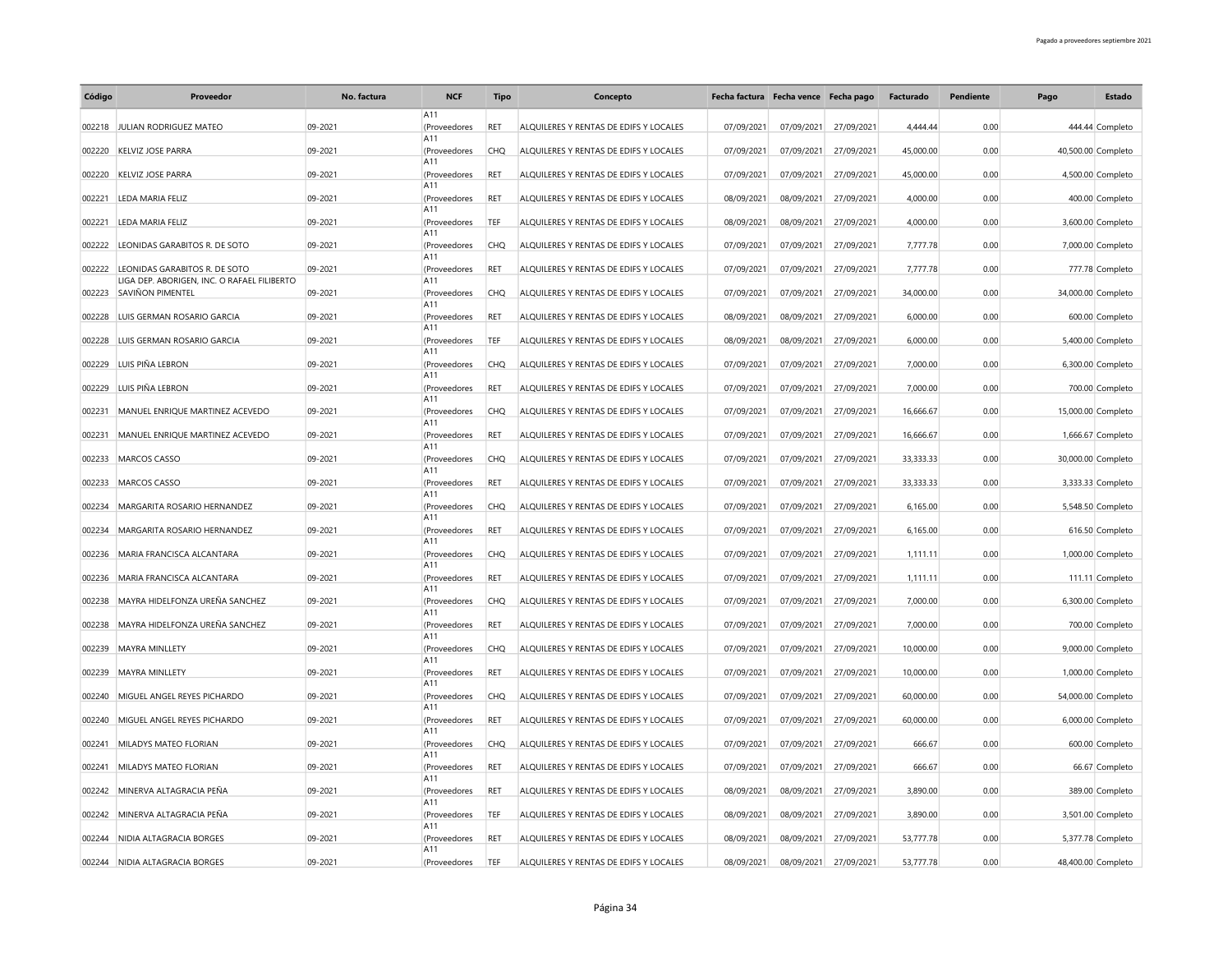| Código | Proveedor                            | No. factura | <b>NCF</b>          | <b>Tipo</b> | Concepto                               |            | Fecha factura Fecha vence Fecha pago |                       | Facturado | <b>Pendiente</b> | Pago | Estado             |
|--------|--------------------------------------|-------------|---------------------|-------------|----------------------------------------|------------|--------------------------------------|-----------------------|-----------|------------------|------|--------------------|
| 002245 | NORBERTO REMIGIO GUERRERO NATERA     | 09-2021     | A11<br>(Proveedores | RET         | ALQUILERES Y RENTAS DE EDIFS Y LOCALES | 08/09/2021 | 08/09/2021                           | 27/09/2021            | 12,777.78 | 0.00             |      | 1,277.78 Completo  |
| 002245 | NORBERTO REMIGIO GUERRERO NATERA     | 09-2021     | A11<br>(Proveedores | TEF         | ALOUILERES Y RENTAS DE EDIFS Y LOCALES | 08/09/2021 | 08/09/2021                           | 27/09/2021            | 12,777,78 | 0.00             |      | 11,500.00 Completo |
|        |                                      |             | A11                 |             |                                        |            |                                      |                       |           |                  |      |                    |
| 002246 | OLIMPIA DEL ROSARIO PENA PENA        | 09-2021     | (Proveedores<br>A11 | <b>CHQ</b>  | ALQUILERES Y RENTAS DE EDIFS Y LOCALES | 07/09/2021 | 07/09/2021                           | 27/09/2021            | 7,777.78  | 0.00             |      | 7,000.00 Completo  |
| 002246 | OLIMPIA DEL ROSARIO PENA PENA        | 09-2021     | (Proveedores<br>A11 | <b>RET</b>  | ALOUILERES Y RENTAS DE EDIFS Y LOCALES | 07/09/2021 | 07/09/2021                           | 27/09/2021            | 7,777.78  | 0.00             |      | 777.78 Completo    |
| 002247 | <b>PASCUAL CABRAL SANTA</b>          | 09-2021     | (Proveedores<br>A11 | <b>RET</b>  | ALOUILERES Y RENTAS DE EDIFS Y LOCALES | 08/09/2021 |                                      | 08/09/2021 27/09/2021 | 4,500.00  | 0.00             |      | 450.00 Completo    |
| 002247 | PASCUAL CABRAL SANTA                 | 09-2021     | (Proveedores        | TEF         | ALQUILERES Y RENTAS DE EDIFS Y LOCALES | 08/09/2021 | 08/09/2021                           | 27/09/2021            | 4,500.00  | 0.00             |      | 4,050.00 Completo  |
| 002249 | PAULINO AMILCAR REYES ROSARIO        | 09-2021     | A11<br>(Proveedores | RET         | ALQUILERES Y RENTAS DE EDIFS Y LOCALES | 08/09/2021 | 08/09/2021                           | 27/09/2021            | 16,430.00 | 0.00             |      | 1,643.00 Completo  |
| 002249 | PAULINO AMILCAR REYES ROSARIO        | 09-2021     | A11<br>(Proveedores | TEF         | ALQUILERES Y RENTAS DE EDIFS Y LOCALES | 08/09/2021 | 08/09/2021                           | 27/09/2021            | 16,430.00 | 0.00             |      | 14,787.00 Completo |
| 002250 | PEDRO MARIA FERNANDEZ BATISTA        | 7-2021      | A11<br>(Proveedores | RET         | RECOLECCION DE RESIDUOS SOLIDOS        | 31/07/2021 | 31/07/2021                           | 06/09/2021            | 4,000.00  | 0.00             |      | 200.00 Completo    |
|        |                                      |             | A11                 |             |                                        |            |                                      |                       |           |                  |      |                    |
| 002250 | PEDRO MARIA FERNANDEZ BATISTA        | 7-2021      | (Proveedores<br>A11 | TEF         | RECOLECCION DE RESIDUOS SOLIDOS        | 31/07/2021 | 31/07/2021                           | 06/09/2021            | 4,000.00  | 0.00             |      | 3,800.00 Completo  |
| 002252 | PLINIO VICENTE MONTERO               | 09-2021     | (Proveedores<br>A11 | <b>RET</b>  | ALQUILERES Y RENTAS DE EDIFS Y LOCALES | 08/09/2021 | 08/09/2021                           | 27/09/2021            | 9,000.00  | 0.00             |      | 900.00 Completo    |
| 002252 | PLINIO VICENTE MONTERO               | 09-2021     | (Proveedores<br>A11 | TEF         | ALQUILERES Y RENTAS DE EDIFS Y LOCALES | 08/09/2021 | 08/09/2021                           | 27/09/2021            | 9,000.00  | 0.00             |      | 8,100.00 Completo  |
| 002254 | RAFAEL ANTONIO SANTANA ALBUEZ        | 09-2021     | (Proveedores        | <b>RET</b>  | ALQUILERES Y RENTAS DE EDIFS Y LOCALES | 08/09/2021 | 08/09/2021                           | 27/09/2021            | 13,333.00 | 0.00             |      | 1,333.30 Completo  |
| 002254 | RAFAEL ANTONIO SANTANA ALBUEZ        | 09-2021     | A11<br>(Proveedores | TEF         | ALQUILERES Y RENTAS DE EDIFS Y LOCALES | 08/09/2021 | 08/09/2021                           | 27/09/2021            | 13,333.00 | 0.00             |      | 11,999.70 Completo |
| 002255 | RAFAELA MONTILLA DE PEREZ            | 09-2021     | A11<br>(Proveedores | <b>RET</b>  | ALQUILERES Y RENTAS DE EDIFS Y LOCALES | 08/09/2021 | 08/09/2021                           | 27/09/2021            | 6,666.67  | 0.00             |      | 666.67 Completo    |
| 002255 | RAFAELA MONTILLA DE PEREZ            | 09-2021     | A11<br>(Proveedores | TEF         | ALOUILERES Y RENTAS DE EDIFS Y LOCALES | 08/09/2021 | 08/09/2021                           | 27/09/2021            | 6,666.67  | 0.00             |      | 6,000.00 Completo  |
|        |                                      |             |                     |             |                                        |            |                                      |                       |           |                  |      |                    |
| 002259 | RIKLIN NELSON PEÑA TREMOLS           | 0076        | B1500000076         | RET         | SERVS. DE TRANSPORTE                   | 25/08/2021 | 25/08/2021                           | 14/09/2021            | 30,000.00 | 0.00             |      | 1,500.00 Completo  |
| 002259 | RIKLIN NELSON PEÑA TREMOLS           | 0076        | B1500000076<br>A11  | TEF         | <b>SERVS. DE TRANSPORTE</b>            | 25/08/2021 | 25/08/2021                           | 14/09/2021            | 30,000.00 | 0.00             |      | 28,500.00 Completo |
| 002261 | ROSA BAEZ DE FERRERAS                | 09-2021     | (Proveedores<br>A11 | <b>CHQ</b>  | ALQUILERES Y RENTAS DE EDIFS Y LOCALES | 07/09/2021 | 07/09/2021                           | 27/09/2021            | 4,444.44  | 0.00             |      | 4,000.00 Completo  |
| 002261 | ROSA BAEZ DE FERRERAS                | 09-2021     | (Proveedores        | RET         | ALQUILERES Y RENTAS DE EDIFS Y LOCALES | 07/09/2021 | 07/09/2021                           | 27/09/2021            | 4,444.44  | 0.00             |      | 444.44 Completo    |
| 002262 | ROSA MIRTEA TRIGO GONZALEZ           | 09-2021     | A11<br>(Proveedores | <b>CHQ</b>  | ALQUILERES Y RENTAS DE EDIFS Y LOCALES | 07/09/2021 | 07/09/2021                           | 27/09/2021            | 6,100.00  | 0.00             |      | 5,490.00 Completo  |
| 002262 | ROSA MIRTEA TRIGO GONZALEZ           | 09-2021     | A11<br>(Proveedores | <b>RET</b>  | ALQUILERES Y RENTAS DE EDIFS Y LOCALES | 07/09/2021 | 07/09/2021                           | 27/09/2021            | 6,100.00  | 0.00             |      | 610.00 Completo    |
| 002263 | SANTIAGO SIME                        | 09-2021     | A11<br>(Proveedores | RET         | ALQUILERES Y RENTAS DE EDIFS Y LOCALES | 08/09/2021 | 08/09/2021                           | 27/09/2021            | 8,888.00  | 0.00             |      | 888.80 Completo    |
|        |                                      |             | A11                 |             |                                        |            |                                      |                       |           |                  |      |                    |
| 002263 | SANTIAGO SIME                        | 09-2021     | (Proveedores<br>A11 | TEF         | ALQUILERES Y RENTAS DE EDIFS Y LOCALES | 08/09/2021 | 08/09/2021                           | 27/09/2021            | 8,888.00  | 0.00             |      | 7,999.20 Completo  |
| 002266 | SIMON DE JESUS PAULINO               | 08-2021     | (Proveedores<br>A11 | <b>RET</b>  | SERVS. DE JARDINERIA                   | 01/09/2021 | 01/09/2021                           | 10/09/2021            | 10,000.00 | 0.00             |      | 500.00 Completo    |
| 002266 | SIMON DE JESUS PAULINO               | 08-2021     | (Proveedores<br>A11 | TEF         | SERVS. DE JARDINERIA                   | 01/09/2021 | 01/09/2021                           | 10/09/2021            | 10,000.00 | 0.00             |      | 9,500.00 Completo  |
| 002267 | SIQUIO NG DE LA ROSA                 | 09-2021     | (Proveedores<br>A11 | RET         | ALQUILERES Y RENTAS DE EDIFS Y LOCALES | 08/09/2021 | 08/09/2021                           | 27/09/2021            | 38,888.89 | 0.00             |      | 3,888.89 Completo  |
| 002267 | SIQUIO NG DE LA ROSA                 | 09-2021     | (Proveedores        | TEF         | ALQUILERES Y RENTAS DE EDIFS Y LOCALES | 08/09/2021 | 08/09/2021                           | 27/09/2021            | 38,888.89 | 0.00             |      | 35,000.00 Completo |
| 002269 | TERESA ONDINA HERNANDEZ MARTINEZ     | 09-2021     | A11<br>(Proveedores | <b>CHQ</b>  | ALQUILERES Y RENTAS DE EDIFS Y LOCALES | 07/09/2021 | 07/09/2021                           | 27/09/2021            | 9,000.00  | 0.00             |      | 8,100.00 Completo  |
| 002269 | TERESA ONDINA HERNANDEZ MARTINEZ     | 09-2021     | A11<br>(Proveedores | <b>RET</b>  | ALQUILERES Y RENTAS DE EDIFS Y LOCALES | 07/09/2021 | 07/09/2021                           | 27/09/2021            | 9,000.00  | 0.00             |      | 900.00 Completo    |
| 002270 | THELMA ACOSTA BATISTA DE PEÑA        | 09-2021     | A11                 | RET         | ALQUILERES Y RENTAS DE EDIFS Y LOCALES | 08/09/2021 | 08/09/2021                           | 27/09/2021            | 5,555.56  | 0.00             |      | 555.56 Completo    |
|        |                                      |             | (Proveedores<br>A11 |             |                                        |            |                                      |                       |           |                  |      |                    |
|        | 002270 THELMA ACOSTA BATISTA DE PEÑA | 09-2021     | (Proveedores        | TEF         | ALOUILERES Y RENTAS DE EDIFS Y LOCALES | 08/09/2021 | 08/09/2021                           | 27/09/2021            | 5.555.56  | 0.00             |      | 5,000.00 Completo  |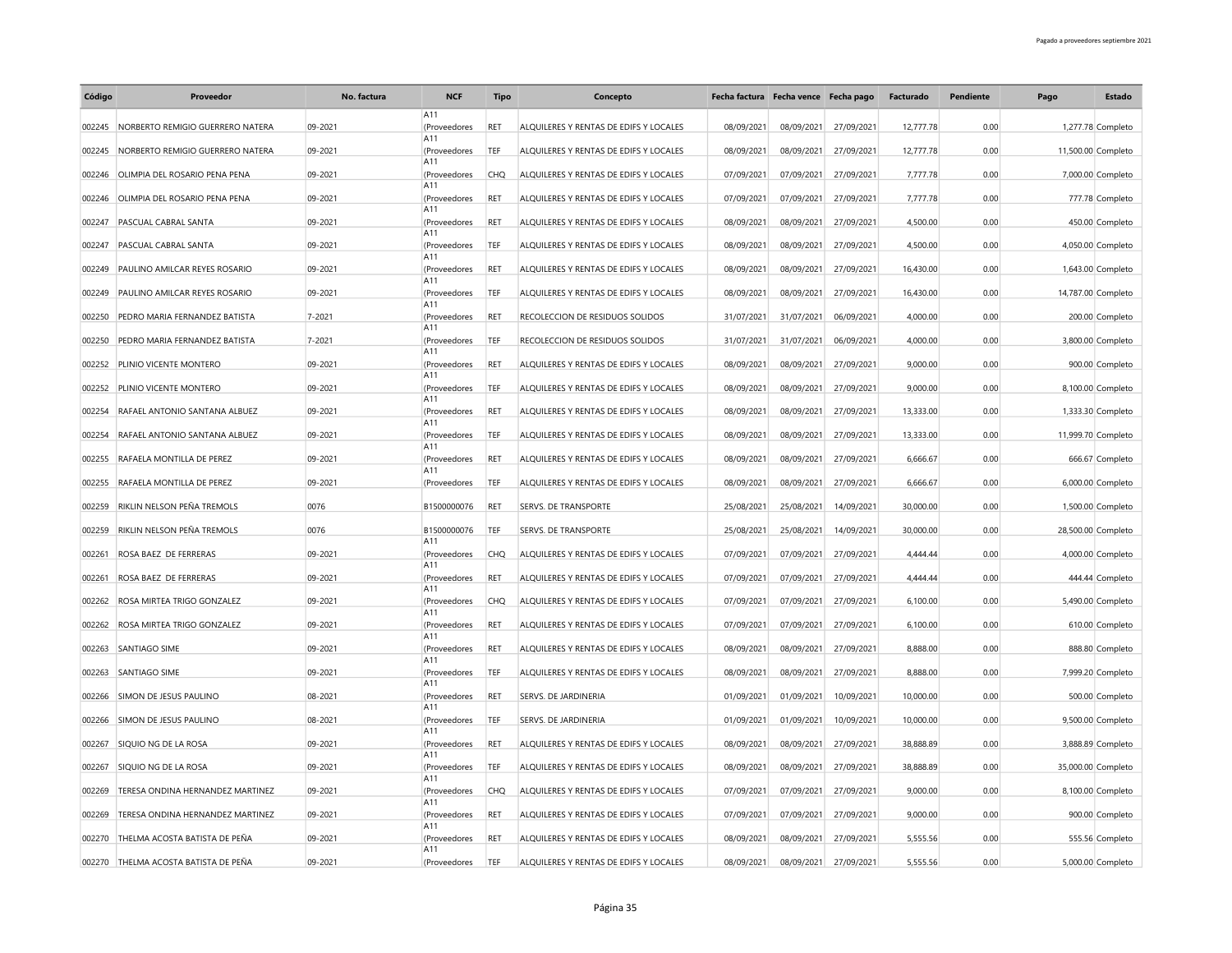| Código | Proveedor                            | No. factura | <b>NCF</b>          | <b>Tipo</b> | Concepto                               | Fecha factura Fecha vence Fecha pago |            |            | Facturado     | Pendiente | Pago                   | <b>Estado</b>      |
|--------|--------------------------------------|-------------|---------------------|-------------|----------------------------------------|--------------------------------------|------------|------------|---------------|-----------|------------------------|--------------------|
|        | 002272 VENTURA PEGUERO MARIA         | 09-2021     | A11<br>(Proveedores | CHO         | ALOUILERES Y RENTAS DE EDIFS Y LOCALES | 07/09/2021                           | 07/09/2021 | 27/09/2021 | 7,550,00      | 0.00      |                        | 6,795.00 Completo  |
| 002272 | VENTURA PEGUERO MARIA                | 09-2021     | A11<br>(Proveedores | RET         | ALQUILERES Y RENTAS DE EDIFS Y LOCALES | 07/09/2021                           | 07/09/2021 | 27/09/2021 | 7,550.00      | 0.00      |                        | 755.00 Completo    |
|        | 002278 ILESA SRL                     | 127         | B1500000127         | RET         | ALQUILERES Y RENTAS DE EDIFS Y LOCALES | 01/09/2021                           | 01/09/2021 | 27/09/2021 | 342,000.29    | 0.00      |                        | 14,491.54 Completo |
| 002278 | <b>ILESA SRL</b>                     | 127         | B1500000127         | TEF         | ALQUILERES Y RENTAS DE EDIFS Y LOCALES | 01/09/2021                           | 01/09/2021 | 27/09/2021 | 342,000.29    | 0.00      | 327,508.75 Completo    |                    |
| 002409 | VITALIA JARDINERIA SRL               | 90550       | B1500000369         | RET         | SERVS. DE JARDINERIA                   | 30/08/2021                           | 29/09/2021 | 07/09/2021 | 44,840.00     | 0.00      |                        | 2,052.00 Completo  |
| 002409 | VITALIA JARDINERIA SRL               | 90550       | B1500000369         | RET         | SERVS. DE JARDINERIA                   | 30/08/2021                           | 29/09/2021 | 07/09/2021 | 44,840.00     | 0.00      |                        | 1,900.00 Completo  |
| 002409 | VITALIA JARDINERIA SRL               | 90550       | B1500000369         | TEF         | SERVS. DE JARDINERIA                   | 30/08/2021                           | 29/09/2021 | 07/09/2021 | 44,840.00     | 0.00      |                        | 40,888.00 Completo |
| 002409 | VITALIA JARDINERIA SRL               | 90551       | B1500000370         | RET         | SERVS. DE JARDINERIA                   | 30/08/2021                           | 29/09/2021 | 07/09/2021 | 50,000.00     | 0.00      |                        | 2,288.14 Completo  |
| 002409 | VITALIA JARDINERIA SRL               | 90551       | B1500000370         | RET         | SERVS. DE JARDINERIA                   | 30/08/2021                           | 29/09/2021 | 07/09/2021 | 50,000.00     | 0.00      |                        | 2,118.64 Completo  |
| 002409 | VITALIA JARDINERIA SRL               | 90551       | B1500000370         | TEF         | SERVS. DE JARDINERIA                   | 30/08/2021                           | 29/09/2021 | 07/09/2021 | 50,000.00     | 0.00      |                        | 45,593.22 Completo |
| 002509 | HERMOSILLO COMERCIAL SRL             |             |                     | RET         | MATERIALES DE LIMPIEZA                 |                                      |            |            |               |           |                        |                    |
|        |                                      | 0000004337  | B1500001011         |             |                                        | 26/04/2021                           | 06/05/2021 | 30/09/2021 | 1,073,521.87  | 0.00      |                        | 45,488.21 Completo |
| 002509 | HERMOSILLO COMERCIAL SRL             | 0000004337  | B1500001011         | TEF         | MATERIALES DE LIMPIEZA                 | 26/04/2021                           | 06/05/2021 | 30/09/2021 | 1,073,521.87  | 0.00      | 1,028,033.66 Completo  |                    |
| 002534 | HUMANO SEGUROS S A                   | 2138819     | B1500020050         | <b>RET</b>  | SEGUROS DE PERSONAS                    | 01/09/2021                           | 16/09/2021 | 13/09/2021 | 1,562,814.00  | 0.00      |                        | 78,140.70 Completo |
| 002534 | HUMANO SEGUROS S A                   | 2138819     | B1500020050         | TEF         | SEGUROS DE PERSONAS                    | 01/09/2021                           | 16/09/2021 | 13/09/2021 | 1,562,814.00  | 0.00      | 1,484,673.30 Completo  |                    |
| 002534 | HUMANO SEGUROS S A                   | 2173251     | B1500020294         | RET         | SEGUROS DE PERSONAS                    | 01/09/2021                           | 16/09/2021 | 13/09/2021 | 3,558,258.00  | 0.00      | 177,912.90 Completo    |                    |
| 002534 | HUMANO SEGUROS S A                   | 2173251     | B1500020294         | TEF         | SEGUROS DE PERSONAS                    | 01/09/2021                           | 16/09/2021 | 13/09/2021 | 3,558,258.00  | 0.00      | 3,380,345.10 Completo  |                    |
| 002534 | <b>HUMANO SEGUROS S A</b>            | 2173631     | B1500020313         | RET         | SEGUROS DE PERSONAS                    | 01/09/2021                           | 16/09/2021 | 20/09/2021 | 50,368,631.63 | 0.00      | 2,516,095.58 Completo  |                    |
| 002534 | HUMANO SEGUROS S A                   | 2173631     | B1500020313         | TEF         | SEGUROS DE PERSONAS                    | 01/09/2021                           | 16/09/2021 | 20/09/2021 | 50,368,631.63 | 0.00      | 47,805,816.05 Completo |                    |
| 002534 | <b>HUMANO SEGUROS S A</b>            | 2173631     | B1500020313         | N/C         | <b>SEGUROS DE PERSONAS</b>             | 01/09/2021                           | 16/09/2021 | 01/09/2021 | 50,368,631.63 | 0.00      |                        | 45,760.00 Completo |
| 002534 | <b>HUMANO SEGUROS S A</b>            | 2173631     | B1500020313         | N/C         | SEGUROS DE PERSONAS                    | 01/09/2021                           | 16/09/2021 | 01/09/2021 | 50,368,631.63 | 0.00      |                        | 960.00 Completo    |
| 002534 | HUMANO SEGUROS S A                   | 2173832     | B1500020323         | RET         | SEGUROS DE PERSONAS                    | 01/09/2021                           | 16/09/2021 | 13/09/2021 | 133,291.67    | 0.00      |                        | 6,664.58 Completo  |
| 002534 | HUMANO SEGUROS S A                   | 2173832     | B1500020323         | TEF         | SEGUROS DE PERSONAS                    | 01/09/2021                           | 16/09/2021 | 13/09/2021 | 133,291.67    | 0.00      | 126,627.09 Completo    |                    |
| 002534 | HUMANO SEGUROS S A                   | 224601      | B1500020046         | RET         | SEGUROS DE PERSONAS                    | 01/09/2021                           | 16/09/2021 | 14/09/2021 | 795,838.07    | 0.00      |                        | 34,303.37 Completo |
| 002534 | HUMANO SEGUROS S A                   | 224601      | B1500020046         | TEF         | SEGUROS DE PERSONAS                    | 01/09/2021                           | 16/09/2021 | 14/09/2021 | 795,838.07    | 0.00      | 761,534.70 Completo    |                    |
| 002556 | PARROQUIA SAN FRANCISCO JAVIER       | 09-2021     | A11<br>(Proveedores | RET         | ALQUILERES Y RENTAS DE EDIFS Y LOCALES | 08/09/2021                           | 08/09/2021 | 27/09/2021 | 6,315.79      | 0.00      |                        | 315.79 Completo    |
| 002556 | PARROQUIA SAN FRANCISCO JAVIER       | 09-2021     | A11<br>(Proveedores | TEF         | ALQUILERES Y RENTAS DE EDIFS Y LOCALES | 08/09/2021                           | 08/09/2021 | 27/09/2021 | 6,315.79      | 0.00      |                        | 6,000.00 Completo  |
| 002562 | SERVICIOS POPULAR DE SEGURIDAD S R L | 6035        | B1500000046         | RET         | SERVS. DE SEGURIDAD                    | 31/08/2021                           | 31/08/2021 | 27/09/2021 | 8,475,663.41  | 0.00      | 1,292,897.81 Completo  |                    |
| 002562 | SERVICIOS POPULAR DE SEGURIDAD S R L | 6035        | B1500000046         | RET         | SERVS. DE SEGURIDAD                    | 31/08/2021                           | 31/08/2021 | 27/09/2021 | 8,475,663.41  | 0.00      | 359,138.28 Completo    |                    |
| 002562 | SERVICIOS POPULAR DE SEGURIDAD S R L | 6035        | B1500000046         | TEF         | SERVS. DE SEGURIDAD                    | 31/08/2021                           | 31/08/2021 | 27/09/2021 | 8,475,663.41  | 0.00      | 6,823,627.32 Completo  |                    |
|        |                                      |             | A11                 |             |                                        |                                      |            |            |               |           |                        |                    |
| 002577 | PAUL BELLO NAVARRO                   | 09-2021     | (Proveedores<br>A11 | RET         | ALQUILERES Y RENTAS DE EDIFS Y LOCALES | 08/09/2021                           | 08/09/2021 | 27/09/2021 | 13,888.89     | 0.00      |                        | 1,388.89 Completo  |
| 002577 | PAUL BELLO NAVARRO                   | 09-2021     | (Proveedores        | TEF         | ALQUILERES Y RENTAS DE EDIFS Y LOCALES | 08/09/2021                           | 08/09/2021 | 27/09/2021 | 13,888.89     | 0.00      |                        | 12,500.00 Completo |
|        | 002595 PETRA BERNABELA RIVAS HERASME | 188         | B1500000188         | RET         | SERVS. TECNICOS Y PROFESIONALES        | 17/08/2021                           | 17/08/2021 | 06/09/2021 | 2,950.00      | 0.00      |                        | 450.00 Completo    |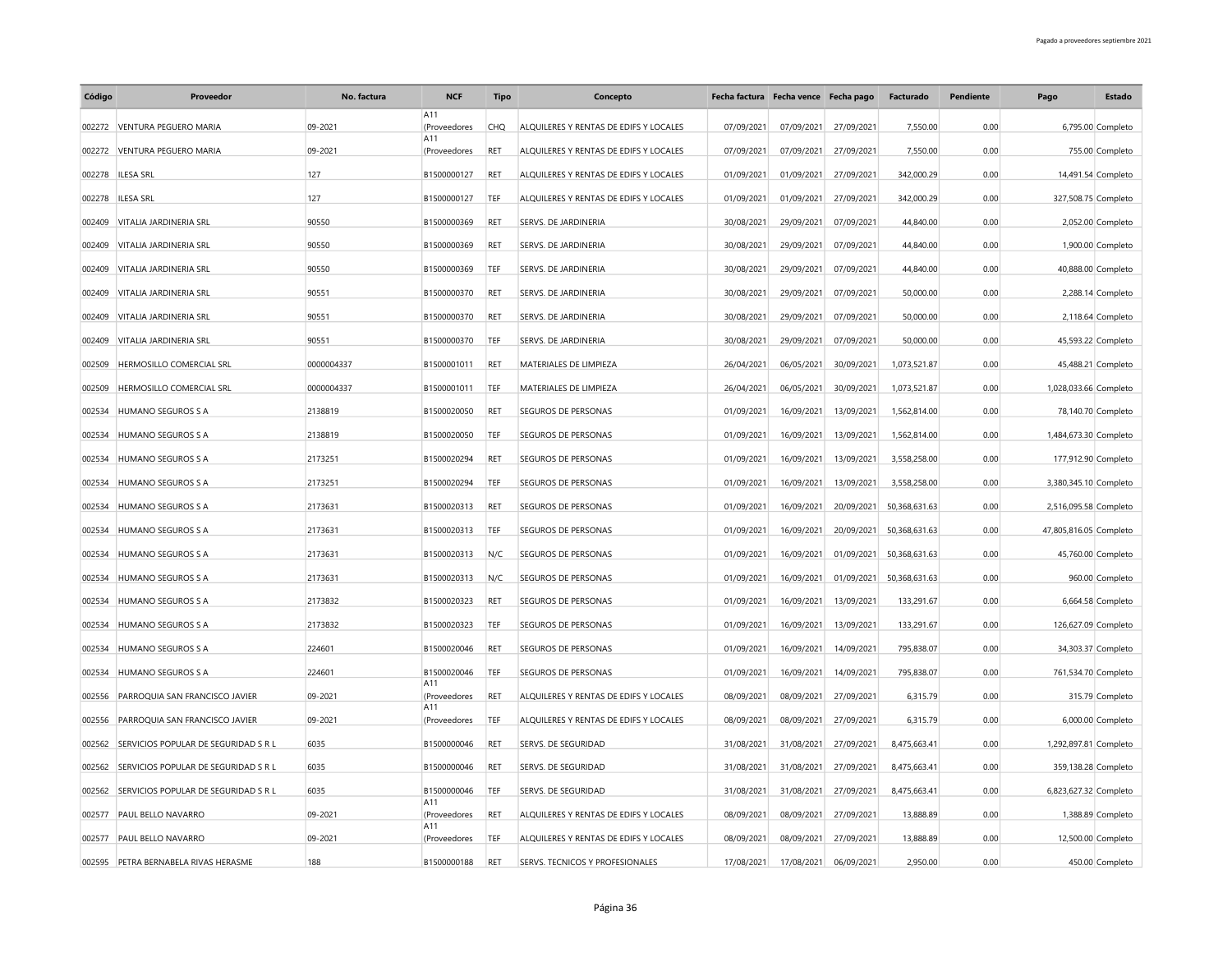| Código    | Proveedor                                       | No. factura | <b>NCF</b>          | <b>Tipo</b> | Concepto                                 | Fecha factura Fecha vence Fecha pago |            |            | Facturado  | Pendiente | Pago                | <b>Estado</b>     |
|-----------|-------------------------------------------------|-------------|---------------------|-------------|------------------------------------------|--------------------------------------|------------|------------|------------|-----------|---------------------|-------------------|
| 002595    | PETRA BERNABELA RIVAS HERASME                   | 188         | B1500000188         | <b>RET</b>  | SERVS. TECNICOS Y PROFESIONALES          | 17/08/2021                           | 17/08/2021 | 06/09/2021 | 2.950.00   | 0.00      |                     | 250.00 Completo   |
| 002595    | PETRA BERNABELA RIVAS HERASME                   | 188         | B1500000188         | TEF         | SERVS. TECNICOS Y PROFESIONALES          | 17/08/2021                           | 17/08/2021 | 06/09/2021 | 2,950.00   | 0.00      |                     | 2,250.00 Completo |
| 002628    | LUCILA EDILIA ALCANTARA GRULLON                 | 09-2021     | A11<br>(Proveedores | <b>CHQ</b>  | ALQUILERES Y RENTAS DE EDIFS Y LOCALES   | 07/09/2021                           | 07/09/2021 | 27/09/2021 | 13,333.33  | 0.00      | 12,000.00 Completo  |                   |
| 002628    | LUCILA EDILIA ALCANTARA GRULLON                 | 09-2021     | A11<br>(Proveedores | RET         | ALOUILERES Y RENTAS DE EDIFS Y LOCALES   | 07/09/2021                           | 07/09/2021 | 27/09/2021 | 13,333.33  | 0.00      |                     | 1,333.33 Completo |
|           | 002629 GTG INDUSTRIAL SRL                       | FTG-4164    | B1500001936         | RET         | SUPLIDORES ARTICULOS VARIOS              | 18/08/2021                           | 17/09/2021 | 07/09/2021 | 372,880.00 | 0.00      | 15,800.00 Completo  |                   |
| 002629    | <b>GTG INDUSTRIAL SRL</b>                       | FTG-4164    | B1500001936         | TEF         | SUPLIDORES ARTICULOS VARIOS              | 18/08/2021                           | 17/09/2021 | 07/09/2021 | 372,880.00 | 0.00      | 357,080.00 Completo |                   |
| 002767 SA | COMPANIA DE LUZ Y FUERZA DE LAS TERRENAS        | 01565288    | B1500004113         | <b>RFT</b>  | SERVS. DE ELECTRICIDAD                   | 31/08/2021                           | 31/08/2021 | 20/09/2021 | 1,435.75   | 0.00      |                     | 71.79 Completo    |
| 002767    | COMPANIA DE LUZ Y FUERZA DE LAS TERRENAS<br>S A | 01565288    | B1500004113         | TEF         | SERVS. DE ELECTRICIDAD                   | 31/08/2021                           | 31/08/2021 | 20/09/2021 | 1,435.75   | 0.00      |                     | 1,363.96 Completo |
| 002776    | <b>INVERSIONES TRES C, SRL</b>                  | 10000286    | B1500000193         | <b>RET</b>  | IMPRESIONES Y ENCUADERNACIONES           | 02/06/2021                           | 02/07/2021 | 30/09/2021 | 55,224.00  | 0.00      |                     | 2,340.00 Completo |
| 002776    | INVERSIONES TRES C, SRL                         | 10000286    | B1500000193         | TEF         | IMPRESIONES Y ENCUADERNACIONES           | 02/06/2021                           | 02/07/2021 | 30/09/2021 | 55,224.00  | 0.00      | 52,884.00 Completo  |                   |
| 002798    | AYUNTAMIENTO MUNICIPAL DE BANI                  | 01-00356221 | B1500002849         | TEF         | <b>ENTIDADES ESTATALES</b>               | 01/09/2021                           | 01/09/2021 | 22/09/2021 | 2,820.00   | 0.00      |                     | 2,820.00 Completo |
| 002798    | AYUNTAMIENTO MUNICIPAL DE BANI                  | 01-00356454 | B1500002853         | TEF         | <b>ENTIDADES ESTATALES</b>               | 01/09/2021                           | 01/09/2021 | 22/09/2021 | 1,265.00   | 0.00      |                     | 1,265.00 Completo |
| 002811    | SBH TECNOLOGIA Y SEGURIDAD SRL                  | 0001730     | B1500000244         | RET         | SERVS. DE CONFECCION Y MANT. DE PUERTAS  | 22/06/2021                           | 22/06/2021 | 07/09/2021 | 65,863.29  | 0.00      |                     | 1,808.45 Completo |
| 002811    | SBH TECNOLOGIA Y SEGURIDAD SRL                  | 0001730     | B1500000244         | <b>RET</b>  | SERVS. DE CONFECCION Y MANT. DE PUERTAS  | 22/06/2021                           | 22/06/2021 | 07/09/2021 | 65,863.29  | 0.00      |                     | 1,674.49 Completo |
| 002811    | SBH TECNOLOGIA Y SEGURIDAD SRL                  | 0001730     | B1500000244         | TEF         | SERVS. DE CONFECCION Y MANT. DE PUERTAS  | 22/06/2021                           | 22/06/2021 | 07/09/2021 | 65.863.29  | 0.00      | 36,035.03 Completo  |                   |
| 002814    | TOMAS ALBERTO JIMENEZ RODRIGUEZ                 | 023         | B1500000023         | RET         | SERVS. TECNICOS Y PROFESIONALES          | 27/07/2021                           | 27/07/2021 | 10/09/2021 | 17,700.00  | 0.00      |                     | 2,700.00 Completo |
| 002814    | TOMAS ALBERTO JIMENEZ RODRIGUEZ                 | 023         | B1500000023         | RET         | SERVS. TECNICOS Y PROFESIONALES          | 27/07/2021                           | 27/07/2021 | 10/09/2021 | 17,700.00  | 0.00      |                     | 1,500.00 Completo |
| 002814    | TOMAS ALBERTO JIMENEZ RODRIGUEZ                 | 023         | B1500000023         | TEF         | SERVS. TECNICOS Y PROFESIONALES          | 27/07/2021                           | 27/07/2021 | 10/09/2021 | 17,700.00  | 0.00      | 13,500.00 Completo  |                   |
| 002855    | AYUNTAMIENTO MUNICIPAL DE MOCA                  | 01-00383540 | B1500002019         | TEF         | RECOLECCION DE RESIDUOS SOLIDOS          | 06/08/2021                           | 06/08/2021 | 20/09/2021 | 12,000.00  | 0.00      | 12,000.00 Completo  |                   |
| 002886    | SIMPAPEL S R L                                  | F21404      | B1500000306         | <b>RET</b>  | MATERIAL GASTABLE DE OFICINA             | 22/07/2021                           | 21/08/2021 | 30/09/2021 | 6,637.50   | 0.00      |                     | 303.75 Completo   |
| 002886    | SIMPAPEL S R L                                  | F21404      | B1500000306         | RET         | MATERIAL GASTABLE DE OFICINA             | 22/07/2021                           | 21/08/2021 | 30/09/2021 | 6,637.50   | 0.00      |                     | 281.25 Completo   |
|           |                                                 | F21404      |                     |             |                                          |                                      |            |            | 6,637.50   |           |                     |                   |
| 002886    | SIMPAPEL S R L                                  | 300931      | B1500000306         | TEF         | MATERIAL GASTABLE DE OFICINA             | 22/07/2021                           | 21/08/2021 | 30/09/2021 |            | 0.00      |                     | 6,052.50 Completo |
| 002890    | VICTOR GARCIA AIRE ACONDICIONADO SRL            |             | B1500001904         | RET         | SISTEMAS DE REFRIGERACION Y AIRES ACONDI | 21/07/2021                           | 21/07/2021 | 02/09/2021 | 660,000.01 | 0.00      | 27,966.10 Completo  |                   |
| 002890    | VICTOR GARCIA AIRE ACONDICIONADO SRL            | 300931      | B1500001904         | TEF         | SISTEMAS DE REFRIGERACION Y AIRES ACONDI | 21/07/2021                           | 21/07/2021 | 02/09/2021 | 660,000.01 | 0.00      | 632,033.91 Completo |                   |
| 002939    | CONSORCIO DE TARJETAS DOMINICANAS S A           | 3481        | B1500003481         | RET         | <b>OTROS</b>                             | 10/09/2021                           | 10/09/2021 | 20/09/2021 | 32,660.00  | 0.00      |                     | 1,633.00 Completo |
| 002939    | CONSORCIO DE TARJETAS DOMINICANAS S A           | 3481        | B1500003481         | TEF         | <b>OTROS</b>                             | 10/09/2021                           | 10/09/2021 | 20/09/2021 | 32,660.00  | 0.00      | 31,027.00 Completo  |                   |
| 002939    | CONSORCIO DE TARJETAS DOMINICANAS S A           | 3532        | B1500003532         | RET         | <b>OTROS</b>                             | 22/09/2021                           | 22/09/2021 | 30/09/2021 | 27,400.00  | 0.00      |                     | 1,370.00 Completo |
| 002939    | CONSORCIO DE TARJETAS DOMINICANAS S A           | 3532        | B1500003532         | TEF         | <b>OTROS</b>                             | 22/09/2021                           | 22/09/2021 | 30/09/2021 | 27,400.00  | 0.00      | 26,030.00 Completo  |                   |
| 002973    | AUTO LLAVES CASTILLO ABREU, SRL                 | 41901       | B1500000318         | RET         | IMPRESIONES Y ENCUADERNACIONES           | 10/03/2021                           | 09/04/2021 | 22/09/2021 | 10,620.00  | 0.00      |                     | 486.00 Completo   |
| 002973    | AUTO LLAVES CASTILLO ABREU, SRL                 | 41901       | B1500000318         | RET         | IMPRESIONES Y ENCUADERNACIONES           | 10/03/2021                           | 09/04/2021 | 22/09/2021 | 10,620.00  | 0.00      |                     | 450.00 Completo   |
| 002973    | AUTO LLAVES CASTILLO ABREU, SRL                 | 41901       | B1500000318         | TEF         | IMPRESIONES Y ENCUADERNACIONES           | 10/03/2021                           | 09/04/2021 | 22/09/2021 | 10,620.00  | 0.00      |                     | 9,684.00 Completo |
|           | 002973 AUTO LLAVES CASTILLO ABREU. SRL          | FA311       | B1500000334         | RET         | IMPRESIONES Y ENCUADERNACIONES           | 07/04/2021                           | 07/05/2021 | 22/09/2021 | 21.830.00  | 0.00      |                     | 999.00 Completo   |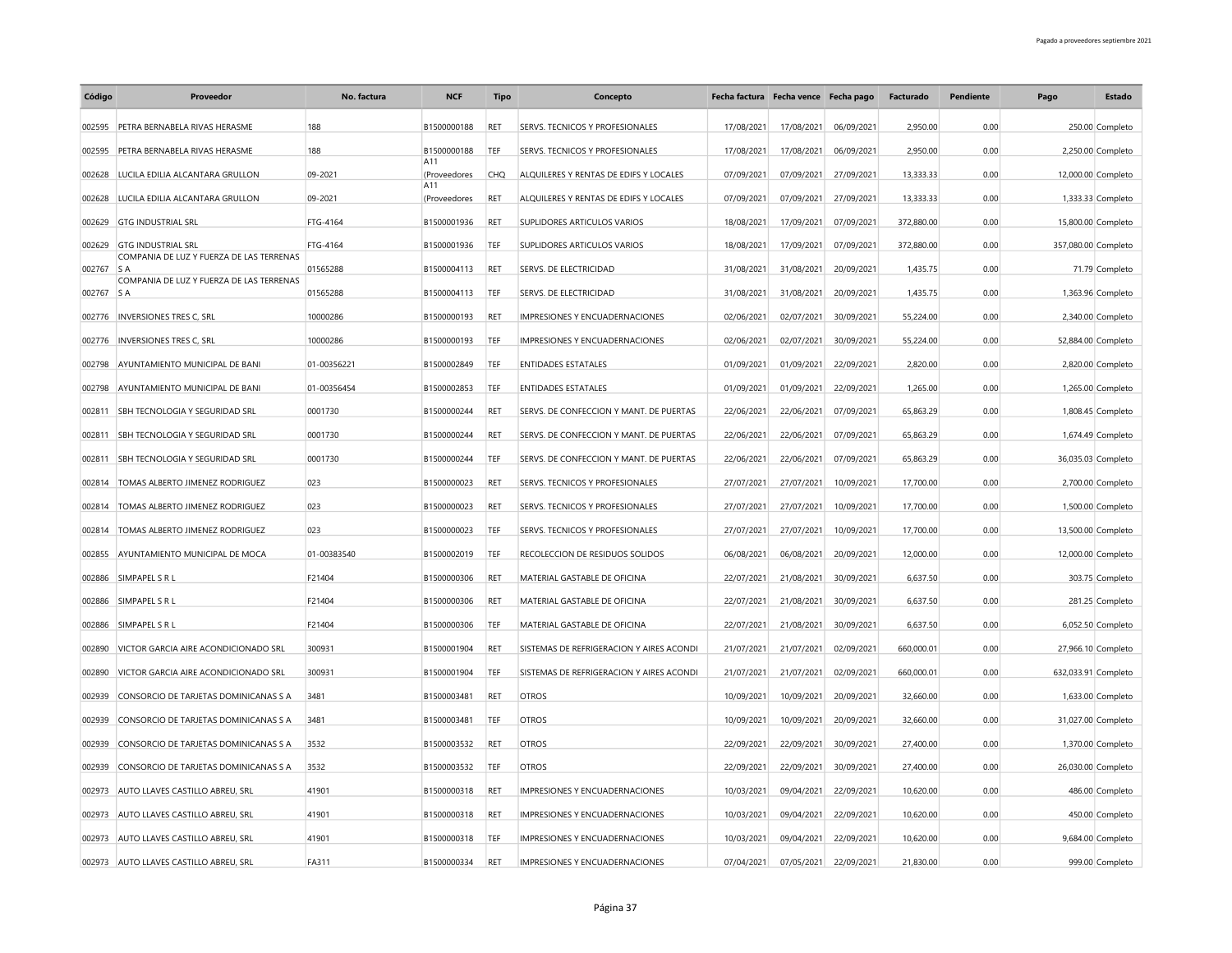| Código | Proveedor                       | No. factura  | <b>NCF</b>  | <b>Tipo</b> | Concepto                                 |            | Fecha factura Fecha vence Fecha pago |            | Facturado  | Pendiente | Pago                | Estado             |
|--------|---------------------------------|--------------|-------------|-------------|------------------------------------------|------------|--------------------------------------|------------|------------|-----------|---------------------|--------------------|
| 002973 | AUTO LLAVES CASTILLO ABREU, SRL | FA311        | B1500000334 | RET         | IMPRESIONES Y ENCUADERNACIONES           | 07/04/2021 | 07/05/2021                           | 22/09/2021 | 21,830.00  | 0.00      |                     | 925.00 Completo    |
| 002973 | AUTO LLAVES CASTILLO ABREU. SRL | FA311        | B1500000334 | TEF         | IMPRESIONES Y ENCUADERNACIONES           | 07/04/2021 | 07/05/2021                           | 22/09/2021 | 21.830.00  | 0.00      |                     | 19,906.00 Completo |
| 002973 | AUTO LLAVES CASTILLO ABREU, SRL | FA542        | B1500000340 | RET         | IMPRESIONES Y ENCUADERNACIONES           | 16/04/2021 | 16/05/2021                           | 22/09/2021 | 1,180.00   | 0.00      |                     | 54.00 Completo     |
| 002973 | AUTO LLAVES CASTILLO ABREU, SRL | FA542        | B1500000340 | RET         | IMPRESIONES Y ENCUADERNACIONES           | 16/04/2021 | 16/05/2021                           | 22/09/2021 | 1,180.00   | 0.00      |                     | 50.00 Completo     |
| 002973 | AUTO LLAVES CASTILLO ABREU. SRL | FA542        | B1500000340 | TEF         | IMPRESIONES Y ENCUADERNACIONES           | 16/04/2021 | 16/05/2021                           | 22/09/2021 | 1,180.00   | 0.00      |                     | 1,076.00 Completo  |
| 002973 | AUTO LLAVES CASTILLO ABREU, SRL | FA543        | B1500000341 | RET         | IMPRESIONES Y ENCUADERNACIONES           | 16/04/2021 | 16/05/2021                           | 22/09/2021 | 4,130.00   | 0.00      |                     | 189.00 Completo    |
| 002973 | AUTO LLAVES CASTILLO ABREU, SRL | FA543        | B1500000341 | RET         | IMPRESIONES Y ENCUADERNACIONES           | 16/04/2021 | 16/05/2021                           | 22/09/2021 | 4,130.00   | 0.00      |                     | 175.00 Completo    |
| 002973 | AUTO LLAVES CASTILLO ABREU, SRL | FA543        | B1500000341 | TEF         | IMPRESIONES Y ENCUADERNACIONES           | 16/04/2021 | 16/05/2021                           | 22/09/2021 | 4,130.00   | 0.00      |                     | 3,766.00 Completo  |
| 002973 | AUTO LLAVES CASTILLO ABREU, SRL | FA616        | B1500000345 | RET         | IMPRESIONES Y ENCUADERNACIONES           | 19/04/2021 | 19/05/2021                           | 22/09/2021 | 4,130.00   | 0.00      |                     | 189.00 Completo    |
| 002973 | AUTO LLAVES CASTILLO ABREU, SRL | FA616        | B1500000345 | RET         | IMPRESIONES Y ENCUADERNACIONES           | 19/04/2021 | 19/05/2021                           | 22/09/2021 | 4,130.00   | 0.00      |                     | 175.00 Completo    |
| 002973 | AUTO LLAVES CASTILLO ABREU, SRL | FA616        | B1500000345 | TEF         | IMPRESIONES Y ENCUADERNACIONES           | 19/04/2021 | 19/05/2021                           | 22/09/2021 | 4,130.00   | 0.00      |                     | 3,766.00 Completo  |
| 002973 | AUTO LLAVES CASTILLO ABREU, SRL | <b>FA770</b> | B1500000346 | RET         | IMPRESIONES Y ENCUADERNACIONES           | 26/04/2021 | 26/05/2021                           | 22/09/2021 | 1,770.00   | 0.00      |                     | 81.00 Completo     |
| 002973 | AUTO LLAVES CASTILLO ABREU, SRL | <b>FA770</b> | B1500000346 | RET         | IMPRESIONES Y ENCUADERNACIONES           | 26/04/2021 | 26/05/2021                           | 22/09/2021 | 1,770.00   | 0.00      |                     | 75.00 Completo     |
| 002973 | AUTO LLAVES CASTILLO ABREU, SRL | <b>FA770</b> | B1500000346 | TEF         | IMPRESIONES Y ENCUADERNACIONES           | 26/04/2021 | 26/05/2021                           | 22/09/2021 | 1,770.00   | 0.00      |                     | 1,614.00 Completo  |
| 002976 | COLUMBUS NETWORKS DOMINICANA SA | 3497051      | B1500002728 | RET         | <b>SERVS. DE TRANSPORTE</b>              | 01/09/2021 | 01/09/2021                           | 14/09/2021 | 473,026.38 | 0.00      |                     | 18,594.05 Completo |
| 002976 | COLUMBUS NETWORKS DOMINICANA SA | 3497051      | B1500002728 | TEF         | SERVS. DE TRANSPORTE                     | 01/09/2021 | 01/09/2021                           | 14/09/2021 | 473,026.38 | 0.00      | 454,432.33 Completo |                    |
| 002991 | SIDESYS SRL                     | 035          | B1500000035 | CHO         | EO., MATERIALES, ACCESORIOS DE INFORMATI | 10/09/2021 | 10/09/2021                           | 10/09/2021 | 653,153.60 | 0.00      | 297,793.76 Completo |                    |
| 002991 | <b>SIDESYS SRL</b>              | 035          | B1500000035 | O/C         | EO., MATERIALES, ACCESORIOS DE INFORMATI | 10/09/2021 | 10/09/2021                           | 10/09/2021 | 653.153.60 | 0.00      |                     | 28,783.04 Completo |
| 003129 | PLAZA LUPERON                   | 0444         | B1500000204 | TEF         | ALQUILERES Y RENTAS DE EDIFS Y LOCALES   | 26/04/2021 | 26/04/2021                           | 06/09/2021 | 11,979.99  | 0.00      |                     | 11,979.99 Completo |
|        | 003129 PLAZA LUPERON            | 449          | B1500000209 | TEF         | ALQUILERES Y RENTAS DE EDIFS Y LOCALES   | 26/05/2021 | 26/05/2021                           | 06/09/2021 | 11,979.99  | 0.00      |                     | 11,979.99 Completo |
| 003185 | SUNIX PETROLEUM S R L           | 304825730    | B1500060772 | RET         | COMBUSTIBLES Y LUBRICANTE                | 21/07/2021 | 21/07/2021                           | 02/09/2021 | 100,000.00 | 0.00      |                     | 5,000.00 Completo  |
| 003185 | <b>SUNIX PETROLEUM S R L</b>    | 304825730    | B1500060772 | TEF         | COMBUSTIBLES Y LUBRICANTE                | 21/07/2021 | 21/07/2021                           | 02/09/2021 | 100,000.00 | 0.00      |                     | 95,000.00 Completo |
| 003185 | <b>SUNIX PETROLEUM S R L</b>    | 304879521    | B1500060880 | RET         | <b>COMBUSTIBLES Y LUBRICANTE</b>         | 26/08/2021 | 26/08/2021                           | 20/09/2021 | 200,000.00 | 0.00      |                     | 10,000.00 Completo |
|        | 003185 SUNIX PETROLEUM S R L    | 304879521    | B1500060880 | TEF         | COMBUSTIBLES Y LUBRICANTE                | 26/08/2021 | 26/08/2021                           | 20/09/2021 | 200,000.00 | 0.00      | 190,000.00 Completo |                    |
| 003331 | <b>CLEAN STOP SRL</b>           | 32298        | B1500001035 | <b>RET</b>  | MOBILIARIOS Y EQ. EDUCATIVOS Y RECREATIV | 30/04/2021 | 30/05/2021                           | 02/09/2021 | 5,900.00   | 0.00      |                     | 270.00 Completo    |
| 003331 | <b>CLEAN STOP SRL</b>           | 32298        | B1500001035 | <b>RET</b>  | MOBILIARIOS Y EQ. EDUCATIVOS Y RECREATIV | 30/04/2021 | 30/05/2021                           | 02/09/2021 | 5,900.00   | 0.00      |                     | 250.00 Completo    |
| 003331 | <b>CLEAN STOP SRL</b>           | 32298        | B1500001035 | TEF         | MOBILIARIOS Y EQ. EDUCATIVOS Y RECREATIV | 30/04/2021 | 30/05/2021                           | 02/09/2021 | 5,900.00   | 0.00      |                     | 5,380.00 Completo  |
| 003331 | <b>CLEAN STOP SRL</b>           | 32299        | B1500001036 | RET         | MOBILIARIOS Y EQ. EDUCATIVOS Y RECREATIV | 30/04/2021 | 30/05/2021                           | 02/09/2021 | 8,450.00   | 0.00      |                     | 358.06 Completo    |
| 003331 | <b>CLEAN STOP SRL</b>           | 32299        | B1500001036 | RET         | MOBILIARIOS Y EQ. EDUCATIVOS Y RECREATIV | 30/04/2021 | 30/05/2021                           | 02/09/2021 | 8,450.00   | 0.00      |                     | 386.70 Completo    |
| 003331 | <b>CLEAN STOP SRL</b>           | 32299        | B1500001036 | TEF         | MOBILIARIOS Y EQ. EDUCATIVOS Y RECREATIV | 30/04/2021 | 30/05/2021                           | 02/09/2021 | 8,450.00   | 0.00      |                     | 7,705.24 Completo  |
| 003331 | <b>CLEAN STOP SRL</b>           | 32386        | B1500001037 | RET         | MOBILIARIOS Y EO. EDUCATIVOS Y RECREATIV | 14/05/2021 | 13/06/2021                           | 02/09/2021 | 4.400.00   | 0.00      |                     | 201.36 Completo    |
|        | 003331 CLEAN STOP SRL           | 32386        | B1500001037 | RFT         | MOBILIARIOS Y EQ. EDUCATIVOS Y RECREATIV | 14/05/2021 | 13/06/2021                           | 02/09/2021 | 4,400.00   | 0.00      |                     | 186.44 Completo    |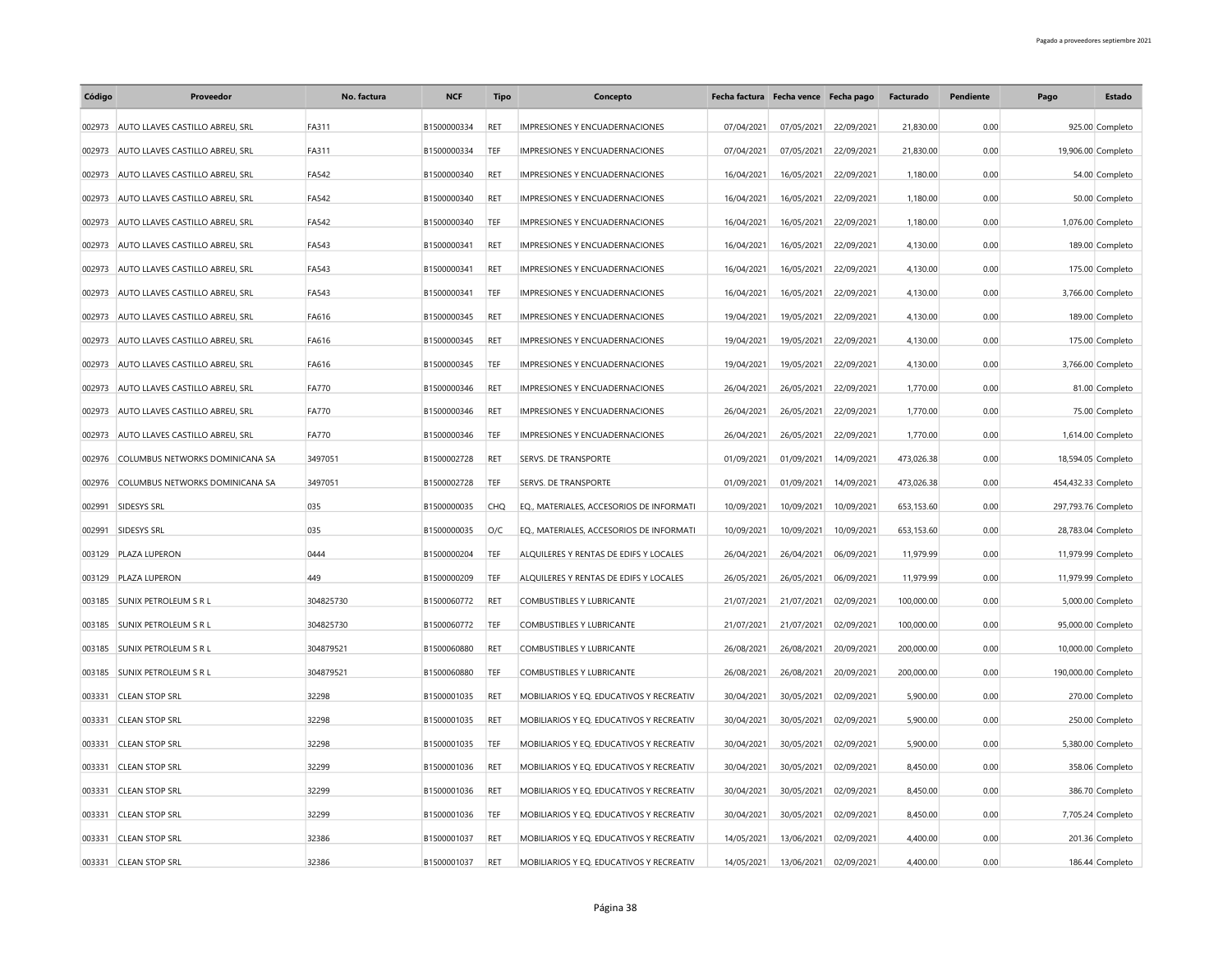| Código | Proveedor                     | No. factura | <b>NCF</b>  | <b>Tipo</b> | Concepto                                 | Fecha factura Fecha vence Fecha pago |            |            | Facturado  | Pendiente | Pago                | <b>Estado</b>      |
|--------|-------------------------------|-------------|-------------|-------------|------------------------------------------|--------------------------------------|------------|------------|------------|-----------|---------------------|--------------------|
| 003331 | <b>CLEAN STOP SRL</b>         | 32386       | B1500001037 | TEF         | MOBILIARIOS Y EQ. EDUCATIVOS Y RECREATIV | 14/05/2021                           | 13/06/2021 | 02/09/2021 | 4,400.00   | 0.00      |                     | 4,012.20 Completo  |
| 003331 | <b>CLEAN STOP SRL</b>         | 32387       | B1500001038 | <b>RET</b>  | MOBILIARIOS Y EO. EDUCATIVOS Y RECREATIV | 14/05/2021                           | 13/06/2021 | 02/09/2021 | 2,550.00   | 0.00      |                     | 116.69 Completo    |
| 003331 | <b>CLEAN STOP SRL</b>         | 32387       | B1500001038 | RET         | MOBILIARIOS Y EQ. EDUCATIVOS Y RECREATIV | 14/05/2021                           | 13/06/2021 | 02/09/2021 | 2,550.00   | 0.00      |                     | 108.05 Completo    |
| 003331 | <b>CLEAN STOP SRL</b>         | 32387       | B1500001038 | TEF         | MOBILIARIOS Y EQ. EDUCATIVOS Y RECREATIV | 14/05/2021                           | 13/06/2021 | 02/09/2021 | 2,550.00   | 0.00      |                     | 2,325.26 Completo  |
| 003331 | <b>CLEAN STOP SRL</b>         | 32388       | B1500001039 | RET         | MOBILIARIOS Y EO. EDUCATIVOS Y RECREATIV | 14/05/2021                           | 13/06/2021 | 02/09/2021 | 250.00     | 0.00      |                     | 11.44 Completo     |
| 003331 | <b>CLEAN STOP SRL</b>         | 32388       | B1500001039 | RET         | MOBILIARIOS Y EQ. EDUCATIVOS Y RECREATIV | 14/05/2021                           | 13/06/2021 | 02/09/2021 | 250.00     | 0.00      |                     | 10.59 Completo     |
| 003331 | <b>CLEAN STOP SRL</b>         | 32388       | B1500001039 | TEF         | MOBILIARIOS Y EQ. EDUCATIVOS Y RECREATIV | 14/05/2021                           | 13/06/2021 | 02/09/2021 | 250.00     | 0.00      |                     | 227.97 Completo    |
| 003331 | <b>CLEAN STOP SRL</b>         | 32389       | B1500001040 | RET         | MOBILIARIOS Y EQ. EDUCATIVOS Y RECREATIV | 14/05/2021                           | 13/06/2021 | 02/09/2021 | 4,000.00   | 0.00      |                     | 183.05 Completo    |
| 003331 | <b>CLEAN STOP SRL</b>         | 32389       | B1500001040 | <b>RET</b>  | MOBILIARIOS Y EQ. EDUCATIVOS Y RECREATIV | 14/05/2021                           | 13/06/2021 | 02/09/2021 | 4,000.00   | 0.00      |                     | 169.49 Completo    |
| 003331 | <b>CLEAN STOP SRL</b>         | 32389       | B1500001040 | TEF         | MOBILIARIOS Y EQ. EDUCATIVOS Y RECREATIV | 14/05/2021                           | 13/06/2021 | 02/09/2021 | 4,000.00   | 0.00      |                     | 3,647.46 Completo  |
| 003331 | <b>CLEAN STOP SRL</b>         | 32390       | B1500001041 | RET         | MOBILIARIOS Y EQ. EDUCATIVOS Y RECREATIV | 14/05/2021                           | 13/06/2021 | 02/09/2021 | 4,000.00   | 0.00      |                     | 183.05 Completo    |
| 003331 | <b>CLEAN STOP SRL</b>         | 32390       | B1500001041 | <b>RET</b>  | MOBILIARIOS Y EQ. EDUCATIVOS Y RECREATIV | 14/05/2021                           | 13/06/2021 | 02/09/2021 | 4,000.00   | 0.00      |                     | 169.49 Completo    |
| 003331 | <b>CLEAN STOP SRL</b>         | 32390       | B1500001041 | TEF         | MOBILIARIOS Y EQ. EDUCATIVOS Y RECREATIV | 14/05/2021                           | 13/06/2021 | 02/09/2021 | 4,000.00   | 0.00      |                     | 3,647.46 Completo  |
| 003331 | <b>CLEAN STOP SRL</b>         | 32391       | B1500001042 | RET         | MOBILIARIOS Y EQ. EDUCATIVOS Y RECREATIV | 14/05/2021                           | 13/06/2021 | 02/09/2021 | 3,550.00   | 0.00      |                     | 162.46 Completo    |
| 003331 | <b>CLEAN STOP SRL</b>         | 32391       | B1500001042 | RET         | MOBILIARIOS Y EQ. EDUCATIVOS Y RECREATIV | 14/05/2021                           | 13/06/2021 | 02/09/2021 | 3,550.00   | 0.00      |                     | 150.42 Completo    |
| 003331 | <b>CLEAN STOP SRL</b>         | 32391       | B1500001042 | TEF         | MOBILIARIOS Y EQ. EDUCATIVOS Y RECREATIV | 14/05/2021                           | 13/06/2021 | 02/09/2021 | 3,550.00   | 0.00      |                     | 3,237.12 Completo  |
| 003331 | <b>CLEAN STOP SRL</b>         | 32392       | B1500001043 | <b>RET</b>  | MOBILIARIOS Y EQ. EDUCATIVOS Y RECREATIV | 14/05/2021                           | 13/06/2021 | 02/09/2021 | 2,550.00   | 0.00      |                     | 116.69 Completo    |
| 003331 | <b>CLEAN STOP SRL</b>         | 32392       | B1500001043 | <b>RET</b>  | MOBILIARIOS Y EQ. EDUCATIVOS Y RECREATIV | 14/05/2021                           | 13/06/2021 | 02/09/2021 | 2,550.00   | 0.00      |                     | 108.05 Completo    |
| 003331 | <b>CLEAN STOP SRL</b>         | 32392       | B1500001043 | TEF         | MOBILIARIOS Y EQ. EDUCATIVOS Y RECREATIV | 14/05/2021                           | 13/06/2021 | 02/09/2021 | 2,550.00   | 0.00      |                     | 2,325.26 Completo  |
| 003442 | <b>TCO NETWORKING, SRL</b>    | 498         | B1500000498 | <b>RET</b>  | EQ., MATERIALES, ACCESORIOS DE INFORMATI | 06/08/2021                           | 06/08/2021 | 03/09/2021 | 162,613.44 | 0.00      |                     | 6,890.40 Completo  |
| 003442 | <b>TCO NETWORKING, SRL</b>    | 498         | B1500000498 | TEF         | EQ., MATERIALES, ACCESORIOS DE INFORMATI | 06/08/2021                           | 06/08/2021 | 03/09/2021 | 162,613.44 | 0.00      | 155,723.04 Completo |                    |
| 003507 | CONSTRUCTORA TUBIA SRL        | 0196        | B1500000196 | <b>RET</b>  | <b>OTROS</b>                             | 13/07/2021                           | 12/08/2021 | 07/09/2021 | 788,144.42 | 0.00      |                     | 36,067.63 Completo |
| 003507 | <b>CONSTRUCTORA TUBIA SRL</b> | 0196        | B1500000196 | RET         | <b>OTROS</b>                             | 13/07/2021                           | 12/08/2021 | 07/09/2021 | 788,144.42 | 0.00      |                     | 33,395.95 Completo |
| 003507 | CONSTRUCTORA TUBIA SRL        | 0196        | B1500000196 | TEF         | <b>OTROS</b>                             | 13/07/2021                           | 12/08/2021 | 07/09/2021 | 788,144.42 | 0.00      | 718,680.84 Completo |                    |
| 003510 | IMPRESOS TRES TINTAS, SRL     | 341         | B1500000341 | RET         | IMPRESIONES Y ENCUADERNACIONES           | 21/07/2021                           | 20/08/2021 | 06/09/2021 | 11,800.00  | 0.00      |                     | 500.00 Completo    |
| 003510 | IMPRESOS TRES TINTAS, SRL     | 341         | B1500000341 | TEF         | IMPRESIONES Y ENCUADERNACIONES           | 21/07/2021                           | 20/08/2021 | 06/09/2021 | 11,800.00  | 0.00      |                     | 11,300.00 Completo |
| 003510 | IMPRESOS TRES TINTAS, SRL     | 365         | B1500000365 | <b>RET</b>  | IMPRESIONES Y ENCUADERNACIONES           | 23/08/2021                           | 22/09/2021 | 07/09/2021 | 9,440.00   | 0.00      |                     | 400.00 Completo    |
| 003510 | IMPRESOS TRES TINTAS, SRL     | 365         | B1500000365 | TEF         | IMPRESIONES Y ENCUADERNACIONES           | 23/08/2021                           | 22/09/2021 | 07/09/2021 | 9,440.00   | 0.00      |                     | 9,040.00 Completo  |
| 003512 | <b>VIVENAL SRL</b>            | 0129        | B1500000129 | RET         | SERVS. DE MANT. Y REP. DE INFRAESTRUCTUR | 06/08/2021                           | 06/08/2021 | 20/09/2021 | 3,782.15   | 0.00      |                     | 173.08 Completo    |
|        | 003512 VIVENAL SRL            | 0129        | B1500000129 | <b>RET</b>  | SERVS. DE MANT. Y REP. DE INFRAESTRUCTUR | 06/08/2021                           | 06/08/2021 | 20/09/2021 | 3,782.15   | 0.00      |                     | 160.26 Completo    |
|        | 003512 VIVENAL SRL            | 0129        | B1500000129 | TEF         | SERVS. DE MANT. Y REP. DE INFRAESTRUCTUR | 06/08/2021                           | 06/08/2021 | 20/09/2021 | 3,782.15   | 0.00      |                     | 3,448.81 Completo  |
|        | 003525 IMAUTOMECHANIX SRL     | 1568        | B1500000508 | RFT         | SERVS. DE MANT. DE VEHICULOS             | 28/07/2021                           | 27/08/2021 | 29/09/2021 | 5,959.00   | 0.00      |                     | 272.70 Completo    |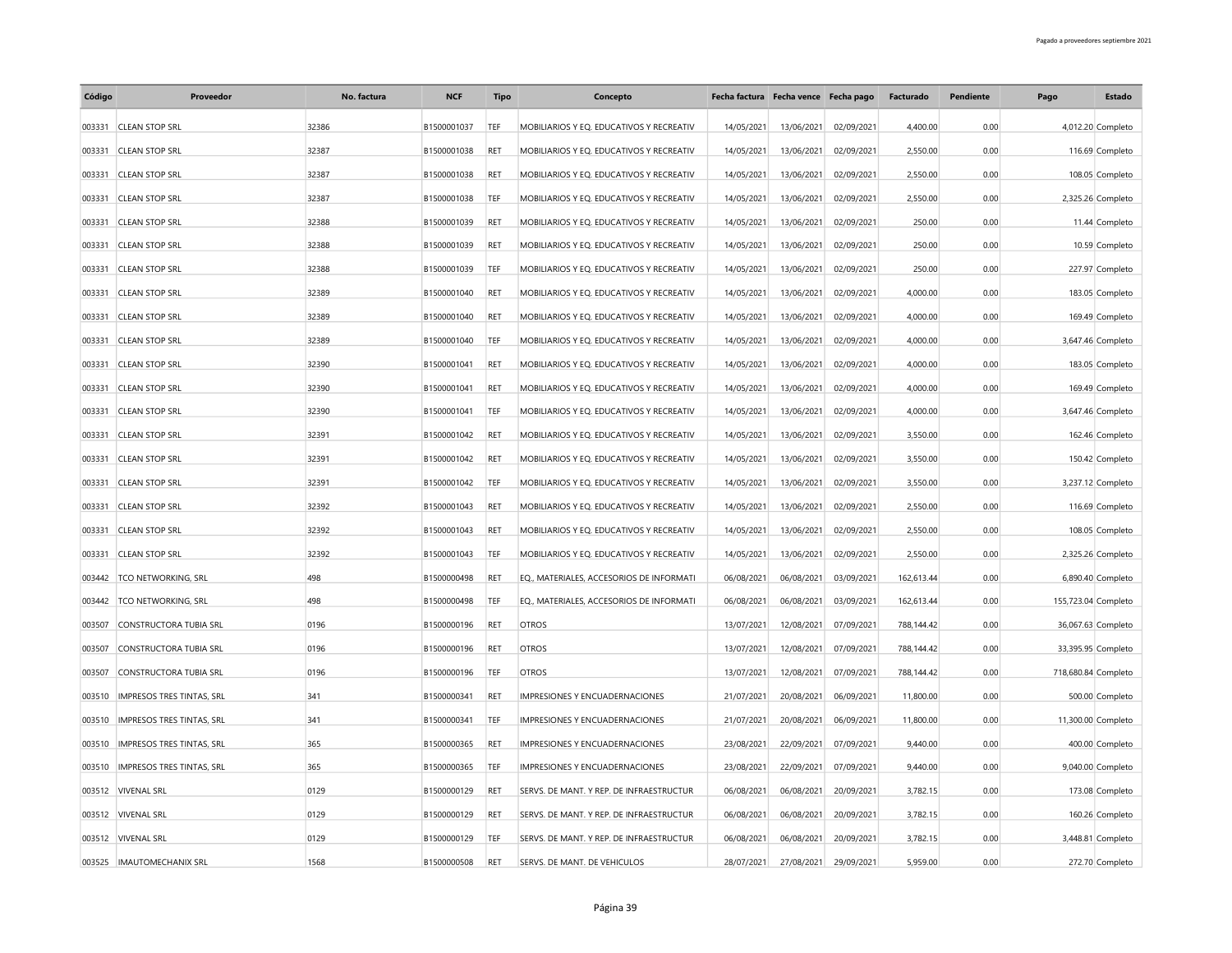| Código | Proveedor                 | No. factura | <b>NCF</b>  | <b>Tipo</b> | Concepto                     | Fecha factura Fecha vence Fecha pago |            |            | Facturado | Pendiente | Pago | <b>Estado</b>      |
|--------|---------------------------|-------------|-------------|-------------|------------------------------|--------------------------------------|------------|------------|-----------|-----------|------|--------------------|
| 003525 | <b>IMAUTOMECHANIX SRL</b> | 1568        | B1500000508 | <b>RET</b>  | SERVS. DE MANT. DE VEHICULOS | 28/07/2021                           | 27/08/2021 | 29/09/2021 | 5,959.00  | 0.00      |      | 252.50 Completo    |
| 003525 | <b>IMAUTOMECHANIX SRL</b> | 1568        | B1500000508 | TEF         | SERVS. DE MANT. DE VEHICULOS | 28/07/2021                           | 27/08/2021 | 29/09/2021 | 5,959.00  | 0.00      |      | 5,433.80 Completo  |
| 003525 | <b>IMAUTOMECHANIX SRL</b> | 1569        | B1500000509 | RET         | SERVS. DE MANT. DE VEHICULOS | 28/07/2021                           | 27/08/2021 | 29/09/2021 | 7,021.00  | 0.00      |      | 321.30 Completo    |
| 003525 | <b>IMAUTOMECHANIX SRL</b> | 1569        | B1500000509 | RET         | SERVS. DE MANT. DE VEHICULOS | 28/07/2021                           | 27/08/2021 | 29/09/2021 | 7,021.00  | 0.00      |      | 297.50 Completo    |
| 003525 | <b>IMAUTOMECHANIX SRL</b> | 1569        | B1500000509 | TEF         | SERVS. DE MANT. DE VEHICULOS | 28/07/2021                           | 27/08/2021 | 29/09/2021 | 7,021.00  | 0.00      |      | 6,402.20 Completo  |
| 003525 | <b>IMAUTOMECHANIX SRL</b> | 1570        | B1500000510 | RET         | SERVS. DE MANT. DE VEHICULOS | 30/07/2021                           | 29/08/2021 | 29/09/2021 | 14,337.00 | 0.00      |      | 656.10 Completo    |
| 003525 | <b>IMAUTOMECHANIX SRL</b> | 1570        | B1500000510 | RET         | SERVS. DE MANT. DE VEHICULOS | 30/07/2021                           | 29/08/2021 | 29/09/2021 | 14,337.00 | 0.00      |      | 607.50 Completo    |
| 003525 | <b>IMAUTOMECHANIX SRL</b> | 1570        | B1500000510 | TEF         | SERVS. DE MANT. DE VEHICULOS | 30/07/2021                           | 29/08/2021 | 29/09/2021 | 14,337.00 | 0.00      |      | 13,073.40 Completo |
| 003525 | <b>IMAUTOMECHANIX SRL</b> | 1571        | B1500000511 | RET         | SERVS. DE MANT. DE VEHICULOS | 30/07/2021                           | 29/08/2021 | 29/09/2021 | 17,936.00 | 0.00      |      | 820.80 Completo    |
| 003525 | <b>IMAUTOMECHANIX SRL</b> | 1571        | B1500000511 | <b>RET</b>  | SERVS. DE MANT. DE VEHICULOS | 30/07/2021                           | 29/08/2021 | 29/09/2021 | 17,936.00 | 0.00      |      | 760.00 Completo    |
| 003525 | <b>IMAUTOMECHANIX SRL</b> | 1571        | B1500000511 | TEF         | SERVS. DE MANT. DE VEHICULOS | 30/07/2021                           | 29/08/2021 | 29/09/2021 | 17,936.00 | 0.00      |      | 16,355.20 Completo |
| 003525 | <b>IMAUTOMECHANIX SRL</b> | 1581        | B1500000518 | RET         | SERVS. DE MANT. DE VEHICULOS | 03/08/2021                           | 02/09/2021 | 29/09/2021 | 17,582.00 | 0.00      |      | 804.60 Completo    |
| 003525 | <b>IMAUTOMECHANIX SRL</b> | 1581        | B1500000518 | RET         | SERVS. DE MANT. DE VEHICULOS | 03/08/2021                           | 02/09/2021 | 29/09/2021 | 17,582.00 | 0.00      |      | 745.00 Completo    |
| 003525 | <b>IMAUTOMECHANIX SRL</b> | 1581        | B1500000518 | TEF         | SERVS. DE MANT. DE VEHICULOS | 03/08/2021                           | 02/09/2021 | 29/09/2021 | 17,582.00 | 0.00      |      | 16,032.40 Completo |
| 003525 | <b>IMAUTOMECHANIX SRL</b> | 1582        | B1500000519 | RET         | SERVS. DE MANT. DE VEHICULOS | 03/08/2021                           | 02/09/2021 | 29/09/2021 | 15,517.00 | 0.00      |      | 710.10 Completo    |
| 003525 | <b>IMAUTOMECHANIX SRL</b> | 1582        | B1500000519 | RET         | SERVS. DE MANT. DE VEHICULOS | 03/08/2021                           | 02/09/2021 | 29/09/2021 | 15,517.00 | 0.00      |      | 657.50 Completo    |
| 003525 | <b>IMAUTOMECHANIX SRL</b> | 1582        | B1500000519 | TEF         | SERVS. DE MANT. DE VEHICULOS | 03/08/2021                           | 02/09/2021 | 29/09/2021 | 15,517.00 | 0.00      |      | 14,149.40 Completo |
| 003525 | <b>IMAUTOMECHANIX SRL</b> | 1583        | B1500000520 | RET         | SERVS. DE MANT. DE VEHICULOS | 03/08/2021                           | 02/09/2021 | 29/09/2021 | 32,922.00 | 0.00      |      | 1,506.60 Completo  |
| 003525 | <b>IMAUTOMECHANIX SRL</b> | 1583        | B1500000520 | RET         | SERVS. DE MANT. DE VEHICULOS | 03/08/2021                           | 02/09/2021 | 29/09/2021 | 32,922.00 | 0.00      |      | 1,395.00 Completo  |
| 003525 | <b>IMAUTOMECHANIX SRL</b> | 1583        | B1500000520 | TFF         | SERVS. DE MANT. DE VEHICULOS | 03/08/2021                           | 02/09/2021 | 29/09/2021 | 32,922.00 | 0.00      |      | 30,020.40 Completo |
| 003525 | <b>IMAUTOMECHANIX SRL</b> | 1591        | B1500000528 | RET         | SERVS. DE MANT. DE VEHICULOS | 23/08/2021                           | 22/09/2021 | 29/09/2021 | 24,603.00 | 0.00      |      | 1,125.90 Completo  |
| 003525 | <b>IMAUTOMECHANIX SRL</b> | 1591        | B1500000528 | RET         | SERVS. DE MANT. DE VEHICULOS | 23/08/2021                           | 22/09/2021 | 29/09/2021 | 24,603.00 | 0.00      |      | 1,042.50 Completo  |
| 003525 | <b>IMAUTOMECHANIX SRL</b> | 1591        | B1500000528 | TEF         | SERVS. DE MANT. DE VEHICULOS | 23/08/2021                           | 22/09/2021 | 29/09/2021 | 24,603.00 | 0.00      |      | 22,434.60 Completo |
| 003525 | <b>IMAUTOMECHANIX SRL</b> | 1592        | B1500000529 | RET         | SERVS. DE MANT. DE VEHICULOS | 23/08/2021                           | 22/09/2021 | 29/09/2021 | 7,139.00  | 0.00      |      | 326.70 Completo    |
| 003525 | <b>IMAUTOMECHANIX SRL</b> | 1592        | B1500000529 | RET         | SERVS. DE MANT. DE VEHICULOS | 23/08/2021                           | 22/09/2021 | 29/09/2021 | 7,139.00  | 0.00      |      | 302.50 Completo    |
| 003525 | <b>IMAUTOMECHANIX SRL</b> | 1592        | B1500000529 | TEF         | SERVS. DE MANT. DE VEHICULOS | 23/08/2021                           | 22/09/2021 | 29/09/2021 | 7,139.00  | 0.00      |      | 6,509.80 Completo  |
| 003525 | <b>IMAUTOMECHANIX SRL</b> | 1593        | B1500000530 | RET         | SERVS. DE MANT. DE VEHICULOS | 23/08/2021                           | 22/09/2021 | 29/09/2021 | 10,207.00 | 0.00      |      | 467.10 Completo    |
| 003525 | <b>IMAUTOMECHANIX SRL</b> | 1593        | B1500000530 | <b>RET</b>  | SERVS. DE MANT. DE VEHICULOS | 23/08/2021                           | 22/09/2021 | 29/09/2021 | 10,207.00 | 0.00      |      | 432.50 Completo    |
| 003525 | <b>IMAUTOMECHANIX SRL</b> | 1593        | B1500000530 | TEF         | SERVS. DE MANT. DE VEHICULOS | 23/08/2021                           | 22/09/2021 | 29/09/2021 | 10,207.00 | 0.00      |      | 9,307.40 Completo  |
| 003525 | <b>IMAUTOMECHANIX SRL</b> | 1594        | B1500000531 | RET         | SERVS. DE MANT. DE VEHICULOS | 23/08/2021                           | 22/09/2021 | 29/09/2021 | 15,871.00 | 0.00      |      | 726.30 Completo    |
| 003525 | <b>IMAUTOMECHANIX SRL</b> | 1594        | B1500000531 | RET         | SERVS. DE MANT. DE VEHICULOS | 23/08/2021                           | 22/09/2021 | 29/09/2021 | 15,871.00 | 0.00      |      | 672.50 Completo    |
|        | 003525 IMAUTOMECHANIX SRL | 1594        | B1500000531 | TEF         | SERVS. DE MANT. DE VEHICULOS | 23/08/2021                           | 22/09/2021 | 29/09/2021 | 15.871.00 | 0.00      |      | 14,472.20 Completo |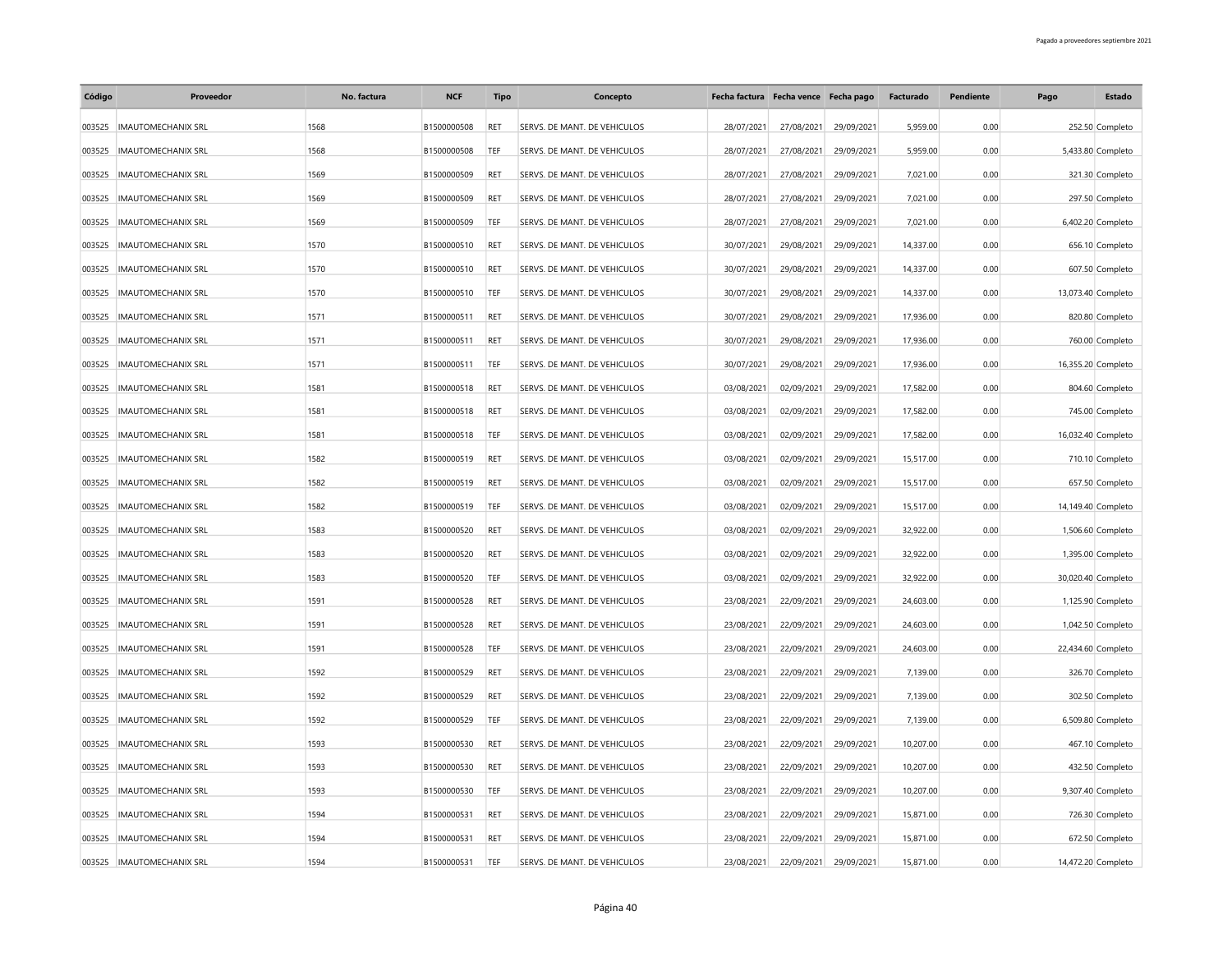| Código | Proveedor                 | No. factura | <b>NCF</b>  | <b>Tipo</b> | Concepto                     |            | Fecha factura Fecha vence Fecha pago |            | Facturado | Pendiente | Pago | <b>Estado</b>      |
|--------|---------------------------|-------------|-------------|-------------|------------------------------|------------|--------------------------------------|------------|-----------|-----------|------|--------------------|
| 003525 | <b>IMAUTOMECHANIX SRL</b> | 1595        | B1500000532 | <b>RET</b>  | SERVS. DE MANT. DE VEHICULOS | 23/08/2021 | 22/09/2021                           | 29/09/2021 | 13,098.00 | 0.00      |      | 599.40 Completo    |
| 003525 | <b>IMAUTOMECHANIX SRL</b> | 1595        | B1500000532 | RET         | SERVS. DE MANT. DE VEHICULOS | 23/08/2021 | 22/09/2021                           | 29/09/2021 | 13,098.00 | 0.00      |      | 555.00 Completo    |
| 003525 | <b>IMAUTOMECHANIX SRL</b> | 1595        | B1500000532 | TEF         | SERVS. DE MANT. DE VEHICULOS | 23/08/2021 | 22/09/2021                           | 29/09/2021 | 13,098.00 | 0.00      |      | 11,943.60 Completo |
| 003525 | <b>IMAUTOMECHANIX SRL</b> | 1596        | B1500000533 | RET         | SERVS. DE MANT. DE VEHICULOS | 23/08/2021 | 22/09/2021                           | 29/09/2021 | 59,059.00 | 0.00      |      | 2,702.70 Completo  |
| 003525 | <b>IMAUTOMECHANIX SRL</b> | 1596        | B1500000533 | RET         | SERVS. DE MANT. DE VEHICULOS | 23/08/2021 | 22/09/2021                           | 29/09/2021 | 59,059.00 | 0.00      |      | 2,502.50 Completo  |
| 003525 | <b>IMAUTOMECHANIX SRL</b> | 1596        | B1500000533 | TEF         | SERVS. DE MANT. DE VEHICULOS | 23/08/2021 | 22/09/2021                           | 29/09/2021 | 59,059.00 | 0.00      |      | 53,853.80 Completo |
| 003525 | <b>IMAUTOMECHANIX SRL</b> | 1597        | B1500000534 | RET         | SERVS. DE MANT. DE VEHICULOS | 23/08/2021 | 22/09/2021                           | 29/09/2021 | 22,656.00 | 0.00      |      | 1,036.80 Completo  |
| 003525 | <b>IMAUTOMECHANIX SRL</b> | 1597        | B1500000534 | RET         | SERVS. DE MANT. DE VEHICULOS | 23/08/2021 | 22/09/2021                           | 29/09/2021 | 22,656.00 | 0.00      |      | 960.00 Completo    |
| 003525 | <b>IMAUTOMECHANIX SRL</b> | 1597        | B1500000534 | TEF         | SERVS. DE MANT. DE VEHICULOS | 23/08/2021 | 22/09/2021                           | 29/09/2021 | 22,656.00 | 0.00      |      | 20,659.20 Completo |
| 003525 | <b>IMAUTOMECHANIX SRL</b> | 1598        | B1500000535 | <b>RET</b>  | SERVS. DE MANT. DE VEHICULOS | 23/08/2021 | 22/09/2021                           | 29/09/2021 | 6,195.00  | 0.00      |      | 283.50 Completo    |
| 003525 | <b>IMAUTOMECHANIX SRL</b> | 1598        | B1500000535 | RET         | SERVS. DE MANT. DE VEHICULOS | 23/08/2021 | 22/09/2021                           | 29/09/2021 | 6,195.00  | 0.00      |      | 262.50 Completo    |
| 003525 | <b>IMAUTOMECHANIX SRL</b> | 1598        | B1500000535 | TEF         | SERVS. DE MANT. DE VEHICULOS | 23/08/2021 | 22/09/2021                           | 29/09/2021 | 6,195.00  | 0.00      |      | 5,649.00 Completo  |
| 003525 | <b>IMAUTOMECHANIX SRL</b> | 1599        | B1500000536 | RET         | SERVS. DE MANT. DE VEHICULOS | 23/08/2021 | 22/09/2021                           | 29/09/2021 | 12,803.00 | 0.00      |      | 585.90 Completo    |
| 003525 | <b>IMAUTOMECHANIX SRL</b> | 1599        | B1500000536 | RET         | SERVS. DE MANT. DE VEHICULOS | 23/08/2021 | 22/09/2021                           | 29/09/2021 | 12,803.00 | 0.00      |      | 542.50 Completo    |
| 003525 | <b>IMAUTOMECHANIX SRL</b> | 1599        | B1500000536 | TEF         | SERVS. DE MANT. DE VEHICULOS | 23/08/2021 | 22/09/2021                           | 29/09/2021 | 12,803.00 | 0.00      |      | 11,674.60 Completo |
| 003525 | <b>IMAUTOMECHANIX SRL</b> | 1600        | B1500000537 | RET         | SERVS. DE MANT. DE VEHICULOS | 23/08/2021 | 22/09/2021                           | 29/09/2021 | 13,983.00 | 0.00      |      | 639.90 Completo    |
| 003525 | <b>IMAUTOMECHANIX SRL</b> | 1600        | B1500000537 | RET         | SERVS. DE MANT. DE VEHICULOS | 23/08/2021 | 22/09/2021                           | 29/09/2021 | 13,983.00 | 0.00      |      | 592.50 Completo    |
| 003525 | <b>IMAUTOMECHANIX SRL</b> | 1600        | B1500000537 | TEF         | SERVS. DE MANT. DE VEHICULOS | 23/08/2021 | 22/09/2021                           | 29/09/2021 | 13,983.00 | 0.00      |      | 12,750.60 Completo |
| 003525 | <b>IMAUTOMECHANIX SRL</b> | 1601        | B1500000538 | RET         | SERVS. DE MANT. DE VEHICULOS | 23/08/2021 | 22/09/2021                           | 29/09/2021 | 15,399.00 | 0.00      |      | 704.70 Completo    |
| 003525 | <b>IMAUTOMECHANIX SRL</b> | 1601        | B1500000538 | RET         | SERVS. DE MANT. DE VEHICULOS | 23/08/2021 | 22/09/2021                           | 29/09/2021 | 15,399.00 | 0.00      |      | 652.50 Completo    |
| 003525 | <b>IMAUTOMECHANIX SRL</b> | 1601        | B1500000538 | TEF         | SERVS. DE MANT. DE VEHICULOS | 23/08/2021 | 22/09/2021                           | 29/09/2021 | 15,399.00 | 0.00      |      | 14,041.80 Completo |
| 003525 | <b>IMAUTOMECHANIX SRL</b> | 1602        | B1500000539 | RET         | SERVS. DE MANT. DE VEHICULOS | 23/08/2021 | 22/09/2021                           | 29/09/2021 | 9,617.00  | 0.00      |      | 440.10 Completo    |
| 003525 | <b>IMAUTOMECHANIX SRL</b> | 1602        | B1500000539 | RET         | SERVS. DE MANT. DE VEHICULOS | 23/08/2021 | 22/09/2021                           | 29/09/2021 | 9,617.00  | 0.00      |      | 407.50 Completo    |
| 003525 | <b>IMAUTOMECHANIX SRL</b> | 1602        | B1500000539 | TEF         | SERVS. DE MANT. DE VEHICULOS | 23/08/2021 | 22/09/2021                           | 29/09/2021 | 9,617.00  | 0.00      |      | 8,769.40 Completo  |
| 003525 | <b>IMAUTOMECHANIX SRL</b> | 1603        | B1500000540 | RET         | SERVS. DE MANT. DE VEHICULOS | 23/08/2021 | 22/09/2021                           | 29/09/2021 | 8,791.00  | 0.00      |      | 402.30 Completo    |
| 003525 | <b>IMAUTOMECHANIX SRL</b> | 1603        | B1500000540 | RET         | SERVS. DE MANT. DE VEHICULOS | 23/08/2021 | 22/09/2021                           | 29/09/2021 | 8,791.00  | 0.00      |      | 372.50 Completo    |
| 003525 | <b>IMAUTOMECHANIX SRL</b> | 1603        | B1500000540 | TEF         | SERVS. DE MANT. DE VEHICULOS | 23/08/2021 | 22/09/2021                           | 29/09/2021 | 8,791.00  | 0.00      |      | 8,016.20 Completo  |
| 003525 | <b>IMAUTOMECHANIX SRL</b> | 1604        | B1500000541 | <b>RET</b>  | SERVS. DE MANT. DE VEHICULOS | 23/08/2021 | 22/09/2021                           | 29/09/2021 | 4,130.00  | 0.00      |      | 189.00 Completo    |
| 003525 | <b>IMAUTOMECHANIX SRL</b> | 1604        | B1500000541 | RET         | SERVS. DE MANT. DE VEHICULOS | 23/08/2021 | 22/09/2021                           | 29/09/2021 | 4,130.00  | 0.00      |      | 175.00 Completo    |
| 003525 | <b>IMAUTOMECHANIX SRL</b> | 1604        | B1500000541 | TEF         | SERVS. DE MANT. DE VEHICULOS | 23/08/2021 | 22/09/2021                           | 29/09/2021 | 4,130.00  | 0.00      |      | 3,766.00 Completo  |
| 003525 | <b>IMAUTOMECHANIX SRL</b> | 1605        | B1500000542 | RET         | SERVS. DE MANT. DE VEHICULOS | 23/08/2021 | 22/09/2021                           | 29/09/2021 | 55,991.00 | 0.00      |      | 2,562.30 Completo  |
|        | 003525 IMAUTOMECHANIX SRL | 1605        | B1500000542 | RET         | SERVS. DE MANT. DE VEHICULOS | 23/08/2021 | 22/09/2021                           | 29/09/2021 | 55.991.00 | 0.00      |      | 2,372.50 Completo  |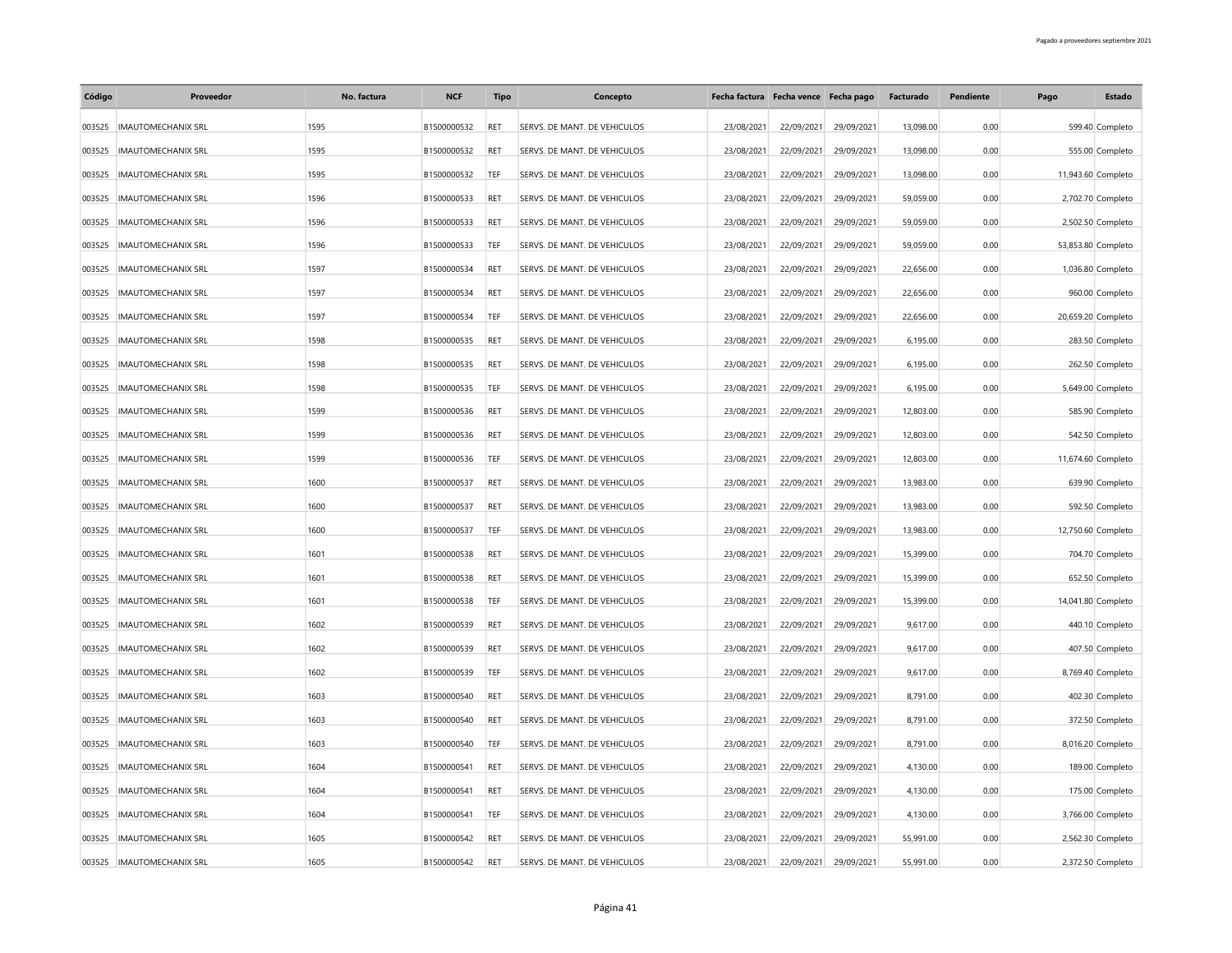| Código | Proveedor                                | No. factura | <b>NCF</b>  | <b>Tipo</b> | Concepto                                 | Fecha factura Fecha vence Fecha pago |            |            | Facturado    | Pendiente | Pago                | <b>Estado</b>      |
|--------|------------------------------------------|-------------|-------------|-------------|------------------------------------------|--------------------------------------|------------|------------|--------------|-----------|---------------------|--------------------|
| 003525 | <b>IMAUTOMECHANIX SRL</b>                | 1605        | B1500000542 | TEF         | SERVS. DE MANT. DE VEHICULOS             | 23/08/2021                           | 22/09/2021 | 29/09/2021 | 55,991.00    | 0.00      |                     | 51,056.20 Completo |
| 003525 | <b>IMAUTOMECHANIX SRL</b>                | 1606        | B1500000543 | RET         | SERVS. DE MANT. DE VEHICULOS             | 23/08/2021                           | 22/09/2021 | 29/09/2021 | 2,596.00     | 0.00      |                     | 118.80 Completo    |
| 003525 | <b>IMAUTOMECHANIX SRL</b>                | 1606        | B1500000543 | RET         | SERVS. DE MANT. DE VEHICULOS             | 23/08/2021                           | 22/09/2021 | 29/09/2021 | 2,596.00     | 0.00      |                     | 110.00 Completo    |
| 003525 | <b>IMAUTOMECHANIX SRL</b>                | 1606        | B1500000543 | TEF         | SERVS. DE MANT. DE VEHICULOS             | 23/08/2021                           | 22/09/2021 | 29/09/2021 | 2,596.00     | 0.00      |                     | 2,367.20 Completo  |
| 003525 | <b>IMAUTOMECHANIX SRL</b>                | 1610        | B1500000547 | RET         | SERVS. DE MANT. DE VEHICULOS             | 03/09/2021                           | 03/10/2021 | 29/09/2021 | 16,107.00    | 0.00      |                     | 737.10 Completo    |
| 003525 | <b>IMAUTOMECHANIX SRL</b>                | 1610        | B1500000547 | RET         | SERVS. DE MANT. DE VEHICULOS             | 03/09/2021                           | 03/10/2021 | 29/09/2021 | 16,107.00    | 0.00      |                     | 682.50 Completo    |
| 003525 | <b>IMAUTOMECHANIX SRL</b>                | 1610        | B1500000547 | TEF         | SERVS. DE MANT. DE VEHICULOS             | 03/09/2021                           | 03/10/2021 | 29/09/2021 | 16,107.00    | 0.00      |                     | 14,687.40 Completo |
| 003525 | <b>IMAUTOMECHANIX SRL</b>                | 1611        | B1500000548 | RET         | SERVS. DE MANT. DE VEHICULOS             | 03/09/2021                           | 03/10/2021 | 29/09/2021 | 5,664.00     | 0.00      |                     | 259.20 Completo    |
| 003525 | <b>IMAUTOMECHANIX SRL</b>                | 1611        | B1500000548 | RET         | SERVS. DE MANT. DE VEHICULOS             | 03/09/2021                           | 03/10/2021 | 29/09/2021 | 5,664.00     | 0.00      |                     | 240.00 Completo    |
| 003525 | <b>IMAUTOMECHANIX SRL</b>                | 1611        | B1500000548 | TEF         | SERVS. DE MANT. DE VEHICULOS             | 03/09/2021                           | 03/10/2021 | 29/09/2021 | 5,664.00     | 0.00      |                     | 5,164.80 Completo  |
| 003525 | <b>IMAUTOMECHANIX SRL</b>                | 1612        | B1500000549 | RET         | SERVS. DE MANT. DE VEHICULOS             | 03/09/2021                           | 03/10/2021 | 29/09/2021 | 15,871.00    | 0.00      |                     | 726.30 Completo    |
| 003525 | <b>IMAUTOMECHANIX SRL</b>                | 1612        | B1500000549 | RET         | SERVS. DE MANT. DE VEHICULOS             | 03/09/2021                           | 03/10/2021 | 29/09/2021 | 15,871.00    | 0.00      |                     | 672.50 Completo    |
| 003525 | <b>IMAUTOMECHANIX SRL</b>                | 1612        | B1500000549 | TEF         | SERVS. DE MANT. DE VEHICULOS             | 03/09/2021                           | 03/10/2021 | 29/09/2021 | 15,871.00    | 0.00      |                     | 14,472.20 Completo |
| 003525 | <b>IMAUTOMECHANIX SRL</b>                | 1613        | B1500000550 | <b>RET</b>  | SERVS. DE MANT. DE VEHICULOS             | 03/09/2021                           | 03/10/2021 | 29/09/2021 | 8,732.00     | 0.00      |                     | 399.60 Completo    |
| 003525 | <b>IMAUTOMECHANIX SRL</b>                | 1613        | B1500000550 | RET         | SERVS. DE MANT. DE VEHICULOS             | 03/09/2021                           | 03/10/2021 | 29/09/2021 | 8,732.00     | 0.00      |                     | 370.00 Completo    |
| 003525 | <b>IMAUTOMECHANIX SRL</b>                | 1613        | B1500000550 | TEF         | SERVS. DE MANT. DE VEHICULOS             | 03/09/2021                           | 03/10/2021 | 29/09/2021 | 8,732.00     | 0.00      |                     | 7,962.40 Completo  |
| 003525 | <b>IMAUTOMECHANIX SRL</b>                | 1614        | B1500000551 | RET         | SERVS. DE MANT. DE VEHICULOS             | 03/09/2021                           | 03/10/2021 | 29/09/2021 | 17,051.00    | 0.00      |                     | 780.30 Completo    |
| 003525 | <b>IMAUTOMECHANIX SRL</b>                | 1614        | B1500000551 | RET         | SERVS. DE MANT. DE VEHICULOS             | 03/09/2021                           | 03/10/2021 | 29/09/2021 | 17,051.00    | 0.00      |                     | 722.50 Completo    |
| 003525 | <b>IMAUTOMECHANIX SRL</b>                | 1614        | B1500000551 | TEF         | SERVS. DE MANT. DE VEHICULOS             | 03/09/2021                           | 03/10/2021 | 29/09/2021 | 17,051.00    | 0.00      |                     | 15,548.20 Completo |
|        | 003540 B & F MERCANTIL SRL               | 4323        | B1500000237 | RET         | MATERIALES Y EQ. FERRETEROS              | 21/07/2021                           | 20/08/2021 | 10/09/2021 | 27,783.10    | 0.00      |                     | 1,177.25 Completo  |
|        | 003540 B & F MERCANTIL SRL               | 4323        | B1500000237 | TEF         | MATERIALES Y EQ. FERRETEROS              | 21/07/2021                           | 20/08/2021 | 10/09/2021 | 27,783.10    | 0.00      |                     | 26,605.85 Completo |
| 003544 | ROGACI FINANCING & INVESTMENT SRL        | 292         | B1500000292 | RET         | SERVS. DE MANT. Y REP. DE INFRAESTRUCTUR | 25/08/2021                           | 09/09/2021 | 07/09/2021 | 90,000.00    | 0.00      |                     | 4,118.64 Completo  |
| 003544 | ROGACI FINANCING & INVESTMENT SRL        | 292         | B1500000292 | RET         | SERVS. DE MANT. Y REP. DE INFRAESTRUCTUR | 25/08/2021                           | 09/09/2021 | 07/09/2021 | 90,000.00    | 0.00      |                     | 3,813.56 Completo  |
| 003544 | ROGACI FINANCING & INVESTMENT SRL        | 292         | B1500000292 | TEF         | SERVS. DE MANT. Y REP. DE INFRAESTRUCTUR | 25/08/2021                           | 09/09/2021 | 07/09/2021 | 90,000.00    | 0.00      |                     | 82,067.80 Completo |
| 003544 | ROGACI FINANCING & INVESTMENT SRL        | 293         | B1500000293 | RET         | SERVS. DE MANT. Y REP. DE INFRAESTRUCTUR | 25/08/2021                           | 09/09/2021 | 07/09/2021 | 184, 149. 36 | 0.00      |                     | 8,427.17 Completo  |
| 003544 | ROGACI FINANCING & INVESTMENT SRL        | 293         | B1500000293 | RET         | SERVS. DE MANT. Y REP. DE INFRAESTRUCTUR | 25/08/2021                           | 09/09/2021 | 07/09/2021 | 184, 149. 36 | 0.00      |                     | 7,802.94 Completo  |
| 003544 | ROGACI FINANCING & INVESTMENT SRL        | 293         | B1500000293 | TEF         | SERVS. DE MANT. Y REP. DE INFRAESTRUCTUR | 25/08/2021                           | 09/09/2021 | 07/09/2021 | 184, 149. 36 | 0.00      | 167,919.25 Completo |                    |
| 003544 | ROGACI FINANCING & INVESTMENT SRL        | 294         | B1500000294 | <b>RET</b>  | SERVS. DE MANT. Y REP. DE INFRAESTRUCTUR | 25/08/2021                           | 09/09/2021 | 07/09/2021 | 177,693.67   | 0.00      |                     | 8,131.74 Completo  |
| 003544 | ROGACI FINANCING & INVESTMENT SRL        | 294         | B1500000294 | RET         | SERVS. DE MANT. Y REP. DE INFRAESTRUCTUR | 25/08/2021                           | 09/09/2021 | 07/09/2021 | 177,693.67   | 0.00      |                     | 7,529.39 Completo  |
| 003544 | ROGACI FINANCING & INVESTMENT SRL        | 294         | B1500000294 | TEF         | SERVS. DE MANT. Y REP. DE INFRAESTRUCTUR | 25/08/2021                           | 09/09/2021 | 07/09/2021 | 177,693.67   | 0.00      | 162,032.54 Completo |                    |
| 003544 | ROGACI FINANCING & INVESTMENT SRL        | 295         | B1500000295 | RET         | SERVS. DE MANT. Y REP. DE INFRAESTRUCTUR | 30/08/2021                           | 14/09/2021 | 07/09/2021 | 52,200.00    | 0.00      |                     | 2,388.83 Completo  |
|        | 003544 ROGACI FINANCING & INVESTMENT SRL | 295         | B1500000295 | RET         | SERVS. DE MANT. Y REP. DE INFRAESTRUCTUR | 30/08/2021                           | 14/09/2021 | 07/09/2021 | 52,200.00    | 0.00      |                     | 2,211.87 Completo  |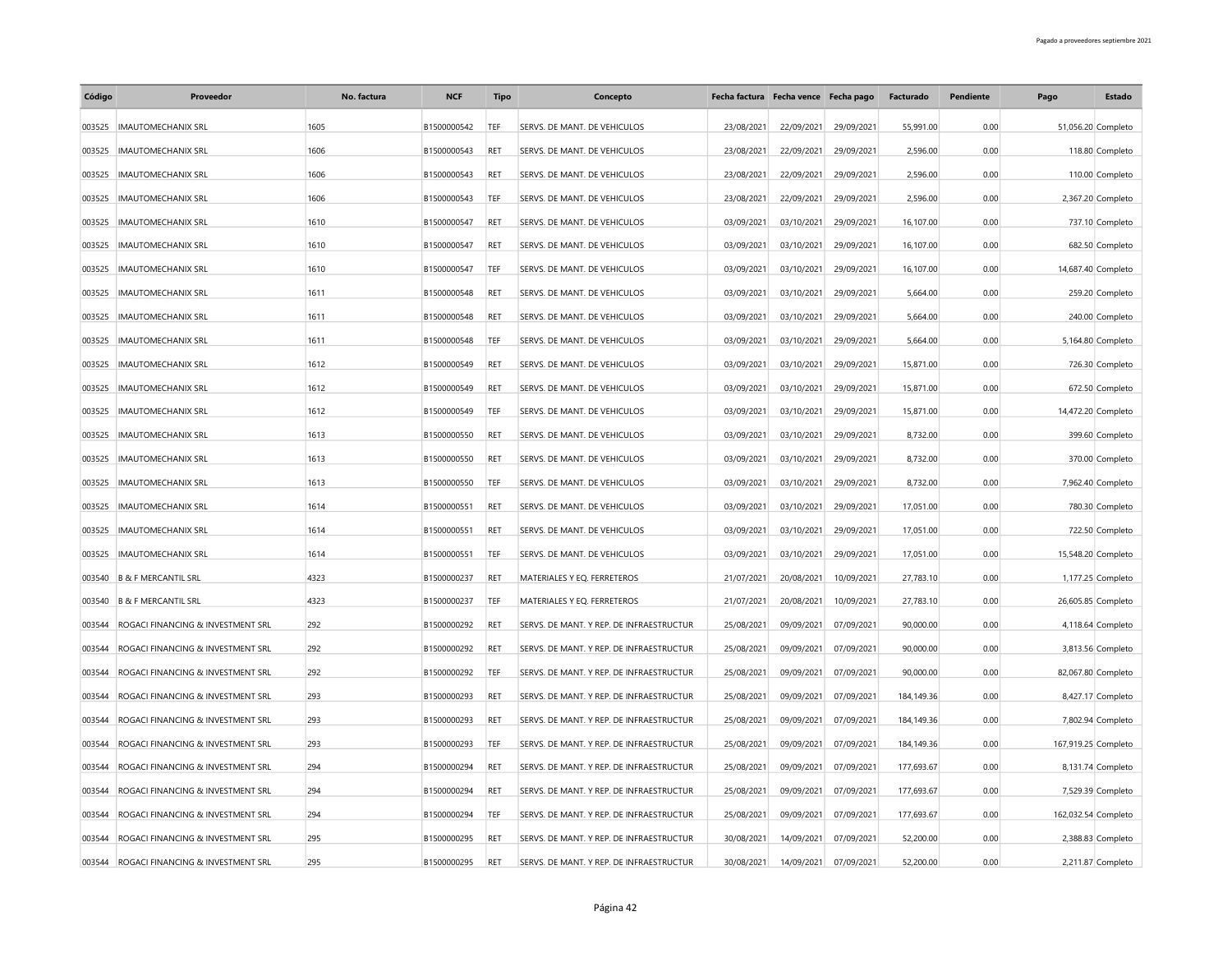| Código | Proveedor                           | No. factura   | <b>NCF</b>          | <b>Tipo</b> | Concepto                                 |            | Fecha factura Fecha vence Fecha pago |            | Facturado    | Pendiente | Pago                  | Estado             |
|--------|-------------------------------------|---------------|---------------------|-------------|------------------------------------------|------------|--------------------------------------|------------|--------------|-----------|-----------------------|--------------------|
| 003544 | ROGACI FINANCING & INVESTMENT SRL   | 295           | B1500000295         | TEF         | SERVS. DE MANT. Y REP. DE INFRAESTRUCTUR | 30/08/2021 | 14/09/2021                           | 07/09/2021 | 52,200.00    | 0.00      |                       | 47,599.30 Completo |
| 003551 | CASA JARABACOA SRL                  | 5297          | B1500001148         | RET         | MATERIALES DE LIMPIEZA                   | 23/04/2021 | 08/05/2021                           | 06/09/2021 | 184,080.00   | 0.00      |                       | 7,800.00 Completo  |
| 003551 | CASA JARABACOA SRL                  | 5297          | B1500001148         | TEF         | MATERIALES DE LIMPIEZA                   | 23/04/2021 | 08/05/2021                           | 06/09/2021 | 184,080.00   | 0.00      | 176,280.00 Completo   |                    |
| 003572 | IT GLOBAL ENTERPRISE SERVICES. INC. | 500000117     | B1500000117         | RET         | EQ., MATERIALES, ACCESORIOS DE INFORMATI | 09/06/2021 | 19/06/2021                           | 02/09/2021 | 6,975,102.72 | 0.00      | 295,555.20 Completo   |                    |
| 003572 | IT GLOBAL ENTERPRISE SERVICES. INC. | 500000117     | B1500000117         | TEF         | EQ., MATERIALES, ACCESORIOS DE INFORMATI | 09/06/2021 | 19/06/2021                           | 02/09/2021 | 6,975,102.72 | 0.00      | 6,679,547.52 Completo |                    |
| 003572 | IT GLOBAL ENTERPRISE SERVICES, INC. | 500000118     | B1500000118         | RET         | EQ., MATERIALES, ACCESORIOS DE INFORMATI | 29/07/2021 | 08/08/2021                           | 15/09/2021 | 3,000,000.00 | 0.00      | 127,118.64 Completo   |                    |
| 003572 | IT GLOBAL ENTERPRISE SERVICES, INC. | 500000118     | B1500000118         | RET         | EQ., MATERIALES, ACCESORIOS DE INFORMATI | 29/07/2021 | 08/08/2021                           | 15/09/2021 | 3,000,000.00 | 0.00      | 137,288.14 Completo   |                    |
| 003572 | IT GLOBAL ENTERPRISE SERVICES, INC  | 500000118     | B1500000118         | TEF         | EQ., MATERIALES, ACCESORIOS DE INFORMATI | 29/07/2021 | 08/08/2021                           | 15/09/2021 | 3,000,000.00 | 0.00      | 2,735,593.22 Completo |                    |
| 003576 | RAFAELINA JACQUELINE ROA DIAZ       | 109           | A11<br>(Proveedores | RET         | SERVS. DE SALUD                          | 01/09/2021 | 01/10/2021                           | 27/09/2021 | 48,000.00    | 0.00      |                       | 4,800.00 Completo  |
| 003576 | RAFAELINA JACQUELINE ROA DIAZ       | 109           | A11<br>(Proveedores | TEF         | SERVS. DE SALUD                          | 01/09/2021 | 01/10/2021                           | 27/09/2021 | 48,000.00    | 0.00      |                       | 43,200.00 Completo |
| 003577 | CRISTIAN DE JESUS POLANCO MEJIA     | 222           | A11<br>(Proveedores | RET         | SERVS. DE SALUD                          | 01/09/2021 | 01/10/2021                           | 27/09/2021 | 48,000.00    | 0.00      |                       | 4,800.00 Completo  |
| 003577 | CRISTIAN DE JESUS POLANCO MEJIA     | 222           | A11<br>(Proveedores | TEF         | SERVS. DE SALUD                          | 01/09/2021 | 01/10/2021                           | 27/09/2021 | 48,000.00    | 0.00      |                       | 43,200.00 Completo |
| 003587 | PARQUE INDUSTRIAL DUARTE SRL        | VNT/2021/0783 | B1500000146         | RET         | ALQUILERES Y RENTAS DE EDIFS Y LOCALES   | 22/07/2021 | 21/08/2021                           | 06/09/2021 | 39,081.60    | 0.00      |                       | 1,788.48 Completo  |
| 003587 | PARQUE INDUSTRIAL DUARTE SRL        | VNT/2021/0783 | B1500000146         | RET         | ALQUILERES Y RENTAS DE EDIFS Y LOCALES   | 22/07/2021 | 21/08/2021                           | 06/09/2021 | 39,081.60    | 0.00      |                       | 1,656.00 Completo  |
| 003587 | PARQUE INDUSTRIAL DUARTE SRL        | VNT/2021/0783 | B1500000146         | TEF         | ALQUILERES Y RENTAS DE EDIFS Y LOCALES   | 22/07/2021 | 21/08/2021                           | 06/09/2021 | 39,081.60    | 0.00      |                       | 35,637.12 Completo |
| 003587 | PARQUE INDUSTRIAL DUARTE SRL        | VNT/2021/0906 | B1500000153         | <b>RET</b>  | ALQUILERES Y RENTAS DE EDIFS Y LOCALES   | 24/08/2021 | 23/09/2021                           | 29/09/2021 | 1,637.35     | 0.00      |                       | 81.87 Completo     |
| 003587 | PARQUE INDUSTRIAL DUARTE SRL        | VNT/2021/0906 | B1500000153         | TEF         | ALQUILERES Y RENTAS DE EDIFS Y LOCALES   | 24/08/2021 | 23/09/2021                           | 29/09/2021 | 1,637.35     | 0.00      |                       | 1,555.48 Completo  |
| 003587 | PARQUE INDUSTRIAL DUARTE SRL        | VNT/2021/0907 | B1500000154         | RET         | ALQUILERES Y RENTAS DE EDIFS Y LOCALES   | 24/08/2021 | 23/09/2021                           | 14/09/2021 | 24,898.00    | 0.00      |                       | 1,055.00 Completo  |
| 003587 | PARQUE INDUSTRIAL DUARTE SRL        | VNT/2021/0907 | B1500000154         | RET         | ALQUILERES Y RENTAS DE EDIFS Y LOCALES   | 24/08/2021 | 23/09/2021                           | 14/09/2021 | 24,898.00    | 0.00      |                       | 1,139.40 Completo  |
| 003587 | PARQUE INDUSTRIAL DUARTE SRL        | VNT/2021/0907 | B1500000154         | TEF         | ALQUILERES Y RENTAS DE EDIFS Y LOCALES   | 24/08/2021 | 23/09/2021                           | 14/09/2021 | 24,898.00    | 0.00      |                       | 22,703.60 Completo |
| 003587 | PARQUE INDUSTRIAL DUARTE SRL        | VNT/2021/0908 | B1500000155         | RET         | ALQUILERES Y RENTAS DE EDIFS Y LOCALES   | 24/08/2021 | 23/09/2021                           | 14/09/2021 | 39,081.60    | 0.00      |                       | 1,788.48 Completo  |
| 003587 | PARQUE INDUSTRIAL DUARTE SRL        | VNT/2021/0908 | B1500000155         | RET         | ALQUILERES Y RENTAS DE EDIFS Y LOCALES   | 24/08/2021 | 23/09/2021                           | 14/09/2021 | 39,081.60    | 0.00      |                       | 1,656.00 Completo  |
| 003587 | PARQUE INDUSTRIAL DUARTE SRL        | VNT/2021/0908 | B1500000155         | TEF         | ALQUILERES Y RENTAS DE EDIFS Y LOCALES   | 24/08/2021 | 23/09/2021                           | 14/09/2021 | 39,081.60    | 0.00      |                       | 35,637.12 Completo |
| 003587 | PARQUE INDUSTRIAL DUARTE SRL        | VNT/2021/0910 | B1500000156         | RET         | ALQUILERES Y RENTAS DE EDIFS Y LOCALES   | 24/08/2021 | 23/09/2021                           | 22/09/2021 | 23,133.60    | 0.00      |                       | 196.83 Completo    |
| 003587 | PARQUE INDUSTRIAL DUARTE SRL        | VNT/2021/0910 | B1500000156         | RET         | ALQUILERES Y RENTAS DE EDIFS Y LOCALES   | 24/08/2021 | 23/09/2021                           | 22/09/2021 | 23,133.60    | 0.00      |                       | 1,123.87 Completo  |
| 003587 | PARQUE INDUSTRIAL DUARTE SRL        | VNT/2021/0910 | B1500000156         | TEF         | ALQUILERES Y RENTAS DE EDIFS Y LOCALES   | 24/08/2021 | 23/09/2021                           | 22/09/2021 | 23,133.60    | 0.00      |                       | 21,812.90 Completo |
| 003587 | PARQUE INDUSTRIAL DUARTE SRL        | VNT/2021/0911 | B1500000157         | RET         | ALQUILERES Y RENTAS DE EDIFS Y LOCALES   | 24/08/2021 | 23/09/2021                           | 22/09/2021 | 14,763.60    | 0.00      |                       | 196.83 Completo    |
| 003587 | PAROUE INDUSTRIAL DUARTE SRL        | VNT/2021/0911 | B1500000157         | RET         | ALQUILERES Y RENTAS DE EDIFS Y LOCALES   | 24/08/2021 | 23/09/2021                           | 22/09/2021 | 14,763.60    | 0.00      |                       | 705.38 Completo    |
| 003587 | PARQUE INDUSTRIAL DUARTE SRL        | VNT/2021/0911 | B1500000157         | TEF         | ALQUILERES Y RENTAS DE EDIFS Y LOCALES   | 24/08/2021 | 23/09/2021                           | 22/09/2021 | 14,763.60    | 0.00      |                       | 13,861.39 Completo |
| 003587 | PARQUE INDUSTRIAL DUARTE SRL        | VNT/2021/0928 | B1500000159         | RET         | ALQUILERES Y RENTAS DE EDIFS Y LOCALES   | 01/09/2021 | 01/10/2021                           | 13/09/2021 | 474,774.34   | 0.00      |                       | 20,117.56 Completo |
| 003587 | PARQUE INDUSTRIAL DUARTE SRL        | VNT/2021/0928 | B1500000159         | TEF         | ALQUILERES Y RENTAS DE EDIFS Y LOCALES   | 01/09/2021 | 01/10/2021                           | 13/09/2021 | 474,774.34   | 0.00      | 454,656.78 Completo   |                    |
|        | 003587 PAROUE INDUSTRIAL DUARTE SRL | VNT/2021/0929 | B1500000160         | RET         | ALOUILERES Y RENTAS DE EDIFS Y LOCALES   | 01/09/2021 | 01/10/2021                           | 13/09/2021 | 495.290.25   | 0.00      |                       | 20,986.87 Completo |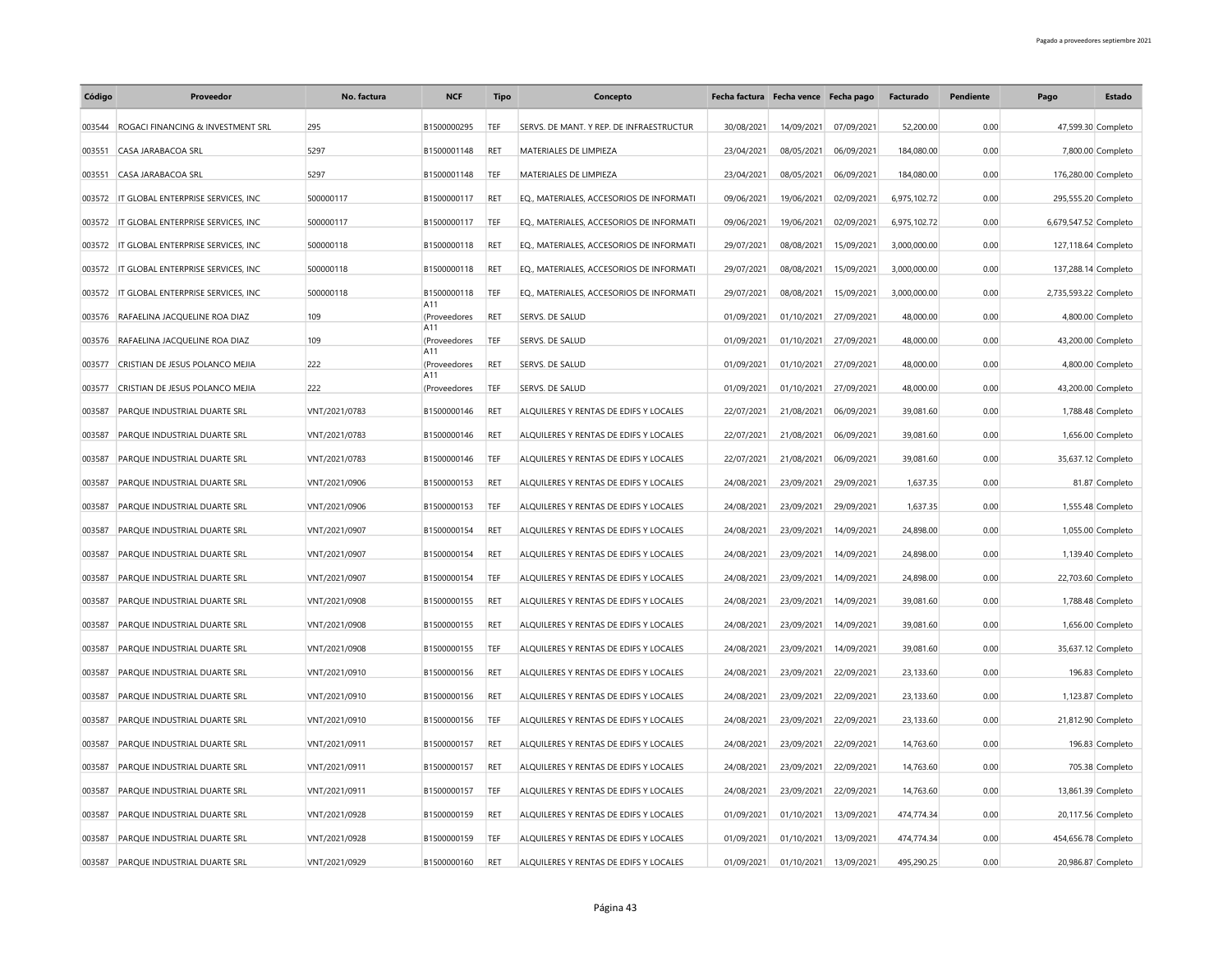| Código | Proveedor                                                        | No. factura   | <b>NCF</b>          | <b>Tipo</b> | Concepto                               |            | Fecha factura Fecha vence Fecha pago |            | Facturado    | Pendiente | Pago                  | Estado             |
|--------|------------------------------------------------------------------|---------------|---------------------|-------------|----------------------------------------|------------|--------------------------------------|------------|--------------|-----------|-----------------------|--------------------|
| 003587 | <b>PAROUE INDUSTRIAL DUARTE SRL</b>                              | VNT/2021/0929 | B1500000160         | TEF         | ALOUILERES Y RENTAS DE EDIFS Y LOCALES | 01/09/2021 | 01/10/2021                           | 13/09/2021 | 495.290.25   | 0.00      | 474,303.38 Completo   |                    |
| 003643 | MEDIAEXPRESS.COM.DO, SRL                                         | 0001283       | B1500000110         | RET         | SERVS. DE COMUNICACIÓN                 | 01/09/2021 | 16/09/2021                           | 14/09/2021 | 76,700.00    | 0.00      |                       | 3,510.00 Completo  |
| 003643 | MEDIAEXPRESS.COM.DO, SRL                                         | 0001283       | B1500000110         | <b>RFT</b>  | SERVS. DE COMUNICACIÓN                 | 01/09/2021 | 16/09/2021                           | 14/09/2021 | 76,700.00    | 0.00      |                       | 3,250.00 Completo  |
| 003643 | MEDIAEXPRESS.COM.DO, SRL                                         | 0001283       | B1500000110         | TEF         | SERVS. DE COMUNICACIÓN                 | 01/09/2021 | 16/09/2021                           | 14/09/2021 | 76,700.00    | 0.00      |                       | 69,940.00 Completo |
|        | 003672 AVANSI, SRL                                               | FA-1710       | B1500000134         | <b>RET</b>  | SERVS. DE TECNOLOGIA E INFORMATICA     | 06/07/2021 | 06/07/2021                           | 14/09/2021 | 2,819,020.00 | 0.00      | 129,006.00 Completo   |                    |
|        | 003672 AVANSI, SRL                                               | FA-1710       | B1500000134         | <b>RET</b>  | SERVS. DE TECNOLOGIA E INFORMATICA     | 06/07/2021 | 06/07/2021                           | 14/09/2021 | 2,819,020.00 | 0.00      | 119,450.00 Completo   |                    |
| 003672 | AVANSI, SRL                                                      | FA-1710       | B1500000134         | TEF         | SERVS. DE TECNOLOGIA E INFORMATICA     | 06/07/2021 | 06/07/2021                           | 14/09/2021 | 2,819,020.00 | 0.00      | 2,570,564.00 Completo |                    |
|        | CLUB DEPORTIVO, SOCIAL Y CULTURAL VILLA<br>003676 FRANCISCA INC. | 09-2021       | A11<br>(Proveedores | CHO         | ALQUILERES Y RENTAS DE EDIFS Y LOCALES | 07/09/2021 | 07/09/2021                           | 27/09/2021 | 5,000.00     | 0.00      |                       | 5,000.00 Completo  |
| 003677 | ELISABETH MARGARET BAEZ PEREZ                                    | 09-2021       | A11<br>(Proveedores | RET         | ALQUILERES Y RENTAS DE EDIFS Y LOCALES | 08/09/2021 | 08/09/2021                           | 27/09/2021 | 8,000.00     | 0.00      |                       | 800.00 Completo    |
| 003677 | ELISABETH MARGARET BAEZ PEREZ                                    | 09-2021       | A11<br>(Proveedores | TEF         | ALQUILERES Y RENTAS DE EDIFS Y LOCALES | 08/09/2021 | 08/09/2021                           | 27/09/2021 | 8,000.00     | 0.00      |                       | 7,200.00 Completo  |
| 003679 | NORXIN MODESTO ALONSO DIAZ                                       | 09-2021       | A11<br>(Proveedores | RET         | ALQUILERES Y RENTAS DE EDIFS Y LOCALES | 08/09/2021 | 08/09/2021                           | 27/09/2021 | 47,777.78    | 0.00      |                       | 4,777.78 Completo  |
| 003679 | NORXIN MODESTO ALONSO DIAZ                                       | 09-2021       | A11<br>(Proveedores | TEF         | ALQUILERES Y RENTAS DE EDIFS Y LOCALES | 08/09/2021 | 08/09/2021                           | 27/09/2021 | 47,777.78    | 0.00      |                       | 43,000.00 Completo |
| 003681 | RAMONA MILANDA DIAZ PEREZ                                        | 09-2021       | A11<br>(Proveedores | CHO         | ALOUILERES Y RENTAS DE EDIFS Y LOCALES | 07/09/2021 | 07/09/2021                           | 27/09/2021 | 11,111.11    | 0.00      |                       | 10,000.00 Completo |
| 003681 | RAMONA MILANDA DIAZ PEREZ                                        | 09-2021       | A11<br>(Proveedores | <b>RET</b>  | ALQUILERES Y RENTAS DE EDIFS Y LOCALES | 07/09/2021 | 07/09/2021                           | 27/09/2021 | 11,111.11    | 0.00      |                       | 1,111.11 Completo  |
| 003682 | <b>BIENVENIDO CONCEPCION HERNANDEZ</b>                           | 09-2021       | A11<br>(Proveedores | <b>RET</b>  | ALOUILERES Y RENTAS DE EDIFS Y LOCALES | 08/09/2021 | 08/09/2021                           | 27/09/2021 | 44.444.44    | 0.00      |                       | 4,444.44 Completo  |
| 003682 | BIENVENIDO CONCEPCION HERNANDEZ                                  | 09-2021       | A11<br>(Proveedores | TEF         | ALQUILERES Y RENTAS DE EDIFS Y LOCALES | 08/09/2021 | 08/09/2021                           | 27/09/2021 | 44,444.44    | 0.00      |                       | 40,000.00 Completo |
| 003683 | <b>ELBA ROSA CABRERA</b>                                         | 09-2021       | A11<br>(Proveedores | <b>CHQ</b>  | ALQUILERES Y RENTAS DE EDIFS Y LOCALES | 07/09/2021 | 07/09/2021                           | 27/09/2021 | 3,333.33     | 0.00      |                       | 3,000.00 Completo  |
| 003683 | <b>ELBA ROSA CABRERA</b>                                         | 09-2021       | A11<br>(Proveedores | RET         | ALQUILERES Y RENTAS DE EDIFS Y LOCALES | 07/09/2021 | 07/09/2021                           | 27/09/2021 | 3,333.33     | 0.00      |                       | 333.33 Completo    |
|        | YSIDRO SANCHEZ NUÑEZ                                             | 09-2021       | A11                 |             | ALQUILERES Y RENTAS DE EDIFS Y LOCALES |            |                                      |            | 18,562.50    | 0.00      |                       |                    |
| 003684 |                                                                  |               | (Proveedores<br>A11 | <b>RET</b>  |                                        | 08/09/2021 | 08/09/2021                           | 27/09/2021 |              |           |                       | 1,856.25 Completo  |
| 003684 | YSIDRO SANCHEZ NUÑEZ                                             | 09-2021       | (Proveedores<br>A11 | TEF         | ALQUILERES Y RENTAS DE EDIFS Y LOCALES | 08/09/2021 | 08/09/2021                           | 27/09/2021 | 18,562.50    | 0.00      |                       | 16,706.25 Completo |
| 003685 | NELSON ANTONIO JEREZ PAULINO                                     | 09-2021       | (Proveedores<br>A11 | <b>CHQ</b>  | ALQUILERES Y RENTAS DE EDIFS Y LOCALES | 07/09/2021 | 07/09/2021                           | 27/09/2021 | 22,222.22    | 0.00      |                       | 20,000.00 Completo |
| 003685 | NELSON ANTONIO JEREZ PAULINO                                     | 09-2021       | (Proveedores<br>A11 | <b>RET</b>  | ALQUILERES Y RENTAS DE EDIFS Y LOCALES | 07/09/2021 | 07/09/2021                           | 27/09/2021 | 22,222.22    | 0.00      |                       | 2,222.22 Completo  |
| 003686 | JULIO ANIBAL CARVAJAL MEDINA                                     | 09-2021       | (Proveedores<br>A11 | <b>CHQ</b>  | ALQUILERES Y RENTAS DE EDIFS Y LOCALES | 07/09/2021 | 07/09/2021                           | 27/09/2021 | 11,111.11    | 0.00      |                       | 10,000.00 Completo |
| 003686 | JULIO ANIBAL CARVAJAL MEDINA                                     | 09-2021       | (Proveedores<br>A11 | <b>RET</b>  | ALQUILERES Y RENTAS DE EDIFS Y LOCALES | 07/09/2021 | 07/09/2021                           | 27/09/2021 | 11,111.11    | 0.00      |                       | 1,111.11 Completo  |
| 003687 | EDWARD LEONIDAS PEREZ FERNANDEZ                                  | 09-2021       | (Proveedores<br>A11 | CHQ         | ALQUILERES Y RENTAS DE EDIFS Y LOCALES | 07/09/2021 | 07/09/2021                           | 27/09/2021 | 8,800.00     | 0.00      |                       | 7,920.00 Completo  |
| 003687 | EDWARD LEONIDAS PEREZ FERNANDEZ                                  | 09-2021       | (Proveedores<br>A11 | <b>RET</b>  | ALQUILERES Y RENTAS DE EDIFS Y LOCALES | 07/09/2021 | 07/09/2021                           | 27/09/2021 | 8,800.00     | 0.00      |                       | 880.00 Completo    |
| 003688 | PEDRO ANTONIO MANCEBO NIN                                        | 09-2021       | (Proveedores<br>A11 | RET         | ALQUILERES Y RENTAS DE EDIFS Y LOCALES | 08/09/2021 | 08/09/2021                           | 27/09/2021 | 6,666.67     | 0.00      |                       | 666.67 Completo    |
| 003688 | PEDRO ANTONIO MANCEBO NIN                                        | 09-2021       | (Proveedores<br>A11 | TEF         | ALQUILERES Y RENTAS DE EDIFS Y LOCALES | 08/09/2021 | 08/09/2021                           | 27/09/2021 | 6,666.67     | 0.00      |                       | 6,000.00 Completo  |
| 003689 | SONIA ALTAGRACIA CEDEÑO                                          | 09-2021       | (Proveedores        | <b>RET</b>  | ALQUILERES Y RENTAS DE EDIFS Y LOCALES | 08/09/2021 | 08/09/2021                           | 27/09/2021 | 22,222.00    | 0.00      |                       | 2,222.20 Completo  |
| 003689 | SONIA ALTAGRACIA CEDEÑO                                          | 09-2021       | A11<br>(Proveedores | TEF         | ALQUILERES Y RENTAS DE EDIFS Y LOCALES | 08/09/2021 | 08/09/2021                           | 27/09/2021 | 22,222.00    | 0.00      |                       | 19,999.80 Completo |
| 003690 | <b>TOMAS VICENTE DIAZ CACERES</b>                                | 09-2021       | A11<br>(Proveedores | CHO         | ALOUILERES Y RENTAS DE EDIFS Y LOCALES | 07/09/2021 | 07/09/2021                           | 27/09/2021 | 55,555.56    | 0.00      |                       | 50,000.00 Completo |
|        | 003690 TOMAS VICENTE DIAZ CACERES                                | 09-2021       | A11<br>(Proveedores | RFT         | ALQUILERES Y RENTAS DE EDIFS Y LOCALES | 07/09/2021 | 07/09/2021                           | 27/09/2021 | 55,555.56    | 0.00      |                       | 5,555.56 Completo  |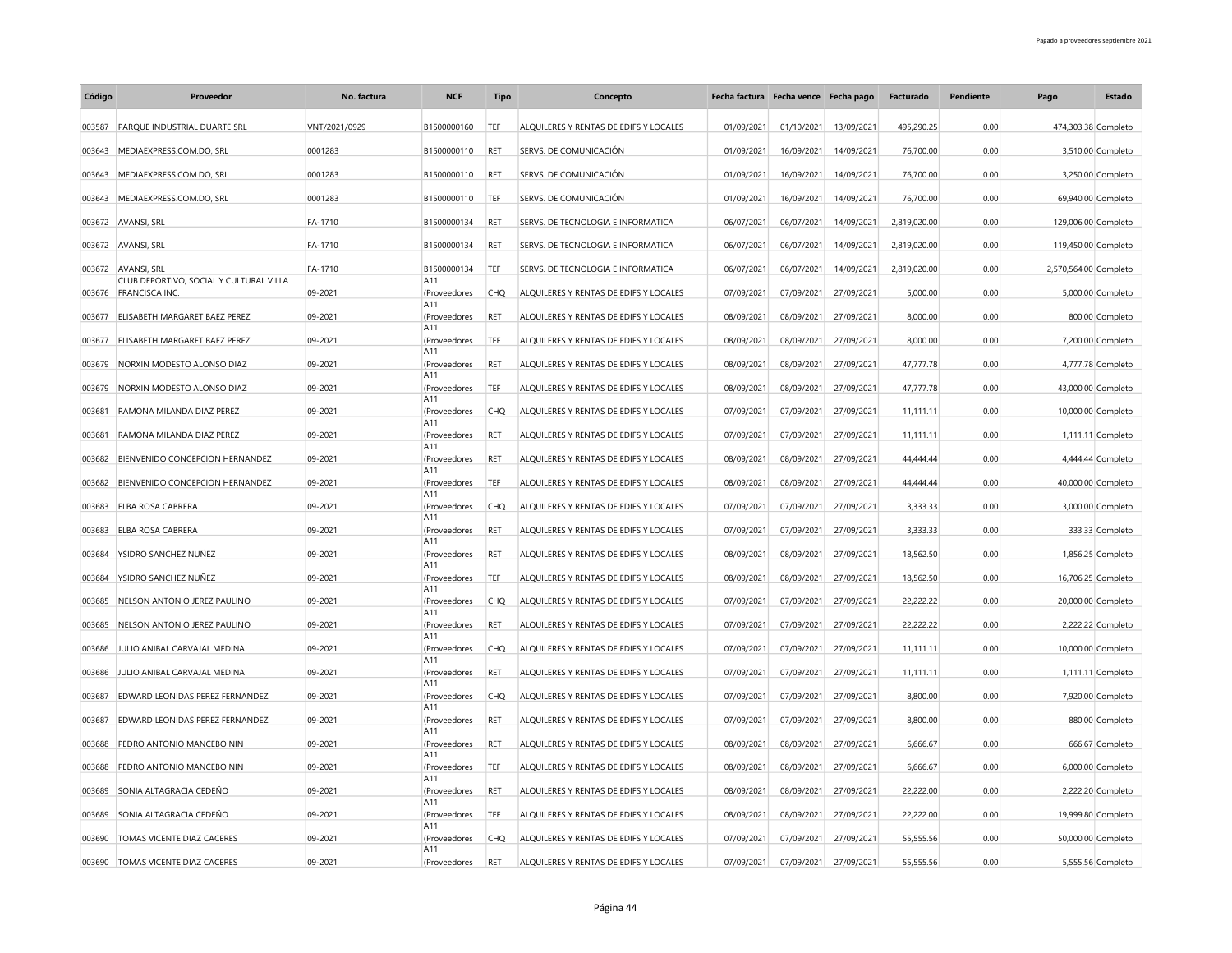| Código | Proveedor                                                | No. factura   | <b>NCF</b>          | Tipo       | Concepto                               | Fecha factura Fecha vence Fecha pago |            |            | Facturado  | Pendiente | Pago                | Estado             |
|--------|----------------------------------------------------------|---------------|---------------------|------------|----------------------------------------|--------------------------------------|------------|------------|------------|-----------|---------------------|--------------------|
|        |                                                          |               | A11                 |            |                                        |                                      |            |            |            |           |                     |                    |
| 003690 | TOMAS VICENTE DIAZ CACERES                               | 09-2021-B     | (Proveedores        | <b>CHQ</b> | ALQUILERES Y RENTAS DE EDIFS Y LOCALES | 07/09/2021                           | 07/09/2021 | 27/09/2021 | 10,000.00  | 0.00      |                     | 9,000.00 Completo  |
|        |                                                          |               | A11                 |            |                                        |                                      |            |            |            |           |                     |                    |
| 003690 | TOMAS VICENTE DIAZ CACERES                               | 09-2021-B     | (Proveedores<br>A11 | <b>RET</b> | ALQUILERES Y RENTAS DE EDIFS Y LOCALES | 07/09/2021                           | 07/09/2021 | 27/09/2021 | 10,000.00  | 0.00      |                     | 1,000.00 Completo  |
| 003691 | <b>BIENVENIDO EVELINO NORMAN CORADIN</b>                 | 09-2021       | (Proveedores        | CHO        | ALOUILERES Y RENTAS DE EDIFS Y LOCALES | 07/09/2021                           | 07/09/2021 | 27/09/2021 | 6.666.67   | 0.00      |                     | 6,000.00 Completo  |
|        |                                                          |               | A11                 |            |                                        |                                      |            |            |            |           |                     |                    |
| 003691 | BIENVENIDO EVELINO NORMAN CORADIN                        | 09-2021       | (Proveedores        | RET        | ALQUILERES Y RENTAS DE EDIFS Y LOCALES | 07/09/2021                           | 07/09/2021 | 27/09/2021 | 6,666.67   | 0.00      |                     | 666.67 Completo    |
| 003698 | NAP DEL CARIBE. INC                                      | 1500001263    | B1500000849         | <b>RET</b> | SERVS. DE TECNOLOGIA E INFORMATICA     | 01/06/2021                           | 01/06/2021 | 27/09/2021 | 40,570.50  | 0.00      |                     | 1,856.62 Completo  |
|        |                                                          |               |                     |            |                                        |                                      |            |            |            |           |                     |                    |
| 003698 | NAP DEL CARIBE, INC                                      | 1500001263    | B1500000849         | RET        | SERVS. DE TECNOLOGIA E INFORMATICA     | 01/06/2021                           | 01/06/2021 | 27/09/2021 | 40,570.50  | 0.00      |                     | 1,719.09 Completo  |
|        |                                                          |               |                     |            |                                        |                                      |            |            |            |           |                     |                    |
| 003698 | NAP DEL CARIBE, INC                                      | 1500001263    | B1500000849         | TEF        | SERVS. DE TECNOLOGIA E INFORMATICA     | 01/06/2021                           | 01/06/2021 | 27/09/2021 | 40,570.50  | 0.00      |                     | 36,994.79 Completo |
| 003698 | NAP DEL CARIBE, INC                                      | 1500001289    | B1500000875         | RET        | SERVS. DE TECNOLOGIA E INFORMATICA     | 01/07/2021                           | 01/07/2021 | 27/09/2021 | 23,549.56  | 0.00      |                     | 1,077.69 Completo  |
|        |                                                          |               |                     |            |                                        |                                      |            |            |            |           |                     |                    |
| 003698 | NAP DEL CARIBE. INC                                      | 1500001289    | B1500000875         | <b>RET</b> | SERVS. DE TECNOLOGIA E INFORMATICA     | 01/07/2021                           | 01/07/2021 | 27/09/2021 | 23.549.56  | 0.00      |                     | 997.86 Completo    |
| 003698 | NAP DEL CARIBE, INC                                      | 1500001289    | B1500000875         | TEF        | SERVS. DE TECNOLOGIA E INFORMATICA     | 01/07/2021                           | 01/07/2021 | 27/09/2021 | 23,549.56  | 0.00      |                     | 21,474.01 Completo |
|        |                                                          |               |                     |            |                                        |                                      |            |            |            |           |                     |                    |
| 003698 | NAP DEL CARIBE, INC                                      | 1500001310    | B1500000896         | <b>RET</b> | SERVS. DE TECNOLOGIA E INFORMATICA     | 01/08/2021                           | 01/08/2021 | 27/09/2021 | 11,171.91  | 0.00      |                     | 477.55 Completo    |
|        |                                                          |               |                     |            |                                        |                                      |            |            |            |           |                     |                    |
| 003698 | NAP DEL CARIBE, INC                                      | 1500001310    | B1500000896         | <b>RET</b> | SERVS. DE TECNOLOGIA E INFORMATICA     | 01/08/2021                           | 01/08/2021 | 27/09/2021 | 11,171.91  | 0.00      |                     | 442.18 Completo    |
| 003698 | NAP DEL CARIBE, INC                                      | 1500001310    | B1500000896         | TEF        | SERVS. DE TECNOLOGIA E INFORMATICA     | 01/08/2021                           | 01/08/2021 | 27/09/2021 | 11,171.91  | 0.00      |                     | 9,515.72 Completo  |
|        |                                                          |               |                     |            |                                        |                                      |            |            |            |           |                     |                    |
| 003698 | NAP DEL CARIBE, INC                                      | 1500001312    | B1500000898         | <b>CHQ</b> | SERVS. DE TECNOLOGIA E INFORMATICA     | 01/09/2021                           | 01/09/2021 | 29/09/2021 | 238,072.60 | 0.00      | 217,089.93 Completo |                    |
| 003698 | NAP DEL CARIBE, INC                                      | 1500001312    | B1500000898         | <b>RET</b> | SERVS. DE TECNOLOGIA E INFORMATICA     | 01/09/2021                           | 01/09/2021 | 29/09/2021 | 238,072.60 | 0.00      |                     | 10,894.85 Completo |
|        |                                                          |               |                     |            |                                        |                                      |            |            |            |           |                     |                    |
| 003698 | NAP DEL CARIBE, INC                                      | 1500001312    | B1500000898         | RET        | SERVS. DE TECNOLOGIA E INFORMATICA     | 01/09/2021                           | 01/09/2021 | 29/09/2021 | 238,072.60 | 0.00      |                     | 10,087.82 Completo |
| 003699 | COOPERATIVA DE SERV Y PRODUCCION MULT<br>COOFALCONDO INC | 500207837     | B1500000018         | <b>RET</b> | ALOUILERES Y RENTAS DE EDIFS Y LOCALES | 29/03/2021                           | 29/03/2021 | 27/09/2021 | 8,673.00   | 0.00      |                     | 1,323.00 Completo  |
|        | COOPERATIVA DE SERV Y PRODUCCION MULT                    |               |                     |            |                                        |                                      |            |            |            |           |                     |                    |
| 003699 | COOFALCONDO INC                                          | 500207837     | B1500000018         | <b>RET</b> | ALOUILERES Y RENTAS DE EDIFS Y LOCALES | 29/03/2021                           | 29/03/2021 | 27/09/2021 | 8.673.00   | 0.00      |                     | 367.50 Completo    |
|        | COOPERATIVA DE SERV Y PRODUCCION MULT                    |               |                     |            |                                        |                                      |            |            |            |           |                     |                    |
| 003699 | COOFALCONDO INC<br>COOPERATIVA DE SERV Y PRODUCCION MULT | 500207837     | B1500000018         | TEF        | ALQUILERES Y RENTAS DE EDIFS Y LOCALES | 29/03/2021                           | 29/03/2021 | 27/09/2021 | 8,673.00   | 0.00      |                     | 6,982.50 Completo  |
| 003699 | COOFALCONDO INC                                          | 500242735     | B1500000028         | RET        | ALQUILERES Y RENTAS DE EDIFS Y LOCALES | 29/06/2021                           | 29/06/2021 | 06/09/2021 | 8,673.00   | 0.00      |                     | 1,323.00 Completo  |
|        | COOPERATIVA DE SERV Y PRODUCCION MULT                    |               |                     |            |                                        |                                      |            |            |            |           |                     |                    |
| 003699 | COOFALCONDO INC<br>COOPERATIVA DE SERV Y PRODUCCION MULT | 500242735     | B1500000028         | <b>RET</b> | ALQUILERES Y RENTAS DE EDIFS Y LOCALES | 29/06/2021                           | 29/06/2021 | 06/09/2021 | 8,673.00   | 0.00      |                     | 367.50 Completo    |
| 003699 | COOFALCONDO INC                                          | 500242735     | B1500000028         | TEF        | ALQUILERES Y RENTAS DE EDIFS Y LOCALES | 29/06/2021                           | 29/06/2021 | 06/09/2021 | 8,673.00   | 0.00      |                     | 6,982.50 Completo  |
|        | COOPERATIVA DE SERV Y PRODUCCION MULT                    |               |                     |            |                                        |                                      |            |            |            |           |                     |                    |
| 003699 | COOFALCONDO INC                                          | 500246717     | B1500000029         | <b>RET</b> | ALQUILERES Y RENTAS DE EDIFS Y LOCALES | 09/07/2021                           | 09/07/2021 | 20/09/2021 | 18,290.00  | 0.00      |                     | 2,790.00 Completo  |
| 003699 | COOPERATIVA DE SERV Y PRODUCCION MULT<br>COOFALCONDO INC | 500246717     | B1500000029         | <b>RET</b> | ALQUILERES Y RENTAS DE EDIFS Y LOCALES | 09/07/2021                           | 09/07/2021 | 20/09/2021 | 18,290.00  | 0.00      |                     | 775.00 Completo    |
|        | COOPERATIVA DE SERV Y PRODUCCION MULT                    |               |                     |            |                                        |                                      |            |            |            |           |                     |                    |
| 003699 | COOFALCONDO INC                                          | 500246717     | B1500000029         | TEF        | ALQUILERES Y RENTAS DE EDIFS Y LOCALES | 09/07/2021                           | 09/07/2021 | 20/09/2021 | 18,290.00  | 0.00      |                     | 14,725.00 Completo |
|        | COOPERATIVA DE SERV Y PRODUCCION MULT                    |               |                     |            |                                        |                                      |            |            |            |           |                     |                    |
| 003699 | COOFALCONDO INC<br>COOPERATIVA DE SERV Y PRODUCCION MULT | 500252980     | B1500000032         | <b>RET</b> | ALQUILERES Y RENTAS DE EDIFS Y LOCALES | 26/07/2021                           | 26/07/2021 | 06/09/2021 | 8,673.00   | 0.00      |                     | 1,323.00 Completo  |
| 003699 | COOFALCONDO INC                                          | 500252980     | B1500000032         | RET        | ALQUILERES Y RENTAS DE EDIFS Y LOCALES | 26/07/2021                           | 26/07/2021 | 06/09/2021 | 8,673.00   | 0.00      |                     | 367.50 Completo    |
|        | COOPERATIVA DE SERV Y PRODUCCION MULT                    |               |                     |            |                                        |                                      |            |            |            |           |                     |                    |
| 003699 | COOFALCONDO INC                                          | 500252980     | B1500000032         | TEF        | ALQUILERES Y RENTAS DE EDIFS Y LOCALES | 26/07/2021                           | 26/07/2021 | 06/09/2021 | 8,673.00   | 0.00      |                     | 6,982.50 Completo  |
| 003727 | POST DIGITAL AGENCY NR SRL                               | FACO00001420  | B1500000031         | RET        | SERVS. DE PUBLICIDAD Y PROPAGANDA      | 23/04/2021                           | 23/05/2021 | 07/09/2021 | 100,300.00 | 0.00      |                     | 4,590.00 Completo  |
|        |                                                          |               |                     |            |                                        |                                      |            |            |            |           |                     |                    |
| 003727 | <b>POST DIGITAL AGENCY NR SRL</b>                        | FACO00001420  | B1500000031         | <b>RET</b> | SERVS. DE PUBLICIDAD Y PROPAGANDA      | 23/04/2021                           | 23/05/2021 | 07/09/2021 | 100.300.00 | 0.00      |                     | 4,250.00 Completo  |
|        | 003727 POST DIGITAL AGENCY NR SRL                        | FACO00001420  | B1500000031         | TEF        | SERVS. DE PUBLICIDAD Y PROPAGANDA      |                                      |            |            | 100,300.00 | 0.00      |                     |                    |
|        |                                                          |               |                     |            |                                        | 23/04/2021                           | 23/05/2021 | 07/09/2021 |            |           |                     | 91,460.00 Completo |
|        | 003728 IP EXPERT IPX SRL                                 | INV/2021/0036 | B1500000136         | RET        | EO. DE COMUNICACIÓN                    | 19/07/2021                           | 19/07/2021 | 07/09/2021 | 444.440.82 | 0.00      |                     | 20,338.82 Completo |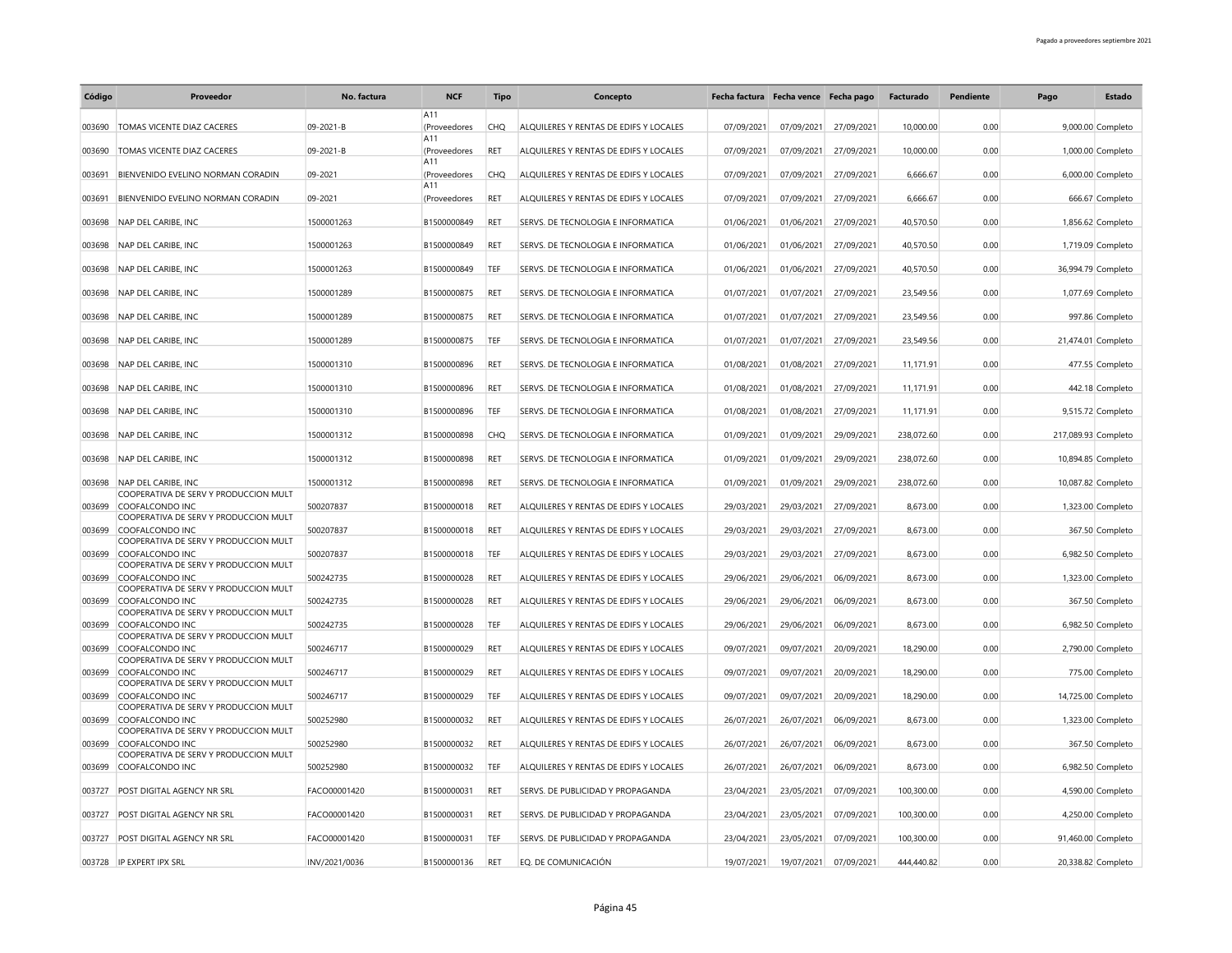| Código | Proveedor                                                              | No. factura     | <b>NCF</b>          | Tipo       | Concepto                                 | Fecha factura Fecha vence Fecha pago |            |            | Facturado    | Pendiente | Pago                | Estado             |
|--------|------------------------------------------------------------------------|-----------------|---------------------|------------|------------------------------------------|--------------------------------------|------------|------------|--------------|-----------|---------------------|--------------------|
| 003728 | IP EXPERT IPX SRL                                                      | INV/2021/0036   | B1500000136         | RET        | EQ. DE COMUNICACIÓN                      | 19/07/2021                           | 19/07/2021 | 07/09/2021 | 444,440.82   | 0.00      |                     | 18,832.24 Completo |
| 003728 | IP EXPERT IPX SRL                                                      | INV/2021/0036   | B1500000136         | TEF        | EO. DE COMUNICACIÓN                      | 19/07/2021                           | 19/07/2021 | 07/09/2021 | 444.440.82   | 0.00      | 405,269.76 Completo |                    |
| 003736 | MIGUEL HERNANDEZ GALINDO                                               | 11-18-2020-0089 |                     | RFT        | SERVS. TECNICOS Y PROFESIONALES          | 23/06/2021                           | 23/06/2021 | 29/09/2021 | 350,750.00   | 0.00      |                     | 94,702.50 Completo |
| 003736 | MIGUEL HERNANDEZ GALINDO                                               | 11-18-2020-0089 |                     | TEF        | SERVS. TECNICOS Y PROFESIONALES          | 23/06/2021                           | 23/06/2021 | 29/09/2021 | 350,750.00   | 0.00      | 256,047.50 Completo |                    |
| 003736 | MIGUEL HERNANDEZ GALINDO                                               | 12-18-2020-0089 |                     | RFT        | SERVS. TECNICOS Y PROFESIONALES          | 31/07/2021                           | 31/07/2021 | 21/09/2021 | 348,920.00   | 0.00      |                     | 94,208.40 Completo |
| 003736 | MIGUEL HERNANDEZ GALINDO                                               | 12-18-2020-0089 |                     | TEF        | SERVS. TECNICOS Y PROFESIONALES          | 31/07/2021                           | 31/07/2021 | 21/09/2021 | 348,920.00   | 0.00      | 254,711.60 Completo |                    |
| 003736 | MIGUEL HERNANDEZ GALINDO                                               | 13-18-2020-0089 |                     | <b>RFT</b> | SERVS. TECNICOS Y PROFESIONALES          | 31/08/2021                           | 31/08/2021 | 21/09/2021 | 348,920.00   | 0.00      |                     | 94,208.40 Completo |
| 003736 | MIGUEL HERNANDEZ GALINDO                                               | 13-18-2020-0089 |                     | TEF        | SERVS. TECNICOS Y PROFESIONALES          | 31/08/2021                           | 31/08/2021 | 21/09/2021 | 348,920.00   | 0.00      | 254,711.60 Completo |                    |
| 003747 | CAFETERIA COMEDOR AMARILIS, SRL                                        | 128             | B1500000128         | <b>RET</b> | ALIMENTOS Y BEBIDAS                      | 01/06/2021                           | 16/06/2021 | 13/09/2021 | 19,281.20    | 0.00      |                     | 817.00 Completo    |
| 003747 | CAFETERIA COMEDOR AMARILIS, SRL                                        | 128             | B1500000128         | TEF        | <b>ALIMENTOS Y BEBIDAS</b>               | 01/06/2021                           | 16/06/2021 | 13/09/2021 | 19,281.20    | 0.00      |                     | 18,464.20 Completo |
| 003747 | CAFETERIA COMEDOR AMARILIS, SRL                                        | 136             | B1500000136         | <b>RET</b> | <b>ALIMENTOS Y BEBIDAS</b>               | 10/08/2021                           | 25/08/2021 | 13/09/2021 | 21,971.60    | 0.00      |                     | 931.00 Completo    |
| 003747 | CAFETERIA COMEDOR AMARILIS, SRL                                        | 136             | B1500000136         | TEF        | ALIMENTOS Y BEBIDAS                      | 10/08/2021                           | 25/08/2021 | 13/09/2021 | 21,971.60    | 0.00      |                     | 21,040.60 Completo |
| 003765 | LUIS ALBERTO REY                                                       | LR-017          |                     | RET        | SERVS. TECNICOS Y PROFESIONALES          | 01/09/2021                           | 01/09/2021 | 14/09/2021 | 313,972.48   | 0.00      |                     | 84,772.57 Completo |
| 003765 | LUIS ALBERTO REY                                                       | LR-017          |                     | TEF        | SERVS. TECNICOS Y PROFESIONALES          | 01/09/2021                           | 01/09/2021 | 14/09/2021 | 313,972.48   | 0.00      | 229,199.91 Completo |                    |
| 003766 | <b>GUSTAVO KONISZCZER</b>                                              | GK-013          |                     | <b>RET</b> | SERVS. TECNICOS Y PROFESIONALES          | 01/09/2021                           | 01/09/2021 | 15/09/2021 | 353.218.97   | 0.00      |                     | 95,369.12 Completo |
| 003766 | <b>GUSTAVO KONISZCZER</b>                                              | GK-013          |                     | TEF        | SERVS. TECNICOS Y PROFESIONALES          | 01/09/2021                           | 01/09/2021 | 15/09/2021 | 353,218.97   | 0.00      | 257,849.85 Completo |                    |
| 003779 | PROCESADORA DE AGUA BRITO, SRL                                         | 0170            | B1500000170         | <b>RET</b> | ALIMENTOS Y BEBIDAS                      | 02/09/2021                           | 02/09/2021 | 20/09/2021 | 2,100.00     | 0.00      |                     | 105.00 Completo    |
| 003779 | PROCESADORA DE AGUA BRITO, SRL                                         | 0170            | B1500000170         | TEF        | <b>ALIMENTOS Y BEBIDAS</b>               | 02/09/2021                           | 02/09/2021 | 20/09/2021 | 2,100.00     | 0.00      |                     | 1,995.00 Completo  |
| 003781 | VANESSA ALFONSINA ALIFONSO DE PUJOLS                                   | 309-2021        | A11<br>(Proveedores | RET        | SERVS. TECNICOS Y PROFESIONALES          | 01/09/2021                           | 01/09/2021 | 27/09/2021 | 102,099.00   | 0.00      |                     | 10,209.90 Completo |
| 003781 | VANESSA ALFONSINA ALIFONSO DE PUJOLS                                   | 309-2021        | A11<br>(Proveedores | TEF        | SERVS. TECNICOS Y PROFESIONALES          | 01/09/2021                           | 01/09/2021 | 27/09/2021 | 102,099.00   | 0.00      |                     | 91,889.10 Completo |
| 003782 | ALTAGRACIA GRACIA JIMENEZ DE PEGUERO                                   | 144             | B1500000144         | <b>RET</b> | SERVS. TECNICOS Y PROFESIONALES          | 20/08/2021                           | 20/08/2021 | 20/09/2021 | 11,800.00    | 0.00      |                     | 1,800.00 Completo  |
| 003782 | ALTAGRACIA GRACIA JIMENEZ DE PEGUERO                                   | 144             | B1500000144         | RET        | SERVS. TECNICOS Y PROFESIONALES          | 20/08/2021                           | 20/08/2021 | 20/09/2021 | 11,800.00    | 0.00      |                     | 1,000.00 Completo  |
| 003782 | ALTAGRACIA GRACIA JIMENEZ DE PEGUERO                                   | 144             | B1500000144         | TEF        | SERVS. TECNICOS Y PROFESIONALES          | 20/08/2021                           | 20/08/2021 | 20/09/2021 | 11,800.00    | 0.00      |                     | 9,000.00 Completo  |
| 003796 | CQ CONSTRUCCIONES, SRL                                                 | CQ-PJ-001       | B1500000033         | RET        | SERVS. DE MANT. Y REP. DE INFRAESTRUCTUR | 10/06/2021                           | 10/06/2021 | 30/09/2021 | 1,169,059.44 | 0.00      |                     | 7,088.32 Completo  |
| 003796 | CQ CONSTRUCCIONES, SRL                                                 | CQ-PJ-001       | B1500000033         | RET        | SERVS. DE MANT. Y REP. DE INFRAESTRUCTUR | 10/06/2021                           | 10/06/2021 | 30/09/2021 | 1,169,059.44 | 0.00      |                     | 708.83 Completo    |
| 003796 | CQ CONSTRUCCIONES, SRL                                                 | CQ-PJ-001       | B1500000033         | RET        | SERVS. DE MANT. Y REP. DE INFRAESTRUCTUR | 10/06/2021                           | 10/06/2021 | 30/09/2021 | 1,169,059.44 | 0.00      |                     | 4,420.98 Completo  |
|        | 003796 CQ CONSTRUCCIONES, SRL                                          | CQ-PJ-001       | B1500000033         | <b>RET</b> | SERVS. DE MANT. Y REP. DE INFRAESTRUCTUR | 10/06/2021                           | 10/06/2021 | 30/09/2021 | 1,169,059.44 | 0.00      |                     | 8,718.63 Completo  |
| 003796 | CQ CONSTRUCCIONES, SRL                                                 | CQ-PJ-001       | B1500000033         | TEF        | SERVS. DE MANT. Y REP. DE INFRAESTRUCTUR | 10/06/2021                           | 10/06/2021 | 30/09/2021 | 1,169,059.44 | 0.00      | 873,459.96 Completo |                    |
| 003809 | FRIO MAX, SRL                                                          | 4768            | B1500000170         | <b>RET</b> | SISTEMAS DE REFRIGERACION Y AIRES ACONDI | 24/07/2021                           | 23/08/2021 | 23/09/2021 | 675,000.01   | 0.00      |                     | 28,601.70 Completo |
| 003809 | <b>FRIO MAX, SRL</b>                                                   | 4768            | B1500000170         | TEF        | SISTEMAS DE REFRIGERACION Y AIRES ACONDI | 24/07/2021                           | 23/08/2021 | 23/09/2021 | 675.000.01   | 0.00      | 646,398.31 Completo |                    |
| 003819 | CORPORACION DEL ACUEDUCTO Y<br>ALCANTARILLADO DE STO. DGO (CAASD) (DN) | FS-1128232      | B1500073525         | TFF        | SERVS. DE SUMINISTRO DE AGUA             | 01/08/2021                           | 31/08/2021 | 10/09/2021 | 806.00       | 0.00      |                     | 806.00 Completo    |
| 003819 | CORPORACION DEL ACUEDUCTO Y<br>ALCANTARILLADO DE STO. DGO (CAASD) (DN) | FS-1128238      | B1500073526         | TEF        | SERVS. DE SUMINISTRO DE AGUA             | 01/08/2021                           | 31/08/2021 | 10/09/2021 | 312.00       | 0.00      |                     | 312.00 Completo    |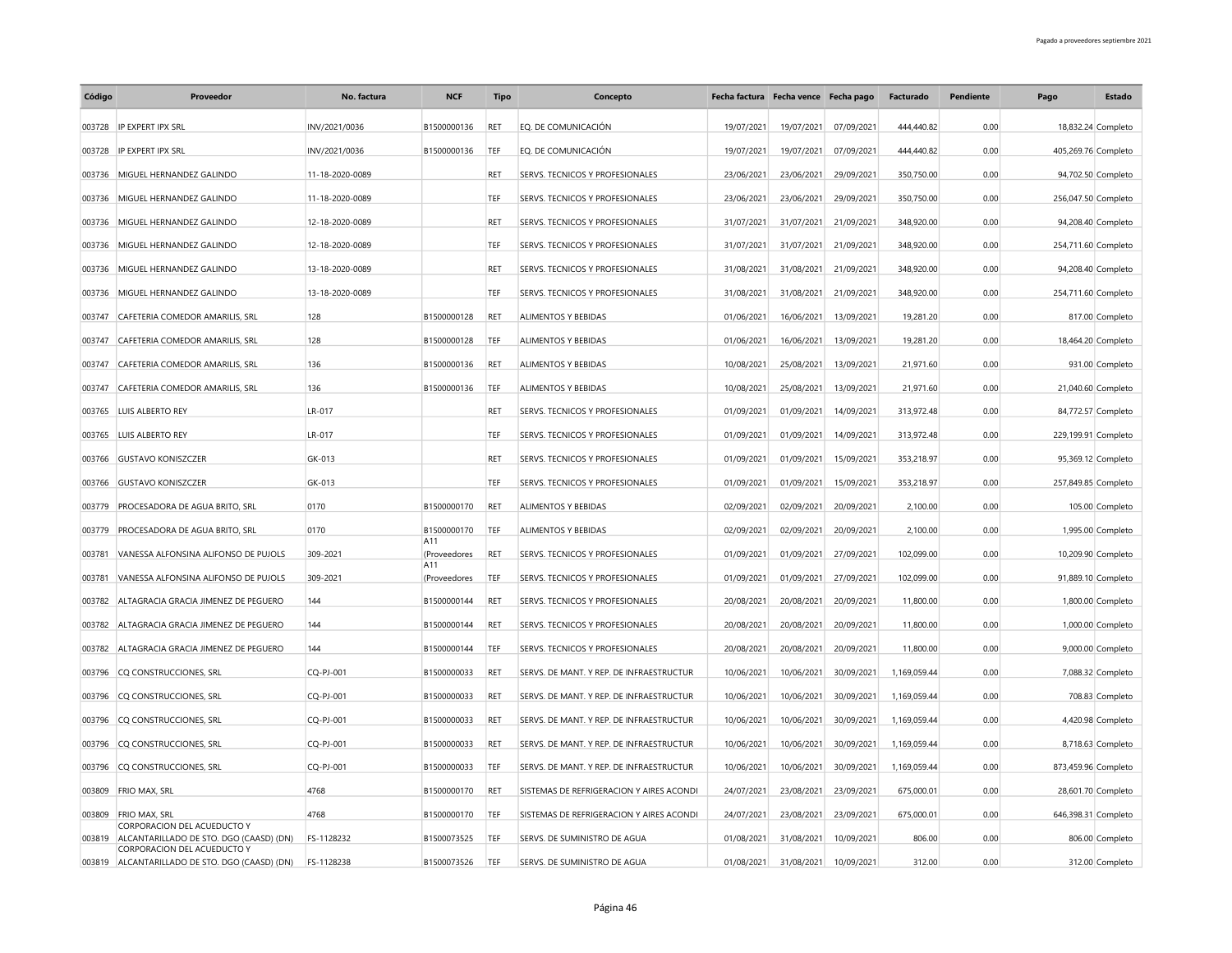| Código | Proveedor                                                                     | No. factura | <b>NCF</b>  | <b>Tipo</b> | Concepto                     | Fecha factura Fecha vence Fecha pago |            |            | Facturado | <b>Pendiente</b> | Pago | Estado            |
|--------|-------------------------------------------------------------------------------|-------------|-------------|-------------|------------------------------|--------------------------------------|------------|------------|-----------|------------------|------|-------------------|
|        | CORPORACION DEL ACUEDUCTO Y                                                   |             |             |             |                              |                                      |            |            |           |                  |      |                   |
| 003819 | ALCANTARILLADO DE STO. DGO (CAASD) (DN)<br>CORPORACION DEL ACUEDUCTO Y        | FS-1136889  | B1500073772 | TEF         | SERVS. DE SUMINISTRO DE AGUA | 01/08/2021                           | 31/08/2021 | 10/09/2021 | 6,178.00  | 0.00             |      | 6,178.00 Completo |
|        | 003819 ALCANTARILLADO DE STO. DGO (CAASD) (DN)                                | FS-1138957  | B1500073828 | TEF         | SERVS. DE SUMINISTRO DE AGUA | 01/08/2021                           | 31/08/2021 | 10/09/2021 | 340.00    | 0.00             |      | 340.00 Completo   |
|        | CORPORACION DEL ACUEDUCTO Y<br>003819 ALCANTARILLADO DE STO. DGO (CAASD) (DN) | FS-1138958  | B1500073829 | TEF         | SERVS. DE SUMINISTRO DE AGUA | 01/08/2021                           | 31/08/2021 | 10/09/2021 | 508.00    | 0.00             |      | 508.00 Completo   |
| 003819 | CORPORACION DEL ACUEDUCTO Y<br>ALCANTARILLADO DE STO. DGO (CAASD) (DN)        | FS-1145685  | B1500073965 | TEF         | SERVS. DE SUMINISTRO DE AGUA | 01/08/2021                           | 31/08/2021 | 10/09/2021 | 861.00    | 0.00             |      | 861.00 Completo   |
|        | CORPORACION DEL ACUEDUCTO Y                                                   |             |             |             |                              |                                      |            |            |           |                  |      |                   |
| 003819 | ALCANTARILLADO DE STO. DGO (CAASD) (DN)<br>CORPORACION DEL ACUEDUCTO Y        | FS-1145690  | B1500073966 | TEF         | SERVS. DE SUMINISTRO DE AGUA | 01/08/2021                           | 31/08/2021 | 10/09/2021 | 5,616.00  | 0.00             |      | 5,616.00 Completo |
| 003819 | ALCANTARILLADO DE STO. DGO (CAASD) (DN)<br>CORPORACION DEL ACUEDUCTO Y        | FS-1145718  | B1500073982 | TEF         | SERVS. DE SUMINISTRO DE AGUA | 01/08/2021                           | 31/08/2021 | 10/09/2021 | 2,923.00  | 0.00             |      | 2,923.00 Completo |
|        | 003819 ALCANTARILLADO DE STO. DGO (CAASD) (DN)<br>CORPORACION DEL ACUEDUCTO Y | FS-1145757  | B1500074009 | TEF         | SERVS. DE SUMINISTRO DE AGUA | 01/08/2021                           | 31/08/2021 | 10/09/2021 | 368.00    | 0.00             |      | 368.00 Completo   |
| 003819 | ALCANTARILLADO DE STO. DGO (CAASD) (DN)                                       | FS-1145775  | B1500074024 | TEF         | SERVS. DE SUMINISTRO DE AGUA | 01/08/2021                           | 31/08/2021 | 10/09/2021 | 5,106.00  | 0.00             |      | 5,106.00 Completo |
| 003819 | CORPORACION DEL ACUEDUCTO Y<br>ALCANTARILLADO DE STO. DGO (CAASD) (DN)        | FS-1145921  | B1500074100 | TEF         | SERVS. DE SUMINISTRO DE AGUA | 01/08/2021                           | 31/08/2021 | 10/09/2021 | 1,702.00  | 0.00             |      | 1,702.00 Completo |
| 003819 | CORPORACION DEL ACUEDUCTO Y<br>ALCANTARILLADO DE STO. DGO (CAASD) (DN)        | FS-1145977  | B1500074122 | TEF         | SERVS. DE SUMINISTRO DE AGUA | 01/08/2021                           | 31/08/2021 | 10/09/2021 | 1,300.00  | 0.00             |      | 1,300.00 Completo |
| 003819 | CORPORACION DEL ACUEDUCTO Y<br>ALCANTARILLADO DE STO. DGO (CAASD) (DN)        | FS-1145990  | B1500074127 | TEF         | SERVS. DE SUMINISTRO DE AGUA | 01/08/2021                           | 31/08/2021 | 10/09/2021 | 1,775.00  | 0.00             |      | 1,775.00 Completo |
| 003819 | CORPORACION DEL ACUEDUCTO Y<br>ALCANTARILLADO DE STO. DGO (CAASD) (DN)        | FS-1145992  | B1500074129 | TEF         | SERVS. DE SUMINISTRO DE AGUA | 01/08/2021                           | 31/08/2021 | 10/09/2021 | 418.00    | 0.00             |      | 418.00 Completo   |
|        | CORPORACION DEL ACUEDUCTO Y                                                   |             |             |             |                              |                                      |            |            |           |                  |      |                   |
| 003819 | ALCANTARILLADO DE STO. DGO (CAASD) (DN)<br>CORPORACION DEL ACUEDUCTO Y        | FS-1145994  | B1500074131 | TEF         | SERVS. DE SUMINISTRO DE AGUA | 01/08/2021                           | 31/08/2021 | 10/09/2021 | 8,777.00  | 0.00             |      | 8,777.00 Completo |
|        | 003819 ALCANTARILLADO DE STO. DGO (CAASD) (DN)<br>CORPORACION DEL ACUEDUCTO Y | FS-1146014  | B1500074144 | TEF         | SERVS. DE SUMINISTRO DE AGUA | 01/08/2021                           | 31/08/2021 | 10/09/2021 | 566.00    | 0.00             |      | 566.00 Completo   |
| 003819 | ALCANTARILLADO DE STO. DGO (CAASD) (DN)<br>CORPORACION DEL ACUEDUCTO Y        | FS-1146024  | B1500074152 | TEF         | SERVS. DE SUMINISTRO DE AGUA | 01/08/2021                           | 31/08/2021 | 10/09/2021 | 3,572.00  | 0.00             |      | 3,572.00 Completo |
| 003819 | ALCANTARILLADO DE STO. DGO (CAASD) (DN)                                       | FS-1146054  | B1500074170 | TEF         | SERVS. DE SUMINISTRO DE AGUA | 01/08/2021                           | 31/08/2021 | 10/09/2021 | 526.00    | 0.00             |      | 526.00 Completo   |
| 003819 | CORPORACION DEL ACUEDUCTO Y<br>ALCANTARILLADO DE STO. DGO (CAASD) (DN)        | FS-1146093  | B1500074202 | TEF         | SERVS. DE SUMINISTRO DE AGUA | 01/08/2021                           | 31/08/2021 | 10/09/202  | 782.00    | 0.00             |      | 782.00 Completo   |
| 003819 | CORPORACION DEL ACUEDUCTO Y<br>ALCANTARILLADO DE STO. DGO (CAASD) (DN)        | FS-1167346  | B1500074316 | TEF         | SERVS. DE SUMINISTRO DE AGUA | 03/08/2021                           | 02/09/2021 | 10/09/2021 | 1,555.00  | 0.00             |      | 1,555.00 Completo |
| 003819 | CORPORACION DEL ACUEDUCTO Y<br>ALCANTARILLADO DE STO. DGO (CAASD) (DN)        | FS-1167618  | B1500074424 | TEF         | SERVS. DE SUMINISTRO DE AGUA | 03/08/2021                           | 02/09/2021 | 10/09/2021 | 936.00    | 0.00             |      | 936.00 Completo   |
|        | CORPORACION DEL ACUEDUCTO Y                                                   |             |             |             |                              |                                      |            |            |           |                  |      |                   |
| 003819 | ALCANTARILLADO DE STO. DGO (CAASD) (DN)<br>CORPORACION DEL ACUEDUCTO Y        | FS-1388167  | B1500074948 | TEF         | SERVS. DE SUMINISTRO DE AGUA | 04/09/2021                           | 04/09/2021 | 30/09/2021 | 5,616.00  | 0.00             |      | 5,616.00 Completo |
| 003819 | ALCANTARILLADO DE STO. DGO (CAASD) (DN)<br>CORPORACION DEL ACUEDUCTO Y        | FS-1388198  | B1500074955 | TEF         | SERVS. DE SUMINISTRO DE AGUA | 04/09/2021                           | 04/09/2021 | 30/09/2021 | 526.00    | 0.00             |      | 526.00 Completo   |
|        | 003819 ALCANTARILLADO DE STO. DGO (CAASD) (DN)<br>CORPORACION DEL ACUEDUCTO Y | FS-1388202  | B1500074957 | TEF         | SERVS. DE SUMINISTRO DE AGUA | 04/09/2021                           | 04/09/2021 | 30/09/2021 | 5,106.00  | 0.00             |      | 5,106.00 Completo |
| 003819 | ALCANTARILLADO DE STO. DGO (CAASD) (DN)<br>CORPORACION DEL ACUEDUCTO Y        | FS-1388205  | B1500074960 | TEF         | SERVS. DE SUMINISTRO DE AGUA | 04/09/2021                           | 04/09/2021 | 30/09/2021 | 1,702.00  | 0.00             |      | 1,702.00 Completo |
| 003819 | ALCANTARILLADO DE STO. DGO (CAASD) (DN)                                       | FS-1388268  | B1500074995 | TEF         | SERVS. DE SUMINISTRO DE AGUA | 04/09/2021                           | 04/09/2021 | 30/09/2021 | 566.00    | 0.00             |      | 566.00 Completo   |
| 003819 | CORPORACION DEL ACUEDUCTO Y<br>ALCANTARILLADO DE STO. DGO (CAASD) (DN)        | FS-1388344  | B1500075029 | TEF         | SERVS. DE SUMINISTRO DE AGUA | 04/09/2021                           | 04/09/2021 | 30/09/202  | 6,178.00  | 0.00             |      | 6,178.00 Completo |
| 003819 | CORPORACION DEL ACUEDUCTO Y<br>ALCANTARILLADO DE STO. DGO (CAASD) (DN)        | FS-1388402  | B1500075067 | TEF         | SERVS. DE SUMINISTRO DE AGUA | 04/09/2021                           | 04/09/2021 | 30/09/2021 | 340.00    | 0.00             |      | 340.00 Completo   |
| 003819 | CORPORACION DEL ACUEDUCTO Y<br>ALCANTARILLADO DE STO. DGO (CAASD) (DN)        | FS-1388403  | B1500075068 | TEF         | SERVS. DE SUMINISTRO DE AGUA | 04/09/2021                           | 04/09/2021 | 30/09/2021 | 508.00    | 0.00             |      | 508.00 Completo   |
|        | CORPORACION DEL ACUEDUCTO Y                                                   |             |             |             |                              |                                      |            |            |           |                  |      |                   |
| 003819 | ALCANTARILLADO DE STO, DGO (CAASD) (DN)<br>CORPORACION DEL ACUEDUCTO Y        | FS-1388417  | B1500075075 | TEF         | SERVS. DE SUMINISTRO DE AGUA | 04/09/2021                           | 04/09/2021 | 30/09/202  | 861.00    | 0.00             |      | 861.00 Completo   |
|        | 003819 ALCANTARILLADO DE STO. DGO (CAASD) (DN)<br>CORPORACION DEL ACUEDUCTO Y | FS-1388418  | B1500075076 | TEF         | SERVS. DE SUMINISTRO DE AGUA | 04/09/2021                           | 04/09/2021 | 30/09/2021 | 368.00    | 0.00             |      | 368.00 Completo   |
| 003819 | ALCANTARILLADO DE STO, DGO (CAASD) (DN)<br>CORPORACION DEL ACUEDUCTO Y        | FS-1388479  | B1500075101 | TEF         | SERVS. DE SUMINISTRO DE AGUA | 04/09/2021                           | 04/09/2021 | 30/09/2021 | 1,300.00  | 0.00             |      | 1,300.00 Completo |
| 003819 | ALCANTARILLADO DE STO. DGO (CAASD) (DN)<br>CORPORACION DEL ACUEDUCTO Y        | FS-1388690  | B1500075207 | TEF         | SERVS. DE SUMINISTRO DE AGUA | 04/09/2021                           | 04/09/2021 | 30/09/2021 | 3,572.00  | 0.00             |      | 3,572.00 Completo |
|        | 003819 ALCANTARILLADO DE STO. DGO (CAASD) (DN)                                | FS-1388745  | B1500075230 | <b>TEF</b>  | SERVS. DE SUMINISTRO DE AGUA | 04/09/2021                           | 04/09/2021 | 30/09/2021 | 418.00    | 0.00             |      | 418.00 Completo   |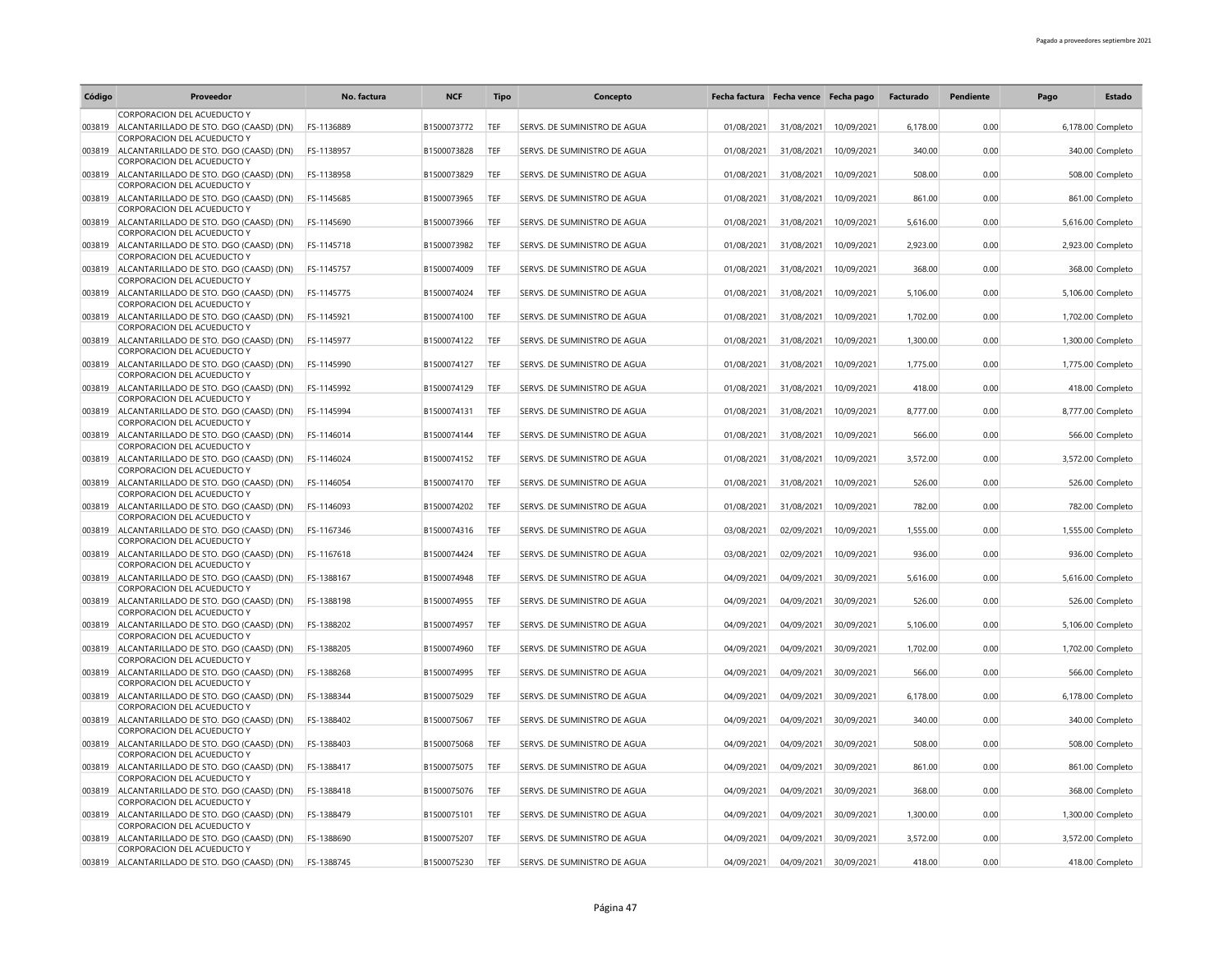| Código | Proveedor                                                              | No. factura     | <b>NCF</b>  | <b>Tipo</b> | Concepto                                 | Fecha factura Fecha vence Fecha pago |            |            | Facturado    | Pendiente | Pago                  | <b>Estado</b>      |
|--------|------------------------------------------------------------------------|-----------------|-------------|-------------|------------------------------------------|--------------------------------------|------------|------------|--------------|-----------|-----------------------|--------------------|
|        | CORPORACION DEL ACUEDUCTO Y                                            |                 |             |             |                                          |                                      |            |            |              |           |                       |                    |
| 003819 | ALCANTARILLADO DE STO. DGO (CAASD) (DN)<br>CORPORACION DEL ACUEDUCTO Y | FS-1388746      | B1500075231 | TEF         | SERVS. DE SUMINISTRO DE AGUA             | 04/09/2021                           | 04/09/2021 | 30/09/2021 | 8.777.00     | 0.00      |                       | 8,777.00 Completo  |
| 003819 | ALCANTARILLADO DE STO. DGO (CAASD) (DN)                                | FS-1388747      | B1500075232 | TEF         | SERVS. DE SUMINISTRO DE AGUA             | 04/09/2021                           | 04/09/2021 | 30/09/2021 | 2,923.00     | 0.00      |                       | 2,923.00 Completo  |
| 003819 | CORPORACION DEL ACUEDUCTO Y<br>ALCANTARILLADO DE STO. DGO (CAASD) (DN) | FS-1388776      | B1500075239 | TEF         | SERVS. DE SUMINISTRO DE AGUA             | 04/09/2021                           | 04/09/2021 | 30/09/2021 | 1,775.00     | 0.00      |                       | 1,775.00 Completo  |
| 003819 | CORPORACION DEL ACUEDUCTO Y<br>ALCANTARILLADO DE STO. DGO (CAASD) (DN) | FS-1389198      | B1500075437 | TEF         | SERVS. DE SUMINISTRO DE AGUA             | 04/09/2021                           | 04/09/2021 | 30/09/2021 | 1,555.00     | 0.00      |                       | 1,555.00 Completo  |
| 003819 | CORPORACION DEL ACUEDUCTO Y<br>ALCANTARILLADO DE STO. DGO (CAASD) (DN) | FS-1389299      | B1500075487 | <b>TEF</b>  | SERVS. DE SUMINISTRO DE AGUA             | 04/09/2021                           | 04/09/2021 | 30/09/2021 | 806.00       | 0.00      |                       | 806.00 Completo    |
| 003819 | CORPORACION DEL ACUEDUCTO Y<br>ALCANTARILLADO DE STO. DGO (CAASD) (DN) | FS-1389305      | B1500075488 | TEF         | SERVS. DE SUMINISTRO DE AGUA             | 04/09/2021                           | 04/09/2021 | 30/09/2021 | 312.00       | 0.00      |                       | 312.00 Completo    |
| 003819 | CORPORACION DEL ACUEDUCTO Y<br>ALCANTARILLADO DE STO. DGO (CAASD) (DN) | FS-1389589      | B1500075615 | TEF         | SERVS. DE SUMINISTRO DE AGUA             | 04/09/2021                           | 04/09/2021 | 30/09/2021 | 936.00       | 0.00      |                       | 936.00 Completo    |
| 003819 | CORPORACION DEL ACUEDUCTO Y<br>ALCANTARILLADO DE STO. DGO (CAASD) (DN) | FS-1389700      | B1500075663 | TEF         | SERVS. DE SUMINISTRO DE AGUA             |                                      | 04/09/2021 | 30/09/2021 | 782.00       | 0.00      |                       | 782.00 Completo    |
|        |                                                                        |                 |             |             |                                          | 04/09/2021                           |            |            |              |           |                       |                    |
| 003837 | MERCANTIL RAMI, SRL                                                    | 2942            | B1500000253 | <b>RFT</b>  | MATERIALES Y EQ. FERRETEROS              | 24/08/2021                           | 23/09/2021 | 27/09/2021 | 99,710.24    | 0.00      |                       | 4,225.01 Completo  |
| 003837 | MERCANTIL RAMI, SRL                                                    | 2942            | B1500000253 | TEF         | MATERIALES Y EQ. FERRETEROS              | 24/08/2021                           | 23/09/2021 | 27/09/2021 | 99,710.24    | 0.00      |                       | 95,485.23 Completo |
| 003839 | <b>CONFECCIONES IRIS SRL</b>                                           | 164             | B1500000164 | RET         | <b>ACABADOS TEXTILES</b>                 | 18/08/2021                           | 17/09/2021 | 07/09/2021 | 88,500.00    | 0.00      |                       | 3,750.00 Completo  |
| 003839 | <b>CONFECCIONES IRIS SRL</b>                                           | 164             | B1500000164 | TEF         | <b>ACABADOS TEXTILES</b>                 | 18/08/2021                           | 17/09/2021 | 07/09/2021 | 88,500.00    | 0.00      |                       | 84,750.00 Completo |
|        | 003863 TT CARMELIS TOURS, SRL                                          | 228             | B1500000228 | RET         | <b>SERVS. DE TRANSPORTE</b>              | 01/09/2021                           | 01/10/2021 | 23/09/2021 | 81,900.00    | 0.00      |                       | 4,095.00 Completo  |
| 003863 | <b>TT CARMELIS TOURS, SRL</b>                                          | 228             | B1500000228 | TEF         | <b>SERVS. DE TRANSPORTE</b>              | 01/09/2021                           | 01/10/2021 | 23/09/2021 | 81,900.00    | 0.00      |                       | 77,805.00 Completo |
| 003888 | INFRAESTRUCTURA DE OBRAS CIVILES Y<br>MECANICAS IOCYM, SRL             | IO-G151         | B1500000151 | RET         | SERVS. DE MANT. Y REP. DE INFRAESTRUCTUR | 05/08/2021                           | 04/09/2021 | 06/09/2021 | 219,918.52   | 0.00      |                       | 10,064.07 Completo |
|        | INFRAESTRUCTURA DE OBRAS CIVILES Y                                     |                 |             |             |                                          |                                      |            |            |              |           |                       |                    |
| 003888 | MECANICAS IOCYM, SRL<br>INFRAESTRUCTURA DE OBRAS CIVILES Y             | IO-G151         | B1500000151 | RET         | SERVS. DE MANT. Y REP. DE INFRAESTRUCTUR | 05/08/2021                           | 04/09/2021 | 06/09/2021 | 219,918.52   | 0.00      |                       | 9,318.58 Completo  |
| 003888 | MECANICAS IOCYM, SRL                                                   | IO-G151         | B1500000151 | TEF         | SERVS. DE MANT. Y REP. DE INFRAESTRUCTUR | 05/08/2021                           | 04/09/2021 | 06/09/2021 | 219,918.52   | 0.00      | 200,535.87 Completo   |                    |
| 003894 | INVERSIONES BAUTISTA BERAS, SRL                                        | FT-0000004069   | B1500000633 | RET         | MATERIALES Y EQ. FERRETEROS              | 02/07/2021                           | 31/08/2021 | 06/09/2021 | 40,860.15    | 0.00      |                       | 1,731.36 Completo  |
| 003894 | INVERSIONES BAUTISTA BERAS, SRL                                        | FT-0000004069   | B1500000633 | TEF         | MATERIALES Y EO. FERRETEROS              | 02/07/2021                           | 31/08/2021 | 06/09/2021 | 40,860.15    | 0.00      |                       | 39,128.79 Completo |
| 003894 | <b>INVERSIONES BAUTISTA BERAS, SRL</b>                                 | FT-0000004098   | B1500000635 | <b>RET</b>  | MATERIALES Y EO. FERRETEROS              | 14/07/2021                           | 12/09/2021 | 06/09/2021 | 1,340.00     | 0.00      |                       | 56.78 Completo     |
| 003894 | INVERSIONES BAUTISTA BERAS, SRL                                        | FT-0000004098   | B1500000635 | TEF         | MATERIALES Y EQ. FERRETEROS              | 14/07/2021                           | 12/09/2021 | 06/09/2021 | 1.340.00     | 0.00      |                       | 1,283.22 Completo  |
| 003894 | <b>INVERSIONES BAUTISTA BERAS, SRL</b>                                 | FT-0000004115   | B1500000640 | <b>RFT</b>  | MATERIALES Y EQ. FERRETEROS              | 20/07/2021                           | 18/09/2021 | 13/09/2021 | 94,812.00    | 0.00      |                       | 4,017.46 Completo  |
| 003894 | INVERSIONES BAUTISTA BERAS, SRL                                        | FT-0000004115   | B1500000640 | TEF         | MATERIALES Y EQ. FERRETEROS              | 20/07/2021                           | 18/09/2021 | 13/09/2021 | 94,812.00    | 0.00      |                       | 90,794.54 Completo |
| 003895 | SINO INVESTMENTS JJCC, SRL                                             | FT <sub>9</sub> | B1500000009 | <b>RFT</b>  | <b>SERVS. TECNICOS Y PROFESIONALES</b>   | 01/09/2021                           | 01/09/2021 | 14/09/2021 | 2,087,464.78 | 0.00      |                       | 88,451.90 Completo |
|        |                                                                        | FT <sub>9</sub> | B1500000009 | TEF         | SERVS. TECNICOS Y PROFESIONALES          |                                      |            |            |              |           |                       |                    |
| 003895 | SINO INVESTMENTS JJCC, SRL                                             |                 |             |             |                                          | 01/09/2021                           | 01/09/2021 | 14/09/2021 | 2,087,464.78 | 0.00      | 1,999,012.88 Completo |                    |
| 003898 | ROOM GRUPO CREATIVO, SRL                                               | 011             | B1500000011 | RET         | SERVS. TECNICOS Y PROFESIONALES          | 20/08/2021                           | 19/09/2021 | 15/09/2021 | 70,800.00    | 0.00      |                       | 3,240.00 Completo  |
| 003898 | ROOM GRUPO CREATIVO, SRL                                               | 011             | B1500000011 | RET         | <b>SERVS. TECNICOS Y PROFESIONALES</b>   | 20/08/2021                           | 19/09/2021 | 15/09/2021 | 70,800.00    | 0.00      |                       | 3,000.00 Completo  |
| 003898 | ROOM GRUPO CREATIVO, SRL                                               | 011             | B1500000011 | TEF         | SERVS. TECNICOS Y PROFESIONALES          | 20/08/2021                           | 19/09/2021 | 15/09/2021 | 70,800.00    | 0.00      |                       | 64,560.00 Completo |
| 003902 | VEGAZO INGENIEROS ELECTROMECANICOS, SRL 194                            |                 | B1500000194 | RET         | SISTEMAS DE REFRIGERACION Y AIRES ACONDI | 28/07/2021                           | 27/08/2021 | 06/09/2021 | 58,522.10    | 0.00      |                       | 2,479.75 Completo  |
| 003902 | VEGAZO INGENIEROS ELECTROMECANICOS, SRL 194                            |                 | B1500000194 | TEF         | SISTEMAS DE REFRIGERACION Y AIRES ACONDI | 28/07/2021                           | 27/08/2021 | 06/09/2021 | 58,522.10    | 0.00      |                       | 56,042.35 Completo |
|        | 003905 COMERCIAL REGO, SRL                                             | 546             | B1500000104 | <b>RFT</b>  | SERVS. DE MANT. Y REP. DE AIRES ACONDICI | 27/07/2021                           | 26/08/2021 | 29/09/2021 | 63,761.30    | 0.00      |                       | 2,701.75 Completo  |
|        | 003905 COMERCIAL REGO, SRL                                             | 546             | B1500000104 | TEF         | SERVS. DE MANT. Y REP. DE AIRES ACONDICI | 27/07/2021                           | 26/08/2021 | 29/09/2021 | 63,761.30    | 0.00      |                       | 61,059.55 Completo |